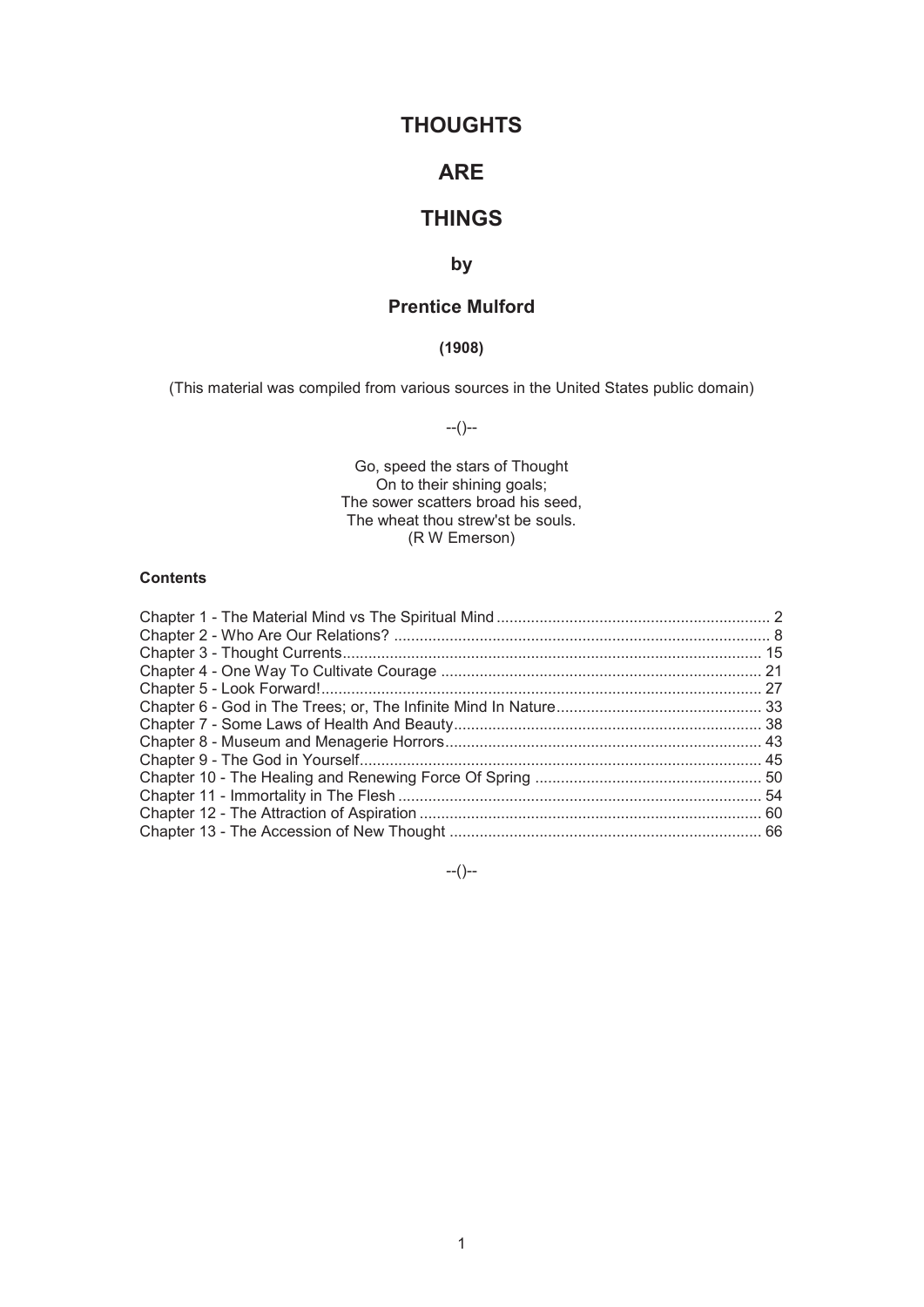#### **Chapter 1**

#### **The Material Mind vs The Spiritual Mind**

THERE belongs to every human being a higher self and a lower self--a self or mind of the spirit which has been growing for ages, and a self of the body, which is but a thing of yesterday. The higher self is full of prompting idea, suggestion and aspiration. This it receives of the Supreme Power. All this the lower or animal self regards as wild and visionary. The higher self argues possibilities and power for us greater than men and women now possess and enjoy. The lower self says we can only live and exist as men and women have lived and existed before us. The higher self craves freedom from the cumbrousness, the limitations, the pains and disabilities of the body. The lower self says that we are born to them, born to ill, born to suffer, and must suffer as have so many before us. The higher self wants a standard for right and wrong of its own. The lower self says we must accept a standard made for us by others--by general and long-held opinion, belief and prejudice.

"To thine own self be true" is an oft-uttered adage. But to which self? The higher or lower?

You have in a sense two minds--the mind of the body and the mind of the spirit.

Spirit is a force and a mystery. All we know or may ever know of it is that it exists, and is ever working and producing all results in physical things seen of physical sense and many more not so seen.

What is seen, of any object, a tree, an animal, a stone, a man is only a part of that tree, animal, stone, or man. There is a force which for a time binds such objects together in the form you see them. That force is always acting on them to greater or lesser degree. It builds up the flower to its fullest maturity. Its cessation to act on the flower or tree causes what we call decay. It is constantly changing the shape of all forms of what are called organized matter. An animal, a plant, a human being are not in physical shape this month or this year what they will be next month or next year.

This ever-acting, ever-varying force, which lies behind and, in a sense, creates all forms of matter we call Spirit.

To see, reason and judge of life and things in the knowledge of this force makes what is termed the "Spiritual Mind."

We have through knowledge the wonderful power of using or directing this force, when we recognize it, and know that it exists so as to bring us health, happiness and eternal peace of mind. Composed as we are of this force, we are ever attracting more of it to us and making it a part of our being.

With more of this force must come more and more knowledge. At first in our physical existences we allow it to work blindly. Then we are in the ignorance of that condition known as the material mind. But as mind through its growth or increase of this power becomes more and more awakened, it asks: "Why comes so much of pain, grief and disappointment in the physical life?" "Why do we seem born to suffer and decay?"

That question is the first awakening cry of the spiritual mind, and an earnest question or demand for knowledge must in time be answered.

The material mind is a part of yourself, which has been appropriated by the body and educated by the body. It is as if you taught a child that the wheels of a steamboat made the boat move, and said nothing of the steam, which gives the real power. Bred in such ignorance, the child, should the wheels stop moving, would look no farther for the cause of their stoppage than to try to find where to repair them, very much as now so many depend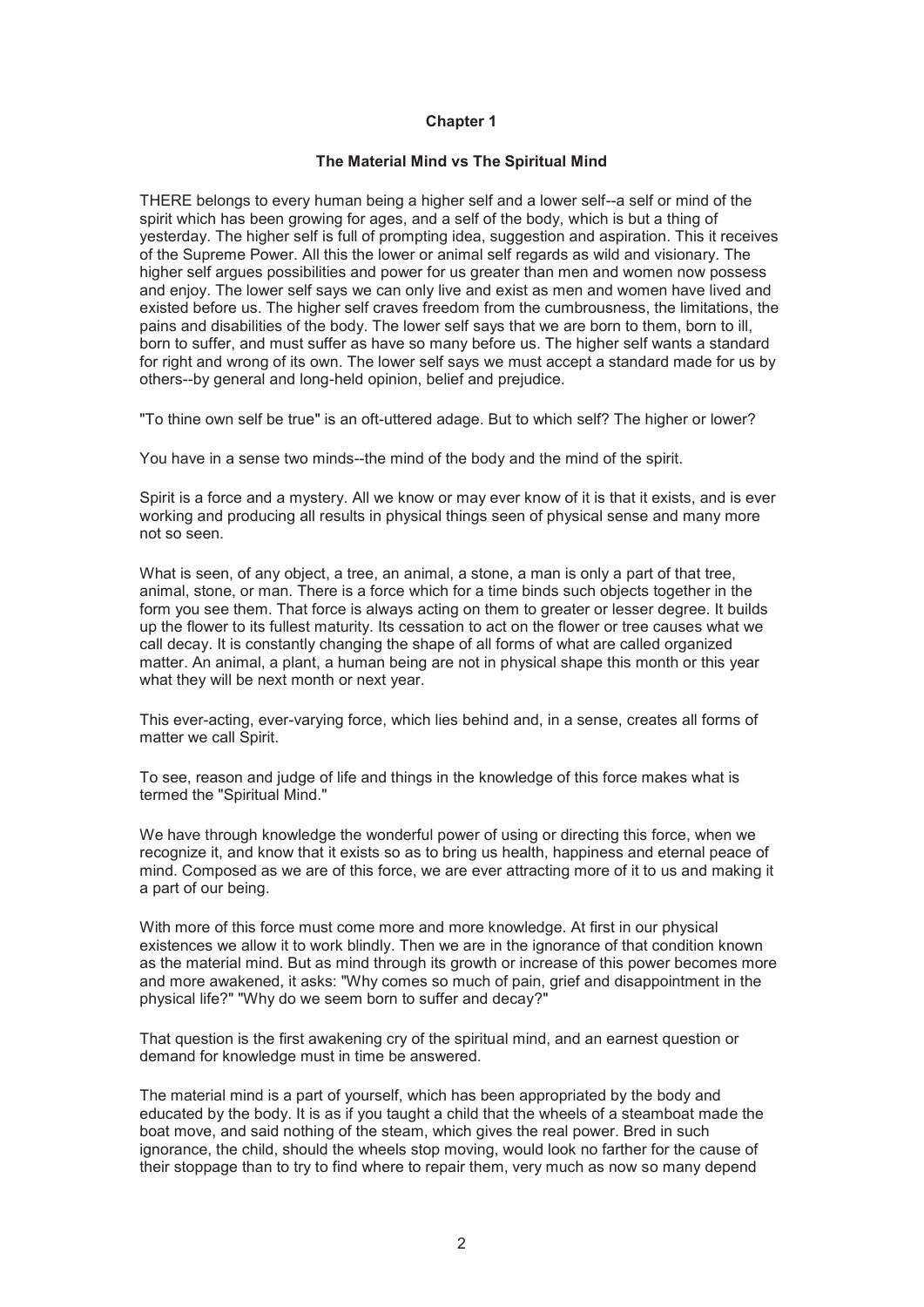entirely on repair of the physical body to ensure its healthy, vigorous movement, never dreaming that the imperfection lies in the real motive power--the mind.

The mind of the body or material mind sees, thinks and judges entirely from the material or physical standpoint. It sees in your own body all there is of you. The spiritual mind sees the body as an instrument for the mind or real self to use in dealing with material things. The material mind sees in the death of the body an end of all there is of you. The spiritual mind sees in the death of the body only the falling off from the spirit of a worn-out instrument. It knows that you exist as before only invisible to the physical eye. The material mind sees your physical strength as coming entirely from your muscles and sinews, and not from source without your body.

It sees in such persuasive power, as you may have with tongue or pen, the only force you possess for dealing with people to accomplish results. The spiritual mind will know in time that your thought influences people for or against your interests, though their bodies are thousands of miles distant. The material mind does not regard its thought as an actual element as real as air or water. The spiritual mind knows that every one of its thousand daily secret thoughts are real things acting on the minds of the persons they are sent to. The spiritual mind knows that matter or the material is only an expression of spirit or force; that such matter is ever changing in accordance with the spirit that makes or externalizes itself in the form we call matter, and therefore, if the thought of health, strength and recuperation is constantly held to in the mind, such thought of health, strength and rejuvenation will express itself in the body, making maturity never ceasing, vigour never ending, and the keenness of every physical sense ever increasing.

The material mind thinks matter, or that which is known by our physical senses, to be the largest part of what exists. The spiritual mind regards matter as the coarser or cruder expression of spirit and the smallest part of what really exists. The material mind is made sad at the contemplation of decay. The spiritual mind attaches little importance to decay, knowing in such decay that spirit or the moving force in all things is simply taking the dead body or the rotten tree to pieces, and that it will build them up again as before temporarily into some other new physical form of life and beauty. The mind of the body thinks that its physical senses of seeing, hearing and feeling constitute all the senses you possess. The higher mind or mind of the spirit knows that it possesses other senses akin to those of physical sight and hearing, but more powerful and far reaching.

The mind of the body has been variously termed "the material mind," the "mortal mind" and the "carnal mind." All these refer to the same mind, or, in other words to that part of your real sell which has been educated in error by the body.

If you had been born and bred entirely among people who believed that the earth was a flat surface and did not revolve around the sun, you would in the earlier years of your physical growth believe as they did. Exactly in such fashion do you in your earlier years absorb the thought and belief of those nearest you, who think that the body is all there is of them, and judge of everything by its physical interpretation to them. This makes your material mind.

The material mind seeing, what seems to it, depth, dissolution and decay in all human organization, and ignorant of the fact that the real self or intelligence has in such seeming death only cast off a worn-out envelope, thinks that decay and death is the ultimate of all humanity. For such reason it cannot avoid a gloom or sadness coming of such error, which now pervades so much of human life at present. One result or reaction from such gloom born of hopelessness is a reckless spirit for getting every possible gratification and pleasure, regardless of right and justice so long as the present body lasts.

This is a great mistake. All pleasure so gained cannot be lasting. It brings besides a hundredfold more misery and disappointment.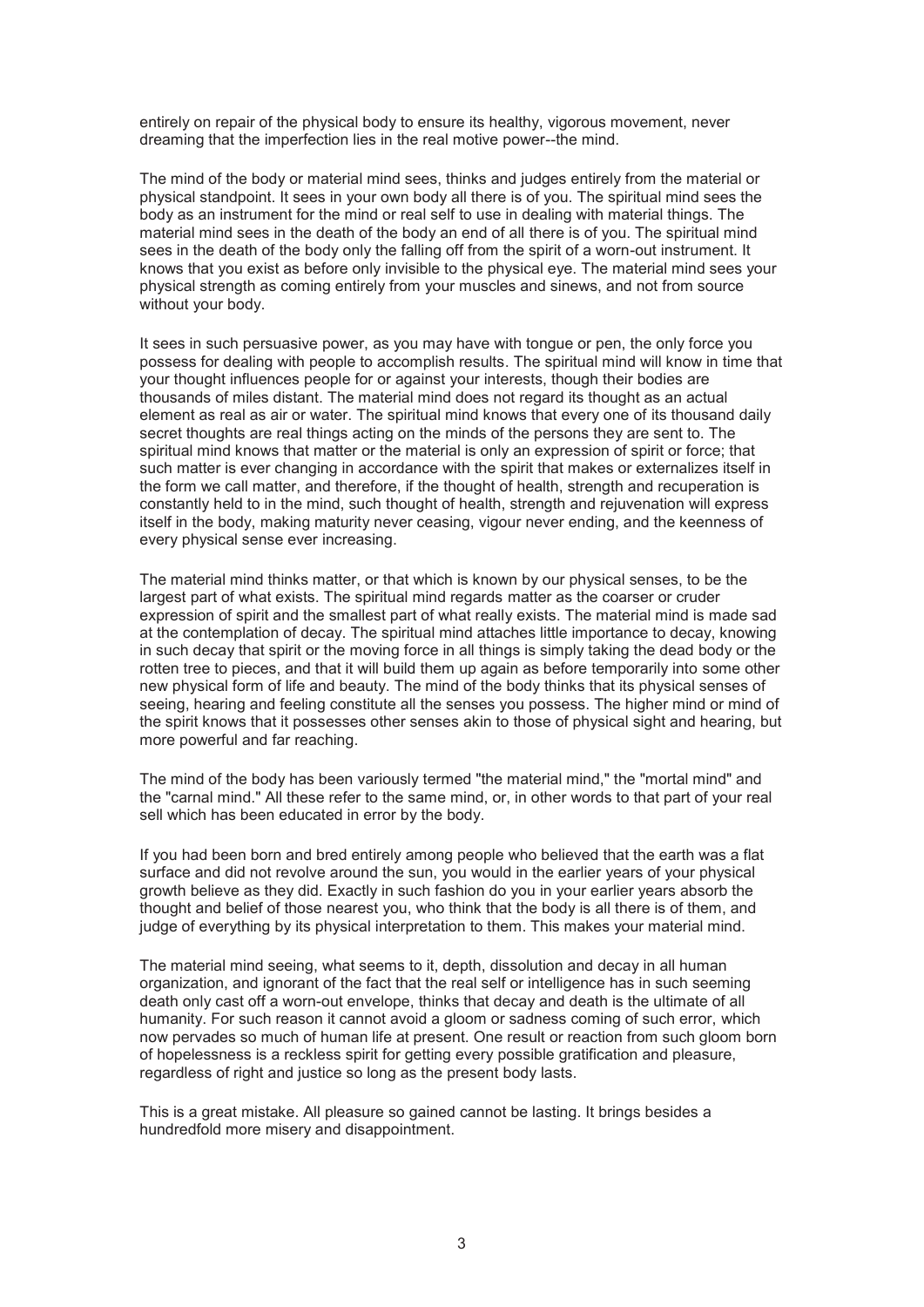The spiritual mind teaches that pleasure is the great aim of existence. But it points out ways and means for gaining lasting happiness other than those coming of the teaching of the material mind. The spiritual mind, or mind opened to higher and newer forces of life, teaches that there is a law regulating the exercise of every physical sense. When we learn and follow this law, our gratifications and possessions do not prove sources of greater pain than happiness, as they do to so many.

By the spiritual mind is meant a clearer mental sight of things and forces existing both in us and the Universe, and of which the race for the most part has been in total ignorance. We have now but a glimpse of these forces, those of some being relatively a little clearer than those of others. But enough has been shown to convince a few that the real and existing causes for humanity's sickness, sorrow and disappointment have not in the past been seen at all. In other words, the race has been as children, fancying that the miller inside was turning the arms of the windmill, because some person had so told them. So taught their [they] would remain in total ignorance that the wind was the motive power.

This illustration is not at all an overdrawn picture of the existing ignorance which rejects the idea that thought is an element all about us as plentiful as air, and that as blindly directed by individuals and masses of individuals in the domain of material mind or ignorance, it is turning the windmill's arms, sometimes in one direction, sometimes in another; sometimes with good and sometimes with evil results.

A suit of clothes is not the body that wears such suit. Yet the material mind reasons very much in this way. It knows of no such thing as clothing for the spirit, for it does not know that body and spirit are two distinct things. It reasons that the suit of clothing (the body) is all there is of the man or woman. When that man or woman tumbles to pieces through weakness, it sees only the suit of clothes so going to pieces, and all its efforts to make that man or woman stronger are put on the suit instead of making effort to reinforce the power within which has made the suit.

There are probably no two individuals precisely alike as regards the relative condition or action on them of their material and spiritual minds. With some the spiritual seems not at all awakened. With others it has begun to stretch and rub its eyes as a person does on physical awakening, when everything still appears vague and indistinct. Others are more fully awakened. They feel to greater or lesser extent that there are forces belonging to them before unthought of. It is with such that the struggle for mastery between the material and spiritual mind is likely to be most severe, and such struggle for a time is likely to be accompanied by physical disturbance, pain or lack of ease.

The material mind is, until won over and convinced of the truths, constantly received by the spiritual mind at war and in opposition to it. The ignorant part of yourself dislikes very much to give up its long accustomed habits of thinking. Its costs a struggle in any case at first to own that we have been mistaken and give up views long held to.

The material mind wants to more on in a rut of life and idea, as it always has done, and as thousands are now doing. It dislikes change more and more as the crust of the old thought held from year to year grows more thickly over it. It wants to live on and on in the house it has inhabited for years; dress in the fashion of the past; go to business and return year in and year out at precisely the same hour. It rejects and despises after a certain age the idea of learning any new accomplishments, such as painting or music, whose greatest use is to divert the mind, rest it, and enable you to live in other departments of being, all this being apart from the pleasure also given you as the mind or spirit teaches the body more and more skill and expertness in the art you pursue.

The material mind sees as the principal use of any art only a means to bring money, and not in such art a means for giving variety to life, dispelling weariness, resting that portion of the mind devoted to other business, improving health and increasing vigour of mind and body. It holds to the idea of being "too old to learn."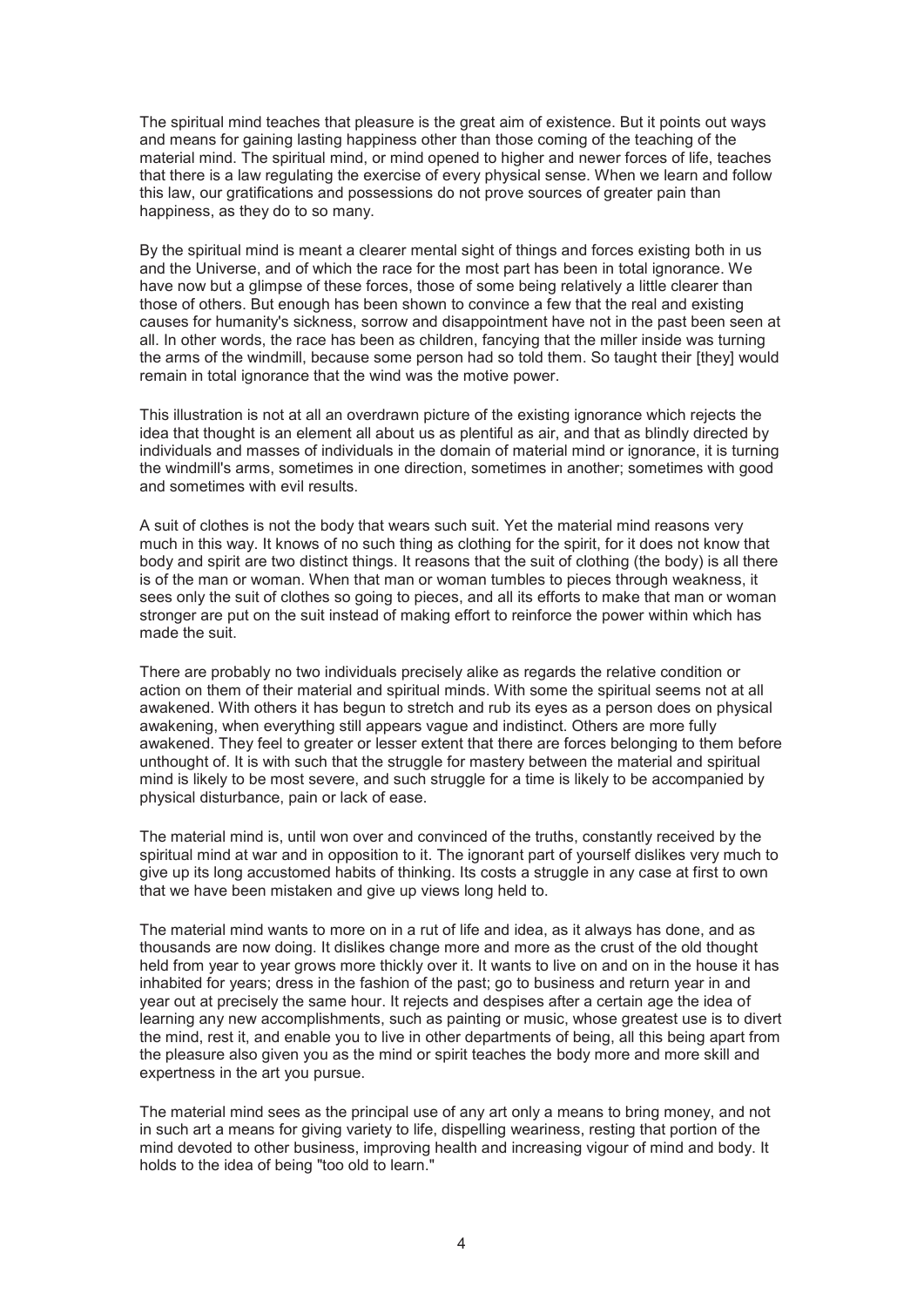This is the condition of so many persons who have arrived at or are past "middle age." They want to "settle down." They accept as inevitable the idea of "growing old." Their material mind tells them that their bodies must gradually weaken, shrink from the fullness and proportion of youth, decay and finally die.

Material minds say this always has been, and therefore always must be. They accept the idea wholly. They say quite unconsciously. "It must be."

To say a thing must be, is the very power that makes it. The material mind then sees the body ever as gradually decaying, even though it dislikes the picture, and puts it out of sight as much as possible. But the idea will recur from time to time as suggested by the death of their contemporaries, and as it does they think "must," and that state of mind indicated by the word "must" will inevitably bring material results in decay.

The spiritual or more enlightened mind says: "If you would help to drive away sickness, turn your thought as much as you can on health, strength and vigour, and on strong, healthy, vigorous material things, such as moving clouds, fresh breezes, the cascade, the ocean surge; on woodland scenes and growing healthy trees; on birds full of life and motion; for in so doing you turn on yourself a real current or this healthy life-giving thought, which is suggested and brought you by the thought of such vigorous, strong material objects.

And above all, try to rely and trust that Supreme Power which formed all these things and far more and which is the endless and inexhaustible part of your higher self or spiritual mind, and as your faith increases in this Power, so will your own power ever increase.

"Nonsense!" says the ultra material mind. "If my body is sick, I must have something done to cure that body with things I can see and feel, and that is the only thing to be done. As for thinking, it makes no difference what I think, sick or well."

At present in such a case a mind whose sense of these truths new to it, has just commenced to be awakened, will, in many cases, allow itself to be for a time overpowered and ridiculed out of such an idea by its own material mind or uneducated part of itself; and in this it is very likely to be assisted by other material minds, who have not woke up at all to these truths, and who are temporarily all the stronger through the positiveness of ignorance. These are as people who cannot see as far ahead as one may with a telescope, and who may be perfectly honest in their disbelief regarding what the person with the telescope does see. Though such people do not speak a word or argue against the belief of the partly awakened mind, still their thought acts on such a mind as a bar or blind to these glimpses of the truth.

But when the spiritual mind has once commenced to awaken, nothing can stop its further waking, though the material may for a time retard it.

"Your real self may not at times be where your body is" says the spiritual mind. It is where your mind is--in the store, the office, the workshop, or with some person to whom you are strongly attached, and all of these may be in towns or cities far from the one your body resides in. Your real self moves with inconceivable rapidity as your thought moves. ''Nonsense" says your material mind; "I myself am wherever my body is, and nowhere else"

Many a thought or idea that you reject as visionary, or as a whim or fancy, comes of the prompting of your spiritual mind. It is your material mind that rejects it.

No such idea comes but that there is a truth in it. But that truth we may not be able to carry out to a relative perfection immediately. Two hundred years ago some mind may have seen the use of steam as a motive power. But that motive power could not then have been carried out as it is today. A certain previous growth was necessary--a growth and improvement in the manufacture of iron, in the construction of roads, and in the needs of the people.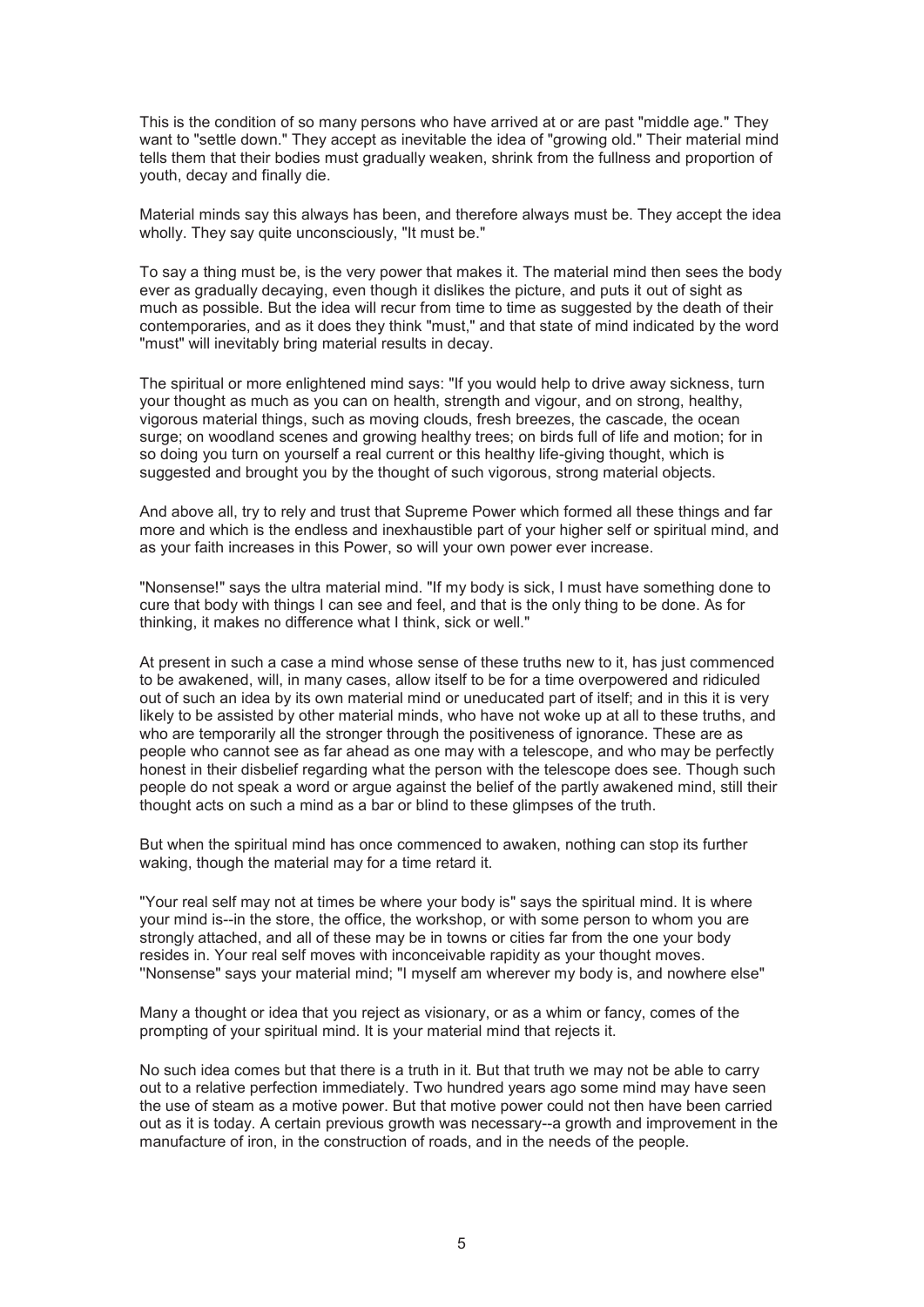But the idea was a truth. Held to by various minds, it has brought steam as a motive power to its present relative perfection. It has struggled against and overcome every argument and obstacle placed in its way by dull, material, plodding minds. When you entertain any idea and say to yourself in substance: "Well, such a thing may be, though I cannot now see it" you remove a great barrier to the carrying out and realization by yourself of the new and strange possibilities in store for you.

The spiritual mind today sees belonging to itself a power for accomplishing any and all results in the physical world, greater than the masses dream of. It sees that as regards life's possibilities we are still in dense ignorance. It sees however, a few things--namely, perfect health, freedom from decay, weakness and death of the body, power of transit, travel and observation independent of the body, and methods for obtaining all needful and desirable material things through the action and working of silent mind or thought, either singly or in cooperation with others.

The condition of mind to be desired is the entire dominancy of the spiritual mind. But this does not imply dominancy or control in any sense of tyrannical mastership of the material mind by the spiritual mind. It does imply that the material mind will be swept away so far as its stubborn resistance and opposition to the promptings of the spiritual are concerned. It implies that the body will become the willing servant, or rather assistant of the spirit. It implies that the material mind will not endeavour to act itself up as the superior when it is only the inferior. It implies that state when the body will gladly lend its co-operation to all the desires of the spiritual mind.

Then all power can be given your spirit. Then no force need be expended in resisting the hostility of the material mind. Then all such force will be used to further our undertakings, to bring us material goods, to raise us higher and higher into realms of power, peace and happiness, to accomplish what now would be called miracles.

Neither the material mind nor the material body is to be won over and merged into the spiritual by any course of severe self censure or self denial, nor self punishment in expiation for sins committed, nor asceticism. That will only make you the more harsh, severe, bigoted and merciless, both to yourself and others. It is out of this perversion of the truth that have arisen such terms as "crucifying the body" and "subjugating the lower or animal mind." It is from this perversion that have come orders and associations of men and women who, going to another extreme, seek holiness in self denial and penance.

"Holiness" implies wholeness, or whole action of the spirit on the body, or perfect control by your spirit over a body, through knowledge and faith in our capacity to draw ever more and more from the Supreme Power.

When you get out of patience with yourself, through the aggressiveness of the material mind, through your frequent slips and falls into your besetting sins through periods of petulance or ill temper, or excess in any direction, you do no good, and only ill in calling or thinking for yourself hard names. You should not call yourself "a vile sinner" anymore than you would call any other person a "vile sinner," If you do, you put out in thought the "vile sinner" and make it temporarily a reality. If in your mental vision you teach yourself that you are "utterly depraved" and a "vile sinner," you are unconsciously making that your ideal, and you will unconsciously grow up to it until the pain and evil coming of such unhealthy growth either makes you turn back or destroys your body, For out of this state of mind, which in the past has been much inculcated, comes harshness, bigotry, lack of charity for others, hard, stern and gloomy and unhealthy views of life, and these mental conditions will surely bring physical disease.

When the material mind is put away, or, in other words, then we become convinced of the existence of these spiritual forces, both in ourselves, and outside of ourselves, and when we learn to use them rightly (for we are now and always have been using them in some way), then to use the words of Paul: "Faith is swallowed up in victory," and the sting and fear of death is removed. Life becomes then one glorious advance forward from the pleasure of today to the greater pleasure of tomorrow, and the phrase "to live" means only to enjoy.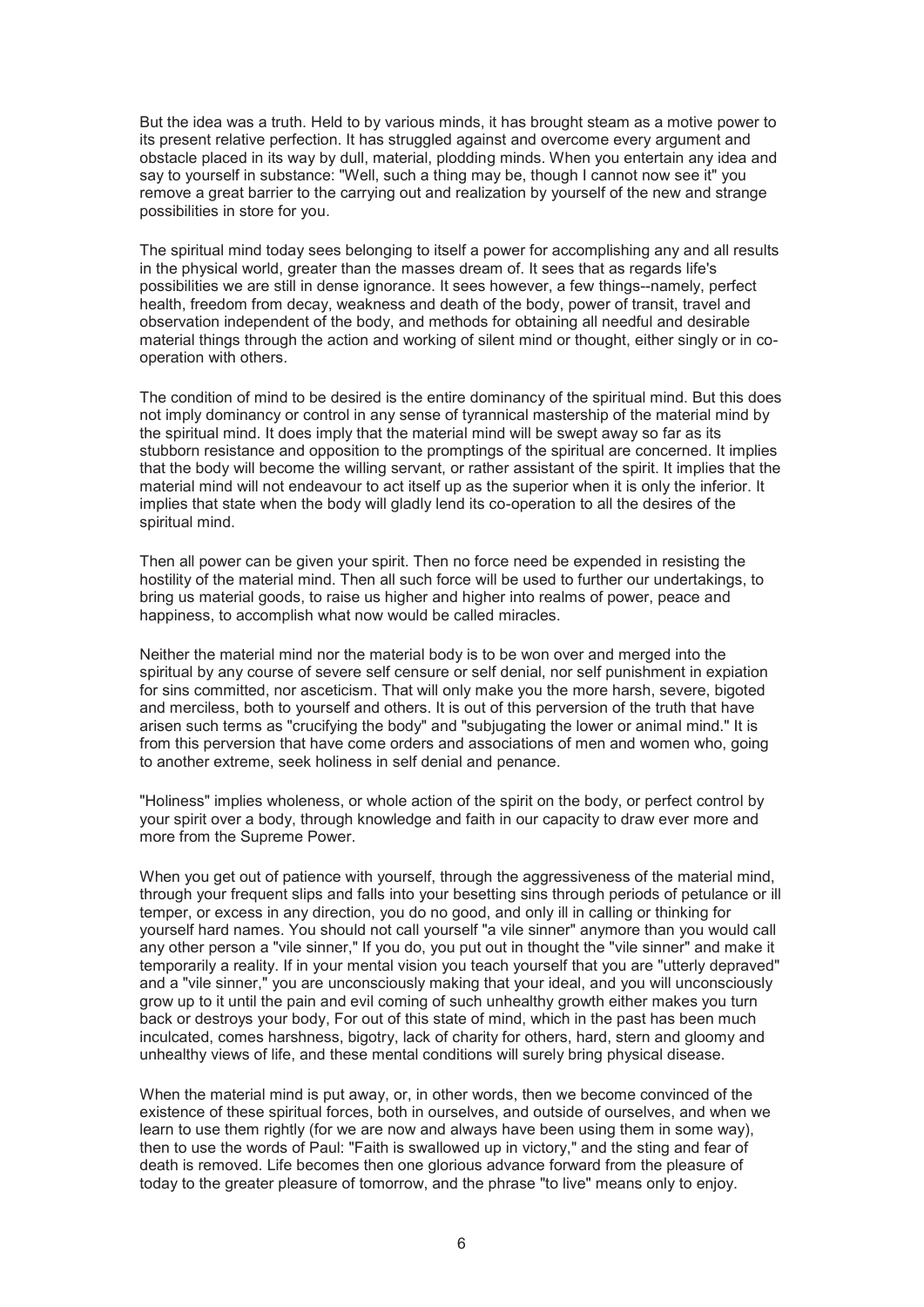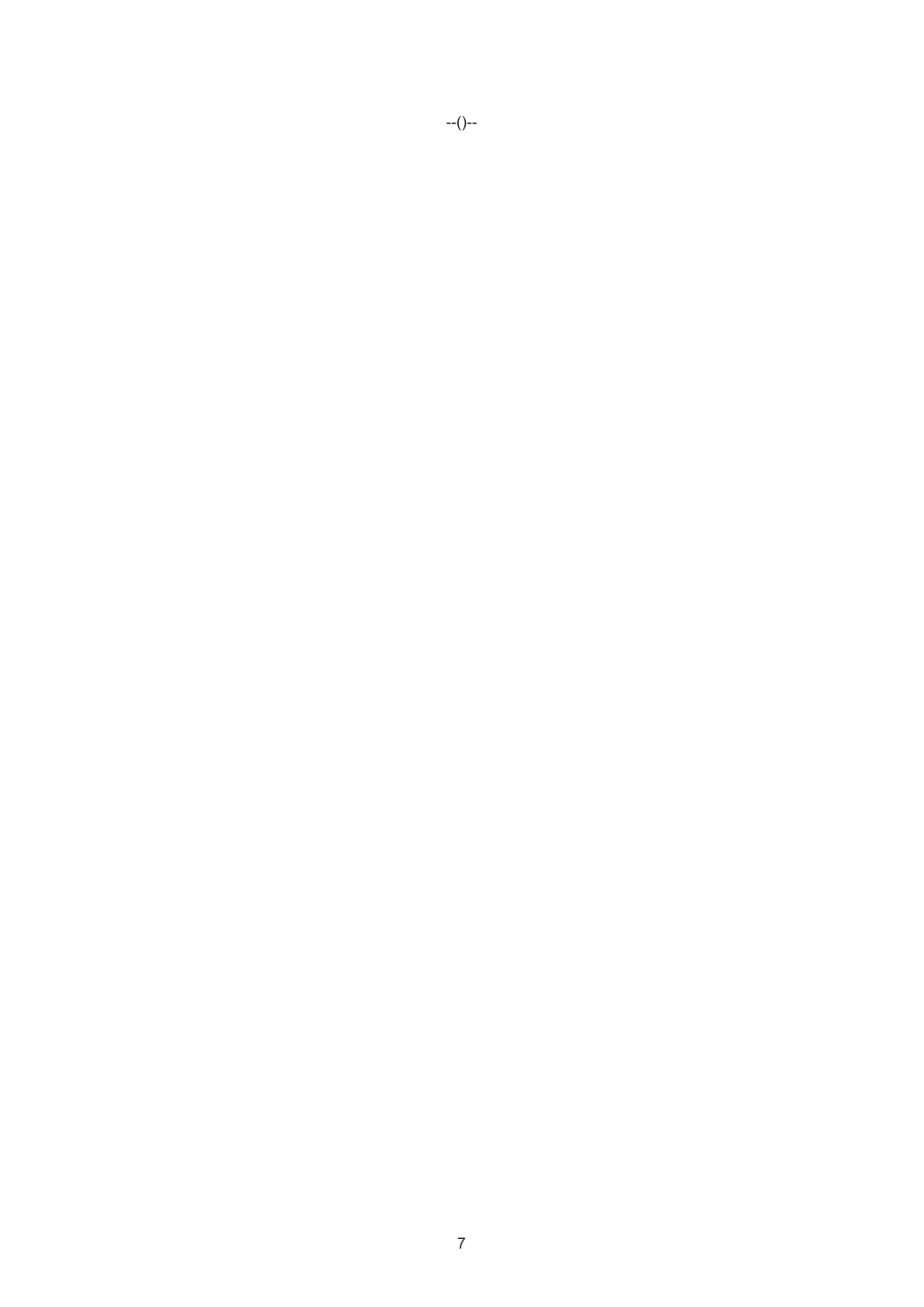#### **Chapter 2**

#### **Who Are Our Relations?**

THE man or woman who if most like you in tastes, motives, and habits of thought, and to whom you feel most attracted, may not be brother, sister, cousin, or any physical relative at all. But such person is to you a very near relation.

Your brothers or sisters may not be like you at all in mind, taste, and inclination. You may associate with them because they are members of the family, but were you not to know them as brothers, sisters, or other relatives, or were you to see elsewhere their exact counterparts in character, you might not like such counterparts at all.

Physical or "blood relationship" has very little bearing on the real or mental relationship. It is possible for a brother or sister, a father or mother to be very closely allied to you in thought and sympathy. Again, it is possible for a father or mother, brother or sister, to be very remote from you in thought and sympathy, and to live in a realm or atmosphere of thought very unlike yours.

You can live neither healthfully nor comfortably, unless with those whose thought-atmosphere (a literal emanation from them) is similar to your own. Physical relationship may or may not furnish such at atmosphere. Compel a labouring man whose thought goes little beyond his eating, drinking and daily round of work, to live exclusively with a company of artists and philosophers, seeing none of his own kind and order of thought, and that man's spirits would in time be depressed, and his health would suffer. The same law works when the superior mind is compelled to constant association with the inferior. Such may be your position among physical relatives.

Children live, thrive and are exhilarated by the thought-atmosphere emanating from their playmates. Cut them entirely off from such association and they droop. As a child, you lived upon this atmosphere of childhood; that is, you lived in the spiritual relationship of childhood, and regarding a certain playful thought nutriment, received it and also gave it to your playmates. You may wonder now why you cannot arouse the old feeling and exhilaration coming either from the associations of childhood or youth. It is because your spirit requires another thought food or atmosphere, which only another and probably higher order of mind can give. That received, and time would pass as quickly and pleasantly as it did with the associates of your earlier physical existence.

Those who can furnish it are your real relations. But such relationship cannot exist unless you can furnish them with the same quality of thought in return.

The real or spiritual relations of many merchants, mechanics, and those of other callings, are their brother merchants, mechanics, or those of similar occupations. They prove this by their lives. They feel more at home with those whose business is like their own than they do in the places they may call home, to which they resort to eat, sleep, and spend often a tiresome Sunday, longing for Monday's coming, and the more welcome life of the market-stall and store. Because there they are amongst their real relations, and are being literally led and stimulated by the thought- atmosphere furnished them by these relatives, which they also furnish in turn.

Every order of mind or quality of thought must have association with a corresponding order of mind and quality of thought, or it will suffer. But ''blood relationship" has little to do with furnishing such order of thought.

There is a vast amount of unconscious tyranny exercised through the ties of physical relationship. Children often, when grown up, place the mothers or fathers in their minds in a sphere and method of life where they may or may not care to belong. Then thought, seldom if ever expressed, runs in substance thus: "Mother is getting too old to wear bright colours. She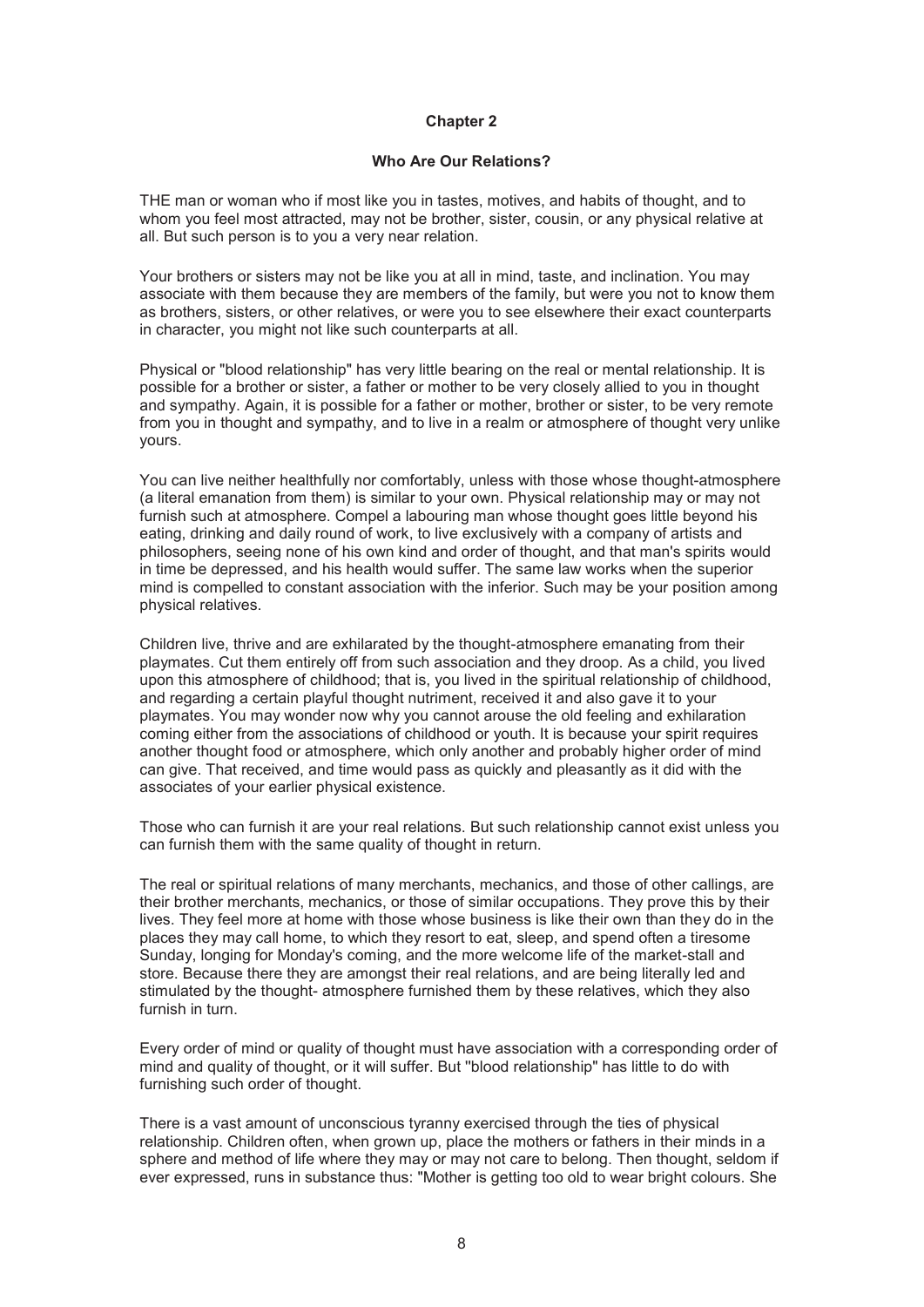must dress more subdued." "It is ridiculous for mother (if a widow) to marry again" (very hard cash reasons sometimes entering into this sentiment). "Mother, of course, does not want to enter into our gayer life, so she can stay at home and take care of the children." or, "It is time father retired from business," or, "Father's idea of marrying again is ridiculous."

No force is more subtle in its workings, nor more powerful to bring results for good or ill than the steady output of thought from one or several minds combined, on one person to effect some desired result, and whether this is done intelligently and consciously, or blindly, the force works the same result.

Now a continual flow of this kind of thought, coming from, possibly, three or four minds to whom "mother" was instrumental in furnishing new bodies, and continually directed on "mother," is a very powerful force to direct and keep her exactly where the children find it most convenient to have her. The whole conventional current of thought also flows as an aid in this direction. "Mother," says this unspoken sentiment, "must of course grow old, retire gradually from a more active and gayer life, and retire also to a corner of the household, to associate with other shelved and declining parents, and he useful as a general upper nurse in times of sickness or other family emergency.'' Through the action on her on these minds, many mothers cease to have any privileges as individuals, and eventually do exactly as their children desire.

Possibly it is here remarked or thought, "But should I not go to my mother or other near relative with my cares and trials, and receive her help, as I have always been in the habit of doing? Ought not those of my own family, above all others, to help me in time of need?"

Certainly, if the mother or any of your physical relatives are glad and anxious so to do.

Certainly, if such service from a relative comes directly from the heart and is not impelled by the sentiment taking sometimes this form of unspoken expression: "I suppose I must do this because it is my brother, or my son, or other physical relative who asks it.'' Asks it? Many, many are these services which are unconsciously demanded, rather than asked, in these cases. Loads are piled upon relatives simply *because* they are relatives. Favours in money--in the endorsement of notes, are in a sense exacted through sympathy of relatives. Support, food, shelter, maintenance, are expected from relatives when it cannot be procured elsewhere. Hospitality is *expected* from relatives, when to expect hospitality is to make such entertainment the result of a demand. Presents are expected from relatives, when to expect a gift makes it rather an extortion.

Real gifts are always surprises. No one expects a surprise since expectation destroys surprise.

Relatives visit and "camp down" on other relatives simply because they are relatives, and a vast amount of grudging, grumbling, but unspoken thought is always going out when relatives use each other's houses to save hotel bills.

No real or lasting good comes of any gift bestowed on another unless the heart goes with it, and its bestowal is to the giver an act of unalloyed pleasure. Because something else goes with the material gift, the food, the shelter, the loan, which though not seen, and little known, is more important than the form itself. That is the thought which goes with it. That thought strongly affects, for good or ill, the person who receives the gift. If, as giving within your means, you bestow the merest trifle in money upon a person in need, and the thought that goes with it is not only the most sincere desire to help that person, but you feel a keen sense of pleasure in giving such help, then you throw upon that person a certain thought-element which will never leave them, and benefit them eternally and in proportion to the quality, power and force of your thought. Then you do far more than relieve their present physical necessity. You give them a certain amount of spiritual power. Your wish that their power may be so developed and increased as to enable them to live above beggary, and draw to themselves the goods of this earth (as all will and must, when grown to a certain stature in spiritual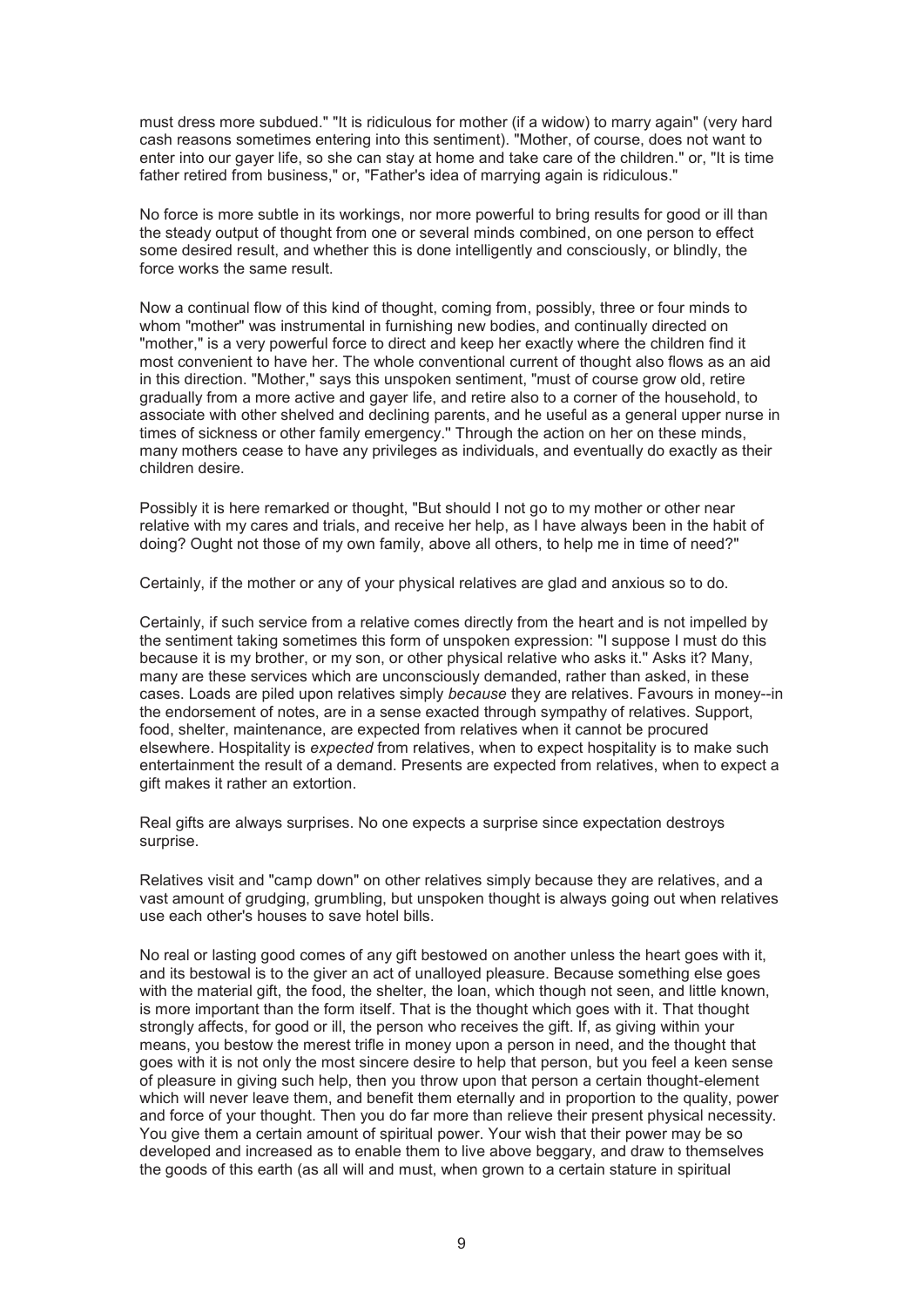power), is a great help for them in time to acquire such power. You have sent and sown in them a seed of thought which will take root and bear fruit at some period of their real or spiritual existence.

But if you give grudgingly, if you give under any sort of compulsion, if you give food, shelter, clothing, money, anything, only because circumstances compel you so to do, or because people might talk unfavourably of you for not giving, or because other people are so giving, then your gift does relatively little good, no matter on whom bestowed, be it even mother, father, brother, sister, son or daughter.

You relieve, then, only a physical necessity, and that only for a time. You may possibly feed a body, shelter it, clothe it. But you do not, and cannot feed properly the spirit that uses that body if the thought going with your gift is not that of the most perfect willingness and hearty pleasure in relieving that body's necessities. The grudging thought accompanying the gift, the thought common to that position when the recipient of the gift (no matter how near the relationship) is endured rather than enjoyed, the thought accompanying any gift to any person, or relative, that is given principally because custom and public opinion require it, or because of the recipient's importunity, is a great damage both to giver and taker. It is the sending to the one who receives a current of thought, evil in its character and result. It brings back to the giver from the one who takes a response in thought of like nature, and this also is harmful. Because, if you receive a gift which you have in any way extorted your feeling for the giver is not that of warm, glowing gratitude, but something quite different.

The Christ of Judea, when commending the widow who cast her mite into the treasury, did so in our estimation and as seen in this light, not merely because she gave in proportion to her material means, but because he saw that her thought of desire to help in whatever way help was needed, going with that mite, was far more heartfelt and genuine than that of richer people who cast in larger sums, but cast in also with them a lower character of thought and motive. He saw, also, that the woman's thought was actually doing far more to help than that of the others, for it was purer, less mixed with lower motive and therefore far the stronger.

"Is it not my duty," some may ask, "to feed, clothe, shelter, and support a very near relative or parent, if helpless, in their old age?"

The term "doing from a sense of duty" does not always imply that the thing done, be it the person helped or the patient nursed through sickness, is done from the impulse of love for that person or love for the doing. It is sometimes done mechanically, or with dislike for the doing. It is sometimes a forced and painful performance. For such reason little good is done, for if physical necessities are temporarily relieved, spiritual necessities are not, and unless the spiritual portion of our natures is fed there can be no permanent relief or good done the physical. Parents who in old age are supported by their children merely from a sense of duty, have sometimes their spirits wounded and starved--wounded, because they feel they are endured encumbrances---starved, because no real love goes with the gift or service done by these children. Children who come into the world unwelcomed by the parent and are brought up only because custom, conventionality and public opinion demand their support from that parent, are most unfortunate, and suffer from the blight and starvation thereby caused their spirits. Genuine heartfelt love is literally life giving, and if received by the child is for it a source of cheer, health, strength, and activity.

There is a certain trained conscience whose basis of education is fear of public or private opinion. This sometimes really impels acts which are said to be done from a "sense of duty." If public opinion should suddenly change, and cast no censure at all on the person who refused to support very near relatives in want or old age, a proportion of such relatives would probably go to the poor-house, and the son or daughter who sent them there would be acting out their real natures, and not feigning a sentiment they did not possess.

Mothers sometimes say, "I don't care what becomes of me, so that my children are well brought up and educated." A mother should care a great deal for her own cultivation. If her cultivation and growth in wisdom are checked, that of her children will be checked. It will be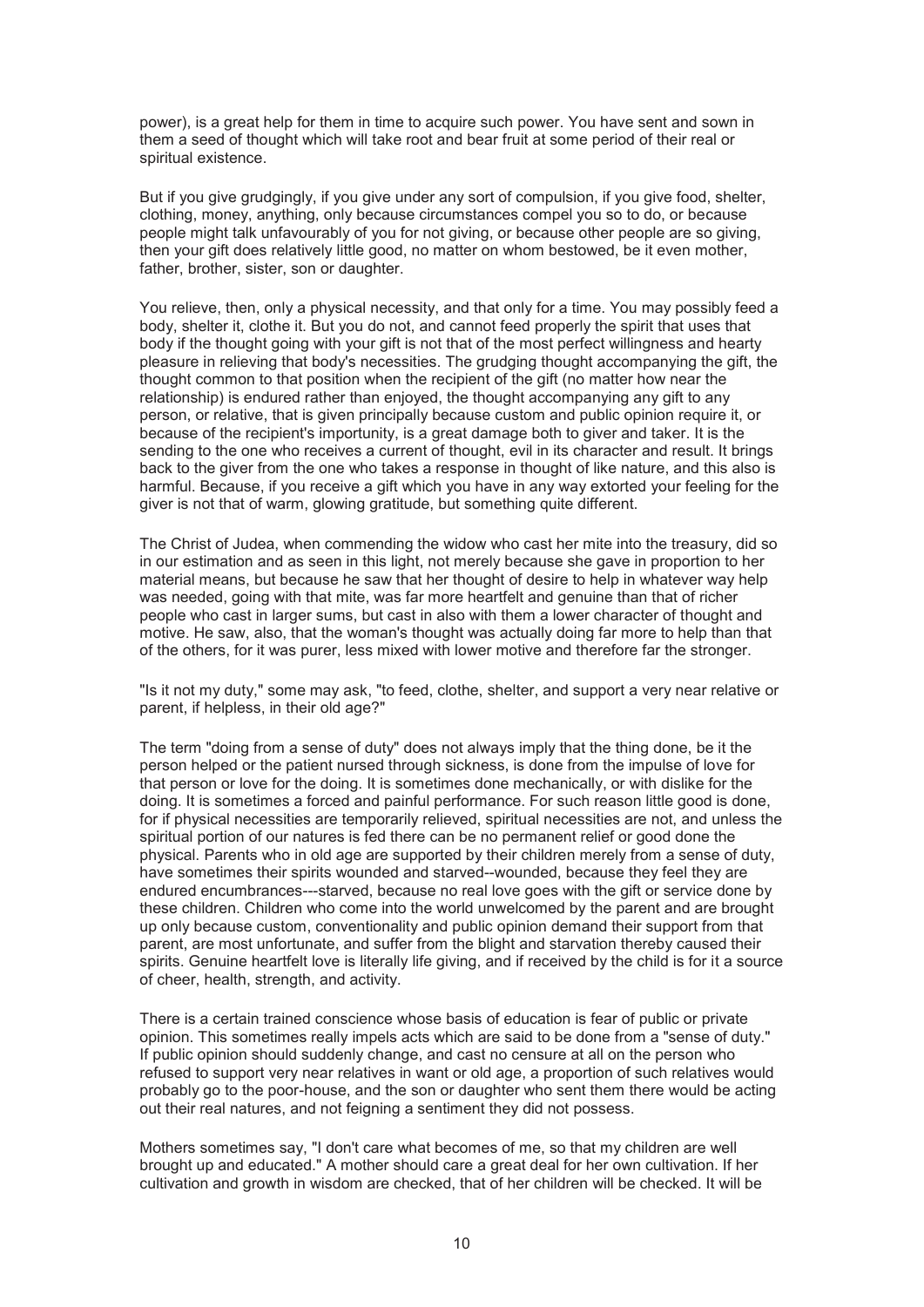checked if she sinks herself in her endeavour to favour her children. A genuine mother will continually compel the admiration and respect, as well as love of her children. Such admiration and respect can be compelled only by a woman who knows the world, has standing and position in it and is ever pushing forward to more commanding place and position. Such admiration and respect from son or daughter cannot be compelled by the mother who retires to a household corner, becomes a cross between upper nurse and governess, neglects her dress and personal appearance, and teaches her children that she is at their disposal and use in all family emergencies, real or fancied. For this very reason are many mothers ignored, snubbed, and ridiculed by their grown-up children.

If mothers so sink themselves, as they falsely imagine, to benefit their children, they pay in cases a terrible penalty. If you allow your will constantly to be overborne by another; if you give up your own preferences and inclinations, and become only another's echo; if you live just as others desire, you will lose more and more, for this existence, the power of selfassertion; you will absorb so much of the other mind and thought about you as to become a part of that mind, and so act in accordance even with its silent will and unspoken desire; you will fossilize, and sink into a hopeless servitude; you will lose more and more of both physical and mental power for doing anything; you will become the chimney-corner encumbrance, the senile parent, the helpless old man or woman, endured rather than loved.

#### This, in many instances, has been the effect of the grown-up children's minds upon a parent.

It is the silent force of those minds, continually working on that of the parent, which helps to break the parent down physically, and the decay and mental weakness, commonly charged to "advancing years," is due in part to the injurious effect of a mind or group of minds, seeking to usurp and overpower another. This evil is done unconsciously. The son wishes to manage the farm. His will may be strong. He gains power step by step. He takes as rights what at first he took only by the father's permission or as privileges. He goes on step by step, having his way in all things, great and small, perhaps being aided by others of the children, using their silent force in the same direction. And this may be a combined force almost impossible for one person to withstand if continually exposed to it. It is a steady, incessant pressure, all in one direction. It works night and day. It works all the more efficaciously, because the parent so exposed to it is utterly ignorant of such a force and its operation upon him. He finds himself growing weak. He becomes inert. He lacks his old vigour, and thinks it is through the approach of old age.

I knew a man over seventy years of age and as sound, active and vigorous in mind and body as one of forty. He had organized and built up a large business. His several children at last took it into their heads that it was time "father retired from business." Henceforth, the thought spoken and unspoken, bearing month in and month out on father from the children, was this desire and demand that he should retire from business. Confiding his situation to a friend, he said, "Why should I retire from business? I live in it, I like it, and so far as I can see, am able to conduct it properly." But the persistent demand and force brought to bear on him from these foes of his own blood and household were too great to withstand. He did retire. The sons and daughters were satisfied. The father soon commenced to decline in health. He lived about two years afterwards, and one of his last remarks was, "My children have killed me."

"Ought I not to love my children above all others" asks one.

The term "ought" has no application to the nature of love. Love goes where it will, and to whom it will, and where it is attracted. You cannot force yourself to love anything or anybody. There have been parents who had no real love for their children, and children who had no real love for their parents. Neither party can be blamed for this. They were lacking in the capacity for loving. They were born so lacking. They are no more to be censured for such deficiency than you would censure a person for being born blind or cripple.

Some parents fancy they love their children, yet do not. A father who loses his temper and beats his son does not really love that son. It would be better to say that he loved to beat him, or tyrannize over him. Government in the family is necessary; bur no sound, loving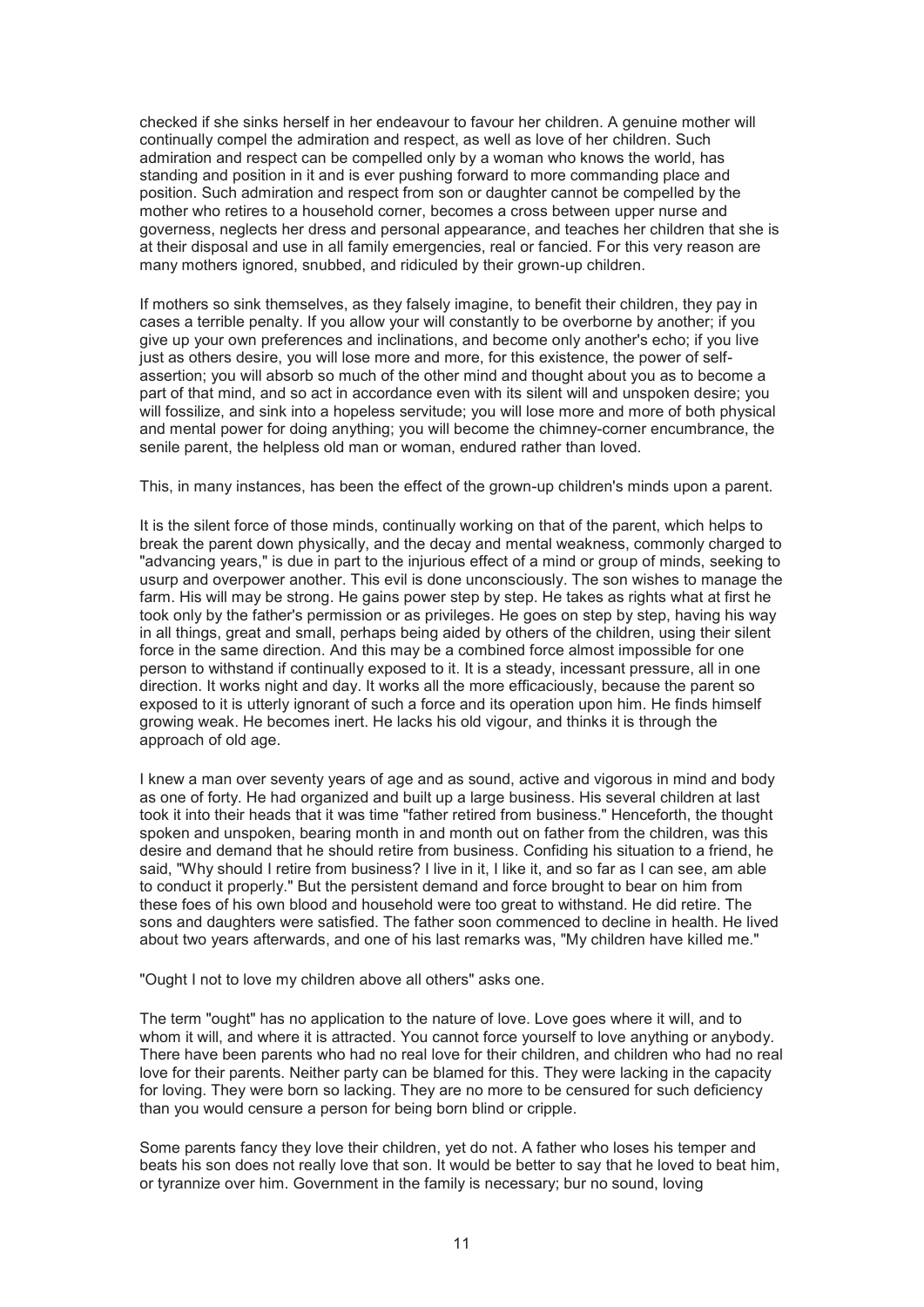government is administered on a basis of anger and irascibility. Parents sometimes interfere and seriously affect the future of a child by opposing its desires in the choice of a profession. The parent may be prejudiced against certain walks in life. The child may wish to follow one of these walks. It meets a bitter, uncompromising opposition on the parent's part. There is no reasoning, discussion, or counselling in the matter--nothing but a stern, positive "No." Such sentiment and act are not impelled by love for the child on the parent's part. They are impelled by the parent's love for his or her own opinion and a love of tyranny. Parents sometimes forget that after the child emerges from the utter physical and mental helplessness of infancy, it is becoming more and more an individual. As an individual it may show decided tastes, preferences and inclinations in some direction. No parent and no person can break or alter these tastes and preferences. No one can make that child's mind over into something else. For the child's mind as we call it, is really a mind or spirit, which has lived other physical lives from infancy to maturity, if not to old age, and as it comes into possession of its new body, and acquires a relative control over that body, it will begin to act out the man or woman as it was in its former life, and that may be a man or woman very closely related to the parent or hardly related at all. But in any event, the parent is dealing with an individual, who is growing more and more into tastes, preferences, and traits of character which belong to and are a part of it. *These* must have expression. They will have expression in mind or spirit, whether allowed to physically or not. If the boy is ever longing to go to sea, and the parent forbids, the boy is on the sea in mind; and if so in mind, it is far better that his body should follow, for there is only damage when mind and body are not working in correspondence together. If the mother refuse to allow the boy to go to sea because she fears its dangers for him, still she is loving her own fears and her own way, too, more than she does her son.

The parent sometimes usurps a complete tyranny, not only over the child's body, but over its mind. The child's tastes, inclination, tendencies and preferences are held as of no importance whatever. If the boy wants to be a sailor, and the parent wants him something else--that something else the parent may insist that he shall be, but does he succeed? Let the host of mediocrity in all callings in the land answer. And mediocrity means the parent and no person can break or alter these tastes and preferences. No one can make that child's mind over into something else. For the child's mind as we call it, is really a mind or spirit, which has lived other physical lives from infancy to maturity, if not to old age, and as it comes into possession of its new body, and acquires a relative control over that body, it will begin to act out the man or woman as it was in its former life, and that may be a man or woman very closely related to the parent or hardly related at all. But in any event, the parent is dealing with an individual, who is growing more and more into tastes, preferences, and traits of character which belong to and are a part of it These must have expression. They will have expression in mind or spirit, whether allowed to physically or not. If the boy is ever longing to go to sea, and the parent forbids, the boy is on the sea in mind; and if so in mind, it is far better that his body should follow, for there is only damage when mind and body are not working in correspondence together. If the mother refuse to allow the boy to go to sea because she fears its dangers for him, still she is loving her own fears and her own way, too, more than she does her son.

The parent sometimes usurps a complete tyranny, not only over the child's body, but over its mind. The child's tastes, inclination, tendencies and preferences are held as of no importance whatever. If the boy wants to be a sailor, and the parent wants him something else--that something else the parent may insist that he shall be, but does he succeed? Let the host of mediocrity in all callings in the land answer. And mediocrity means the prominent or more opposed to conventional ideas of propriety than other habits more tolerated and deemed reputable, but which may be the subtle, and for the most part unknown, sources of as great ills as those condemned by society. A son takes to drink or reckless associates and commits some crime. The parent condemns herself for not having looked more carefully after her boy. She may accuse herself as having been, through her neglect, the prime agency for her son's misdeeds.

Madame, you blame yourself far too much. You did not make that son or daughter's character. It was made long before that spirit had the use of its last new body. What traits, what imperfections were very prominent in its last existence, will appear in its next. If that was a thieving spirit before, it will probably show thieving tendencies now. If it was gross, animal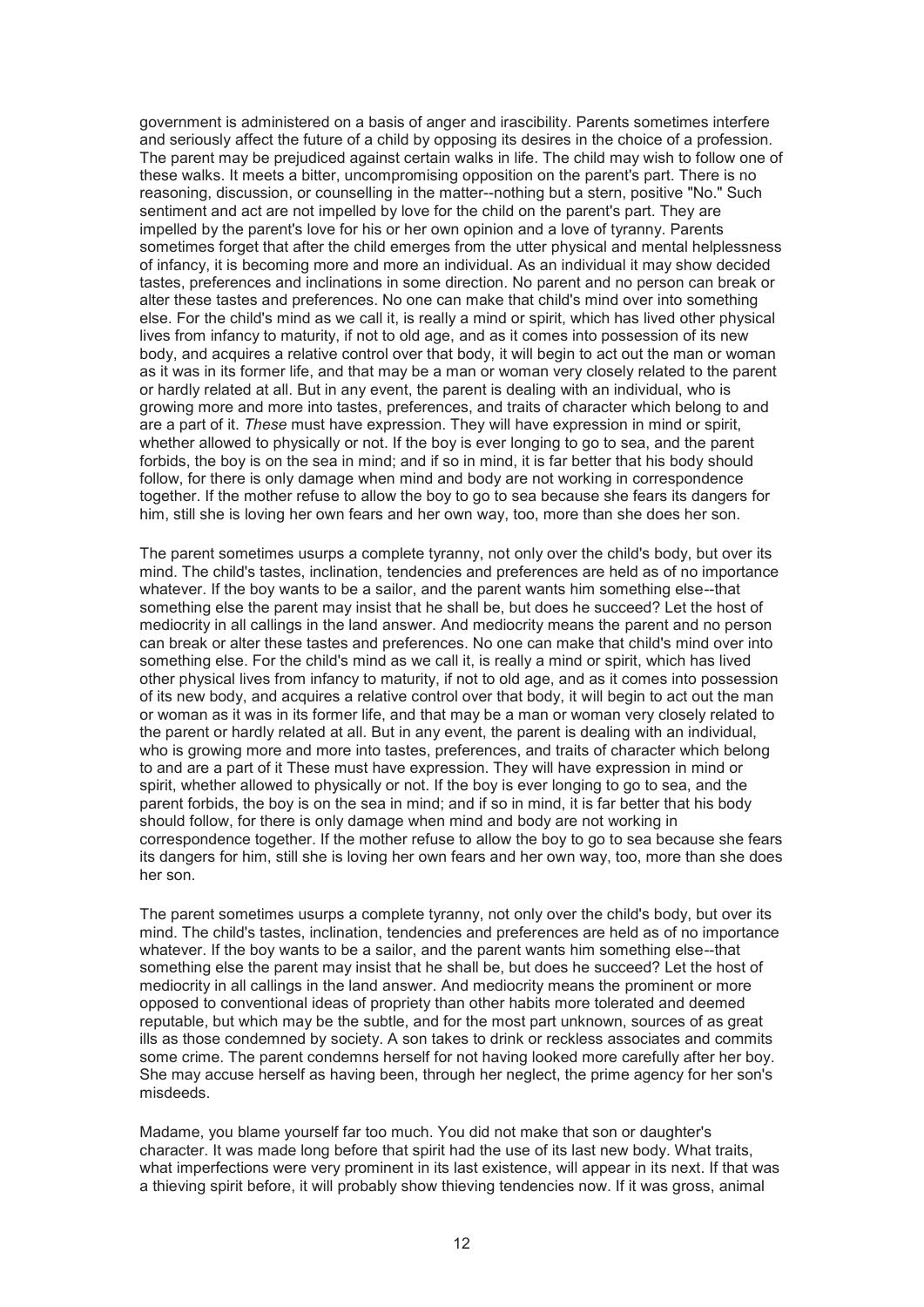and gluttonous, then similar tendencies will show themselves now. You, if grown to a more refined plane of thought, may do much to modify and lessen these tendencies. But all that you will do in this respect will be done through the silent force and action of your superior thought on your child's mind. It will not be done through a great deal of verbal counsel or physical punishment or discipline.

Whatever a mind is on entering on a new physical experience, whatever imperfection belongs to it, must appear and be acted out and beget pain and punishment of some kind, until that spirit sees clearly for itself, how, through its errors, it brings these punishments on itself. These lessons can only be learned when that person has full freedom, so far as parental control goes, to live as it pleases.

You may for a time control such a life, and make it externally live as you please. But such external life is only a veneer, if the mind be full of lower tastes and inclinations. The sooner these are lived out, the sooner will that person learn the real law, which inflicts pains and penalties for breaking its unchangeable rules, and the sooner will it know the happiness which comes of living in accordance with Its rules. That every spirit must do for him or herself.

A parent may mould a false character for a child. It may teach indirectly, through the effect of its own mental condition operating on the child, how to feign what the world calls goodness, how it may seem, as regards outward conduct, to be what it is not at all in secret tendency and inclination,--how, in brief, to be a hypocrite.

No person is really reformed by another, in the sense such a term is sometimes used. Reform must come from within. It must be self-sustaining. It must not depend wholly on another's presence or influence. If it does, it is only a temporary reform. It will fail when the influence of the person on whom it depends is removed. We hear sometimes the assertion, "such or such a person's wife has been the making of him" (meaning the husband). By the way, why do we never hear of the man's being the making of his wife?

A man may be prevented from intemperance, or he may continually be braced up to meet the world through his wife's influence and mental power. But if in such reform he relies entirely upon her; if he cannot sustain himself without her continual presence and prompting, his is no lasting reformation, and he is also a very heavy and damaging load for her to carry. It is a one-sided piece of business when one person must supply all the sustaining force for two, and if this is persisted in, the wife, or whoever so supplies it, will at last sink under such burden, and there will be two wrecked lives instead of one. No person can "make another," in the highest sense. But one person having the superior mind, can, if in a very close and longcontinued association with one weaker, give temporarily to the weaker their very life and force, if their desire it very strong to help the weaker. If it be the husband who so receives of the wife, and is so dependent on the wife then he does not represent any character of his own. He represents and is clothed temporarily with his wife's character, or as much of it as he can appropriate. If she dies, or is removed from him, then he relapses and sinks into his real self, unless he is resolved to be self-sustaining, and evolve force out of himself instead of using another's. If she continues to supply him, she is only sustaining his temporary character, which cannot last when its source of supply is removed, and in such continuance she will certainly in time exhaust herself.

Parents often unconsciously teach their children to lie down upon them, to depend upon them too long for moral support. The result of this error is that then the parent's life is dragged out, through carrying so heavy a load, the child ceases to have any genuine love for its parent. You may pity what is decrepit, weak, and shattered. Love it you cannot. Love is based on admiration, and admiration is not compelled by decay.

The tendency called instinct, which impels the mother bird to turn its young out of the nest, so soon as they have sufficient strength to fly, and the animal in weaning its young to turn them adrift and leave them to shift for themselves, is founded on the natural and divine laws. We may say it is the custom of the brutes and is therefore "brutal." But would it be a kindness for the bird to encourage the young to stay in the nest where it could not gain strength, and when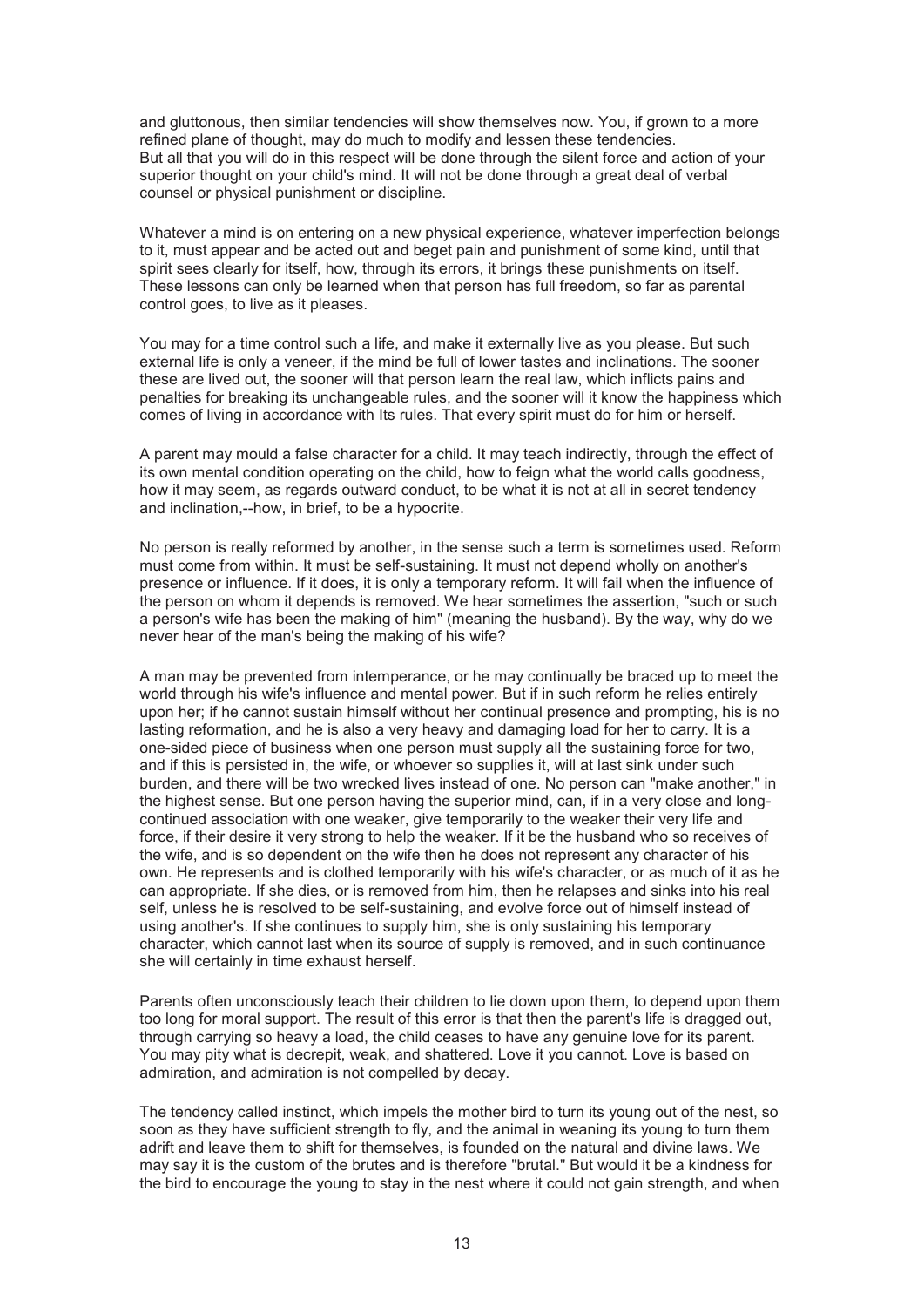a few weeks will bring the storms and severity of winter, which the parent bird itself cannot withstand? Again, the parent, be it bird, animal, or human mother, needs after these periods of bringing their young into the world and rearing them, a season of entire rest and recuperation, and the duration of such resting season should be proportionate to the complexity of the organization and the force expended by such organization. During such periods, the parent should be freed from any and all demands from the child. Birds and animals in their natural or wild life take such periods of rest. But thousands of human mothers are never free from the demands of their children, until worn out they drop into their graves. They should be as free, so far as their children a concerned, as they were in girlhood, and before they became mothers. Motherhood is a most necessary and an indispensable phase of existence for ripening and developing qualities. But no one experience should be followed and dwelt in forever. Life in its more perfected state will be full of alterations--not a rut, into which if you are once set you must continually travel.

If human children remain with the mother for years after attaining what may be termed a responsible age; if they always look to her for aid, advice, sympathy, and assistance; if the mother allows herself to become the family leaning-post, she may also be repeating the onesided business of supplying too much force to others and getting none back. She may be practising a false and injurious species of motherhood because it is exacted, begged, or dragged from her. She may be robbing herself of the new life which awaits her, when the brood is reared and their wings are self-sustaining. She is helping the children to make her a feeble, witless "old woman."

Perhaps one remarks: "If your suggestion was literally followed, the streets would be full of children turned by parents out of their homes and unable to provide for themselves."

So they would. I argue here no literal following of the example set by bird and beast. It would be a great injustice. No custom, when followed for ages, even if based in error, can be suddenly changed without disturbance, injustice, and wrong. Yet it is worth our while to study this principle that we find in nature, from the tree that casts adrift the ripe acorn, to the bird or animal that casts adrift the relatively ripened young. Neither acorn, bird nor animal, when cast off or weaned, ever returns to the parent for self-sustaining power. Such power, in these cases, is only given by the parent until the new organization is strong enough to absorb and appropriate of the elements about it, absorb of earth and sunshine, or flesh or grain, the nourishment necessary to its support.

Are not our streets today full of grown-up children quite unable to provide for themselves? Do not thousands leave parental homes with no self-sustaining power, who are all through life unable to feed, clothe, and shelter themselves, save by long hours of drudging labour at the lowest wages? Does not this life of drudgery exhaust and cut them off prematurely? Are there not thousands of daughters all over the land who will become "old maids," and whose parents will not permit them, were they so disposed, to go out in the world and take their chances? These are the birds cuddled in the nest, until their wings, denied exercise, lose at last all power or prompting for flight, and whose mouths, though they become grown-up birds, are trained only to open and receive the morsels dropped in them.

 $-(-)$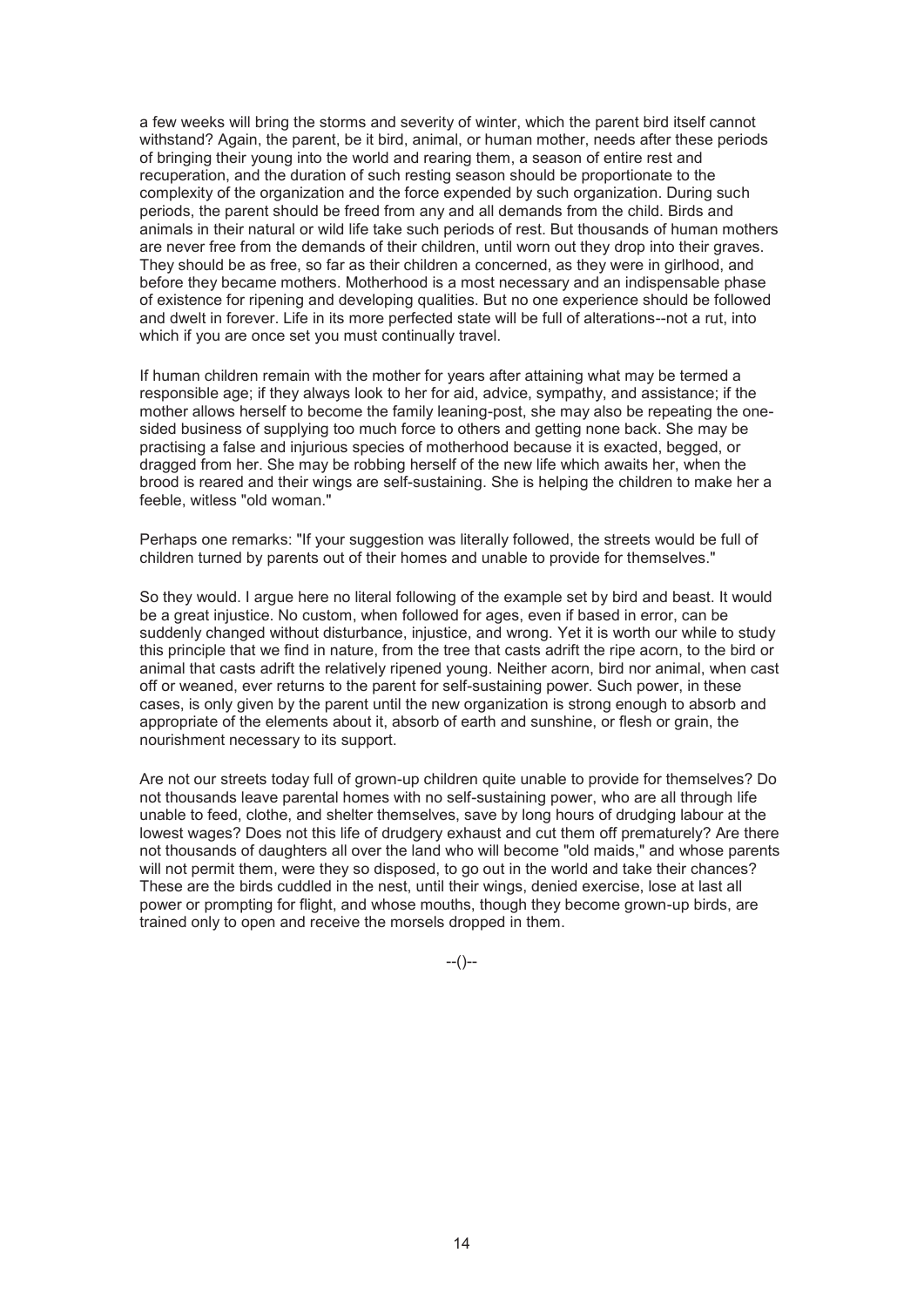#### **Chapter 3**

#### **Thought Currents**

WE need to be careful of what we think and talk. Because thought runs in currents as real as those of air and water. Of what we think and talk we attract to us a like current of thought. This acts on mind or body for good or ill.

If thought was visible to the physical eye we should see its currents flowing to and from people. We should see that persons similar in temperament, character and motive are in the same literal current of thought. We should see that the person in a despondent and angry mood was in the same current with others despondent or angry, and that each one in such moods serves as an additional battery or generator of such thought and is strengthening that particular current. We should see these forces working in similar manner and connecting the hopeful, courageous and cheerful, with all others hopeful, courageous and cheerful.

When you are in low spirits or "blue" you have acting on you the thought current coming from all others in low spirits. You are in oneness with the despondent order of thought. The mind is then sick. It can be cured, but a permanent cure cannot always come immediately when one has long been in the habit of opening the mind to this current of thought.

In attracting to us the current of any kind of evil, we become for a time one with evil. In the thought current of the Supreme Power for good we may become more and more as one with that power, or in Biblical phrase "One with God." That is the desirable thought current for us to attract.

If a group of people talk of any form of disease or suffering, of death-bed scenes and dying agonies, if they cultivate this morbid taste for the unhealthy and ghastly, and it forms their staple topics of conversation, they bring in themselves a like current of thought full of images of sickness, suffering and things revolting to a healthy mind. This current will act on them, and eventually bring them disease and suffering in some form.

If we are talking much of sick people or are much among them and thinking of them, be our motive what it may, we shall draw on ourselves a current of sickly thought, and its ill results will time materialize itself in our bodies. We have far more to do to save ourselves than is now realized.

When men talk business together they attract a business current of idea and suggestion. The better they agree the more of this thought current do they attract and the more do they receive of idea and suggestion for improving and extending their business. In this way does the conference or discussion among the leading members of the company or corporation create the force that carries their business ahead.

Travel in first-class style, put up at first-class hotels and dress in apparel "as costly as your purse can buy," without running into the extreme of foppishness. In these things you find aids to place you in a current of relative power and success. If your purse does not now warrant such expenditure, or you think it does not, you can commence so living in mind. This will make you take the first steps in this direction. Successful people in the domain of finance unconsciously live up to this law. Desire for show influences some to this course. But there is another force and factor which so impels them. That is a wisdom of which their material minds are scarcely conscious. It is the wisdom of the spirit telling them to get in the thought current of the successful, and by such current be borne to success. It is not a rounded-out success, but good is far as it goes.

If our minds are, from what is falsely called economy, ever set on the cheap--cheap lodgings, cheap food and cheap fares, we get in the thought current of the cheap, the slavish and the fearful. Our views of life and our plans will be influenced and warped by it. It paralyzes that courage and enterprise implied in the old adage "Nothing ventured nothing gained." Absorbed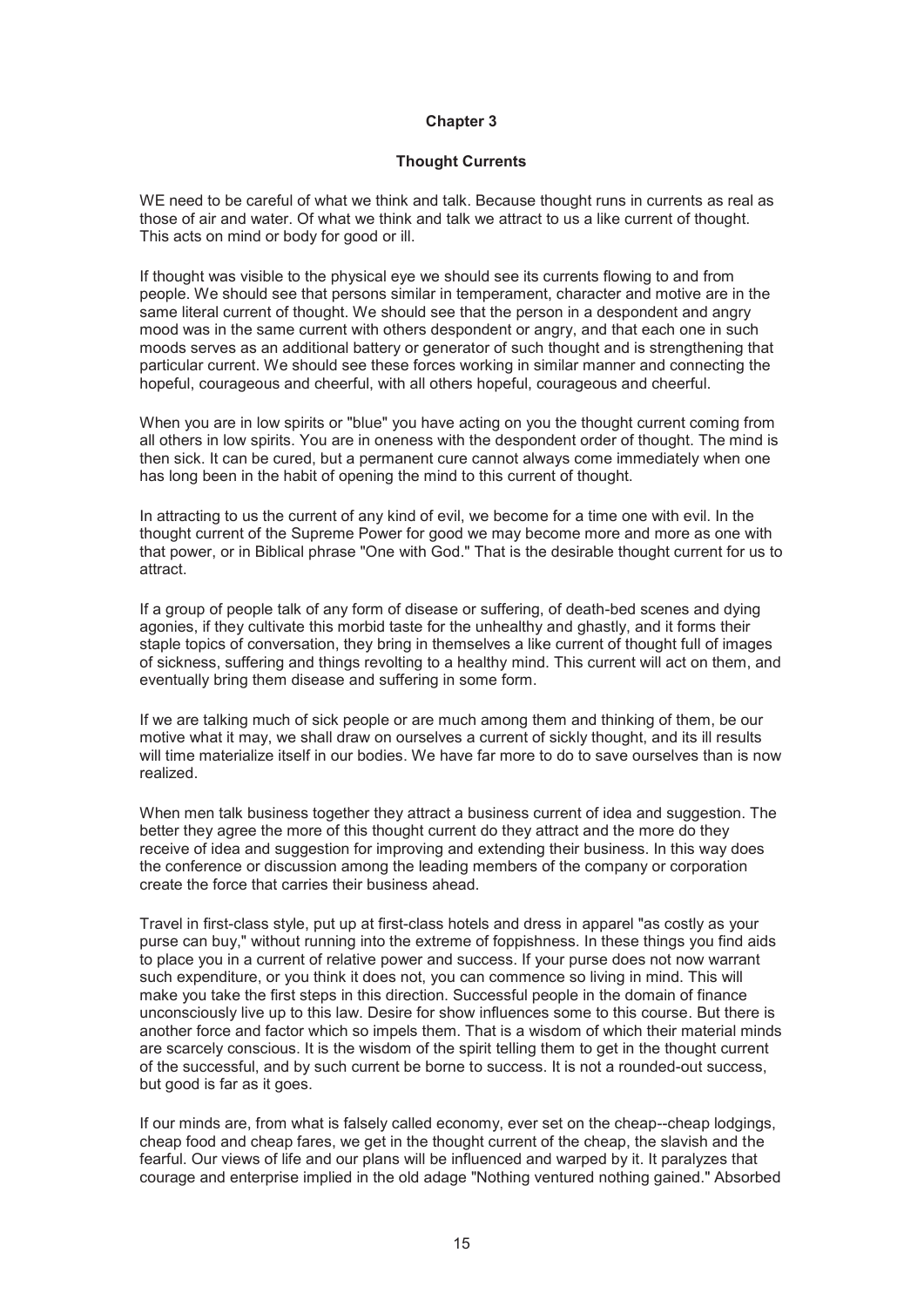in this current and having it ever acting on you, it is felt immediately when you come into the presence of the successful and causes them to avoid you. They feel in you the absence of that element which brings them their relative success. It acts as a barrier, preventing the flow to you of their sympathy. Sympathy is a most important factor in business. Despite opposition and competition, a certain thought current of sympathy binds the most successful together. The mania for cheapness lies in the thought current of fear and failure. The thought current of fear and failure, and the thought current of dash, courage and success will not mingle nor bring together the individuals who are in these respective streams of thought. They antagonize, and between the two classes of mind is built a barrier more impenetrable than walls of stone.

Live altogether in any one idea, any one "reform" and you get into the thought current of all other minds who are carrying that idea to extremes. There is no "reform" but what can be pushed too far. The harm of such extreme falls on the person who so pushes it. It warps mind, judgment and reason all on one side. It makes fanatics, bigots, cranks and lunatics, whether the idea involves an art or study, a science, a "reform" or a "movement." It connects the extremists of all people in such order and current of mind, no matter what their specialties may be. Such people often end in becoming furious haters of all who differ with them and in so hating expend their force in tearing themselves to pieces. The safe side lies in calling daily for the thought current of wisdom from the Infinite Mind.

When that wisdom is more invoked our "reforms" and organizations "for the good of the whole" will not run into internal wrangles almost as soon as they organize. As now conducted the thought current of hatred of and antagonism to the "oppressor" and monopolist is admitted at their birth. This very force breeds quarrels and dissensions among the members. It is force used to tear down instead of build up. It is like taking the fire used to generate steam in the boilers and scattering it throughout the building.

When people come together and in any way talk out their ill-will towards others they are drawing to themselves with ten-fold power an injurious thought current. Because the more minds united on any purpose the more power do they attract to effect that purpose. The thought current so attracted by those chronic complainers, grumblers and scandal mongers, will injure their bodies. Because whatever thought is most held in mind is most materialized in the body. If we are always thinking and talking of people's imperfections we are drawing to us ever of that thought current, and thereby incorporating into ourselves those very imperfections.

We have said in previous books that "Talk Creates Force," and that the more who talk in sympathy the greater is the volume and power of the thought current generated and attracted for good or ill. A group of gossips who can never put their heads together without raking over the faults of the absent are unconsciously working a law with terrible results to themselves.

Gossip is fascinating. There is an exhilaration in scandal and the raking over of our friend's or neighbour's or enemy's faults is almost equal to that produced by champagne. But in the end we pay dearly for these pleasures.

If but two people were to meet at regular intervals and talk of health, strength and vigour of body and mind, at the same time opening their minds to receive of the Supreme the best idea as to the ways and means for securing these blessings, they would attract to them a thought current of such idea. If these two people or more kept up these conversations on these subjects at a regular time and place, and found pleasure in such communings, and they were not forced or stilted; if they could carry them on without controversy, and enter into them without preconceived idea, and not allow any shade of tattle or tale-bearing, or censure of others to drift into their talk, they would be astonished at the year's end at the beneficial results to mind and body. Because in so doing and coming together with a silent demand of the Supreme to get the best idea, they would attract to them a current of Life-giving force.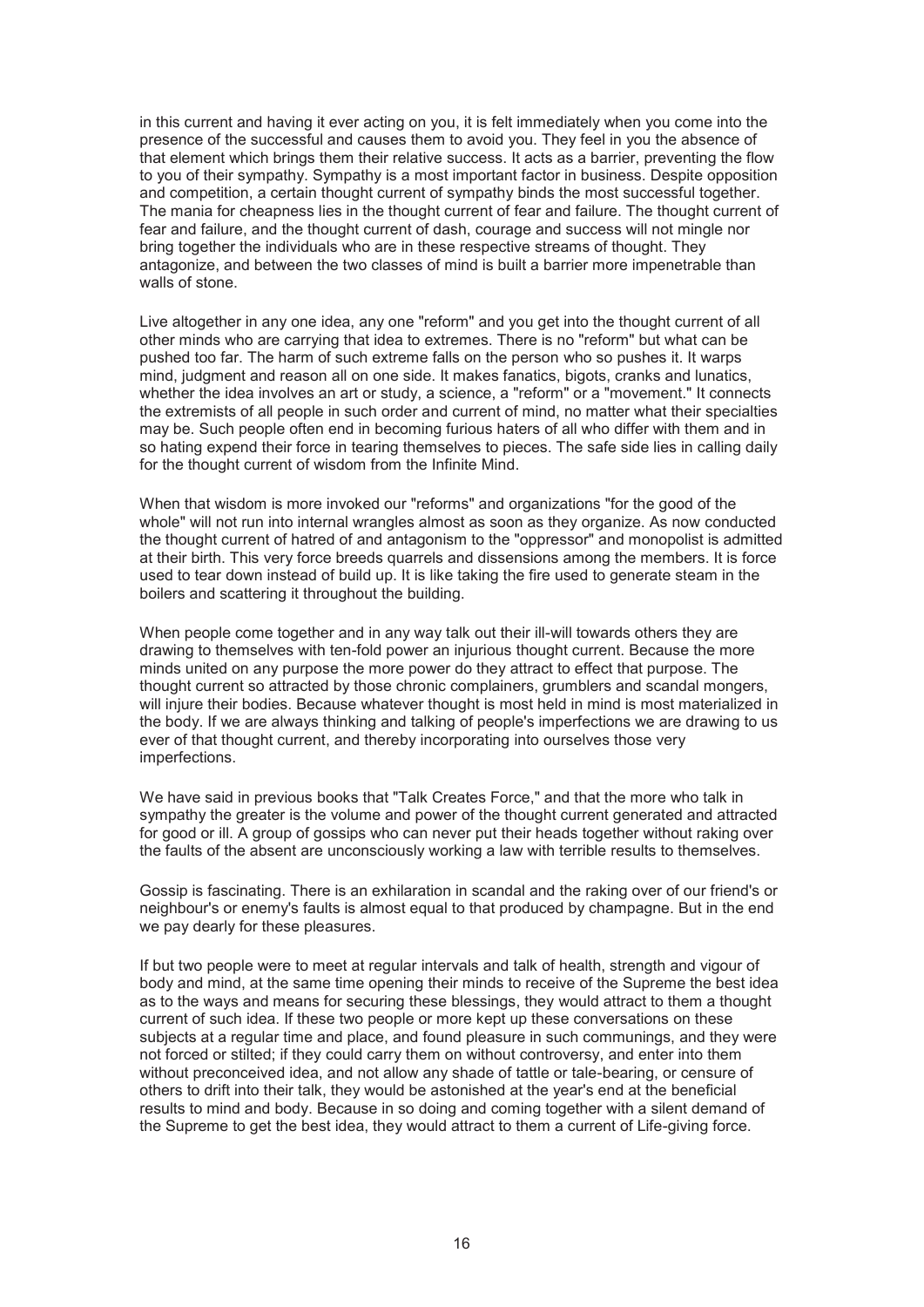Let two so commence rather than more. For even two persons in the proper agreement and accord to bring the desired results are not easy to find. The desire for such meetings must be spontaneous, and any other motive will bar out the highest thought current for good.

The old-fashioned revival meeting, or camp meeting, through the combined action and desire of a number of minds brought a thought current, causing for the time the ecstasy, fervour and enthusiasm which characterized those gatherings The North American Indian worked himself into the frenzy of his war dance by a similar law. He brought to him by force of united desire a thought element and current which stimulated and even intoxicated him. His sole desire was to bring on him this mental intoxication. The more minds so working in the same vein, the quicker came the desired result.

The real orator in his effort draws to him a current of thought, which is sent again from him to his audience, thrills them. So does the inspired actor or actress. They bring a higher and more powerful element of thought to themselves first, and this flowing through them acts on the audience afterwards.

If you dwell a great deal on your own faults you will by the same laws attract more and more of their thought current, and so increase those faults. It is enough that you recognize in yourself those faults. Don't be always saying of yourself, "I am weak or cowardly or illtempered or imprudent," Draw to yourself rather the thought current of strength, courage, even temper, prudence and all other good qualities. Keep the image of these qualities in mind and you make them a part of yourself.

You have sometimes been beset, absorbed, and even annoyed for days in the thought of the suit of clothes you wanted to buy, the cut, colour and fashion of a dress, the selection of a bonnet, or cravat, until you were nothing in thought but clothes, hat, bonnet, dress, cravat or some other detail of life. You may not have been able to make up your mind what you should buy, and have then possibly been tossed about mentally on the billows of indecision for days. You have then got into the thought current of thousands of other minds continually in this mood of thought.

The surest way for a young woman to become ugly is to be discontented, peevish, cross, complaining and envious of others. Because in these states of mind she is drawing to her the invisible substance of thought, which acts on and injures her body. It ruins the complexion, makes lines and creases in the face, sharpens the nose and transforms the face of youth into that of the shrew in very quick time.

I am not moralizing here or saying: "You ought not to do thus and so." It is simply cause and result. Put your face in the fire, and it is scarred and disfigured, because of an element acting on it. Put your mind in the fire of ill-will, envy or jealousy, and it is also scarred, seamed and disfigured, because of an element as real as fire, though invisible, acting on it.

All things that are evil and imperfect, such as disagreeable traits of character in others--things unpleasant to hear or look upon should be gotten out of our minds as quickly as possible. Otherwise if dwelt upon, they attract of their thought current. They will then become permanent spiritual fixtures, and these will in time materialize themselves into corresponding physical fixtures. If we are always keeping in mind the person doing some wrong thing, we are the more apt to do that very thing ourselves.

Let us endeavour, then, with the help of the Supreme Power, to get into the thought current of things that are healthy, natural, strong and beautiful. Let us try to avoid thoughts of disease, of suffering, of deformity, of faultiness. A field of waving grain or the rolling surf is better to contemplate than to pore over the horrors of a railway accident. We do not realize how much we are depressed physically and mentally by the incessant feast of horrors prepared for us by the daily press. We invoke in their perusal a thought current, filled with things and images of horror and suffering. We bring ourselves in this way in connection and one-ness with all other morbid and diseased mind, which lives and revels in this current. It leads not to life, but to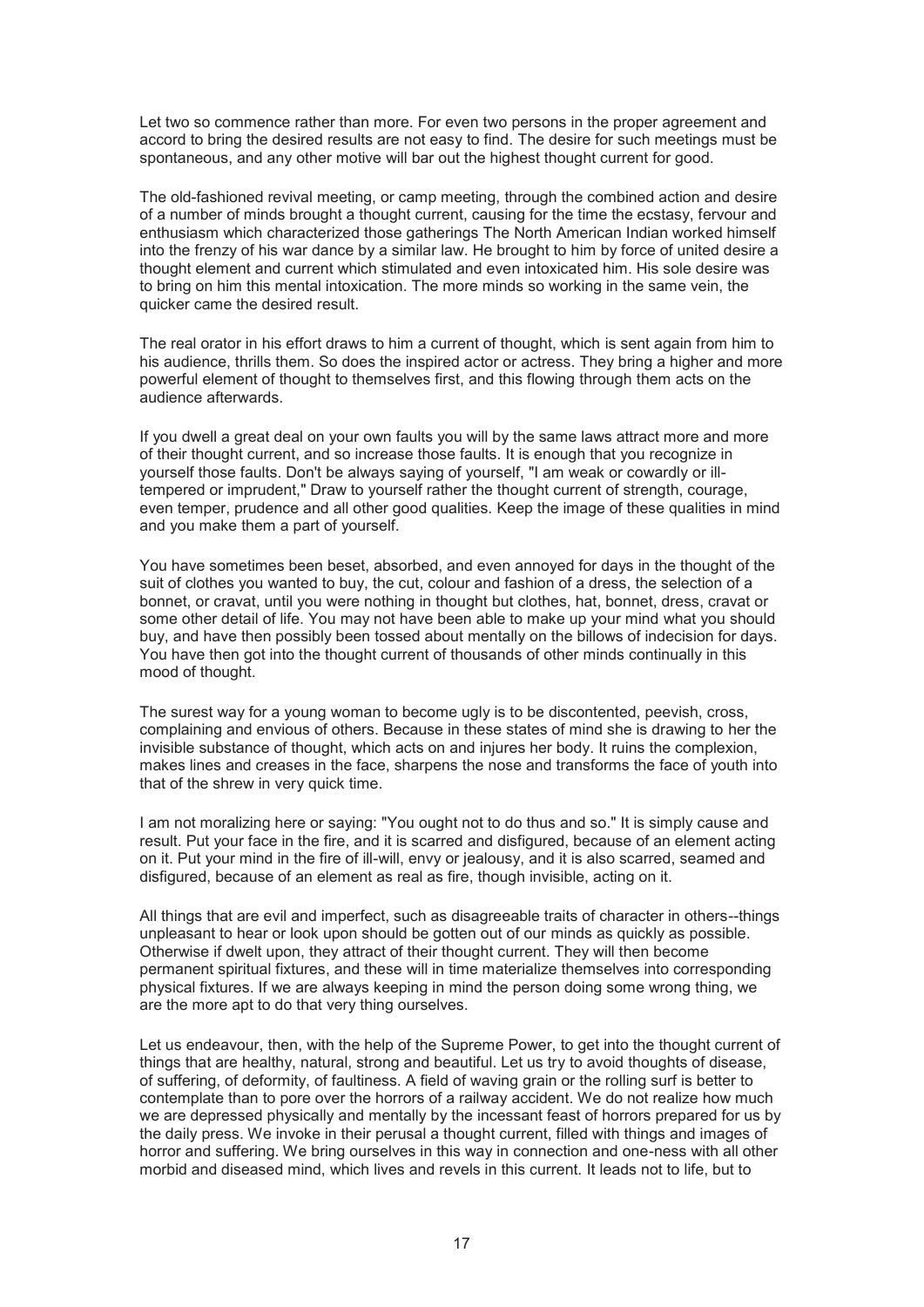disease and death. Neither others nor yourself are one particle aided by your knowing of every fire, explosion, murder, theft or crime which the newspapers chronicle every twenty-four hours.

If we read boots written by cynical, sarcastic minds, who are so warped as to be able to see only the faults of others, and at last unable to see good anywhere, we bring on ourselves their unhealthy thought current, and are one with it. The arrow always tipped with ill-nature and sarcasm is deadliest to him who sends it. In other words, the man who is ever inviting and cultivating this thought current, is inviting the unrest, disease and misfortune it will assuredly bring to him, and when we get too much into his mind we invite similar results.

You may be neat, careful and methodical in your habits, exact and elaborate in your work, yet if you associate closely with those who are careless and slovenly you may find in yourself a tendency to be also careless and slovenly, and a difficulty in resuming and carrying out your former neat, methodical and orderly methods. Because you have not only absorbed of the careless mind, or the mind lacking patience to do anything reposefully, but the fragment of such mind so absorbed is acting as a magnet in attracting to you its like thought current.

When an evil is known it is half cured. Bear in mind when you are in any unpleasant frame of mind that a thought current of such disagreeable mood is acting on you. Bear in mind that you are then one in a sort of electrical connection with many other sickly and morbid minds, all generating and sending unpleasant thought to each other. The next thing to be done is to pray or demand to get out of this current of evil thought. You cannot do this wholly of your own individual effort. You must demand of the Supreme Power to divert it from you.

We can more and more invite the thought current of things that are lively, sprightly and amusing. Life should be full of playfulness. Continued seriousness is but a few degrees removed front gloom and melancholy. Thousands live too much in the thought current of seriousness. Faces which wear a smiling expression are scarce. Some never smile at all. Some have forgotten how to smile, and it actually hurts them to smile, or to see others do so. Sickness and disease are nursed into fresher and fresher activity by the serious mood of mind. Habit continually strengthens the sad capacity of dwelling on the malady, which may be the merest trifle at first. People get so much in this current that woeful diseases are manufactured out of some trifling irritation in some part of the body.

Many material things are helps to divert a thought current acting disagreeably on you. You may have daily a set of disagreeable symptoms. They may seem to come as adjuncts to the daily routine of life. The breakfast table, the furniture, the conversation and even the persons immediately about you seem to recall them. Travel sometimes banishes them entirely. The sight of different surroundings diverts that particular thought current. Material remedies may temporarily effect the same result. So may any sudden change of life or occupation. But all these are secondary aids to the Supreme Power.

The thought current of fear is everywhere. All humanity fears something--disease, death, loss of fortune, loss of friends, loss of something. Everyone has his or her pet fear. It extends to the most trivial details of life. The streets are full of people who, if fearing nothing else, fear they won't catch a train or the next street car. The more sensitive you are to the impress of thought, the more liable are you to be affected by this thought current of fear until your spirit, by constant demand of the Supreme Power, builds up for itself an armour of thought positive to this current, and one which will deny it access. You can commence this building in saying, whenever you are affected in the way above mentioned, or in any disagreeable fashion, "I refuse to accept this thought and the mental condition it has brought on me which affects my body." You commence then to turn aside the thought current of evil.

Everyone has some pet fear--some disease they may never have had, but always dreaded- something they are in special fear of losing.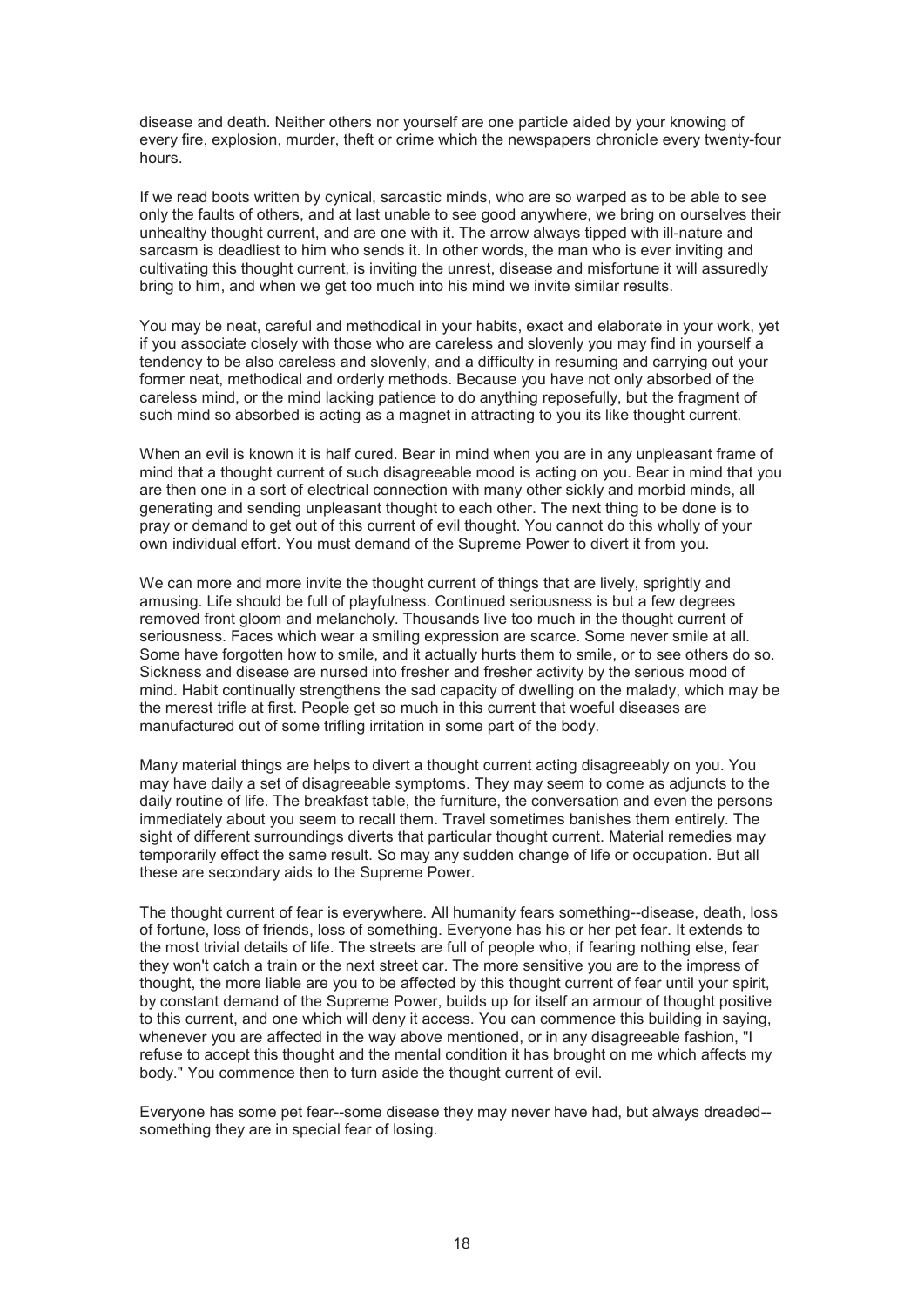Some trifle, even but a word or sentence uttered by another, brings this pet fear to the mind. Instantly through long habit the minds reverts to this fear. Instantly it opens to it, and the whole thought, volume and current rushes to and acts on them. It acts and vibrates on that particular chord of your nature, which for years has sounded your pet weakness.

Then in some way the body is affected disagreeably. There are myriads of different symptoms. The body may become weak and tremulous. There may be loss of appetite, tremulousness, a dry tongue, a bad taste in the mouth, weakness in the joints, drowsiness, difficulty of concentrating the mind on your business and many other disagreeable sensations.

Such symptoms are often classed as "malaria." In a sense the name is a correct one. Only in very many of these cases it is a bad atmosphere or current of thought which is acting on our minds instead of the fancied bad material atmosphere. Unquestionably an atmosphere full of vegetable or animal decomposition will affect many people. But some live for years in the midst of stagnant pools and swamps who never have malaria. Others far removed from such locations on high and dry ground do have it. They have taken on a thought current of fear. Place yourself in a house where there has recently been a panic or scare, though you may know nothing of it. You were well and strong the day before. You arise in the morning, and soon this whole train of disagreeable sensations affects you, because the house or place is saturated with a thought current of fear. Put a fear on city, town or country of some deadly epidemic or some great calamity, and hundreds of the more sensitive who may have no fear of that epidemic or calamity are still affected by it disagreeably. That thought current affects them in their particular a weak spot. A fanatic predicts some great catastrophe. The sensational newspapers take up the topic, ventilate it, affect to ridicule, but still write about it. This sets more minds to thinking and more people to talking. The more talk the more of this injurious force is generated. As a result thousands of people are affected by it unpleasantly, some in one way, some in another, because the whole force of that volume of fear is let loose upon them. Some are killed outright. Entirely unaware of the cause, they open their minds more and more to it, dwell on it in secret, put out no resisting thought until at last the spirit, unable longer to carry such a load, snaps the link which connects it with the body.

The more impressionable you are to the thought about you the more are you liable to be thus affected. But you can train your mind to shut out this thought. You can gradually train it to bar tightly this door to weakness, and keep open only the one to strength. You can do this by cultivating the mood of drawing to yourself and keeping in the mood and current of thought coming of God or the Supreme Power for good.

Impressionability or capacity to receive thought is source either of strength or weakness. Fine-grained, sensitive, highly developed minds today often carry the weakest bodies, because through ignorance they are always inviting some of these currents of evil without any knowledge of their existence or the means of throwing them off. They are ignorantly either courting or exposing themselves to such current. Improper individual association is one chief source of such exposure.

The finer feminine organization is more sensitive to every shade and ray of thought about it, good or bad. Men absorbed in their business generate for a time a certain positiveness which throws off the fear current. But this positiveness cannot always last.

Women from this cause often suffer a thousandfold more in the privacy of their homes than men are aware of. The average man defines it as "woman's way," and wonders why she is so full of "nervousness," "vapours," "notions," and ill-health.

As you place your reliance on the Infinite Mind to bring you out of all these agencies for ill, that mind in some way will bring many material aids to help you out. That mind will suggest medicines and foods and surroundings and changes, not only to help you temporarily, but permanently, so that when you are cured you are cured for all time. A cheerful, buoyant, hopeful mind (and no mind is cheerful, hopeful and buoyant without being nearer the Infinite than one that is depressed, sour and gloomy), be that the mind of your doctor, or your friend, will help you to get out of the injurious thought current. Regard such mind as a help from the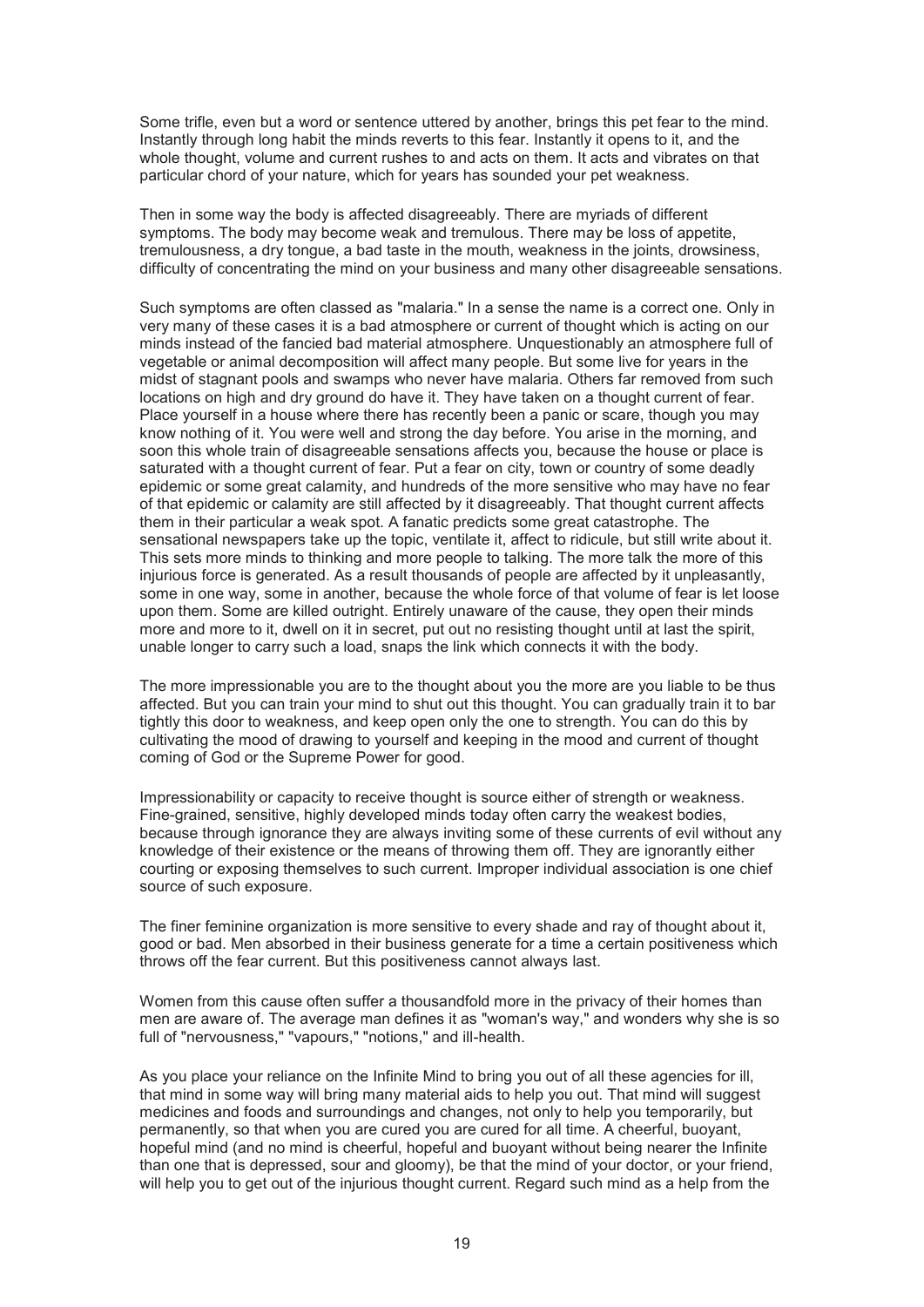Infinite. But don't put your whole trust in that individual. Put the great trust in the Supreme Power which has sent to you the individual as a temporary aid or crutch until your spiritual limbs are strong enough to bear you.

The more you get into the thought current coming from the Infinite Mind, making yourself more and more a part of that mind (exactly as you may become a part of any vein of low, morbid, unhealthy mind in opening yourself to that current), the quicker are you freshened, and renewed physically and mentally. You become continually a newer being. Changes for the better come quicker and quicker. Your power increases to bring results. You lose gradually all fear as it is proven more and more to you that when you are in the thought current of Infinite good there is nothing to fear. You realize more and more clearly that there is a great power and force which cares for you. You are wonderstruck at the fact that when your mind is set in the right direction all material things come to you with very little physical or external effort. You wonder then at man's toiling and striving, fagging himself literally to death, when through such excess of effort he actually drives from him the rounded-out good of health, happiness and material prosperity all combined. You will see in this demand for the highest good that you are growing to power greater than you ever dreamed of. It will dawn on you that the real life destined for the awakened few now, and the many in the future is a dazzling dream--a permanent realization that it is a happiness to exist--a serenity and contentment without abatement--a transition from pleasure to pleasure, and from the great to the greater pleasure. You find as you get more and more into the current of the Infinite Mind that exhausting toil is not required of you, but that when you commit yourself in trust to this current and let it bear you where it will, all things needful will come to you.

When you are getting into the right thought current, you may for a time experience more of uneasiness, physical and mental than ever. This is because the new element acting on you makes you more sensitive to the presence of evil. The new is driving the old out. The new thought current searches and detects every little error in your mind before unnoticed, and repels it. This causes a struggle, and mind and body are for a time unpleasantly affected by it. It is like house-cleaning, a process usually involving a good deal of dust and disturbance. The new spirit you call to you is cleaning your spiritual house.

There is no limit to the power of the thought current you can attract to you nor limit to the things that can he done through the individual by it. In the future some people will draw so much of the higher quality of thought to them, that by it they will accomplish what some would call miracles. In this capacity of the human mind for drawing a thought current ever increasing in fineness of quality and power lies the secret of what has been called "magic."

--()--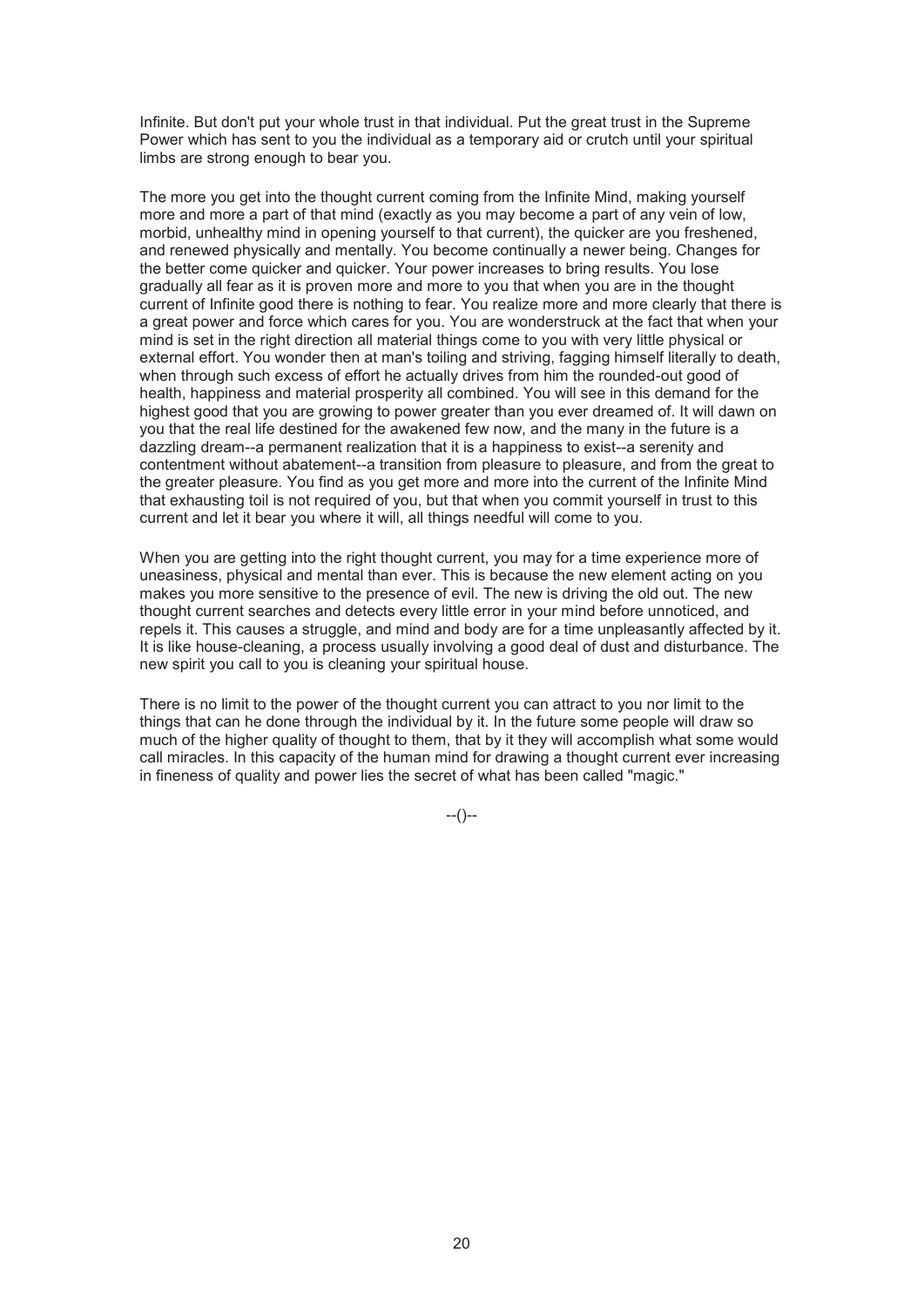#### **Chapter 4**

#### **One Way To Cultivate Courage**

COURAGE and presence of mind mean the same thing. Presence of mind implies command of mind. Cowardice and lack of mental control mean about the same thing. Cowardice is rooted in hurry, the habit of hurry or lack of repose. All degrees of success are based on courage--mental or physical. All degrees of failure are based on timidity.

You can cultivate courage and increase it at every minute and hour of the day. You can have the satisfaction of knowing that in everything you do you have accomplished two things- namely, the doing of the thing itself and by the manner of its doing, adding eternally to yourself another atom of the quality of courage. You can do this by the cultivation of deliberation--deliberation of speech, of walk, of writing, of eating--deliberation in everything.

There is always a bit of fear where there is a bit of hurry. When you hurry to the train you are in fear that you may be left, and with that comes fear of other possibilities consequent on your being left. When you hurry to the party, to the meeting of a person by appointment, you are in fear of some ill or damage resulting from not being in time.

This habit of thought can, through an unconscious training, grow to such an extent as to pervade a person's mind, at all times and places, and bring on a fear of loss of some kind, when there is absolutely no loss to be sustained. For instance a person may hurry to catch a street car and act and feel as if a great loss would occur did he not get on that particular car, when there may be another close behind, or at most two or three minutes' waiting will bring it. Yet the fear of waiting those three minutes grows to a mountain in size, and is in that person's mind a most disagreeable possibility. Through mere habit a similar condition of hurry may characterize that person's walking, eating, writing--in short, everything he does, and will render it more and more difficult for such person to act with coolness and deliberation.

The quality of mind or emotion underlying all this hurried mental condition and consequent hurried act, is fear. Fear is but another name for lack of power to control our minds, or, in other words, to control the kind of thought we think or put out.

It is this kind of unconscious mental training (which is very common), that begets a permanent condition of mind more and more liable to large and small panics at the least interruption or trivial disappointment. It makes disappointments when none are necessary. It is the everopening wedge letting in more and more the thought current of fear. For if you so cultivate fear of one thing you are cultivating and increasing liability to fear in all things. If you allow yourself to sit in fear for half an hour that the carriage may not call for you in time to get to the boat or train, you are much more liable to be seized with a series of little panics at every trivial occurrence or obstacle occurring on that particular journey.

In this way does this habit of mind enter into and is cultivated in the doing of so-called little things. You are writing or sewing, or engaged in the performance of some work which is intensely interesting to you, and in which you do not like to be interrupted. If sewing, you reach for your scissors which have dropped on the floor. You do this in a momentarily impatient mood and with a spasmodic jerky action. Your mind, as the phrase runs, is "on your work." You will not take it off your work while reaching for the scissors. You are trying in mind to go on with your work and reach for the scissors at the same moment. You make the movement of muscles and the action of the body momentarily disagreeable and irksome, because you refuse for the second to put into that act the force which it demands. When unconsciously you refuse to do this, any acts will become irksome and disagreeable, because there is not force enough let on to do the act with ease. It is the endeavour to do it with a weak body. You have the power of throwing your force instantly into any muscle, so making the act easy and pleasant. This capacity for turning on force on any part you will increases through cultivating it. And you can do a great deal more and do it better through this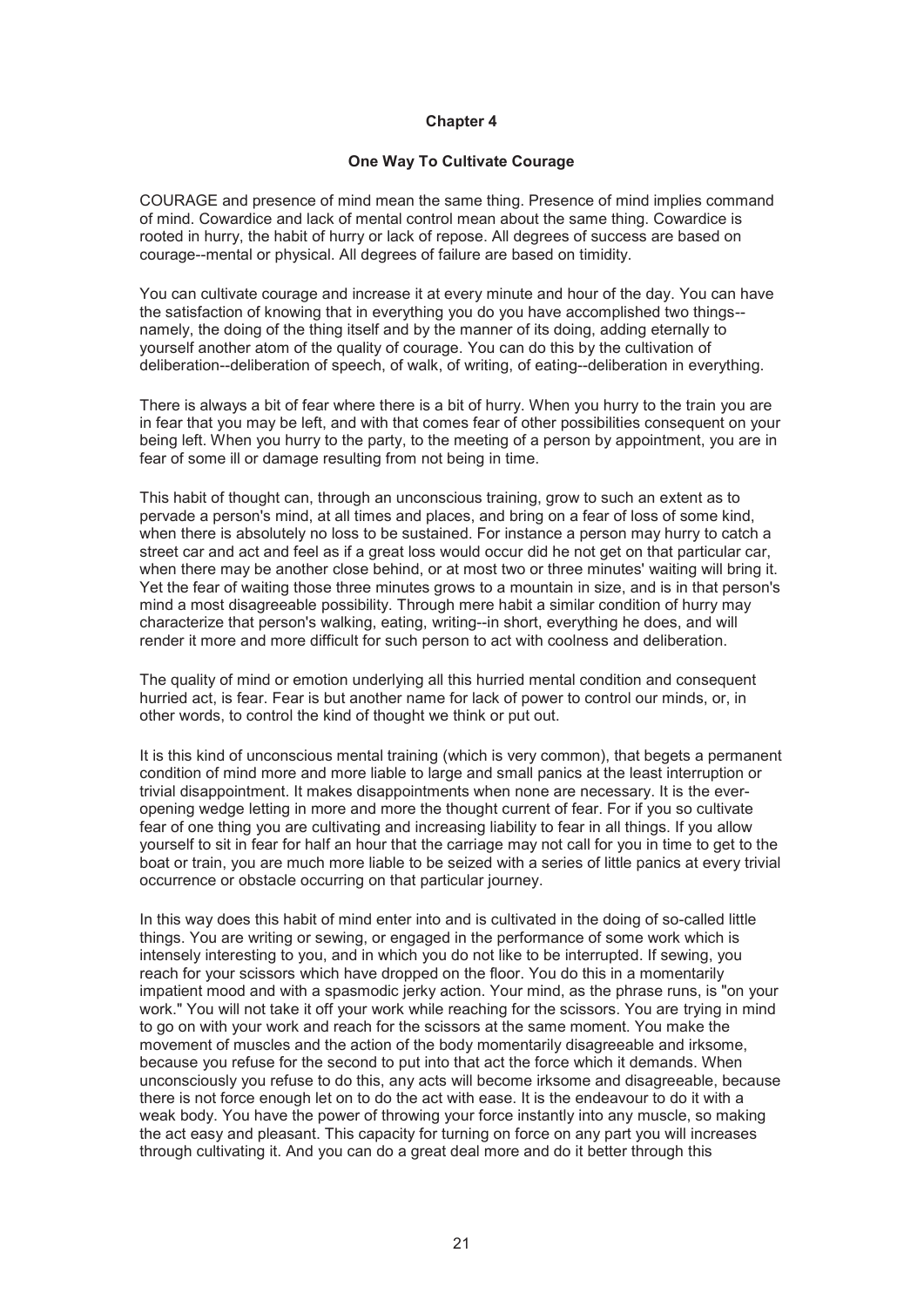cultivation of deliberation, for deliberation can be as quick as thought, the more the mind is trained in that direction.

If you pick up a pin or tie a shoe-string in a hurry, you do so not only because such act is irksome to you, but because you fear it may deprive you momentarily of some bit of pleasure. There you have again opened your mind to the thought current of fear--fear of losing something.

The cultivation of courage commences in the cultivation of deliberation in so-called little acts like these. Deliberation and courage are as closely allied as fear and hurry. If we do not learn to govern our force properly in the doing of the smallest act we shall find such government far less easy in the doing of all acts.

If we analyze what we fear, we shall find we are in mind trying to deal with too much at once of the thing feared. There is only a relatively small amount to be dealt with now. In any transaction --in the doing of anything there is but one step to be taken at a time. We need to place what force is necessary, and no more on that one step. When that is taken we can take the next.

The more we train our minds so to concentrate on the one step, the more do we increase capacity for sending our force all in one given direction at once. Such force extends, and should be so used in the so-called minutest details of everyday life.

In this way deliberation and deliberate action become habitual, and we are in a sense unconscious of making ourselves deliberate, even as after long training in the opposite and wrong direction we are unconscious of putting on the hurried frame of mind.

Timidity is often the result of looking at too many difficulties or terrors at once. In material reality we have to deal with but one at a time. If we are going to what we fear will be a disagreeable interview with a harsh, irascible, over-bearing person, we are apt to go, occupying our minds with the whole interview, setting ourselves down in the very middle of it, and seeing it in mind as necessarily trying or disagreeable. Perhaps we were thinking of it this morning while we were dressing. But it was then our proper business to dress. To dress was a necessary step for the interview and to dress well also. Possibly it occupied our thoughts while eating. But it was then our proper business to eat and get all the pleasure possible from our food. That was another step. The more reposeful our eating, the more vigorous will become our taste, and the more strength will our food give our bodies. Possibly the fear of this interview was on us as we walked to the place appointed for it. But it was then our proper business to walk and get from our walking all the pleasure he could. That was another step. Pleasure is the sure result of placing thought or force on the thing we are doing now, and pain of some sort in both present and future is the certain result of sending thought or force away from the act which needs to be done at this moment. When we dress, eat, walk or do anything with mind placed on something else, we are making the present act irksome; we are training to make every act irksome and disagreeable; we are making the thing feared a certainty, for what we put out in thought as unpleasant is an actual thing, a reality. And the longer we continue to put it out the more force we add to it, and the more likely is it then to be realized in the physical world.

To bring us what all want and are seeking for, namely-happiness, we need to have perfect control of our mind and thought at all times and places. One most important and necessary means for gaining this, lies in this discipline regarding so-called little or trivial things, just as the discipline and movement of an army commences with the training of the private soldiers' legs and arms. If you hurry and slur over these so-called petty details, you are the easier thrown off your guard or confused at unexpected occurrences, and in life it is the unexpected that is always happening.

We need to keep always our mind present with us. We want it always on the spot ready to use in any direction. Our thought is not on the spot when we tie a shoe-string and think a mile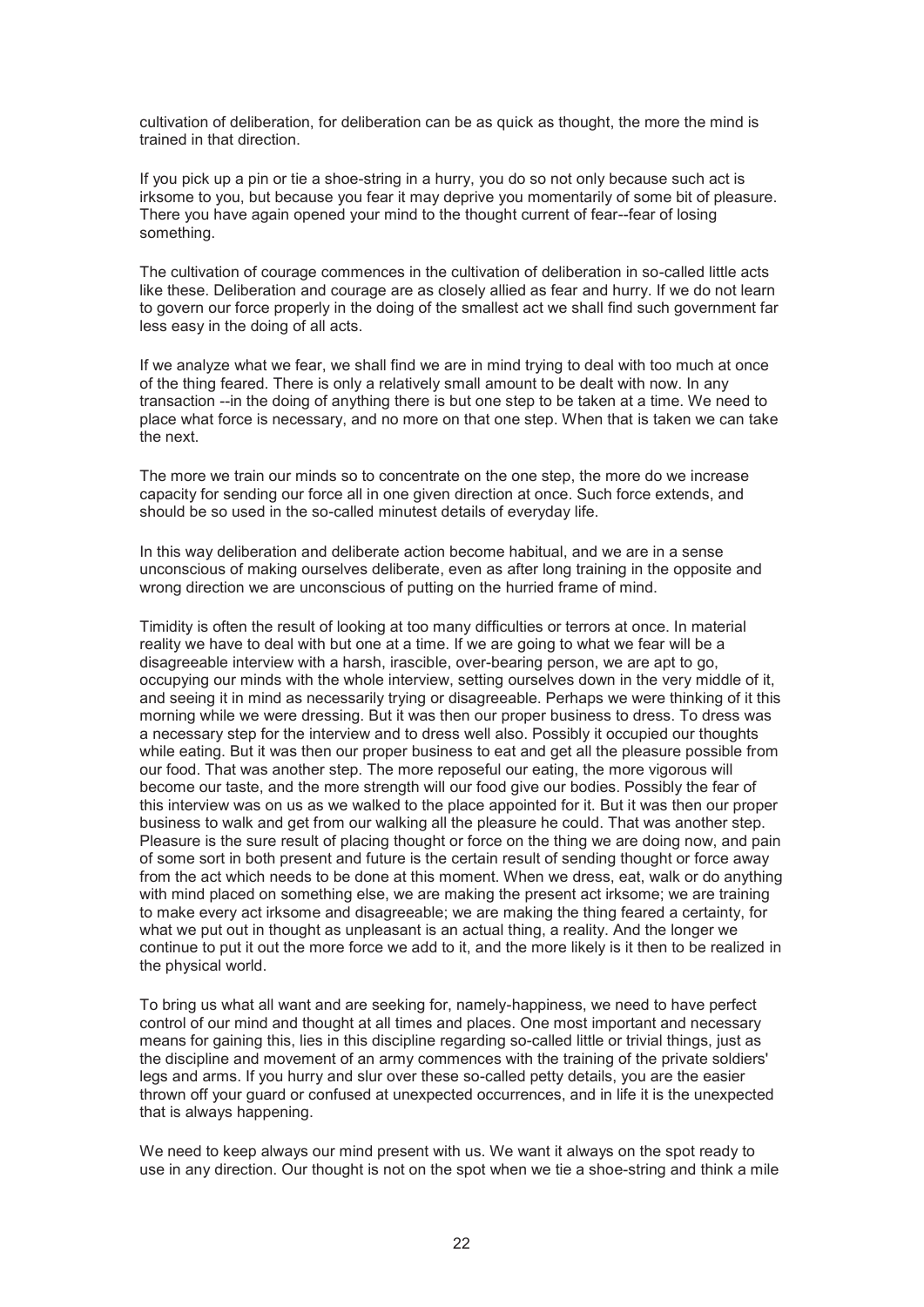from that shoe-string--when we mend a pencil and dwell in one of tomorrow's cares. It is then away, and if it has for a lifetime been in the habit of so straying from the act in hand to the act afar, it becomes more and more difficult to bring it back to use, and more difficult to use it promptly when it is brought back. Our thought moves from one thing to another with more than electric speed, and we can unconsciously train this quickness to be ever darting from one thing to another until it becomes almost impossible to keep it on one thing for ten consecutive seconds. On the contrary, through cultivation of repose and deliberation in all things we can train ourselves to mass and fasten our thought on anything as long as we please, to throw ourselves into any mood of mind we please, and to throw ourselves at will into sleep or a semi-conscious, dreamy state as restful as sleep. These are very small parts of the possibilities for the human mind. There is no limit to its growth or the increase of its power, and no thing coming within the limits of our imagination but can be accomplished by it. The steps to these attainments are very small, very simple and relatively easy--so simple and easy that some reject them for that reason. Unquestionably, these powers and many results coming of their exercise were known ages ago to a relative few. But any power or any condition of mind consequent upon it can be made more clear to an English-speaking people, through the use of an English word or form of expression than by terms taken from other languages.

The North American Indian and the Oriental had in cases the power of so dismissing all thought and making their minds in a sense a blank as to become not only insensible to fear, but this mental condition rendered their bodies almost insensible to physical suffering. It was the power of inducing this mental condition which enabled the Indian when taken captive to withstand every device of torture inflicted by his captors, and to sing his death song under the infliction of fire and a slow process of bodily mutilation too horrible for description, and which very few of our race could endure without passing into the frenzy of agony.

The Indian is far more reposeful and deliberate than the majority of our race, in both mental and physical movement. Unconsciously cultivating this repose, and living a life less artificial than ours, he increased his spiritual power, one sure result of which is that command of mind over body which can lessee physical pain, and as an ultimate possibility banish it altogether.

Deliberation of movement, or in plainer English movement of muscle so slow that our mind has time to follow it, gives one time to think in great and small emergencies. But the lack of such training causes unconscious physical action. So confirmed becomes this habit, that the body moves without us aware of it. Awkwardness, lack of address, lack of tact are all due to this lack of command of mind caused by lack of deliberation, or in other words, a trained incapacity for taking time to think or plan the proper thing to do.

The terror-stricken person if the ship seems in sudden danger runs up and down the deck to no purpose, and this physical action is an exact correspondence of the life-long condition of his mind whose thought has been ever so darting from one thing to another, just as the whim seized him.

The more deliberate person whose mind is trained to take time to think and hold or concentrate its thought, holds himself steady, and so gives himself time to see what may be the opportunities for escape. And these two persons would pick up a pin in a very different manner and with very different mental action and method.

To train then for courage is to train for deliberate movement in all things, for that is simply training to mass and hold your force in reserve and let out no more than is needed for the moment.

No quality of mind is more needful to success in all undertakings than courage, and by courage I mean not only courage to act but courage to think. In everyday business, thousands dare not think of taking a step which would involve an outlay of money above the average of their expenditure. They are appalled at mention of so large a sum. They will not, out of pure fright, entertain the idea long enough to familiarize themselves with it. Now if they reversed this mental action, and instead of immediately giving way out of life-long habit to this fright,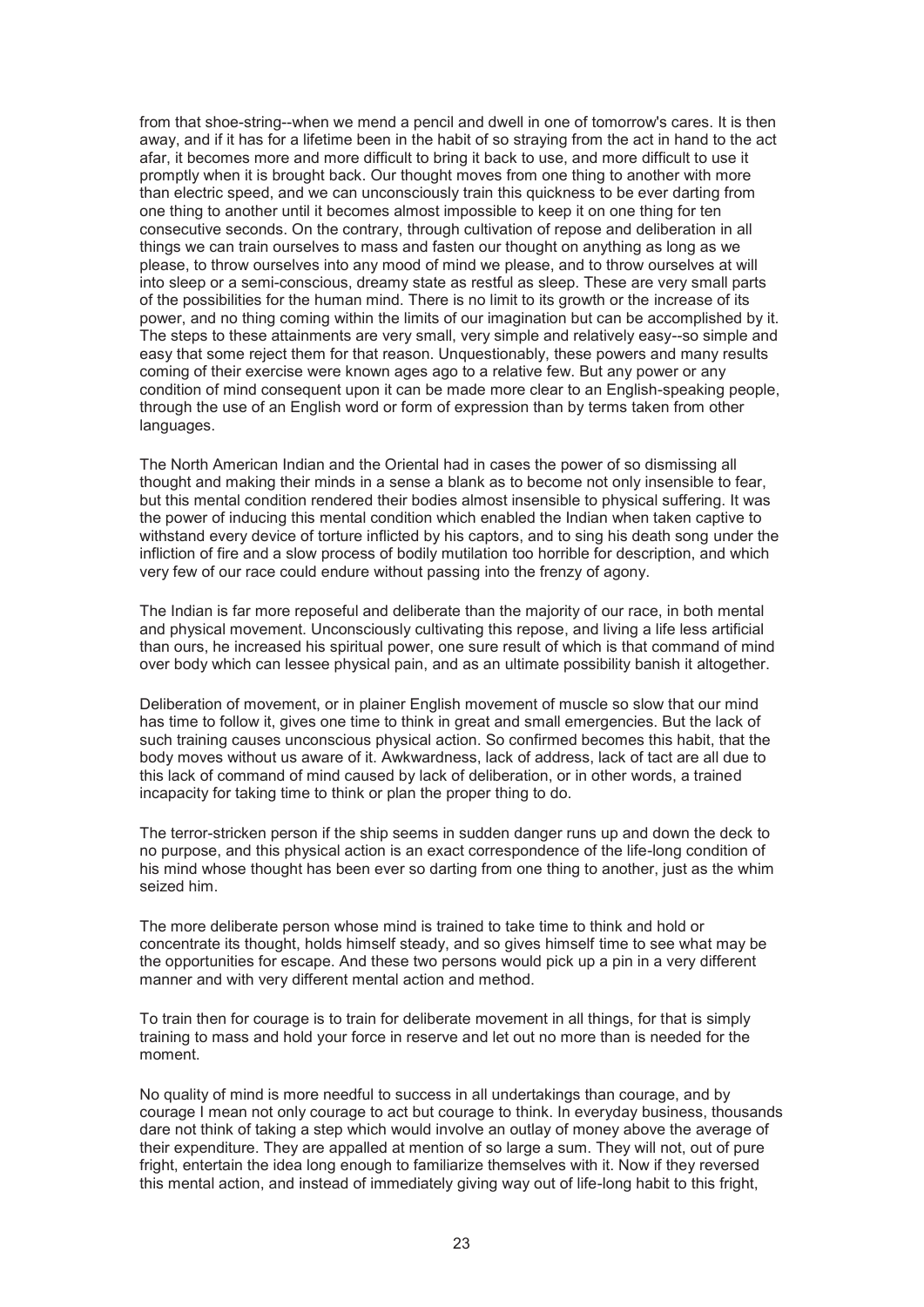would take time and allow the thought to rest in their minds instead of driving it out, there would in time come to them ideas concerning ways and means for meeting the additional expense, and thereby making a larger sum of money in the same time it took to make the small sum.

For instance, you say to the women who goes out to wash by the day and has never done anything else. "Mrs. A., why don't you start a laundry? You can make a great deal more money in so doing."

"I start a laundry! Where in the world is the money coming from to start a laundry?" is her reply. Here the woman instead of entertaining your idea gives way immediately to fright concerning what seems to her the immense sum required, and following the same unreasoning, headlong, panicky style of thought, sets up in a moment an opposition to your proposition. She dare think only of working for day's wages as she is called upon by those who hire her. And thousands for this reason dare not think, or find it disagreeable for them to think, of getting into some broader, more responsible and more profitable sphere of business, because they bunch at once all its possible difficulties into a mass, and out of mere habit will look only at that awful and imaginary bunch.

But Mrs. C., the more deliberate washerwoman, hears your proposition and entertains it. In time she says to herself, "Why should I not start a laundry? Other people have and have succeeded." She lives in the idea, talks to one and another about it, and finds out how they started. The longer she keeps in this current of thought the more plainly does she see the ways and means by which other people have "set up for themselves." Finally, the idea so grows upon her, that she takes some step toward that end, and then another and another, and so by degrees drifts into the business.

A person is cool and collected in face of any great danger, because he has the power of holding his mind to the thing to be done on the instant. Cowardice has no such power, and can see in mind not only the source of danger, but a score of possible results which may or may not happen to him. I battle one man may attend to his duty with a vivid and by no means agreeable condition of mind as he sees men struck and mangled all about him. But the force or thought he can bring to bear on the performance of his duty is greater in amount than that coming of the realization of the slaughter around him, and commands and holds his body to his post. The man who runs, or would if he had the chance, cannot fix his mind on anything but the fearful possibilities of the moment.

In the so-called trivial act of picking up a pin, or threading a needle, or opening a door, I do not argue that *all* one's force or thought should be placed on the act, but only enough to perform the act well while the rest is kept in reserve. It is in substance the same as in picking up a weight, you would not try to expend the force in lifting one pound that you would in lifting fifty pounds. You do expend a great deal more force in the act of picking up a pin when your mind is preoccupied with something else, for you are then trying to do two things or lift two weights at once.

You will remember that anything which is done in mind, expends quite as much force as if done with the body, so that the persons who linger abed in the morning and think with dread of the breakfasts to be cooked, or the rooms to be swept, so far as expenditure of force is concerned, will be doing those acts then and there while lying on their backs.

In expending just force enough to perform any act (a capacity which will gradually grow upon you as you familiarize yourself with this idea and set your desire or demand upon it,) you cultivate and increase continually that desirable state of mind, which in everyday language is known as "having your wits about you." That means, in other words, always having, no matter what you are doing, your mental eyes open in every direction, and while outwardly you seem all intent and occupied in the one act, your mind or spirit like a vigilant sentinel is continually on the look-out, so as to give you notice in the fractional part of an instant of all that is going on about you, and also to direct you how to meet the event whatever it may be. This is not only the characteristic of courage, but of tact and address. It was this electric vigilance and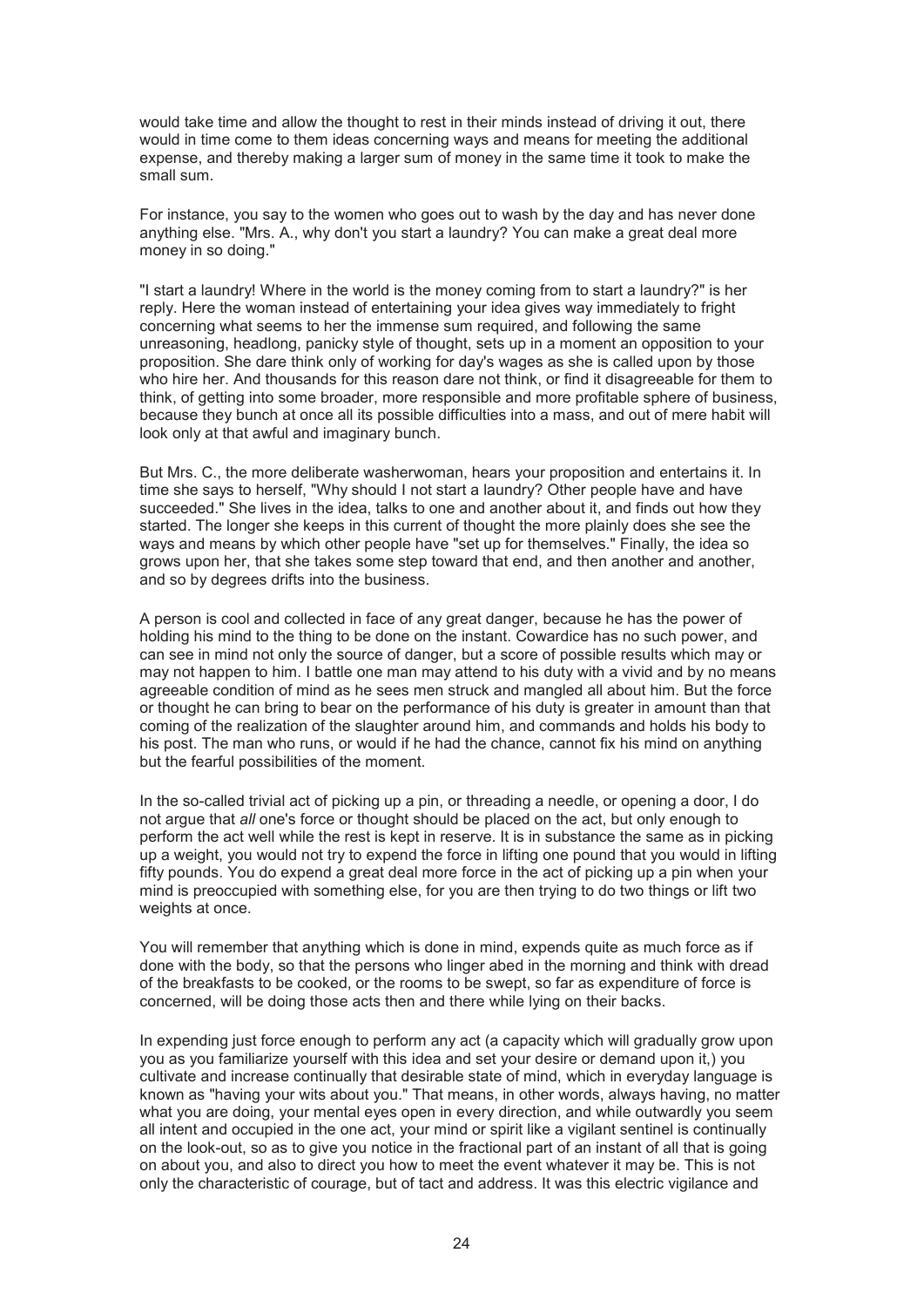mind watchfulness that gave an American officer during the Revolution, who, in the confusion of battle, suddenly found himself in front of a British regiment, the deliberation to ask, "What troops are these?" "The Royal Scots," was the reply. "Royal Scots remain as you are," was his answer, and he rode off to his own lines. That man had a mind trained to give him time to think.

On one occasion, Mrs. Farren, the celebrated English actress, discovered where her part required her to hem a handkerchief that the property man had forgotten to lay out the handkerchief needle, thread, etc. Without a moment's hesitation she sat down and imitated so naturally the motion and manner of a lady in sewing that most of her audience never suspected the omission. That act involved self possession, coolness, deliberation, presence of mind, courage. Do not all these terms imply a similar state of mind? A woman habitually hurried and flurried could not have done this, and I believe that when Mrs. Farren saw proper to pick up a pin, she did so in a much more deliberate manner than would the habitually hurried, flurried man or woman.

Cultivate deliberate act and movement in all things, and you lay more and more the solid foundation for courage, either moral or physical. But deliberate act does not always imply slowness. Just as thought moves with electric rapidity, so may it move the body when occasion requires, but the thought must be clearly planned, seen and outlined in mind before it is allowed to act on the body. It is so seen or planned, and so acts to use the muscles in the rapid thrust and parry of the skilled fencer, and similarly with the professional danseuse, in fact in all superior accomplishments, be they of painter, musician or other artist. These, however, in many cases, are but partial controls of mind. Outside of his art, the artist may have little mental control or deliberation, and as a result be "nervous" vacillating, easily disturbed, whimsical and timid. The mind is our garrison to be armed at all points and disciplined to meet any emergency.

We deal with the making (or self-making) of whole men and women, whose minds are not cultivated all in one direction and neglected everywhere else. It is far better in the end to be growing symmetrically and to be finished so far as we have grown "all around," than to have our power all concentrated on one talent or capacity, and becoming what the world calls a "Genius." The inside history of Genius is often a sad one, and shows that it brought little happiness to its possessor.

Scores and hundreds of the little acts of everyday life, such as picking dropped articles from the floor, opening and shutting drawers, laying or reaching for articles on the toilet table, and attending to minor details of dress, are done unconsciously in this hurried condition of mind, especially when some more important object engages our attention. We snatch, we clutch, we drive recklessly about in the doing of these things, and we weaken our bodies and become tired out, and finally "panicky," and easily frightened through this mental habit, for fear and cowardice slip in far more easily when the body is weak.

This habit cannot be changed in a day or a year when it has pervaded a lifetime. Neither can the ills, mental and physical, resulting from such habit, be cured immediately. There can be only gradual growth away from them.

If in reading this you feel convinced that there is "something in it," and feel also a conviction that some portion of it suits your own case, your cure has then commenced. Real conviction, the conviction that comes from within, never leaves one or stops working to get us out of the evil way and put us in the good one. It may seem buried and forgotten for seasons, and our erroneous habits may seem growing stronger than ever. That is not so. But as convictions take root we are seeing our errors more and more clearly. We forget that at one time we were blind and did not see them at all.

If this book brings to you a conviction of a long established error it is not I individually who bring or convince. It is only that I put out more or less of a truth, which takes hold of you and the chord of truth in you senses it. If I apply the torch to the gas-jet and light it, it does not follow that I make either the fire or the gas. I am only a means or agent for lighting that gas.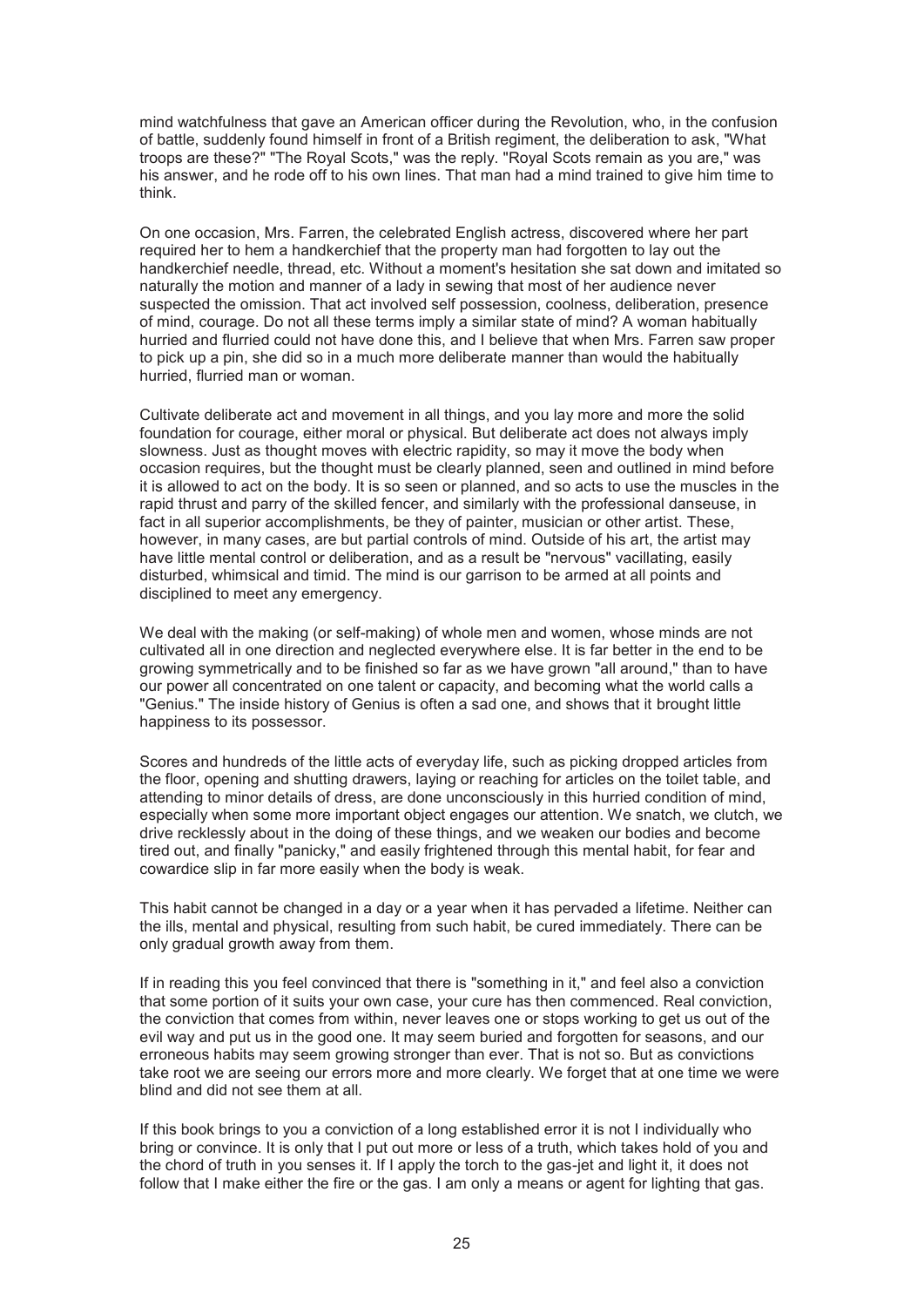No man makes or invents a truth. Truth is as general and widely spread and belongs to every individual as much as the air we breathe, and there is pleasure enough in being its torchbearer without presuming to claim the power of its Creator.

Above all demand more and more courage of the Supreme Power.

--()--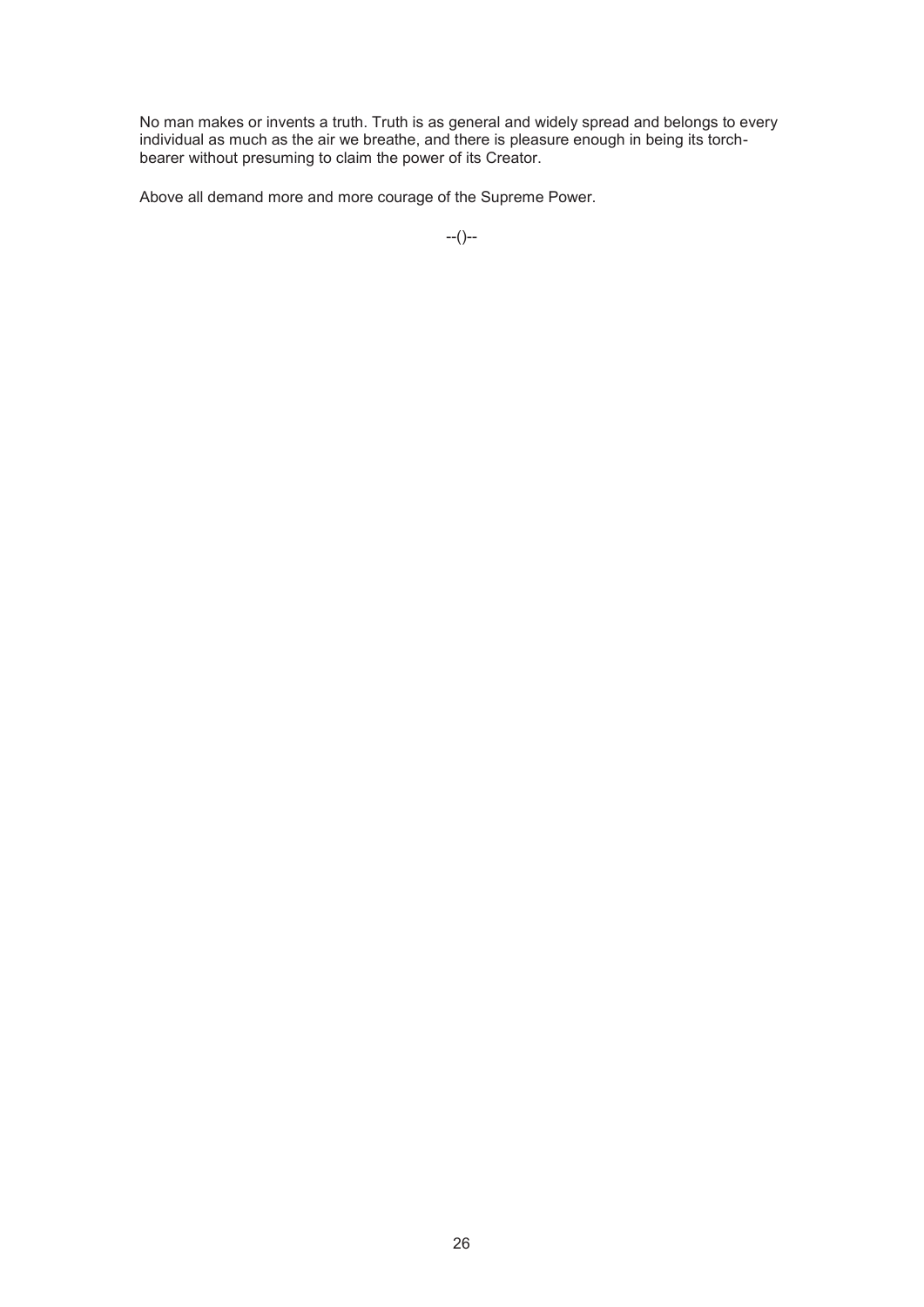#### **Chapter 5**

#### **Look Forward!**

THE tendency with many people after they are a little "advanced in years" is to look backward and with regret. The "looking" should be the other way--forward. If you want to go backward in every sense, mental and physical, keep on cultivating the mood of living regretfully in your past life.

It is one chief characteristic of the material mind to hold tenaciously to the past. It likes to recall the past and mourn over it. The material mind has a never-ending series of solemn amusement, in recalling past joys, and feeling sad because they are never to come again.

But the real self, the spirit, cares relatively little for its past. It courts change. It expects to be a different individual in thought a year hence from that it is today. It is willing a thousand years hence to forget who or what it is today, for it knows that this intense desire to remember itself for what it has been retards its advance toward greater power and greater pleasure. What care you for what you were a thousand or five thousand years ago? Yet then you were something, and something far less than what you are today. You are curious you may answer to know what you were. Yes, but is curiosity worth gratifying, if for such gratification you must pay the price of dragging after you a hundred corpses of your dead selves. Those selves, those existences, have done their work for you. In doing that work they brought you possibly more pain than pleasure. Do you want ever to bear with you the memory and burden of that pain? Especially when such burden brings more pain and deprives you of pleasure. It is like the bird that should insist on carrying with it always the shell from which it was hatched. If you have a sad remembrance fling it off. If you can't fling it off, demand of the Supreme Power aid to help you do so, and such aid will come. If you want to grow old, feeble, gray and withered, go at once and live in your past, and regret your youth. Go and to revisit places and houses where you lived twenty, thirty, forty years ago; call back the dead; mourn over them; live in remembrance over the joys you had there, and say they are gone and fled and will never come again.

In so doing you are fastening dead selves all over you. If we came into another physical life with the memory of the last one, we should come into the world physically as miniature, decrepit, grizzled old men and women. Youth physically is fresh and blooming, because it packs no past sad material remembrances with it. A girl is beautiful because her spirit has flung off the past and sad remembrance of its previous life, and has therefore a chance for a period to assert itself. A woman commences to "age" then she commences to load up with regrets over a past but twenty years gone.

Your spirit demands for the body it uses grace, agility of movement and personal beauty, for it is made in the "image of God," and the infinite mind and life, beauty, grace and agility are the characteristics of that mind. In that phase of existence we called childhood and youth, the spirit has the chance to assert its desire for beauty and agility, because it has not as yet loaded up with false beliefs and regrets.

The liveliness, sprightliness and untiring playfulness of the boy or girl of ten or twelve, is due to the gladness of spirit relieved of the burden that is carried in a past existence. That burden was one of thoughts unprofitable to carry. You would physically have the agility you had at fifteen could you fling off the burden of sad remembrance and belief in error that you have been loading up with these twenty or thirty years past.

You can commence the unloading process now, by resolving, with the aid of the Supreme Power, to fling off the remembrance of everything in the past that has annoyed you, everything you regret, everything you have mourned over.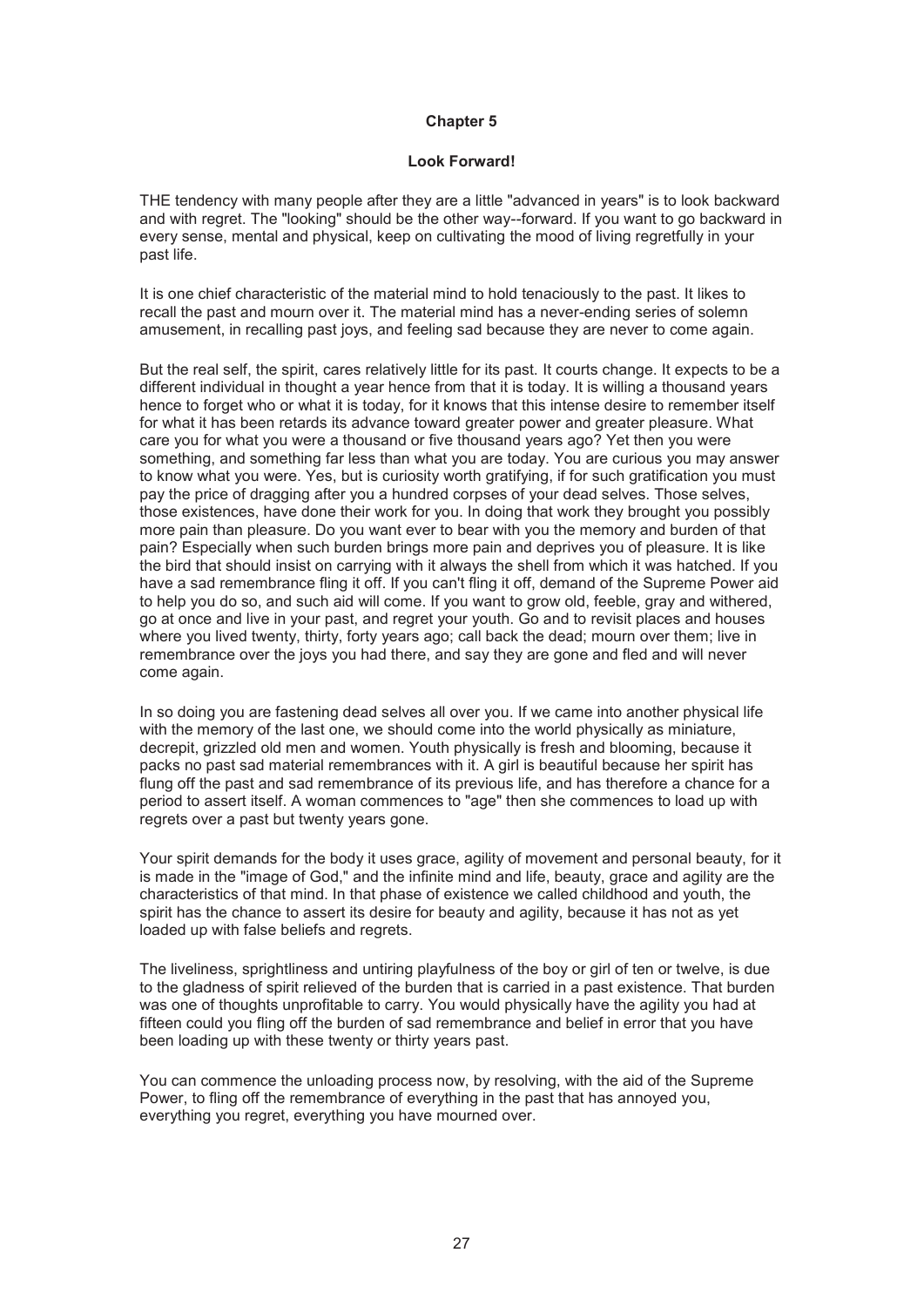God never mourns or regrets. You as a spirit are made in His image. God it eternal life, joy and serenity. The more of these characteristics you reflect the nearer are you to the Infinite Spirit of Good.

Have you buried your dearest on earth? You do them no good by your sad thoughts concerning them. You place bar twixt their spirit and yours in thinking of them as "lost." You may in so doing not only increase and encourage in them a sad mental condition, but bring their gloomy mental condition on yourself, as many do in grieving. The greatest good we can do them is to think of them as alive like ourselves, and to fling their graves, tombstones, coffins, shrouds and ghastliness out of our minds. If we cannot do so of ourselves let us demand help of the Supreme Power to do it. We often make those who have lost their bodies feel dead when we think of them as such. If we do this they will throw back their thoughts of deadness on us.

Keep out of graveyards. It may seem to some that I am cold and unfeeling to say thus, but the truth, as it presents itself to me, says that the graveyard where your loved ones do not lie, is spiritually a most unhealthy place to visit. They are full of the thought of regret, death and decay. When you visit them you incorporate such thought into yourself. It is hostile and killing to youth, vigour, elasticity, cheerfulness and life.

Our graveyards are full of lies. We place a stone over the cast-off body of a friend. We place on that stone the word "died." That is not true. Your friend is not dead. It is only the body he used that lies there. But that grave is planted in your memory, and your friend in your mind lies in it. Do what we will, try to believe what we may of the eternal prolongation of life and the impossibility of anything like death in the universe, we cannot help making for ourselves when we think of that grave or revisit it, an image of that friend as dead decaying in his or her coffin. This image we fasten in our minds, and in so doing we fasten on ourselves the thought of gloom, death and decay. The thoughts of decay and death are things and forces. When we keep them so much in mind we add elements of decay to the body.

We need as much as possible to fasten our thought on life and increasing life--life greater in its activity than any we have ever realized. That is not gained by looking backward. Look forward.

Every regret, every mournful thought, takes so much out of your life. It is force used to pile on more misery. It is force used to strengthen the habit of regretting. It is force used to make the mind colour everything with a tinge of sadness, and the longer you use force in this way the darker will grow the tinge.

Also, when we are ever going back in memory to the past and living in it in preference to the present we are bringing back on ourselves the old moods of mind and mental conditions belonging to that past. This feeling constantly indulged in will bring on some form of physical ailment. The ailment belongs to a condition of mind which we should be done with forever. If we are looking forward we shall shake it off and be better in health than ever. If the predominant mood of our minds is that of looking backward, the ultimate result will be serious to the body.

In the world's business your active, enterprising pushing man of affairs spends little time in sad reminiscence. If he did his business would suffer. His thought is forward. That thought is the real force which pushes his business forward. If he spent it in "sad memories" of the past his business would go backward. He works his success (so far as he does really succeed) by this spiritual law, though he may not know it.

You may be saying: "I have failed in life and shall always be a failure." That is because you are ever leaking back, living in your failure and thereby bringing to you more failure. Reverse this attitude of mind; work it the other way and live in future success.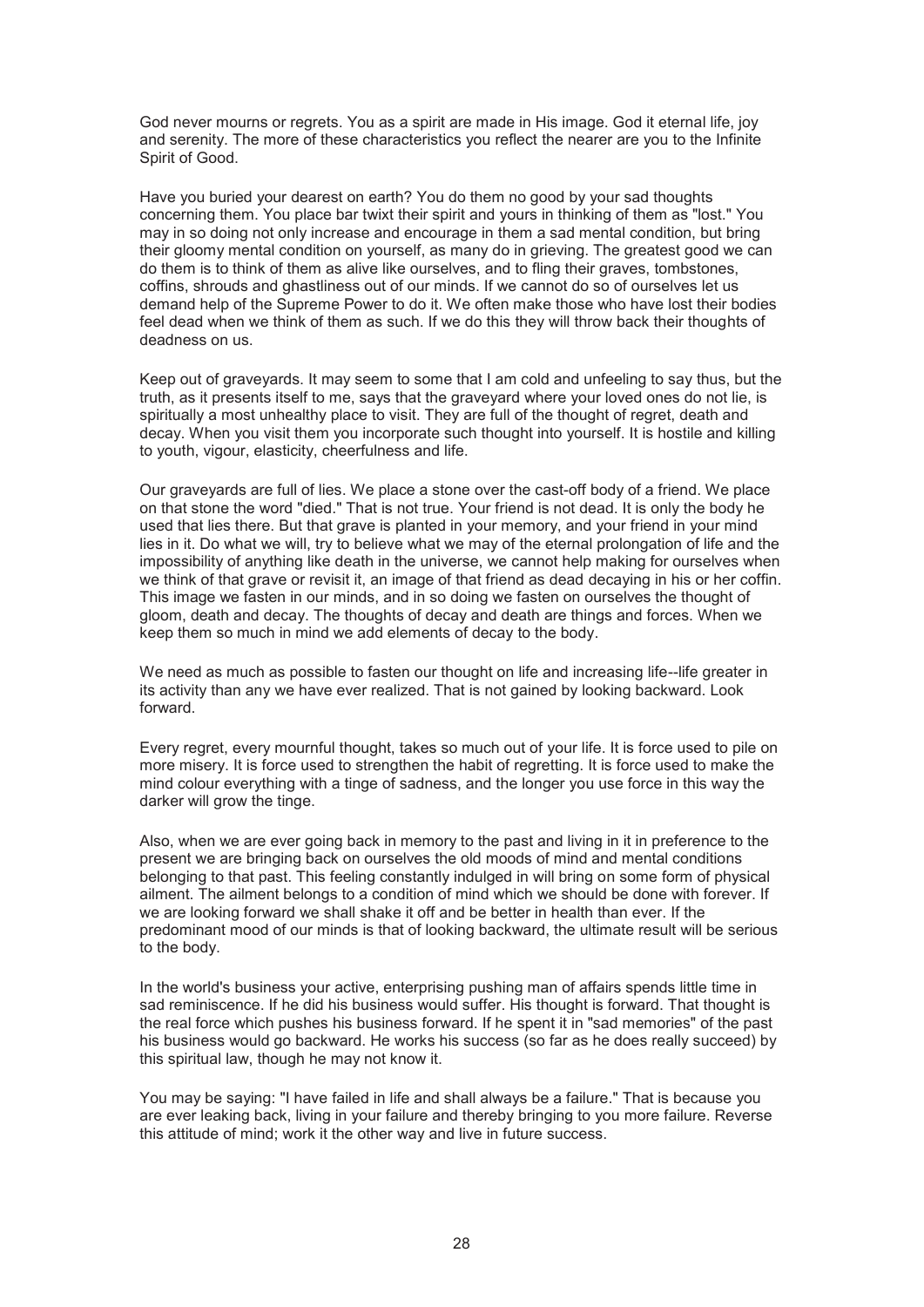Why do you say: "I am always sick?" Because you are looking back, living in your past ailments and thereby bringing more on you.

I have heard the expression used: "When the earth was young." As if this planet was now in its dotage and going to decay! In the sense of freshness, increase of life, refinement and purity in every form of life, be that of man, animal, vegetable, and farther on, this earth never was so young as it is today. Youth is life, growing and increasing in beauty and power. It is not the cruder commencement of life.

The so-called "barren rock" contains elements which will help to form the future tree and flower. Is that part of the rock which enters into tree and flower increasing or decreasing in life? It changes only into a higher and more beautiful expression of life. So do we from age to age. The rock crumbles that it may live in this higher form. The old mind must crumble and pass away to give place to the new, and make of us the newer spiritual being. As the old mind crumbles so will the old body, for the spiritual change must be accompanied by the physical change. But if you live in the understanding and spirit of this law you need not lose a physical body, but have one ever changing for the better. As you live in spiritual belief, as the old life goes out the new comes in.

Nothing in Nature--nothing in the Universe is at a standstill. Nothing goes backward. A gigantic incomprehensible Force and Wisdom moves all things forward toward greater and higher powers and possibilities. You are included in and are a part of this Force. There is of you in embryo the power of preventing the physical body your spirit uses from decaying, and the power also of using it in ways which even the fiction of today would discard as too wild for the pages of the novel.

For your spirit youth and ever growing youth is an eternal heritage. If your body has "aged" that is no sign that your spirit has "aged." The spirit cannot grow old in the material sense, anymore than the sunlight can grow old. If your body has "aged" it is because that body has become the material likeness and expression of a false self or "shell" which has formed on your spirit. That false self is made up of thoughts prevalent around from an early physical age and those thoughts are untrue thoughts. A large proportion of that thought is regret. Regret is an inverted force--a turning of the mind to look backward when its natural and healthy state is to look forward, and live in the joys that are certain to come when we do look forward.

In the new life to come to our race, when we have learned to be ever looking forward to the greater joys to come and cease to look backward and drag the dead past with us, men and women are to have bodies far more beautiful and graceful than those of today. Because their bodies will image or reflect their thoughts, and their thoughts will ever be fixed on what is beautiful and symmetrical. They will know that what is to come and what is in store for them out of the richness of the Infinite mind must exceed anything they have realized in the past.

Today with the great majority of people their attitude of mind is directly the reverse. Owing to the little trust that they have in that Power the theologian calls "God," they are ever in their minds saying: "There are no joys to come for us like our past joys. Our youth has fled. Our future on earth is tame and dull. It is as dust and ashes."

The truth that life does not end with the death of the body makes slow progress in fixing itself firmly in our minds. The kind of life a man may be living here at seventy does not end in the grave. It continues straight on.

The "old man," as we call him here, wakes up in the other side of life after losing his body an old man still. If he is one of those old men who have "outlived their day and generation," who live in their physical past and look back on it with regret--who have become "too old to learn," and think they have got through with it all, he will be just such an old man in the world of spirit. There is no sudden transformation into youth on the death of a worn-out decrepit body. As the tree falls so does it lie for a period, even in the hereafter.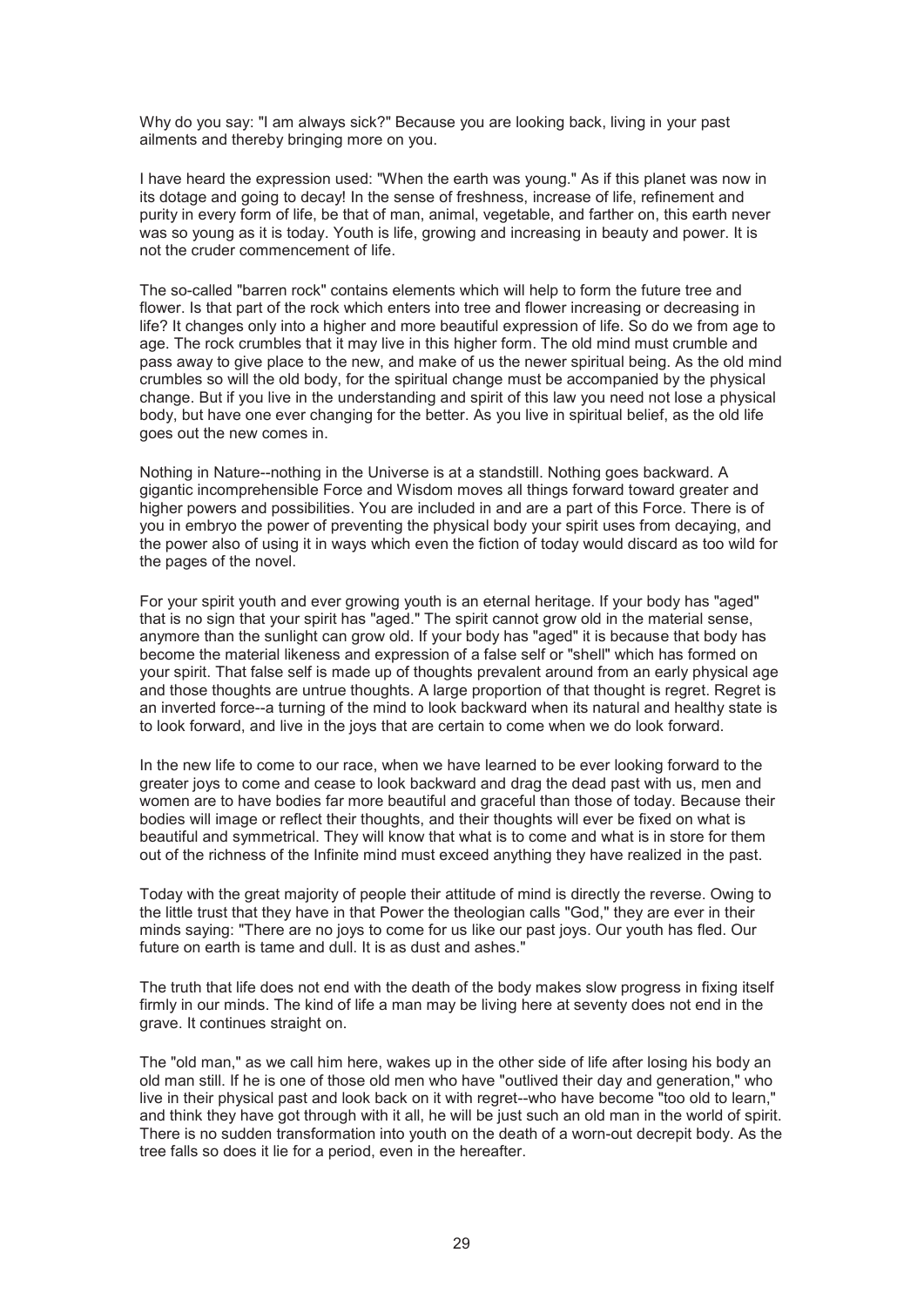But in this state he cannot stay forever. He must grow not in age but youth. To do this it is necessary not only that he should leave the old body but the old material mind that made that body.

His spirit throws off that mind when he gains a new body (or is reincarnated), and he throws it off because he loses the recollection of all past sad memories and regrets.

The man should in mind be always the boy, the woman, the girl. You can as man or woman be always boy or girl in spirit without being silly or losing real dignity. You can have all the playfulness of youth with the wisdom of maturity. To have a clear powerful mind you need not be an owl.

There may be for a period a certain use for us in going back to our more recent past lives, and for a time living in them. Sometimes we are pushed back temporarily into some old condition of mind, some old experience in order to make us more alive than ever to the rags and tatters of errors in belief still clinging to us.

This may come of revisiting places and people from whom we have long been separated. For a time during such visit old associations, the moods connected with them and possibly old habits we thought long since cast off, resume their sway. We may become for a time absorbed and swallowed up in the old life. We resume temporarily an old mind or mental condition that was formerly our permanent one in that place or association.

But after a little the new mind, the new self into which we have grown during the long absence, antagonizes the old. It feels aversion and disgust for the narrow life, the false beliefs and the dull, monotonous purposeless lives about it. It (the spirit) refuses to have anything to do with the old.

Then comes a conflict between our two minds, the old and the new, which may result in temporary physical sickness. Our old life or self rises as it were out of its grave and tries to fasten itself on the new and even rule the new. The new self rejects the corpse with horror. But through thus seeing the corpse, it sees also fragments of the old self which, unperceived have all along been adhering to the new. We do not get rid of error in belief all at once, and often unconsciously retain shreds of such belief when we imagine ourselves entirely rid of them. These shreds are the remains of old thoughts and former mental conditions. Your new mind so awakened arises and pushes off what it finds left on it of the old. This pushing off is accompanied by physical disturbance, because your spirit puts all its force in rejecting these fragments of the former self, as you might put all your physical strength in pushing off a snake.

Our old errors in belief must be so pushed off before the new thoughts, which come in as the old go out, can have full sway. If your spirit was contentedly and blindly carrying any scorpion of false belief, you would tumble into the pit eventually as so many are now doing.

When you live several years in any certain house or town or locality, you make a spiritual self belonging to that locality. Every house, tree, road or other object you have long been in the habit of seeing there, has a part of that self in thought attached to it. Every person who knows you there has in his or her mind the self you make there, and puts that self out then they meet you or talk of you.

If you had years before in that place, the reputation of being weak, or vacillating, or impractical, or intemperate, and you returned to the people who knew you as such, although you may have changed for the better, you are very liable in their thought and recollection of you to have this old self pushed back on you, and as a result, you may for a period feel much like your former self.

You return to such place after a long absence. You have during that absence changed radically in belief. You bring with you a different mind. You are in reality a different person.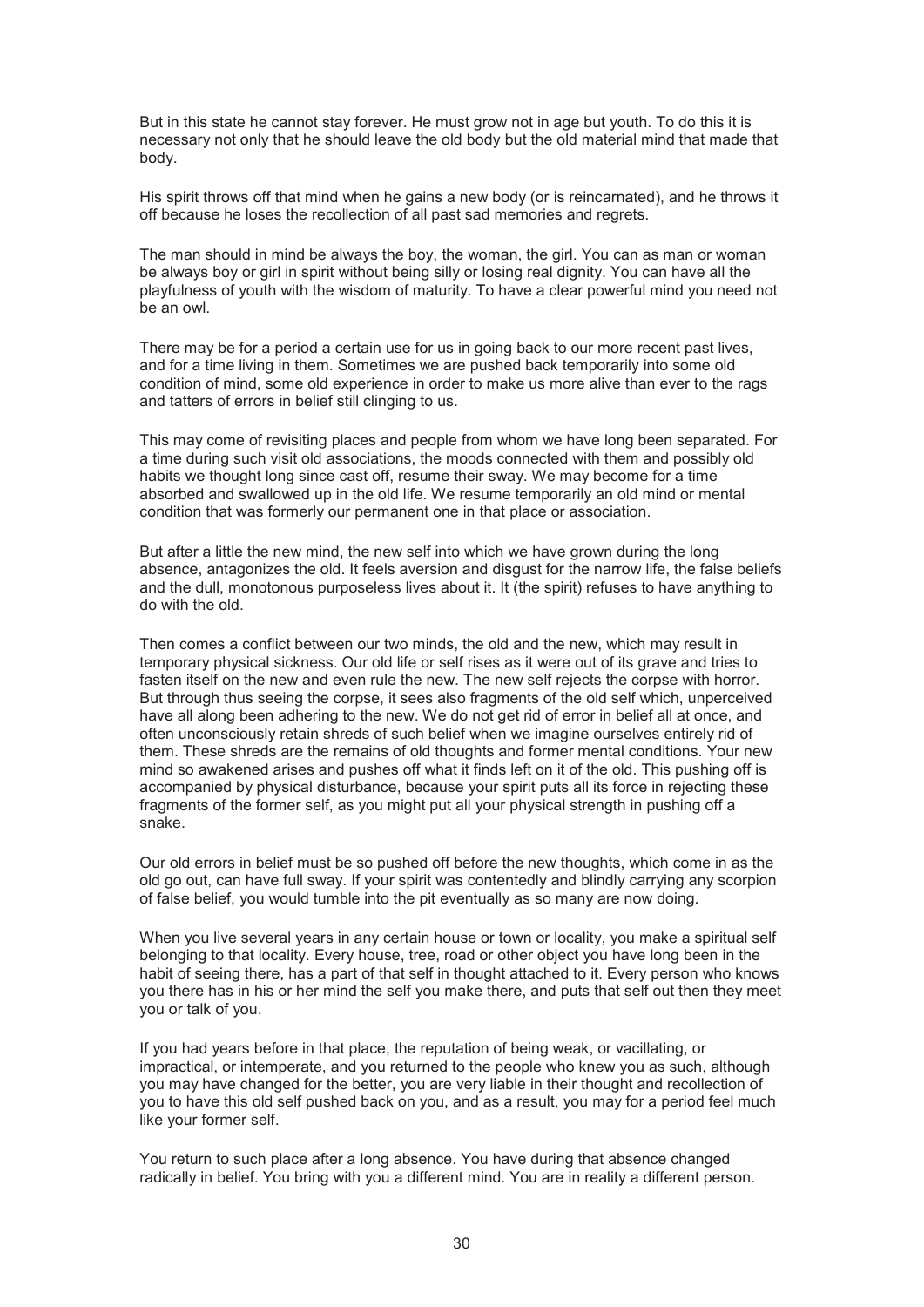But the old "you," the old self of former years will rise from every familiar object to meet you. It will come out of houses formerly inhabited by your friends, though now tenanted by strangers; you will find it in the village church, the old schoolhouse, the very rails and fence posts familiar to you long years before. More than all it will come out of the recollection of people who only knew you for what you were, say twenty years before; every such person strengthens with you this image of your former self. You talk with them on the plane of that previous life or self. For the time being you ignore yourself as it now thinks and believes; you put aside your newer self, not wishing to obtrude on your friends opinions, which to them may be unpleasant, or seem wild and visionary; you meet perhaps twenty-five or thirty people who know you only as your former self, and with all these you act out the old self, and repress the new, This for a time makes the old dead self very strong, but you cannot keep this up; you cannot warm the old corpse of yourself into life. If you try to be and live your former self, you will become depressed mentally, and very likely sick physically; you may find yourself going into moods of mind peculiar to your former life which you thought had gone forever; you may find yourself beset with physical ailment also peculiar to that period from which you had not suffered for years. Such ailments are not real. They are but the thoughts and wrong beliefs which your old "you" is trying to fasten on you.

I visited recently a place from which I had been absent twenty-five years. I had spent there a portion of my physical youth, and had lived there with a mind or belief very different from that which I entertain now.

I returned to find the place dead in more senses than one. The majority of my old acquaintances had passed away. Their remains lay in the graveyards. But I realized this deadness still more among my contemporaries who were said to be living. They had lost the spur and activity of their youthful ambition. They had resigned themselves to "growing old." They lived mostly in the past, talked of the past "good old times," and compared the present and future unfavourably with the past. They were in mind about where I left them twenty-five years before, and about where I was in mind when I did leave them.

Drawn temporarily into their current of thought ''for old acquaintance sake," I talked with them of the past, and for some days lived in it. At every turn I met something animate or inanimate to bring back my past life to me.

Then I went to the graveyards, and in thought renewed acquaintance with those whose remains lay there. So I lived for days unconscious, that in these moods of sad reminiscence I was drawing to me elements of decay sadness.

First becoming very much depressed, I was next taken strangely sick, and became so weak I could hardly stand. I was continually in a nervous tremor and full of vague fears.

Why was this? Because in going back into my past life I had drawn on me my old mental conditions--my old mind--my own self of that period. But since that time I had grown a new mind--a new self, which thought and believed very differently from the old.

The new self into which I had grown since leaving that locality would not accept the old. It shook it off. It was the shaking off process that caused me the physical disturbance. There was a conflict between these two forces, one trying to get in, the other to keep it out. My body was the battle-ground between the two. No battle-ground is a serene place to live on when the battle is going on.

It was necessary in this case that I should look backward and live backward for a season to show me more clearly the evil of doing so. For no lesson can be really learned without an experience. It was not merely the evil of living backward in that particular locality that I came to see clearly. I saw also for the first time, where I had unconsciously been living in the past, and living backward in numberless ways and thereby unconsciously, using up force, which would have pushed me forward in every sense.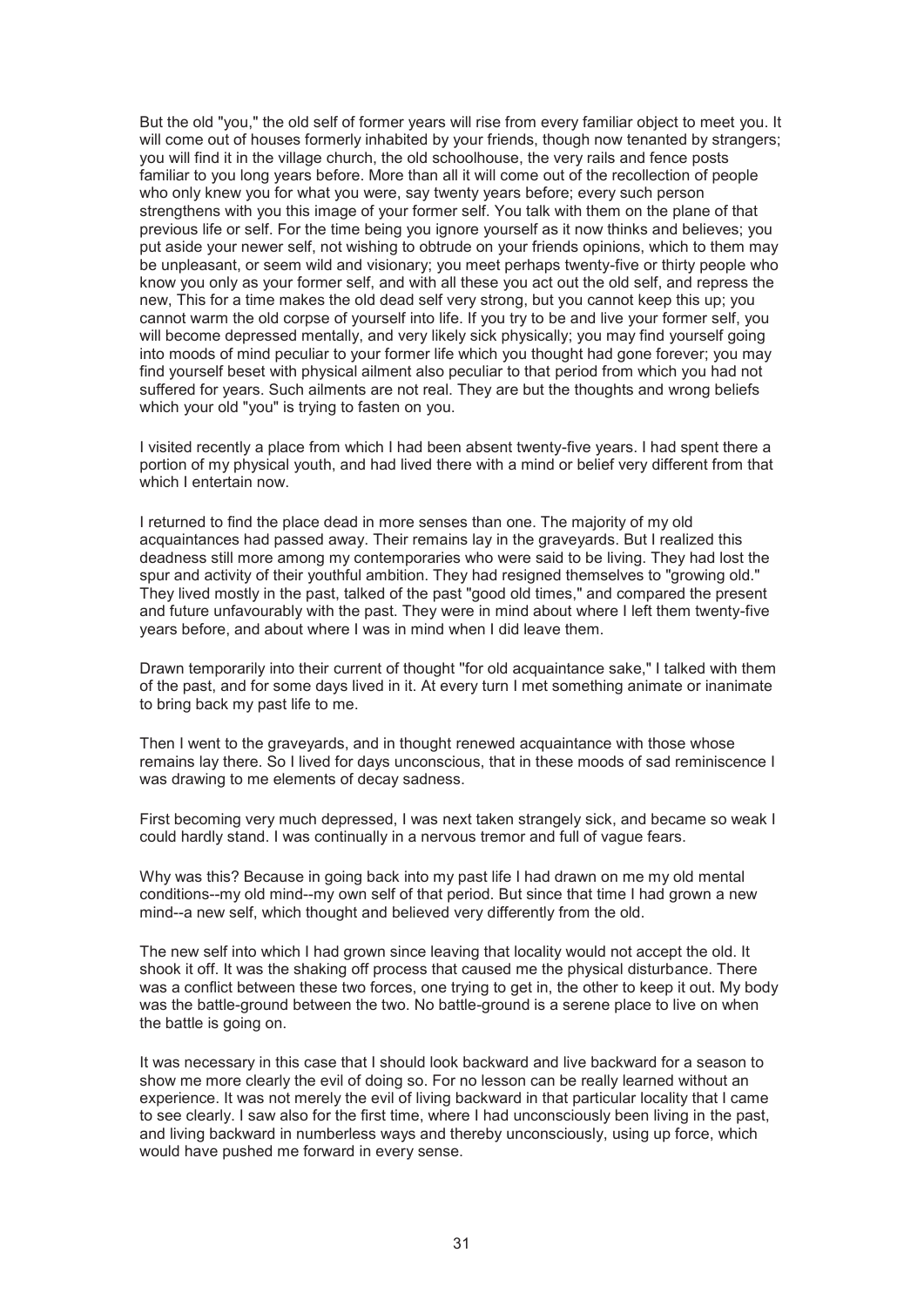I understood, also, after passing through this process, why weeks before visiting that place I had felt depressed, and experienced also a return of certain moods of mind I had not felt for years. It was because my spirit was already in that place and working through this change. The culminating point was reached when my material self touched that locality.

All changes are wrought out in spirit often before our material senses are in the least aware of them. Let no one imagine that because I write of these Spiritual Laws that I am able to live fully in accordance with them. I am not above error or mistake. I tumble into pits occasionally, get off the main track--and get on again.

Power comes of looking forward with hope--of expecting and demanding the better things to come. That is the law of the Infinite Mind, and when we follow it we live in that mind.

Nature buries its dead as quickly as possible and gets them out of sight. It is better, however, to say that Nature changes what it has no further use for into other terms of life. The live tree produces the new leaf with each return of spring. It will have nothing to do with its dead ones. It treasures up no withered rose leaves to bring back sad remembrance. When the tree itself ceases to produce leaf and blossom, it is changed into another form and enters into other forms of vegetation.

I do not mean to imply that we should try to banish *all* past remembrance. Banish only the sad part. Live as much as you please in whatever of your past that has given you healthy enjoyment. There are remembrances of woodland scenes, of fields of waving grain, of blue skies and white-capped curling billows, and many another of Nature's expressions as connected with your individual life, that can be recalled with pleasure and profit. These are not of the decaying past. These are full of life, freshness and beauty, and are of today.

But if with these any shade of sadness steals in, reject it instantly. Refuse to accept it. It is not a part of the cheerful life-giving remembrance. It is the cloud which if you give it the least chance will overshadow the whole and turn it all to gloom.

The science of happiness lies in controlling our thought and getting thought from sources of healthy life.

When your mind is diverted from possibly the long habit of thinking and living in the gloomy side of things and admitting gloomy thought, you will find to your surprise that the very place the sight of which gave you pain will give you pleasure, because you have banished a certain unhealthy mental condition, into which you before allowed yourself to drift. You can then revisit the localities connected with your past, remember and live only in the bright and lively portion of that past, and reject all thought about "sad changes," and "those who have passed away, never to return, etc."

I have proven this to myself.

Is there any use or sense in admitting things to have access to you which only pain and injure you? Does God commend any self-destroying, suicidal act? Grief does nothing but destroy the body.

 $-(-)$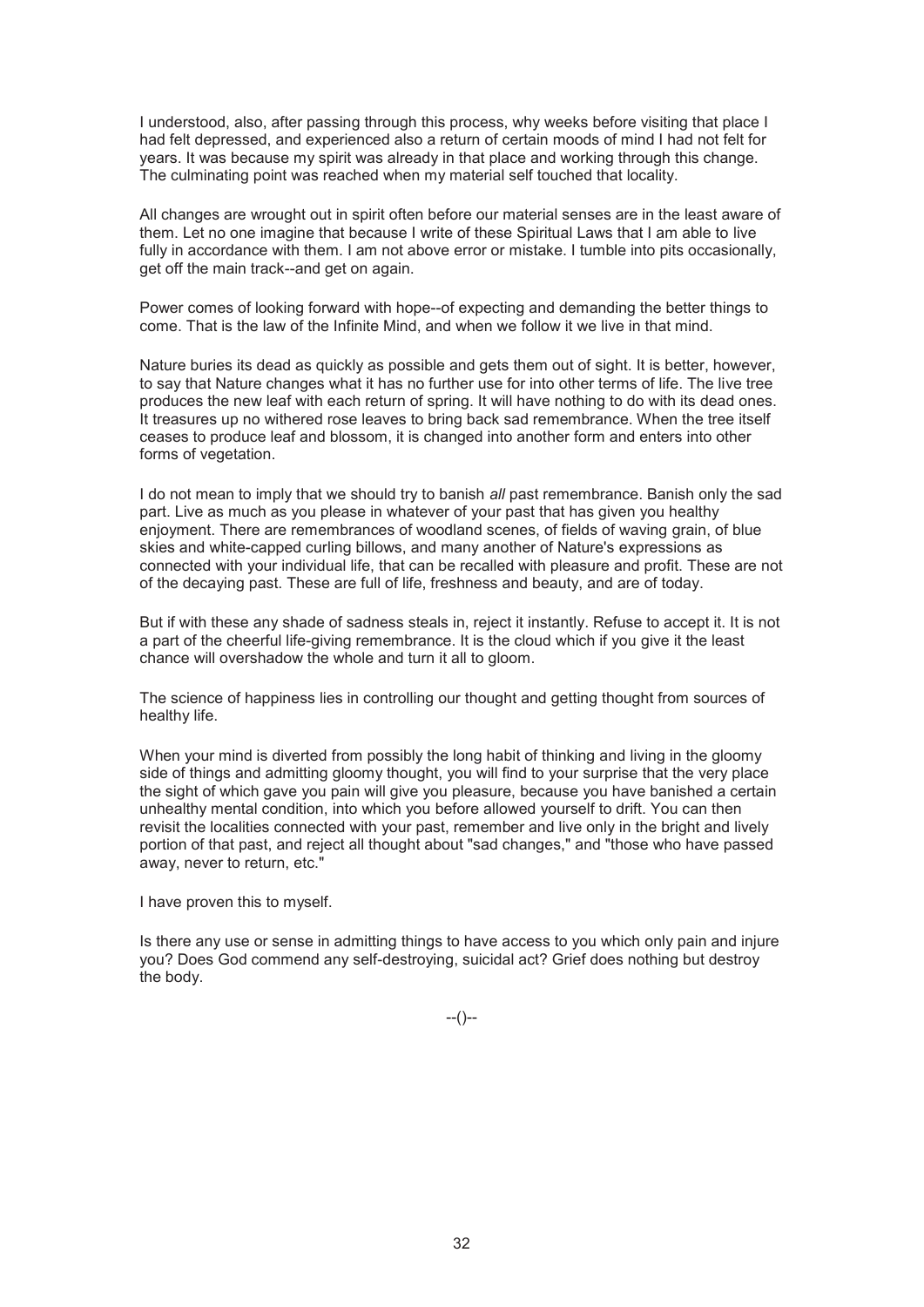#### **Chapter 6**

#### **God in The Trees; or, The Infinite Mind In Nature**

YOU are fortunate if you love trees, and especially the wild ones growing where the Great Creative Force placed them, and independent of man's care. For all things we call "wild" or "natural" are nearer the Infinite Mind than those which have been enslaved, artificialized and hampered by man. Being nearer the Infinite they have in them the more perfect Infinite Force and Thought That is why when you are in the midst of what is wild and natural--in the forest or mountains, where every trace of man's works is left behind you feel an indescribable exhilaration and freedom that you do not realize elsewhere.

You breathe an element ever being thrown off by the trees, the rocks, the birds and animals and by every expression of the Infinite Mind about you. It is healthfully exhilarating. It is something more than air. It is the Infinite Force and Mind as expressed by all these natural things, which is acting on you. You cannot get this force in the town, nor even in the carefully cultivated garden. For there the plants and trees have too much of man's lesser mind in them- -the mind which believes that it can improve the universe. Man is inclined to think that the Infinite made this world in the rough, and then left it altogether for him to improve,

Are we really doing this in destroying the native forests, as well as the birds and animals, which once dwelt in them? Are our rivers, many of them laden with the filth of sewage and factory, and our ever expanding cities and towns, covering miles with piles of brick and mortar, their inhabitants crammed into the smallest living quarters, honeycombed with sewers below, and resounding with rattle and danger above·--are these really "improvements" on the Divine and natural order of things?

You are fortunate when you grow to a live, tender, earnest love for the wild trees, animals and birds, and recognize then all as coming from and built of the same mind and spirit as your own, and able also to give you something very valuable in return for the love you give them. The wild tree is not irresponsive or regardless of a love like that. Such love is not a myth or mere sentiment. It is a literal element and force going from you to the tree. It is felt by the spirit of the tree. You represent a part and belonging of the Infinite Mind. The tree represents another part and belonging of the Infinite Mind. It has its share of life, thought and intelligence. You have a far greater share, which is to be greater still--and then still greater.

Love is an element which though physically unseen is as real as air or water. It is an acting, living, moving force, and in that far greater world of life all around us, of which physical sense is unaware, it moves in waves and currents like those of the ocean.

There is a sense in the tree which feels your love and responds to it. It does not respond or show its pleasure in our way or in any way we can now understand. Its way of so doing is the way or the Infinite Mind of which it is a part. The ways of God are unsearchable and past finding out. They are not for us to fathom. They are for us only to find out and live out, in so far as they make us happier. There is for all in time a serenity and "peace of mind which passeth all understanding;" but this peace cannot be put through a chemical analysis or the operation of the dissecting room.

As the Great Spirit has made all things, is not that All Pervading Mind and wisdom in all things? If then we love the trees, the rocks and all things as the Infinite made them, shall they not in response to our love give us each of their peculiar thought and wisdom? Shall we not draw nearer to God through a love for these expressions of God in the rocks and trees, birds and animals?

Do we expect to find God, realize him more every day, appreciate the mighty and Immeasurable Mind more every day, and get more and more of His Power in us every day only by dwelling on the word of three letters, G-o-d?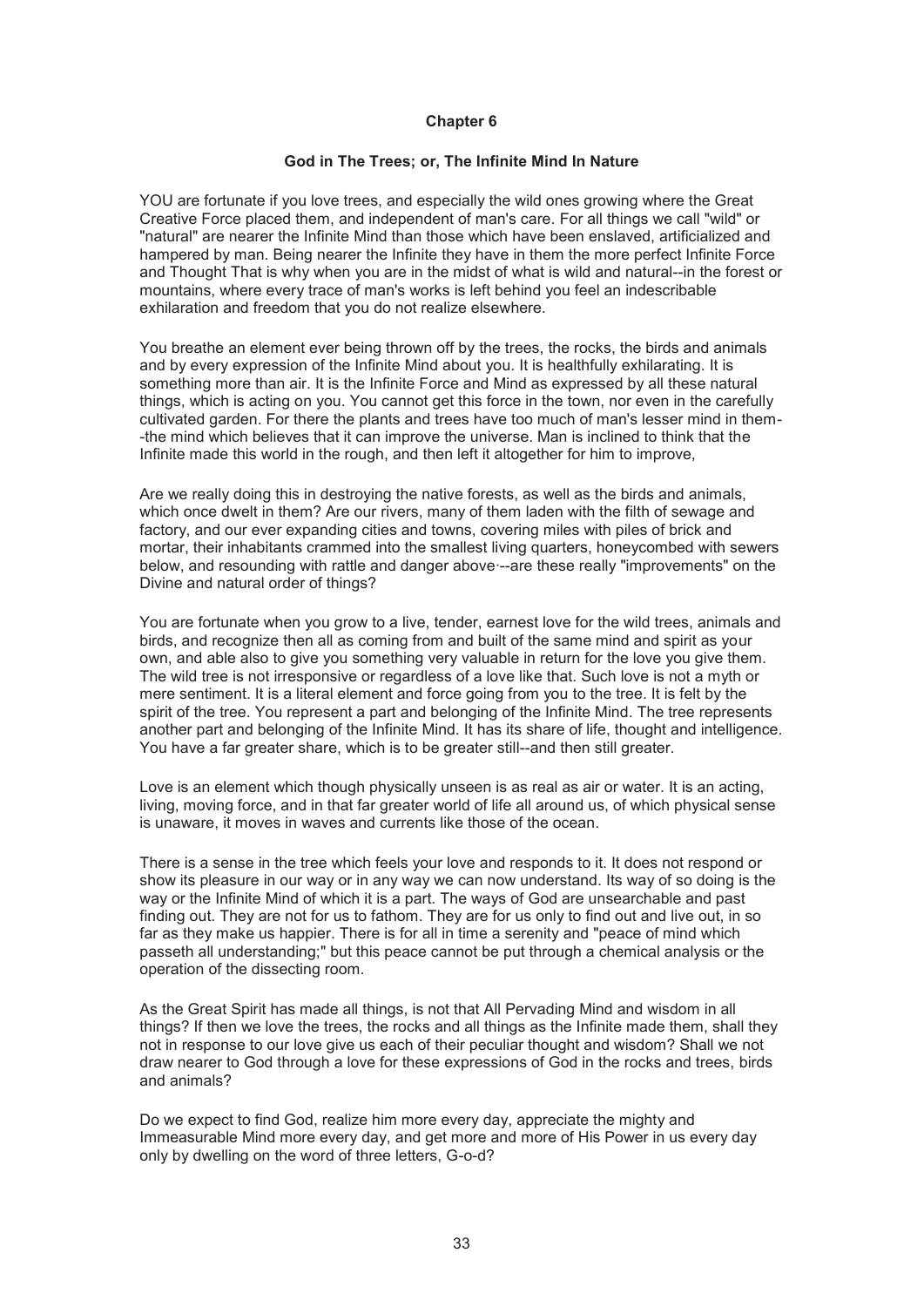You laugh, perhaps, at the idea of a tree having a mind--a tree that thinks. But the tree has an organization like your own in many respects. It has for blood its sap. It has a circulation. It has for skin its bark. It has for lungs its leaves. It must have its food. It draws nourishment from soil, air and sun. It adapts itself to circumstances. The oak growing in exposed situations roots itself more firmly in the soil to withstand the tempest. The pines growing thickly together take little root, for they depend on numbers to break the wind's force. The sensitive plant recoils at the approach of man's hand; many wild plants, like Indians, will not grow or thrive in artificial conditions.

Yet with all these physical resemblances to your own body, you deny the tree or plant such share of mind as the Infinite gives it? No, not that. The tree is a part of the Infinite Mind, even as you are. It is one of the All Pervading Mind's myriads of thoughts. We see only such part or form of that thought as is expressed in trunk, root, branch and leaf, even as with ourselves we see only our physical bodies. We do not see our spiritual part. Nor do we see in the tree its spiritual part.

The tree is then literally one of God's thoughts. That thought is worth our study. It contains some wisdom we have not yet got hold of. We want that wisdom. We want to make it a part of ourselves. We want it, because real wisdom or truth brings us power. We want power to give us better bodies, sounder bodies, healthier bodies. We want entire freedom from sickness. We want lighter hearts and happier minds. We want a new life and a new pleasure in living for each day. We want our bodies to grow lighter, not heavier with advancing years. We want a religion which will give us certainty instead of hopes and theories. We want a Deity it is simply impossible to doubt. We want to feel the Infinite Mind in every atom of our beings. We want with each day to feel a new pleasure in living and, commencing where we left off yesterday, to find something new in what we might have thought to be "old" and worn out yesterday. When we come into the domain of the Infinite Mind and are ever drawing more of that mind to us and making it a part of us, nothing can seem "flat, stale and unprofitable."

We want powers now denied the mortal. We want to be lifted above the cumbrousness of the mortal body--above the pains of the mortal body--above the death of the mortal body.

Can the trees give us all this? They can help very much so to do when we get into their spirit; when we recognize and realize more and more the reality of that part of the Infinite which they express, and when we can cease to look on them as inanimate creatures.

If you can look on trees as fit only for lumber and firewood you get very little life from them. They feel then toward you as you would feel towards a person who regarded you as a thing without mind or sense and fit only to be sawed into lumber or firewood.

When we come really to love God or the Infinite Spirit of Good, we shall love every part of God. A tree is a part of God. When we come to send out our love to it, it will send its love back, and that love--that literal mind and element coming from the tree to us will enter our beings, add itself to them and give us its knowledge and power. It will tell us that the mind and force it represents of the Infinite has far better uses for man than to be turned into fuel or lumber. Their love will tell us that the forests piercing the air as they do with their billions of branches, twigs and leaves, are literal conductors for a literal element which they bring to the earth. This element is life giving to man, in proportion to his capacity for receiving it.

The nearer we are to a conception of the Infinite Mind--the clearer is it seen by us that this mind pervades all things--the closer we feel our relationship to the tree, bird or animal as a fellow creature, the more can we absorb of the vitalizing element given out by all these expressions of mind. The person who looks on trees as fit only for fuel and lumber, can get but little of this element, which to the finer mind is an elixir of life.

The mind which sees in tree, bird, animal, fish or insect only a thing lacking intelligence and fit only to destroy or enslave for amusement, repels from all of these a spirit or element, which, if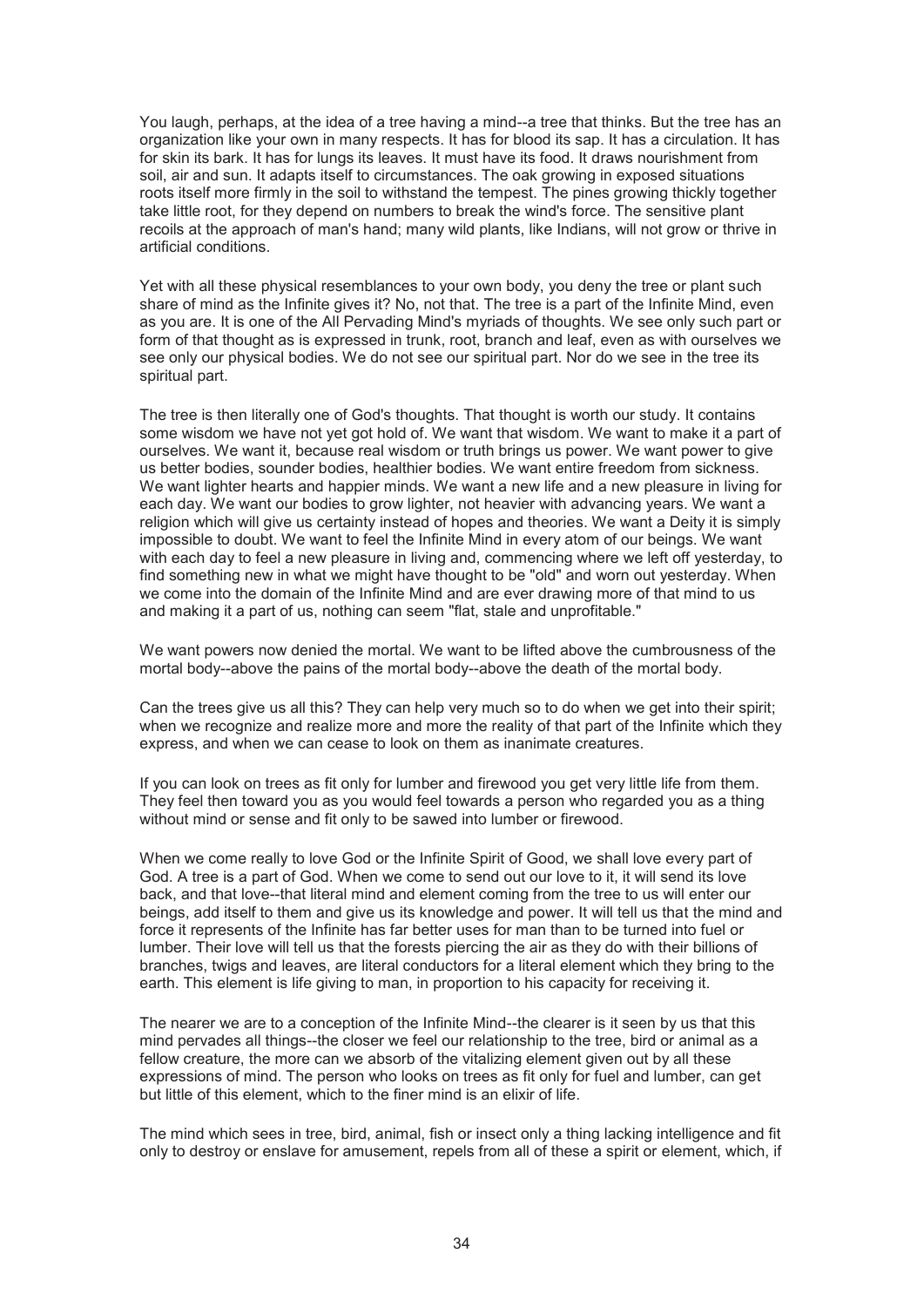recognized, would be received or absorbed, and, if absorbed, would bring a new life and power to mind and body.

We get the element of love only in proportion as we have it in us. We can only draw this element from the Supreme Power. We draw it in proportion as we admire every expression of the Infinite, be that expression tree, or shrub, or insect, or bird, or other form of the Natural, We cannot destroy or mutilate what we really love. The more of these things we really love, the more of their element of love flows to us. That element is for us life as real Is the tree itself. The more of that life we are receiving and absorbing, the more shall we realize a power in life, which can only be expressed as miraculous.

Destroy the forests, and you lessen temporarily the quantity of this element given out by them. Replace the wild tree by exotics or cultivated varieties, and such element is adulterated, and the vigour it can give is lessened. Cover the whole earth with cities, towns, villages and cultivated fields, and we interfere with a supply of life-giving element which the forests in their natural state only can furnish. Keep ourselves dead to the recognition of the tree as a part of the Infinite Spirit, and we are dead and unable to absorb of the Infinite Spirit working in and through the tree.

The trees are always giving out an element of life as necessary to man as the air he breathes. Man's works, as soon as finished, are giving out dust and decay. In our great cities we take in dust with every breath. Nothing in this Universe is still or in absolute rest. Our miles of stone, brick and mortar are ever in movement, slowly and imperceptibly grinding to an impalpable dust. Cloth, leather, iron, and every material worn and used by man is ever wearing into dust. Look at the dust which in a single day accumulates in your room, on shelf and table, or fine garment, even when its windows are not opened. A gigantic ever-moving force is at work there taking everything to pieces in it. Let a sunbeam enter through a shutter's crack and see the innumerable motes floating in it. Think of the myriads of these, too minute to rank even as atoms that you cannot see.

All this is second-hand element which is breathed and absorbed into both body and spirit. But trees and all natural things send out element full of life.

Our bodies also are ever throwing off through the skin matter they can no longer use. In the great city thousands on thousands of bodies are throwing out disused element too fine to rank even as dust. It is thrown off by sick bodies, and many are sick on their feet. This we breathe. We breathe each other over and over again.

This unseen cloud of matter pervading crowded cities is not life sustaining. It has in it a certain life as all things have life, but it is not fit for man's growing life.

When we get eternal life, health and unalloyed happiness, the attitude of our minds will be entirely changed toward tree, bird, animal, and everything in Nature. We shall see that when we really love all these expressions of the Infinite Mind, tree, plant, bird and animal, and leave them entirely alone, they will send out to us in love their part and quality of the Infinite. It will flow to us a new life, and the source of a life of far greater power and happiness than the present one.

"But how shall we live," one asks," unless we cut down the tree for fuel and lumber, slay bird and beast for food?" Do you think there is no other life or way of life than the one we now live? Do you think in the exalted and refined mental condition we call "Heaven" that there will be killing of animals, mutilation of trees and destruction of any material expression of the Supreme Wisdom? Do you think we can grow into that higher and happier state of mind without knowledge of the laws by which only it can be attained? As well expect to sail a ship around the world without knowledge of seamanship or navigation. We are not to drift into Heaven in the way a cask rolls down hill.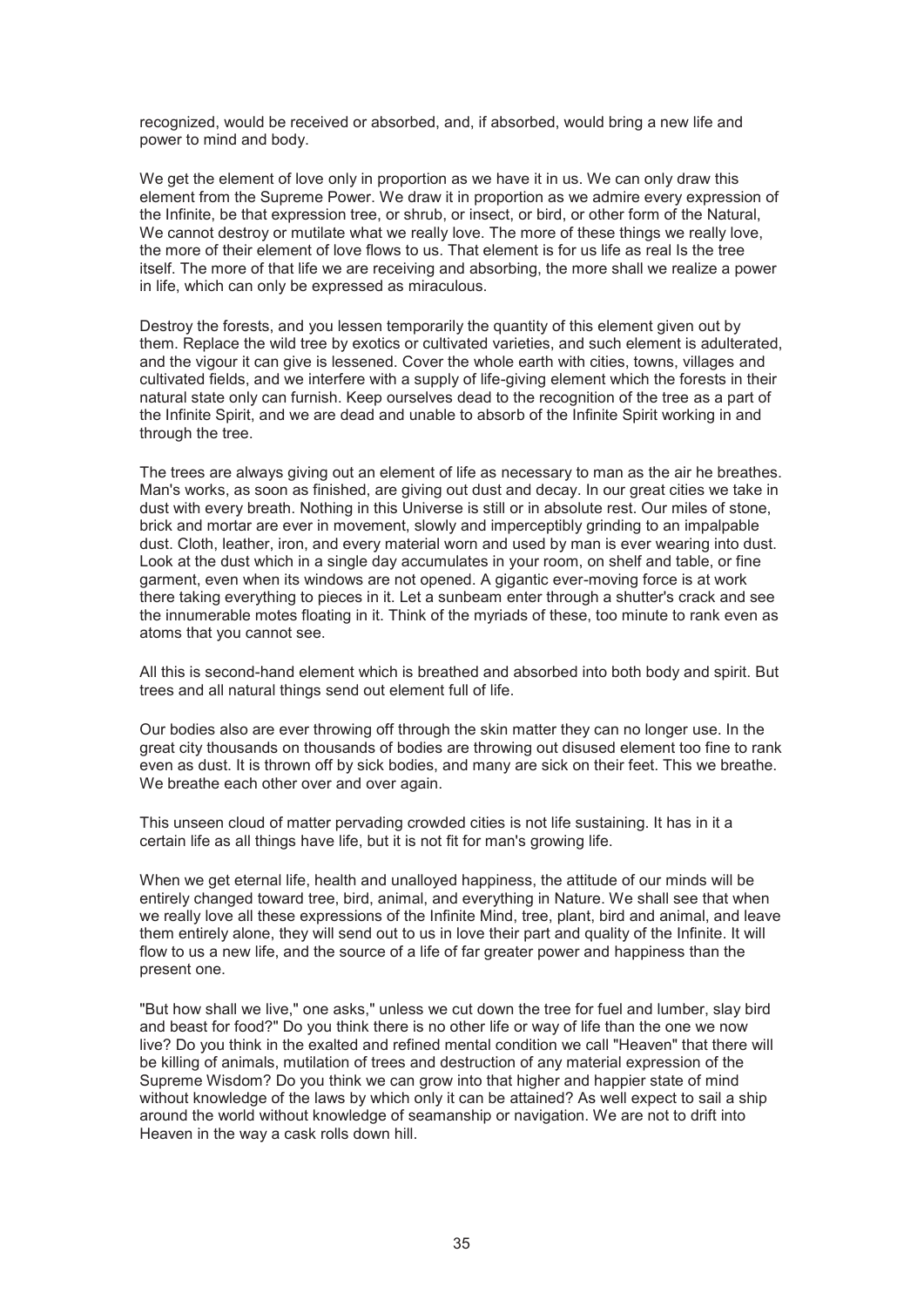We cannot cease immediately from the enslavement or slaughter of tree, bird or animal, nor from the eating of animal food. So long as the body craves and relishes such food, it should have it. When the body is changed by our spirit and belief to finer elements, the stomach and palate will reject meat of every description. It will not abide the taste or smell of slaughtered creatures. When the spirit settles these matters it does so definitely and forever. Man's error in the past has often been that of endeavouring to spiritualize or change himself of his own individual will into higher and finer conditions. To this end he has enforced on himself and others fasts and penances, and abstinence from pleasures which his nature craved. He has never by such methods saved himself from sickness, decay and physical death. He has never by this method regenerated or renewed his body. He has lost his body eventually even as the glutton and drunkard lost theirs. The ascetic has not trusted in the Supreme to raise him higher in the scale of being, but in himself and his own endeavour. This is one of the greatest sins, because it cuts such a person off temporarily from the Supreme and the life, the Supreme will send when trusted. There is no way out of any sin, any excess, any injurious habit, but through an entire dependence on the Supreme Power to take away the gnawing, the craving, the desire peculiar to that habit. Otherwise the man may seem reformed outwardly. He is never reformed inwardly. Repression is not reform.

The bigot of every age and creed has been the person thinking he could of himself make himself an angel. Such belief makes the man stand still in his tracks. The Supreme is always saying, "Come to me. Demand of me. Find me in all created things and then I shall be ever sending you new thoughts, new things, new ideas, new element which shall change your tastes, your appetites--which shall gradually take away grossness, eliminate gradually fierce, insatiate, lawless desire and hurricane of passion, and bring to you pleasures you cannot now realize."

We shall see more and more clearly in time that when we get the higher, finer and more enduring life (to which all must grow), we shall have the greatest possible inducement to give the trees, plants, birds, animals and all other expressions of the Infinite their lives and their fullest liberty. We shall be compelled to love them. What we really love we cannot abuse, kill or enslave.

We cage a bird for our own pleasure. We do not cage the bird for its pleasure. That is not the highest love for the bird.

The highest love for all things is for us a literal source of life. The more things in the world of Nature to which we can give the higher love, the more of their natural love and life shall we get in return. So, as we grow, refine and increase this power of recognizing and loving the bird, the animal, the insect or, in other words, the Infinite in all things, we shall receive a love, a renewed life, strength, vigour, cheer and inspiration from not only these, but the falling snow-flake, the driving rain, the cloud, the sea, the mountain. And this will not be a mere sentiment, but a great means for recuperating and strengthening the body, for this strengthens the spirit with a strength which comes to stay, and what strengthens the spirit must strengthen the body.

We cannot make of ourselves this capacity for so loving and drawing strength from all things. It is our belonging, but must be demanded of the Supreme Power.

It is natural to ask, "But why did not the Supreme Power implant at first this higher love in us? Why has that power so long permitted man to go on slaughtering and marring nature? Why are tempests and earthquakes and wars and so much in the forces of Nature and the forces of man allowed to go on and bring so much catastrophe and misery?"

We do not undertake to answer for the Infinite Wisdom. It is enough for us to know that there is a road leading away from all we call evil. It is enough for us to know that the time is to come when as new beings with changed minds we shall forget absolutely that such evils ever existed. We shall see in the forces of Nature, be they fire or tempest, or aught else, only what is good and what can bring us happiness. We are not always to be of the material which can be injured by fire or tempest. The fiery furnace did not affect the three Jewish children who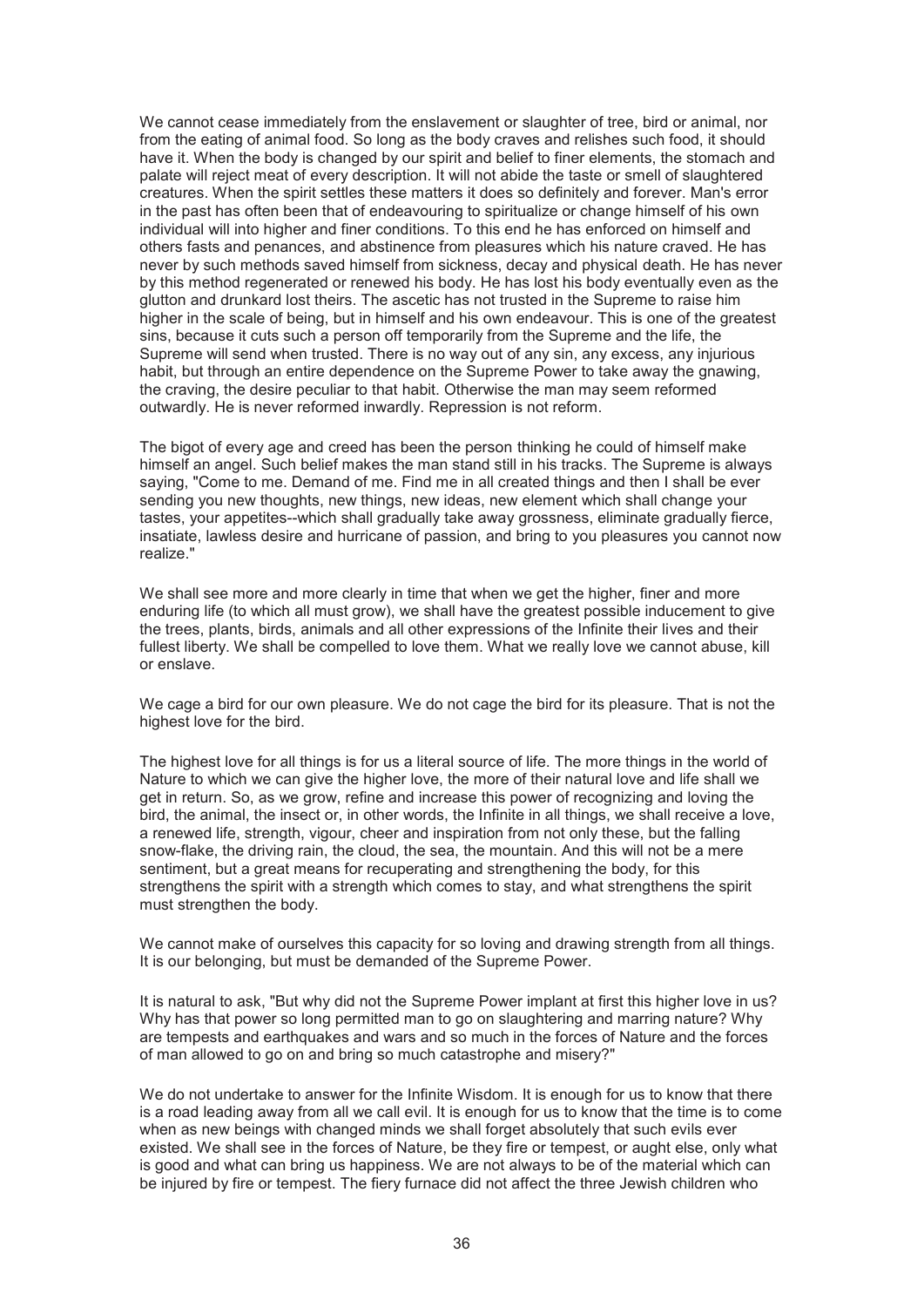walked through it, nor was the tempest of any inconvenience to the Christ of Judea when he walked on the waters. What history has shown to be possible for some is possible for all.

Communion with Nature is something far above a sentiment. It is a literal joining with the Infinite Being. The element received in such joining and acting on mind and body, is as real as anything we see or feel.

The ability so to join ourselves with God through His expressions in the cloud, the tree, the mountain and sea, the bird and animal, is not possessed by all in equal degree. Some are miserable when alone in the forest, plain or mountain. These are literally out of their element or current of thought. They can live with comfort only in the bustle of the town or the chatter of the household. They can find life only in artificial surroundings. Their spirits are covered with a parasitical growth of artificiality. This cuts them off from any sense of God's expressions in the solitude of Nature. So cut off they feel lonesome in the woods. Nature seems wild, savage and gloomy to them.

Whoever can retire for periods to Nature's solitudes and enjoy that solitude, feeling no solitude at all, but a joyous sense of exhilaration, will return among men with more power and new power. For he or she has literally "walked with God" or the Infinite Spirit of Good. The seer, the prophet, the miracle workers of the Biblical history so gained their power. The Christ of Judea retired to the mountains to be reinforced by the Infinite. The Oriental and the Indian, through whom superior powers have been expressed, loved Nature's solitudes. They could live in them with pleasure. They could muse by rock or rivulet or the ocean for hours, almost unconscious of immediate surroundings, because their spirits had strayed far from their bodies, and were dreamily absorbing new ideas of the Infinite. You will rarely find a person who as ruler, soldier, inventor, discoverer, poet or writer left his impress on the race, but loved communion where God is most readily found. There inspiration is born. The poet cannot sing of the city laid out at right angles, with sewer beneath and elevated road above, as he can of the rugged mountain wrapped "like Jura in her misty shroud."

We cannot train ourselves to this capacity for enjoyment of the natural things of earth or for drawing strength from them. To assume a virtue when we have it not, is to be forced, "gushy" and sentimentally silly. But when we demand persistently of the Infinite the new mind, which can find and feel God in the forest or on the sea, in the storm and tempest, and feel not only safety, but absorb power and strength, when Nature's forces seem in their most angry mood, that mind with that capacity will gradually take place of the old one, and with the "new mind" all things will become new."

--()--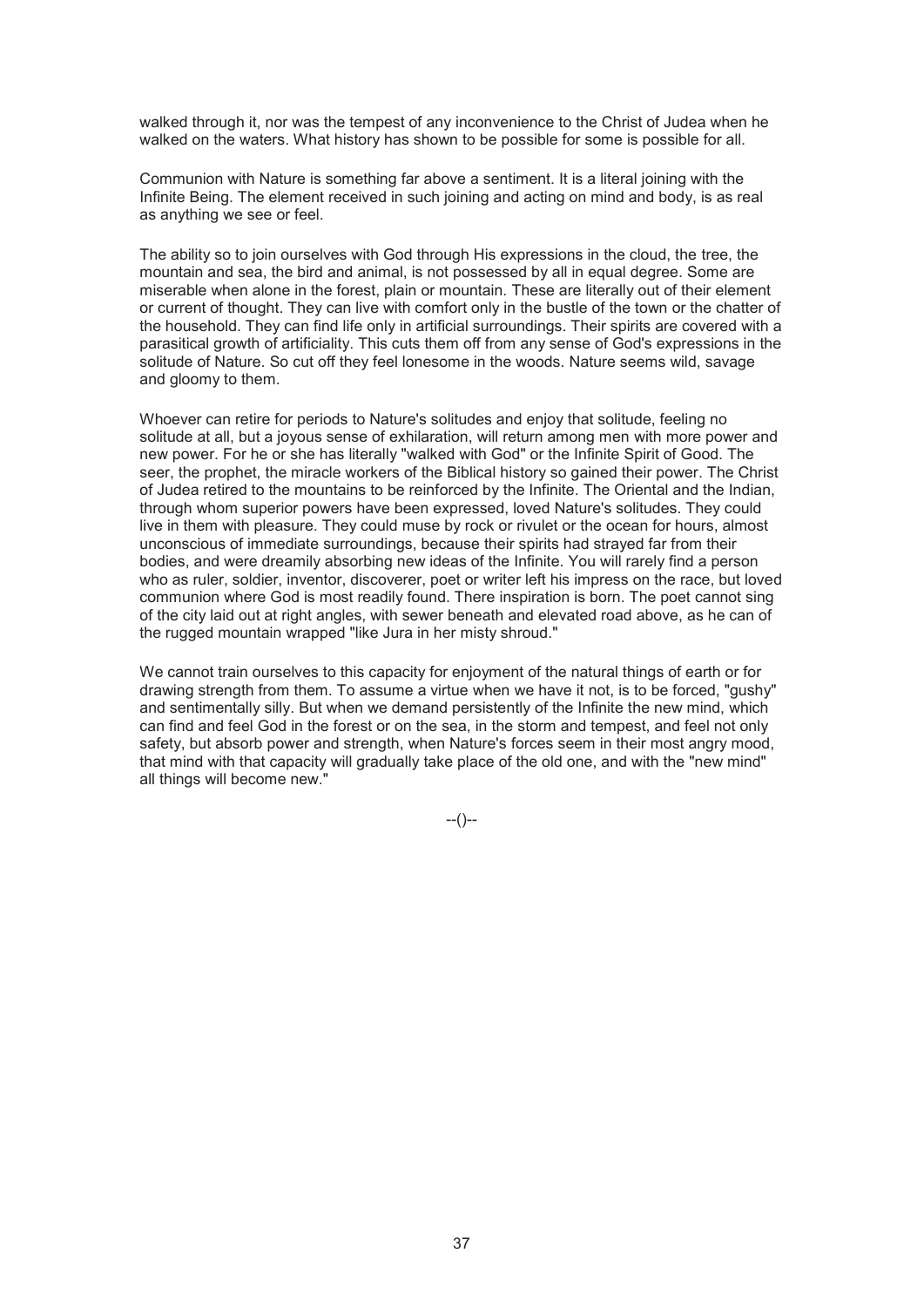## **Some Laws of Health And Beauty**

YOUR thoughts shape your face, and give it its peculiar expression. Your thoughts determine the attitude, carriage, and shape of your whole body.

The law for beauty and the law for perfect health is the same. Both depend entirely on the state of a your mind; or, in other words, on the kind of thoughts you most put out and receive.

Ugliness of expression comes of unconscious transgressions of a law, be the ugliness in the young or the old. Any form of decay in a human body, any form of weakness, anything in the personal appearance of a man or woman which makes them repulsive to you, is because their prevailing mood of mind has made them so.

Nature plants in us what some call "instinct," what we call the higher reason, because it comes of the exercise of a finer set of senses than our outer or physical senses, to dislike everything that is repulsive or deformed, or that shows signs of decay. That is the inborn tendency in human nature to shun the imperfect, and seek and like the relatively perfect. Your higher reason is right in disliking wrinkles or decrepitude, or any form or sign of the body's decay, for the same reason you are right in disliking a soiled or torn garment. Your body is the actual clothing, as well as the instrument used by your mind or spirit. It is the same instinct, or higher reason making you like a well-formed and beautiful body, that makes you like a new and tasteful suit of clothes.

You and generations before you, age after age, have been told it was an inevitable necessity, that it was the law and in the order of nature for all times and all ages, that after a certain period in life your body must wither and become unattractive, and that even your minds must fail with increasing years. You have been told that your mind had no power to repair and recuperate your body--to make it over again, and make it newer and fresher continually.

It is no more in the inevitable order of Nature, that human bodies should decay as peoples' bodies have decayed in the past, than that man should travel only by stage-coach as he did sixty years ago; or that messages could be sent only by letter as they were fifty years ago, before the use of the electric telegraph; or that your portraits could be taken only by the painter's brush as they were half a century ago, before the discovery that the sun could imprint an image of yourself, an actual part of yourself, on a sensitive surface prepared for it.

It is the impertinence of a dense ignorance for any of us to say what is in or what is to be in the order of nature. It is a stupid blunder to look back at the little we know of the past, and say that it is the unerring index finger telling us what is to be in the future.

If this planet has been what geology teaches it has been,--a planet fuller of coarser, cruder, and more violent forces than now; abounding in forms of coarser vegetable, animal, and even human life and organization than now; of which its present condition is a refinement and improvement as regards vegetable, animal, and man,--is not this the suggestion, the hint, the proof, of a still greater refinement and improvement for the future; a refinement and improvement going on now? Does not refinement imply greater power, as the greater power of the crude iron comes out in steel; and are not these greater and as yet almost unrecognized powers to come out of the highest and most complex form of known organization, man; and are all of man's powers yet known?

Internally, secretly, among the thinking thousands of this and other lands, is this and many other questions now being asked: "Why must we so wither and decay, and lose the best that life is worth living for, just as we have gained that experience and wisdom that best fits us to live?" The voice of the people is always at first a whispered voice. The prayer or demand or desire of the masses is always at first a secret prayer, demand, wish, or desire, which one man at first dare scarcely whisper to his neighbour for fear of ridicule. But it is a law of Nature,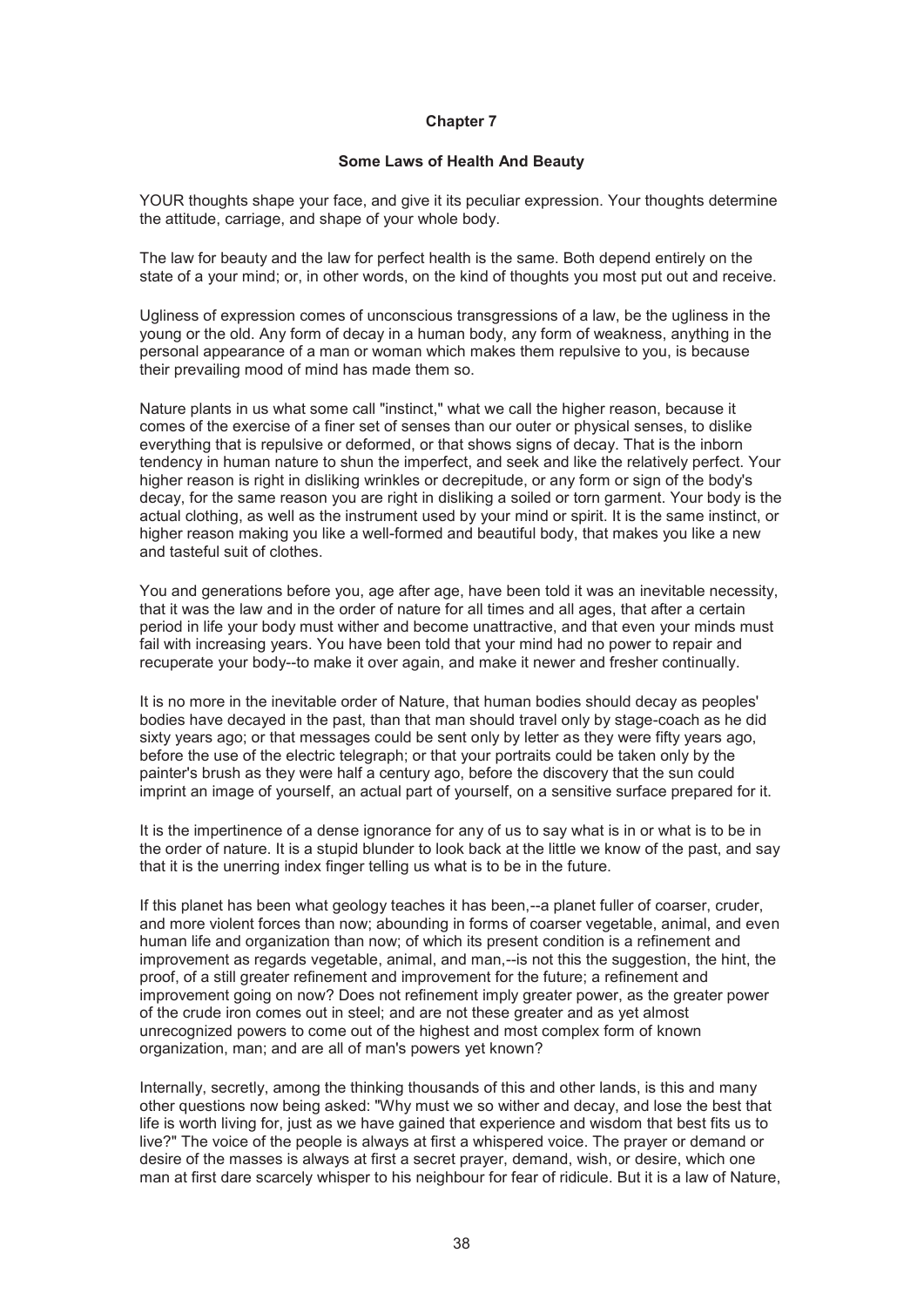that every demand, silent or spoken, brings its supply of the thing wished for in proportion to the intensity of the wish, and the growing numbers so wishing; who, by the action of their minds upon some one subject, set in motion that silent force of thought, not as yet heeded in the world's schools of philosophy, which brings the needed supply.

Millions so wished in silence for means to travel more rapidly, to send intelligence more rapidly; and this brought steam and the electric telegraph. Soon other questions and demands are to be answered, questions ever going out in silence from multitudes; and, in answering them, in at first attempting to carry out and prove the answers and the means shown to accomplish or realise many things deemed impossible or visionary, there will be mistake and stupidity, and blunder and silliness, and breakdowns and failures, and consequent ridicule; just as there were ten smashes on railways, and ten bursted boilers in the earlier era of the use of steam, to one of today. But a truth always goes straight ahead despite mistake and blunder, and proves itself at last.

There are two kinds of age,--the age of your body, and the age of your mind. Your body in a sense is but a growth, a construction, of today, and for the use of today. Your mind is another growth or construction millions of years old. It has used many bodies in its growth. It has grown from very small beginnings to its present condition, power, and capacity in the use of these many bodies. You have, in using these bodies, been far ruder and coarser than you are now. You have lived as now you could not live at all, and in forms of life or expression very different from the form you are now using; and each new body or young body you have worn has been a new suit of clothes for your mind; and what you call "death" has been and is but the wearing out of this suit through ignorance of the means, not so much of keeping it in repair, as of building it continually into a newer and newer freshness and vitality.

You are not young relatively. Your present youth means that your body is young. The older your spirit, the better can you preserve the youth, vigour, and elasticity of your body. Because the older your mind, the more power has it gathered from its many existences. You can use that power for the preservation of beauty, of health, of vigour, of all that can make you attractive to others. You can also unconsciously use the same power to make you ugly, unhealthy, weak, diseased, and unattractive. The more you use this power in either of these directions, the more will it make you ugly or beautiful, healthy or unhealthy, attractive or unattractive; that is, as regards unattractiveness for this one existence. Ultimately you must, if not in this in some other existence, be symmetrical; because the evolution of the mind, of which the evolution of our bodies from coarser to higher forms is but a crude counterpart, is ever toward the higher, finer, better, and happier.

That power is your thought. Every thought of yours is a thing as real, though you cannot see it with the physical, or outer eye, as a tree, a flower, a fruit. Your thoughts are continually moulding your muscles into shapes and manner of movement in accordance with their character.

If your thought is always determined and decided, your step in walking will be decided. If your thought is permanently decided, your whole carriage, bearing, and address will show that if you say a thing you mean it.

If your thoughts are permanently undecided, you will have a permanently undecided gesture, address, carriage, or manner of using your body; and this, when long continued, will make the body grow decidedly misshapen in some way, exactly as when you are writing in a mood of hurry, your hurried thought makes misshapen letters, and sometimes misshapen ideas; while your reposeful mood or thought makes well-formed letters and graceful curves as well as well-formed and graceful ideas.

You are every day thinking yourself into some phase of character and facial expression, good or bad. If your thoughts are permanently cheerful, your face will look cheerful. If most of the time you are in a complaining, peevish, quarrelsome mood, this kind of thought will put ugly lines on your face; they will poison your blood, make you dyspeptic, and ruin your complexion; because then you are in your own unseen laboratory of mind, generating an unseen end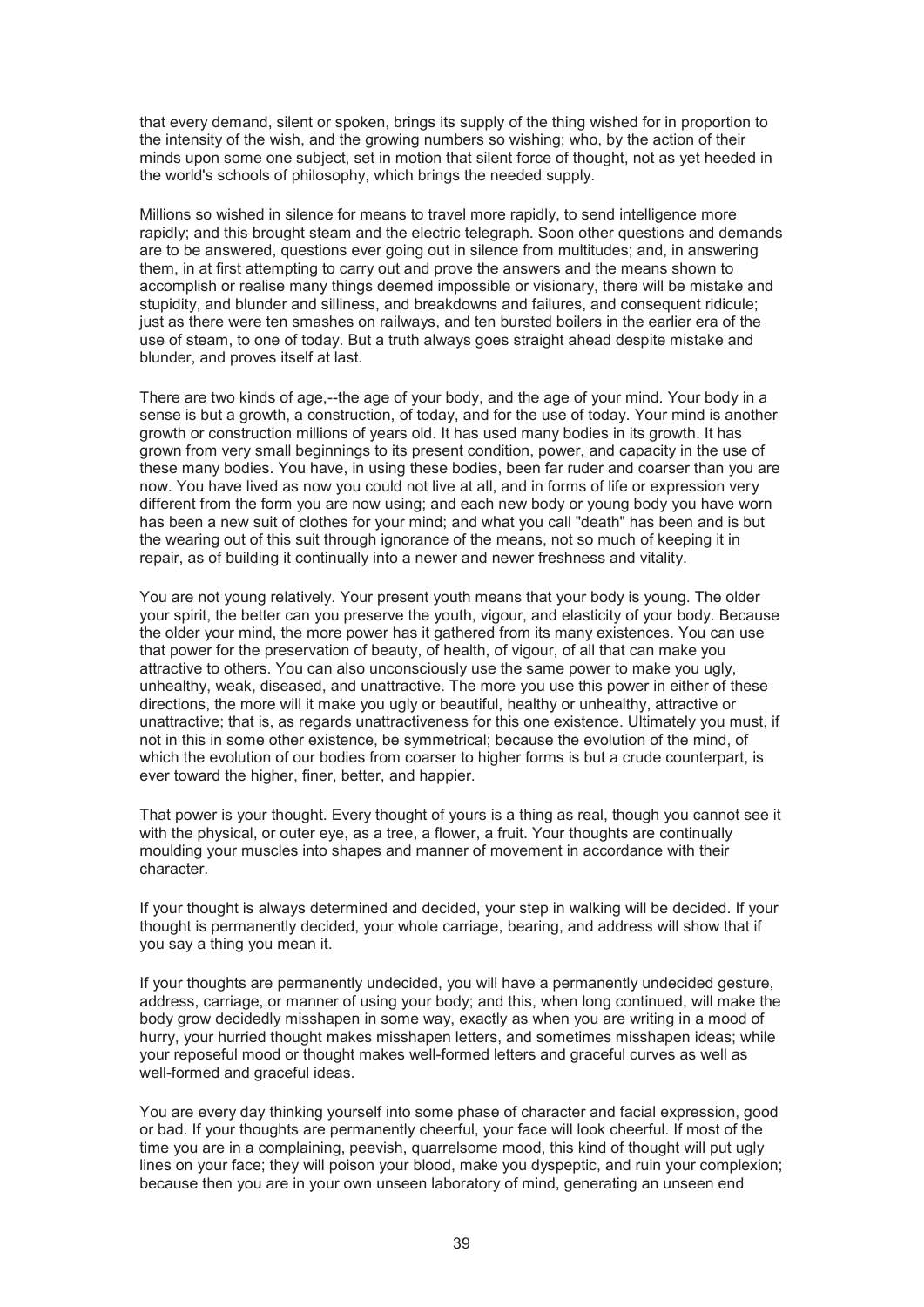poisonous element, your thought; and as you put it out or think it, by the inevitable Law of nature it attracts to it the same kind of thought-element from others. You think or open your mind to the mood of despondency or irritability, and you draw more or less of the same thought-element from every despondent or irritable man or woman in your town or city. You are then charging your magnet, your mind, with its electric thought-current of destructive tendency, and the law and property of thought connects all the other thought-currents of despondency or irritability with your mental battery, your mind. If we think murder or theft, we bring ourselves by this law into spiritual relationship and *rapport* with every thief or murderer in the world.

Your mind can make your body sick or well, strong or weak, according to the thought it puts out, and the action upon it of the thought of others. Cry "Fire!" in a crowded theatre, and scores of persons are made tremulous, weak, paralyzed by fear. Perhaps it was a false alarm. It was only the thought of fire, a horror acting on your body, that took away its strength.

The thought or mood of fear has in cases so acted on the body as to turn the hair white in a few hours.

Angered, peevish, worried, or irritable thought effects injuriously the digestion. A sudden mental shock may lose one's whole appetite for a meal, or cause the stomach to reject such meal when eaten. The injury so done the body suddenly, in a relatively few cases, by fear or other evil state of mind, works injury more gradually on millions of bodies all over the planet.

Dyspepsia does not come so much of the food we eat, as of the thoughts we think while eating it. We may eat the healthiest bread in the world; and if we eat it in a sour temper, we will put sourness in our blood, and sourness in our stomachs, and sourness on our faces. Or if we eat in an anxious frame of mind, and are worrying all the time about how much we should eat or should not eat, and whether it may not hurt us after all, we are consuming anxious, worried, fretful thought-element with our food and it will poison us. If we are cheerful and chatty and lively and jolly while eating, we are putting liveliness and cheer into ourselves, and making such qualities more and more a part of ourselves. And if our family group eat in silence, or come to the table with a sort of forced and resigned air, as if saying, each one to him or herself, "Well, all this must be gone over again;" and the head of the family buries himself in his business cares, or his newspaper, and reads all the murders and suicides and burglaries and scandals for the last twenty-four hours; and the queen of the household buries herself in sullen resignation or household cares, then there are being literally consumed at that table, along with the food, the thought-element of worry and murder and suicide and the morbid element, which loves to dwell on the horrible and ghastly; and, as a result, dyspepsia, in some of its many forms, will be manufactured all the way down the line, from one end of the table to the other.

If the habitual expression of a face be a scowl, it is because the thoughts behind that face are mostly scowls. If the corners of a mouth are turned down, it is because most of the time the thoughts which govern and shape that mouth are gloomy and despondent. If a face does not invite people, and make them desire to get acquainted with its wearer, it is because that face is a sign advertising thoughts behind it which the wearer may not dare to speak to others, possibly may not dare to whisper to himself.

The continual mood of hurry, that is, of being in mind or spirit in a certain place long before the body is there, will cause the shoulders to stoop forward; because in such mood you do literally send your thought, your spirit, your real though invisible self, to the place toward which your power, your thought, is dragging your body head first and through such life-long habit of mind does the body grow as the thought shapes it. A "self-contained" man is never in a hurry; and a self-contained man keeps or contains his thought, his spirit, his power, mostly on the act or use he is making at the present moment with the instrument his spirit uses, his body; and the habitually self-possessed woman will be graceful in every movement, for the reason that her spirit has complete possession and command of its tool, the body; and is not a mile or ten miles away from that body in thought, and fretting or hurrying or dwelling on something at that distance from her body.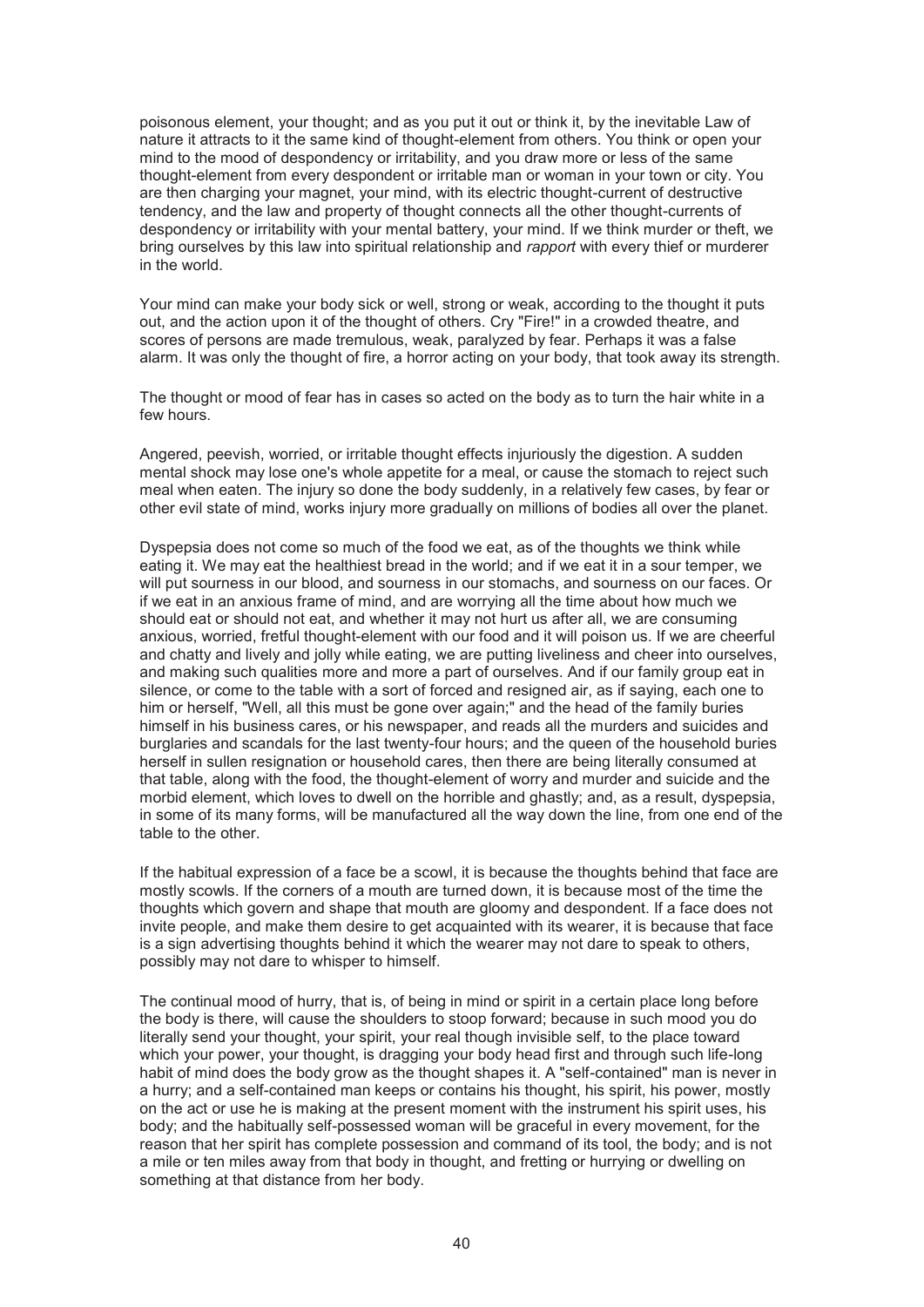When we form a plan for any business, any invention, any undertaking, we are making something of that unseen element, our thought, as real, though unseen, as any machine of iron or wood. That plan or thought begins, as soon as made, to draw to itself, in more unseen elements, power to carry itself out, power to materialize itself in physical or visible substance. When we dread a misfortune, or live in fear of any ill, or expect ill luck, we make also a construction of unseen element, thought,--which, by the same law of attraction, draws to it destructive, and to you damaging, forces or elements. Thus the law for success is also the law for misfortune, according as it is used; even as the force of a man's arm can save another from drowning, or strike a dagger to his heart. Of whatever possible thing we think, we are building, in unseen substance, a construction which will draw to us forces or elements to aid us or hurt us, according to the character of thought we think or put out.

If you expect to grow old, and keep ever in your mind an image or construction of yourself as old and decrepit, you will assuredly be so. You are then making yourself so.

If you make a plan in thought, in unseen element, for yourself, as helpless, and decrepit, such plan will draw to you of unseen thought-element that which will make you weak, helpless, and decrepit. If, on the contrary, you make for yourself a plan for being always healthy, active, and vigorous, and stick to that plan, and refuse to grow decrepit, and refuse to believe the legions of people who will tell you that you must grow old, you will not grow old. It is because you think it must be so, as people tell you, that makes it so.

If you in your mind are ever building an ideal of yourself as strong, healthy, and vigorous, you are building to yourself of invisible element that which is ever drawing to you more of health, strength, and vigour. You can make of your mind a magnet to attract health or weakness. If you love to think of the strong things in Nature, of granite mountains and heaving billows and resistless tempests, you attract to you their elements of strength.

If you build yourself in health and strength today, and despond and give up such thinking or building tomorrow, you do not destroy what in spirit and of spirit you have built up. That amount of element so added to your spirit can never be lost but you do, for the time, in so desponding, that is, thinking weakness, stop the building of your health-structure; and although your spirit is so much the stronger for that addition of element, it may not be strong enough to give quickly to the body what you may have taken from it through such despondent thought.

Persistency in thinking health, in imagining or idealizing yourself as healthy, vigorous, and symmetrical, is the cornerstone of health and beauty. Of that which you think most, that you will be, and that you will have most of. You say "No." But your bed-ridden patient is not thinking, "I am strong;" he or she is thinking, "I am so weak." Your dyspeptic man or woman is not thinking, "I will have a strong stomach." They are ever saying, "I can't digest anything;" and they can't, for that very reason.

We are apt to nurse our maladies rather than nurse ourselves. We want our maladies petted and sympathized with, more than ourselves. When we have a bad cold, our very cough sometimes says to others, unconsciously, "I am this morning an object for your sympathy. I am so afflicted!" It is the cold, then, that is calling out for sympathy. Were the body treated rightly, your own mind and all the minds about you would say to that weak element in you, "Get out of that body!" and the silent force of a few minds so directed would drive that weakness out. It would leave as Satan did when the man of Nazareth imperiously ordered him. Colds and all other forms of disease are only forms of Satan, and thrive also by nursing. Vigour and health are catching also as well as the measles.

What would many grown-up people give for a limb or two limbs that had in them the spring and elasticity of those owned by a boy twelve years old; for two limbs that could climb trees, walk on rail fences, and run because they loved to run, and couldn't help running? If such limbs so full of life could be manufactured and sold, would there not be a demand for them by those stout ladies and gentlemen who get in and out of their carriages as if their bodies weighed a ton? Why is it that humanity resigns itself with scarcely a protest to the growing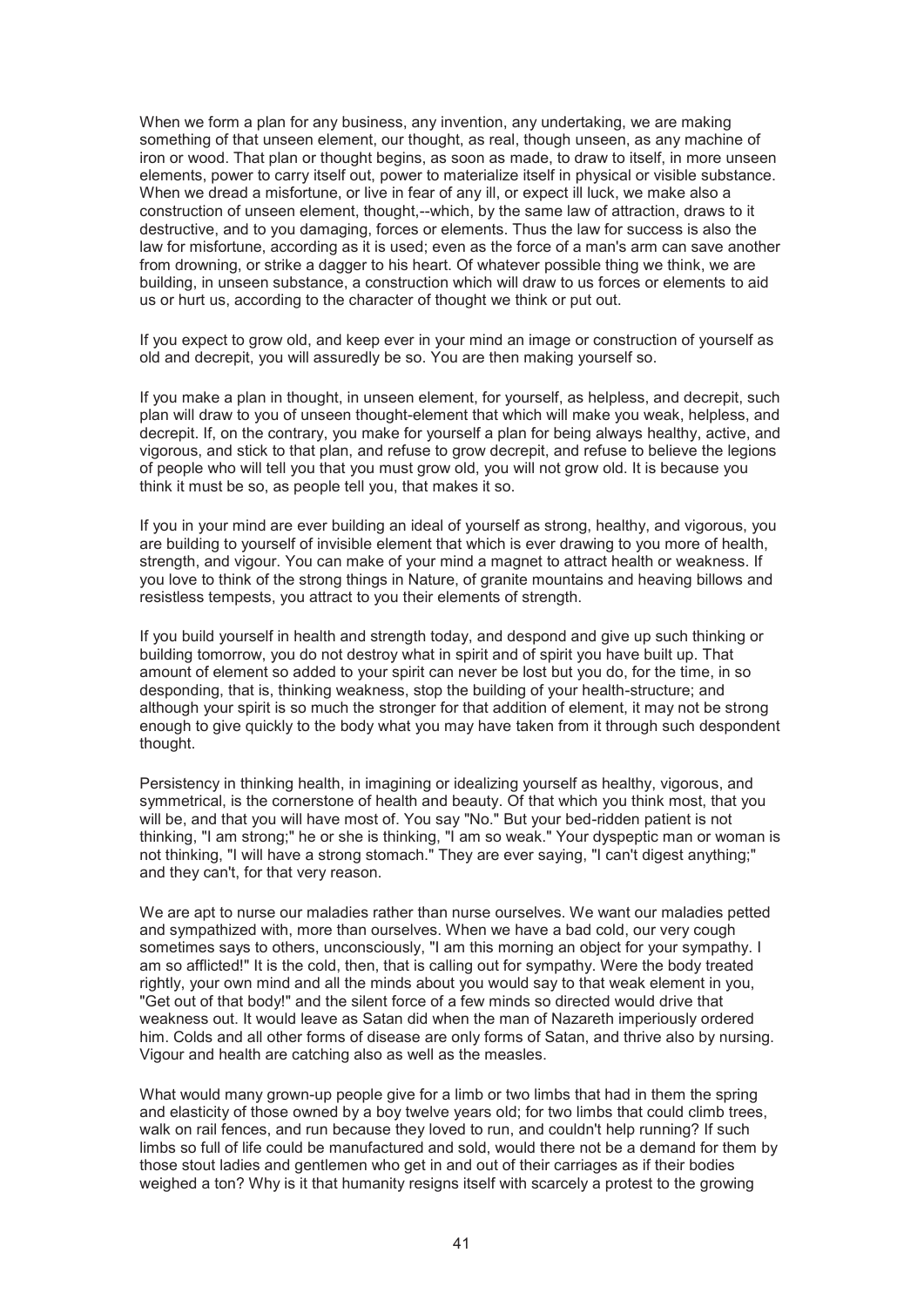heaviness, sluggishness, and stiffness that comes even with middle age? I believe, however, we compromise with this inertia, and call it dignity. Of course a man and a father and a citizen and a voter and a pillar of the State--of inertia--shouldn't run and cut up and kick up like a boy, because he can't. Neither should a lady who has grown to the dignity of a waddle run as she did when a girl of twelve, because she can't, either. Actually we put on our infirmities as we would masks, and hobble around in them, saying, "This is the thing to do, because we can't do anything else." Sometimes we are even in a hurry to put them on; like the young gentleman who sticks an eye-glass to his eye, and thereby the sooner ruins the sight of a sound organ, in order to look tony or bookish.

There are more and more possibilities In Nature, in the elements, and in man and out of man; and they come as fast as man sees and knows how to use these forces in Nature and in himself. Possibilities and miracles mean the same thing.

The telephone sprung suddenly on "our folks" of two hundred years ago would have been a miracle, and might have consigned the person using it to the prison or the stake: all unusual manifestations of Nature's powers being then attributed to the Devil, because the people of that period had so much of the Devil, or cruder element, in them as to insist that the universe should not continually show and prove higher and higher expressions of the higher mind for man's comfort and pleasure.

 $-(-)$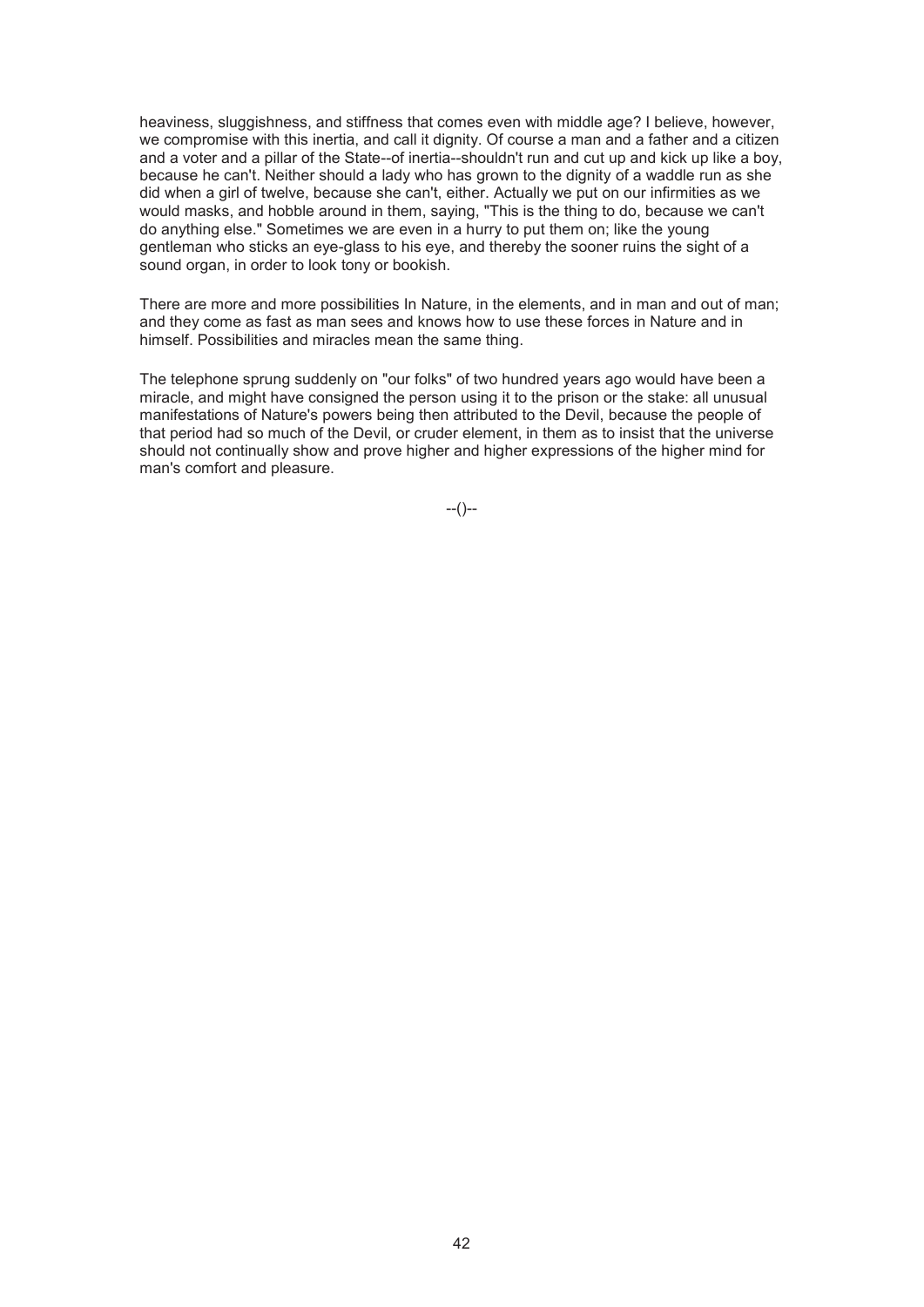### **Museum and Menagerie Horrors**

A MENAGERIE of beasts and birds means a collection of captured walking and flying creatures, taken from their natural modes of life, deprived permanently of such modes, and suffering more or less in consequence. The bird, used to the freedom of forest and air is imprisoned in the most limited quarters. Its plumage there is never as fresh and glossy as in its natural state. It does not live as long. The captive life of the many species brought from the tropics is very short, especially of the smaller and more delicate species.

Bears, lions, tigers, deer, wolves and all other animals like liberty and freedom of range as well as man. In the menagerie they are deprived of it. The air they breathe is often fetid and impure. To the burrowing animal, earth is as much a necessity and comfort as a comfortable bed is to us. The captured burrower is often kept on a hard board floor, which, in its restless misery to get into its native earth, it scratches and wears away in cavities inches in depth.

Monkeys by the thousand die prematurely of consumption, because forced to live in a climate too cold and damp for them, and no amount of artificial heat can supply the element to which they have been accustomed in the air of their native tropic groves and jungles.

Seals are kept in tanks of fresh water, when salt water is their natural element. Their captive lives are always short.

There is no form of organized life but is a part and belonging of the locality and latitude where in its wild state it is born. The polar bear is a natural belonging of the Arctic regions. The monkey is a belonging and outgrowth of tropical conditions. When either of these is taken from climes native to them, and out of which they do not voluntarily wander, pain is inflicted on them.

Go to the cheap "museum," now so plentiful, and regard the bedraggled plumage and apparent sickly condition of many of the birds, natives of distant climes, imprisoned there. You see them but for an hour. Return in a few months and you will not find them. What has become of them? They have died, and their places are supplied by others likewise slowly dying. The procession of captives so to suffer and die prematurely never ceases moving into these places. Ships are constantly bringing them hither. An army of men distributed all over the world, and ranging through the forests of every clime, is constantly engaged in trapping them. For what reasons are all these concentrations of captured misery, now to be found in every large town and city of our country? Simply to gratify human curiosity. Simply that we may stand a few minutes and gaze at them behind their bars. What do we then learn of their real natures and habits in these prisons? What would be learned of your real tastes, inclinations and habits were you kept constantly in a cage?

Is the gratification of this curiosity worth the misery it costs?

If a bird wooed by your kindness comes and builds its nest in a tree near your window, and there rears its brood, is not the sight it affords from day to day worth a hundred times more than that of the same bird, deprived of its mate and shut up in a cage? Will you not, is in its freedom you study its real habits and see its real and natural life, feel more and more drawn to it by the tie of a common sympathy, as you see evidenced in that life so much that belongs to your own? Like you, it builds a home; like you, it has affection and care for its mate; like you, it provides for its family; like you, it is alarmed at the approach of danger; like you, it nestles in the thought of security.

Yet so crude and cruel still is the instinct in our race, that the ruin of the wild bird's home, or its slaughter or capture, is the ruling desire with nineteen boys out of twenty as they roam the woods; and "cultured parents" will see their children leave the house equipped with the means for this destruction without even the thought of protest.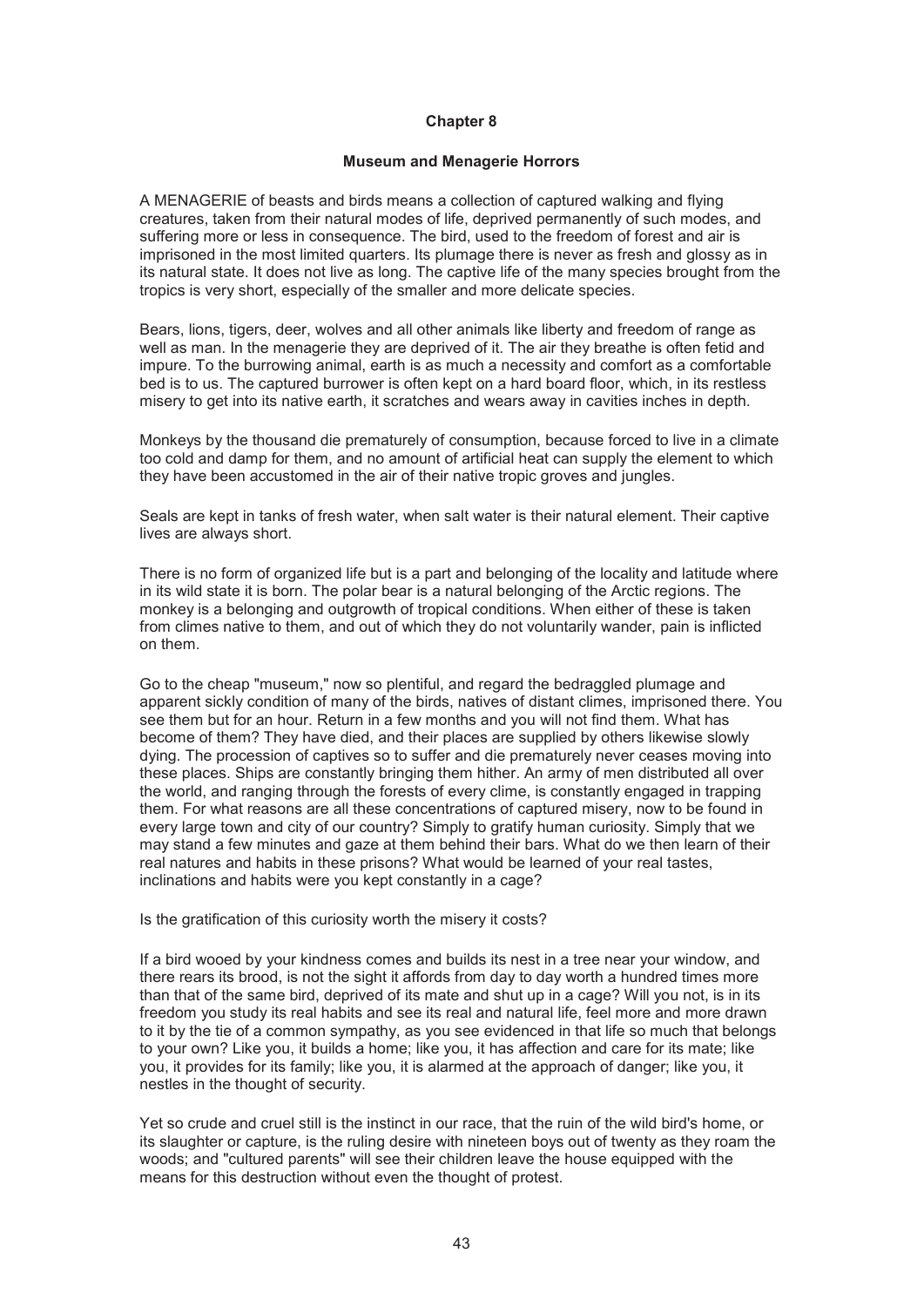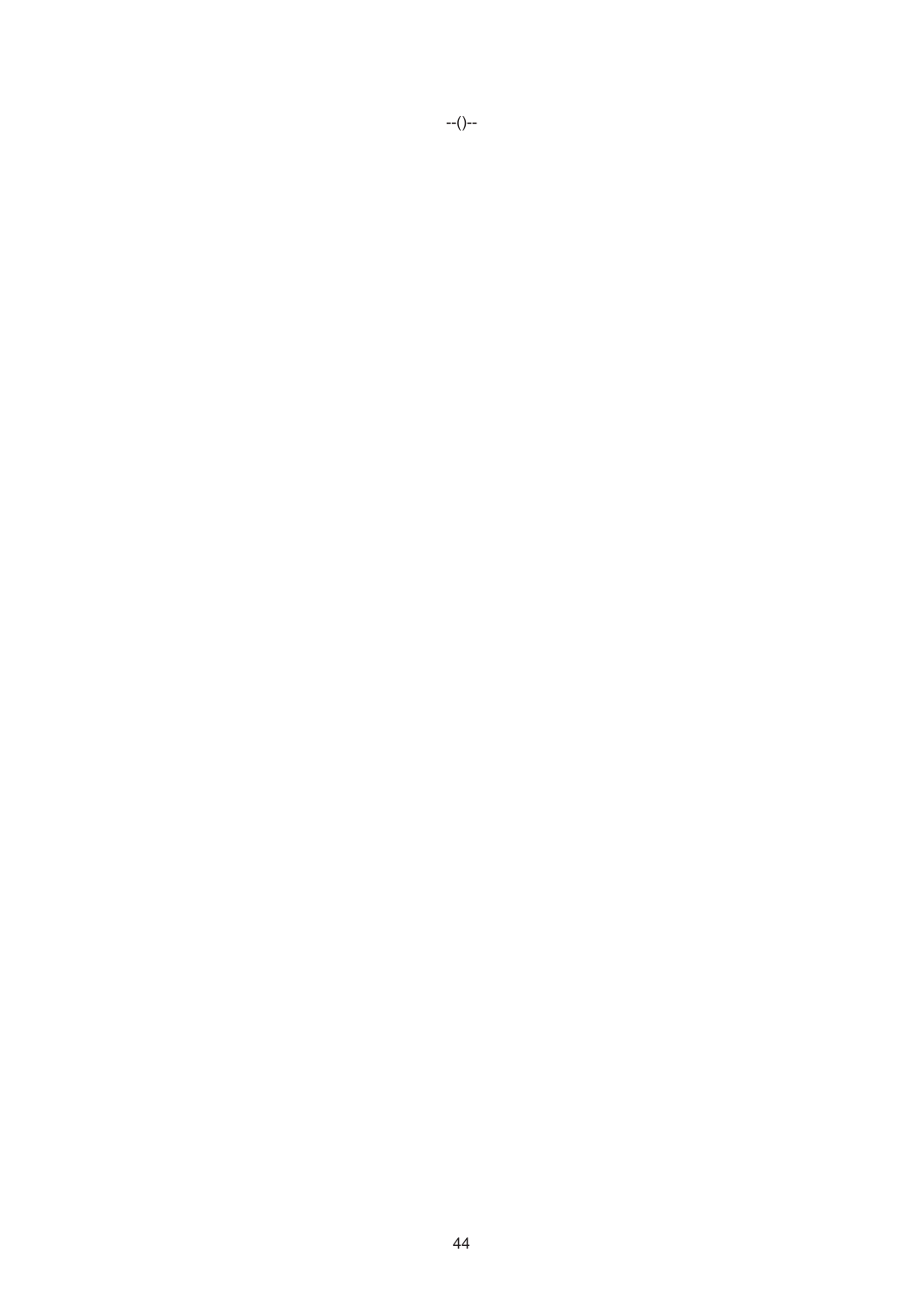# **The God in Yourself**

As a spirit, you are a part of God or the Infinite Force or Spirit of good. As such part, you are an ever-growing power which can never lessen, and must always increase, even as it has in the past through many ages always increased, and built you up, as to intelligence, to your present mental stature. The power of your mind has been growing to its present quality and clearness through many more physical lives than the one you are now living. Through each past life you have unconsciously added to its power. Every struggle of the mind--be it struggle against pain, struggle against appetite, struggle for more skill in the doing of anything, struggle for greater advance in any art or calling, struggle and dissatisfaction at your failings and defects--is an actual pushing of the spirit to greater power, and a greater relative completion of yourself,--and with such completion, happiness. For the aim of living is happiness.

There is today more of you, and more of every desirable mental quality belonging to you, than ever before. The very dissatisfaction and discontent you may feel concerning your failings is a proof of this. If your mind was not as clear as it is, it could not see those failings. You are not now where you may have been in a mood of self-complacency, when you thought yourself about right in every respect. Only you may, now, in looking at yourself, have swung too far in the opposite direction; and, because your eyes have been suddenly opened to certain faults, you may think these faults to be constantly increasing. They are not. The God in yourself--the ever-growing power in yourself--has made you see an incompleteness in your character; yet that incompleteness was never so near a relative completion as now. Of this the greatest proof is, that you can now see what in yourself you never saw or felt before.

You may have under your house a cavity full of vermin and bad air. You were much worse off before the cavity was found, repulsive as it may be to you; and now that it is found, you may be sure it will be cleansed. There may be cavities in our mental architecture abounding in evil element, and there is no need to be discouraged as the God in our self shows them to us. There is no need of saying, "I'm such an imperfect creature I'm sure I can never cure all my faults." Yes, you can. You are curing them now. Every protest of your mind against your fault is a push of the spirit forward. Only you must not expect to cure them all in an hour, a day, a week, or a year. There will never be a time in your future existence, but that you can see where you can improve yourself. If you see possibility of improvement, you must of course see the defect to be improved. Or, in other words, you see for yourself a still greater completion, a still greater elaboration, a finer and finer shading of your character, a more and more complicated distribution of the Force always coming to you. So you will cease this fretting over your being such an imperfect creature when you find, as you will, that you are one of the "temples of God" ever being built by yourself into ever-increasing splendour.

No talent of yours ever stops growing any more than the tree stops growing in winter. If you are learning to paint or draw or act or speak in public or do anything, and cease your practice entirely for a month or a year or two years, and then take it up again, you will find after a little that an increase of that talent has come; that you have new ideas concerning it, and new power for execution.

You ask, "What is the aim of life?" In a sense, you cannot aim your own life. There is a destiny that aims it,--a law which governs and carries it. To what? To an ever-increasing and illimitable capacity for happiness as your power increases, and increase it must. You cannot stop growing, despite all appearances to the contrary. The pain you have suffered has been through that same growth of the spirit pressing you harder and harder against what caused you misery, so that at last you should take that pain as a proof that you were on some wrong path, out of which you must get as soon as possible; and when you cry out hard, and are in living earnest to know the right way, something will always come to tell you the right way; for it is a law of nature that every earnest call is answered, and an earnest demand or prayer for anything always brings the needed supply.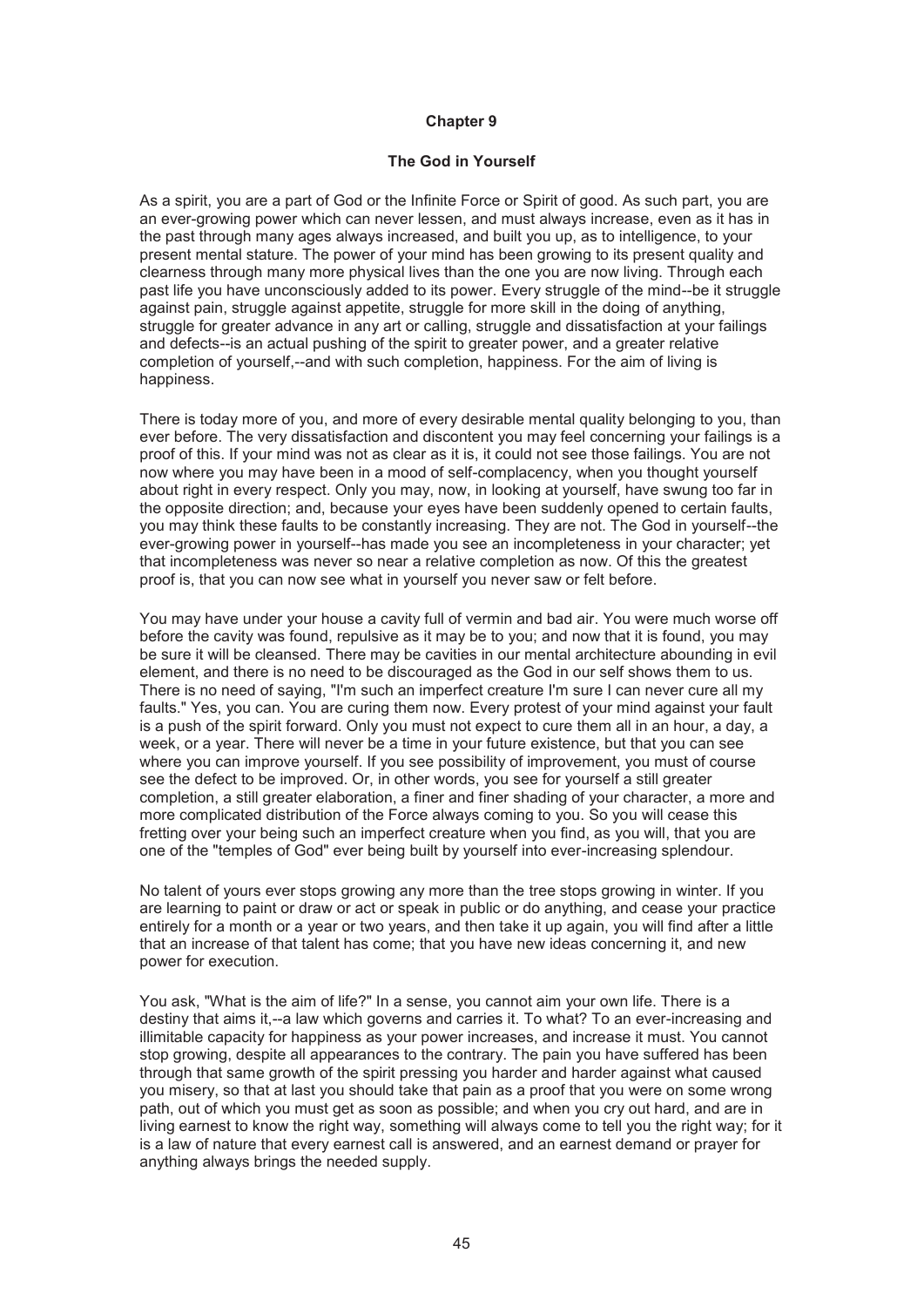What is the aim of life? To get the most happiness out of it; to so learn to live that every coming day will be looked for in the assurance that it will be as full, and even fuller, of pleasure than the day we now live in; to banish even the recollection that time can hang heavily on our hands; to be thankful that we live; to rise superior to sickness or pain; to command the body, through the power of the spirit, so that it can feel no pain; to control and command the thought so that It shall ever increase in power to work and act separate, apart, and afar from our body, so that it shall bring us all that we need of house or land or food or clothes, and that without robbing or doing injustice to anyone; to gain in power so that the spirit shall ever recuperate, reinvigorate, and rejuvenate the body so long as we desire to use it, so that no part or organ shall weaken, wither, or decay; to be learning ever new sources of amusement for ourselves and others; to make ourselves so full of happiness and use for others, that our presence may ever be welcome to them; to be no one's enemy and every one's friend,--that is the destiny of life in those domains of existence where people as real as we, and much more alive than we, have learned, and are ever learning, how to get the most of heaven out of life. That is the inevitable destiny of every individual spirit. You cannot escape ultimate happiness and permanent happiness as you grow on and on in this and other existences; and all the pains you suffer, or have suffered, are as prods and pokes to keep you out of wrong paths,--to make you follow the law. And the more sensitive you grow, the more clearly will you see the law which leads away from *all* pain, and ever toward more happiness, and to a state of mind where it is such an ecstasy to live, that all sense of time is lost,--as the sense of time is lost with us when we are deeply interested or amused, or gaze upon a thrilling play or spectacle,--so that in the words of the biblical record, "a day shall be as a thousand years, and a thousand years as a day." The Nirvana of the Hindus suggests all the possibilities of life coming to our planet,--"Nirvana" implying that calmness, serenity, and confidence of mind which comes of the absolute certainty that every effort we make, every enterprise we undertake, *must* be successful; and that the happiness we realize this month is but the stepping-stone to the greater happiness of next. If you fell that the trip of foreign travel you now long for and wish for was as certain to come as now you are certain that the sun rose this morning; if you knew that you would achieve your own peculiar and individual proficiency and triumph in painting or oratory, or as an actor or sculptor, or in any art, as surely as now you know you can walk downstairs, you would not of course feel any uneasiness. In all our relatively perfected lives we shall know this, because we shall know for an absolute certainty that when we concentrate our mental force or thought on any plan or pursuit or undertaking, we are setting at work the attractive force of thought- substance to draw to us the means or agencies or forces or individuals to carry out that plan, as certainly as the force of muscle applied to a line draws the ship to its pier.

You worry very little now as to your telegram reaching its destination, because, while you know next to nothing as to what electricity is, you do know that when it is applied in a certain way it will carry your message; and you will have the same confidence that when your thought is regulated and directed by a certain method, it will do for you what you wish. Before men knew how to use electricity there was as much of it as today, and with the same power as today; but so far as our convenience was concerned, it was quite useless as a messagebearer. [text missing] lack of knowledge to direct it. The tremendous power of human thought is with us all today very much in a similar condition. It is wasted, because we do not know how to concentrate and direct it. It is worse than wasted, because, through ignorance and lifelong habit, we work our mental batteries in the wrong direction, and send from us bolt after bolt of ill-will toward others, or enviousness or snarls or sneers or some form of ugliness,--all this being real element wrongly and ignorantly applied, which may strike and hurt others, and will certainly hurt us.

Here is the cornerstone of all successful effort in this existence or any other. Never in thought acknowledge an impossibility. Never in mind reject what to you may seem the wildest idea with scorn; because, in so doing, you may not know what you are closing the door against. To say anything is impossible because it *seems* impossible to you, is just so much training in the dangerous habit of calling out "Impossible!" to every new idea. Your mind is then a prison full of doors, barred to all outside, and you the only inmate. "All things" are possible with God. God works in and through you. To say "Impossible!" as to what you may do or become is a sin. It is denying God's power to work through you. It is denying the power of the Infinite Spirit to do through you far more than what you are now capable of conceiving in mind. To say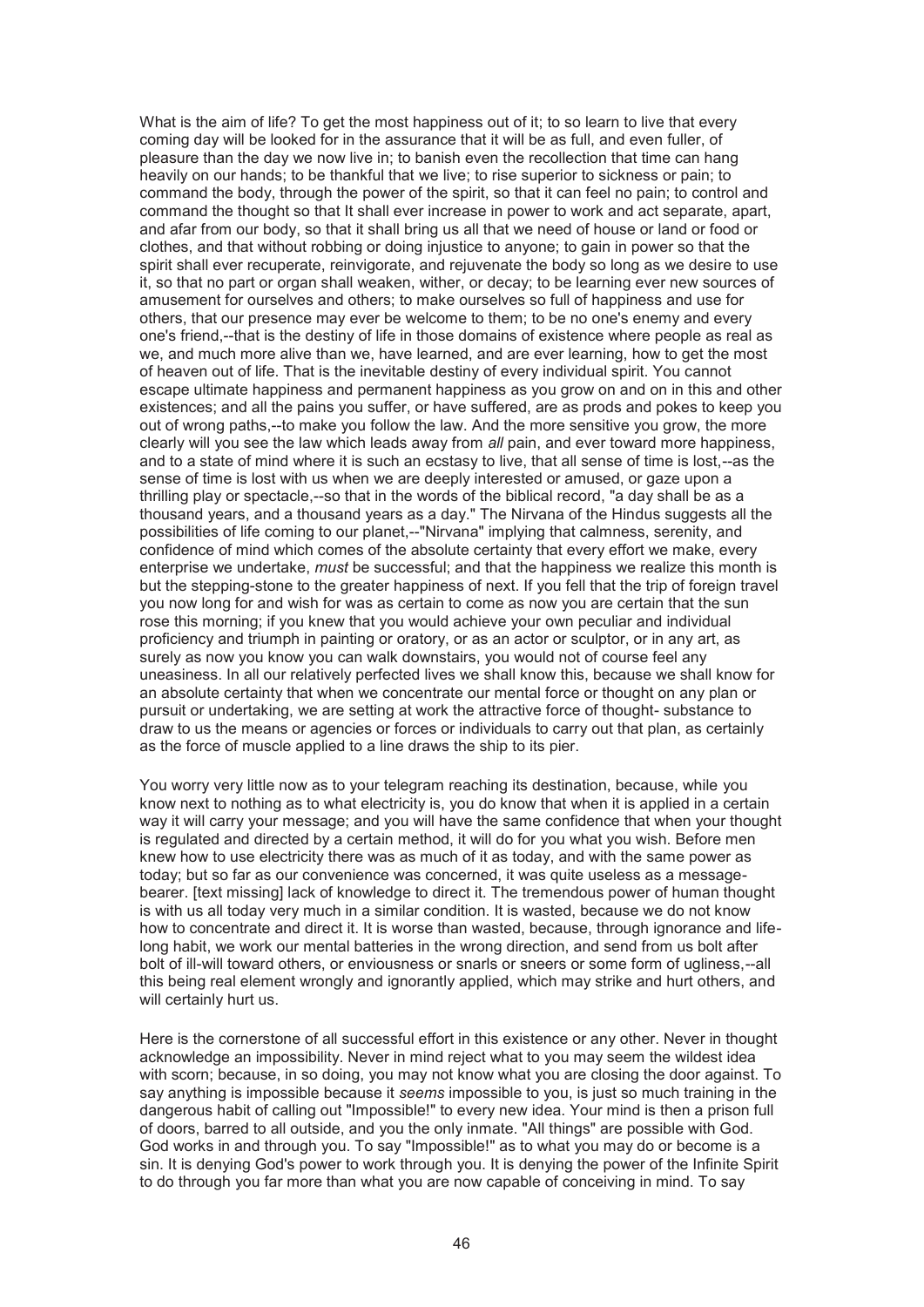"Impossible!" is to set up your relatively weak limit of comprehension as the standard of the universe. It is as audacious as to attempt the measurement of endless space with a yardstick.

When you say "Impossible!" and "I can't" you make a present impossibility for yourself. This thought of yours is the greatest hindrance to the possible. It cannot stop it. You will be pushed on, hang back as much as you may. There can be no successful resistance to the eternal and constant betterment of all things (including yourself).

You should say, "It is possible for me to become anything which I admire." You should say, "It is possible for me to become a writer, an orator, an actor, an artist." You have then thrown open the door to your own temple of art within you. So long as you said "Impossible!" you kept it closed. Your "I can't" was the iron bolt locking that door against you. Your "I can" is the power shoving back that bolt.

Christ's spirit or thought had power to command the elements, and quiet the storm. Your spirit as a part of the great whole has in the germ, and waiting for fruition, the same power. Christ, through power of concentrating the unseen element of his thought, could turn that unseen element into the seen, and materialize food,--loaves and fishes. That is a power inherent in every spirit, and every spirit is growing to such power. You see today a healthy baby-boy. It cannot lift a pound; but you know there lies in that feeble child the powers and possibilities which, twenty years hence, may enable it to lift with ease two hundred pounds. So the greater power, the coming spiritual power, can be foretold for us, who are now relatively babes spiritually. The reason for life's being so unhappy here in this region of being is, that as we do not know the law, we go against it, and get thereby its pains instead of its pleasures.

The law cannot be entirely learned by us out of past record or the past experience of anyone, no matter to what power they might have attained. Such records or lives may be very useful to us as suggesters. But while there are general principles that apply to all, there are also individual laws that apply to every separate and individualized person. You cannot follow directly in my track in making yourself happier and better, nor can I in yours; because every one of us is made up of a different combination of element, as element has entered into and formed our spirits (our real selves) through the growth and evolution ages. You must study and find out for yourself what your nature requires to bring it permanent happiness. You are a book for yourself. You must open this book page after page, and chapter after chapter, as they come to you with the experience of each day, each month, each year, and read them. No one else can read them for you as you can for yourself. No one else can think exactly as you think, or feel just as you feel, or be affected just as you are affected by otter forces or persons about you; and for this reason no other person can judge what you really need to make your life more complete, more perfect, more happy so well as yourself.

You must find out for yourself what association is best for you, what food is best for you, and what method in any business, any art, any profession brings you the best results. You can be helped very much by conferring with others who are similarly interested. You can be very much helped by those who may have more knowledge than you of general laws. You can be greatly helped to get force or courage or new ideas to carry out your undertakings, by meeting at regular intervals with earnest, sincere, and honest people who have also some definite purpose to accomplish, and talking yourself out to them, and they to you. But when you accept any man or any woman as an infallible guide or authority, and do exactly as they say, you are off the main track; because then you are making the experiments of another person, formed of a certain combination of elements or chemicals, and the result of that person's experiments, the rule for your own individual combination of element, when your combination may be very different, and differently acted on by the elements outside of it.

You have iron and copper and magnesia and phosphorus, and more of other minerals and chemicals, and combination and re-combination of mineral and chemical, in your physical body than earthly science has yet thought of. You have in your spirit or thought the unseen or spiritual correspondences of these minerals still finer and more subtle; and all these are differently combined, and in different proportions, from any other physical or spiritual body.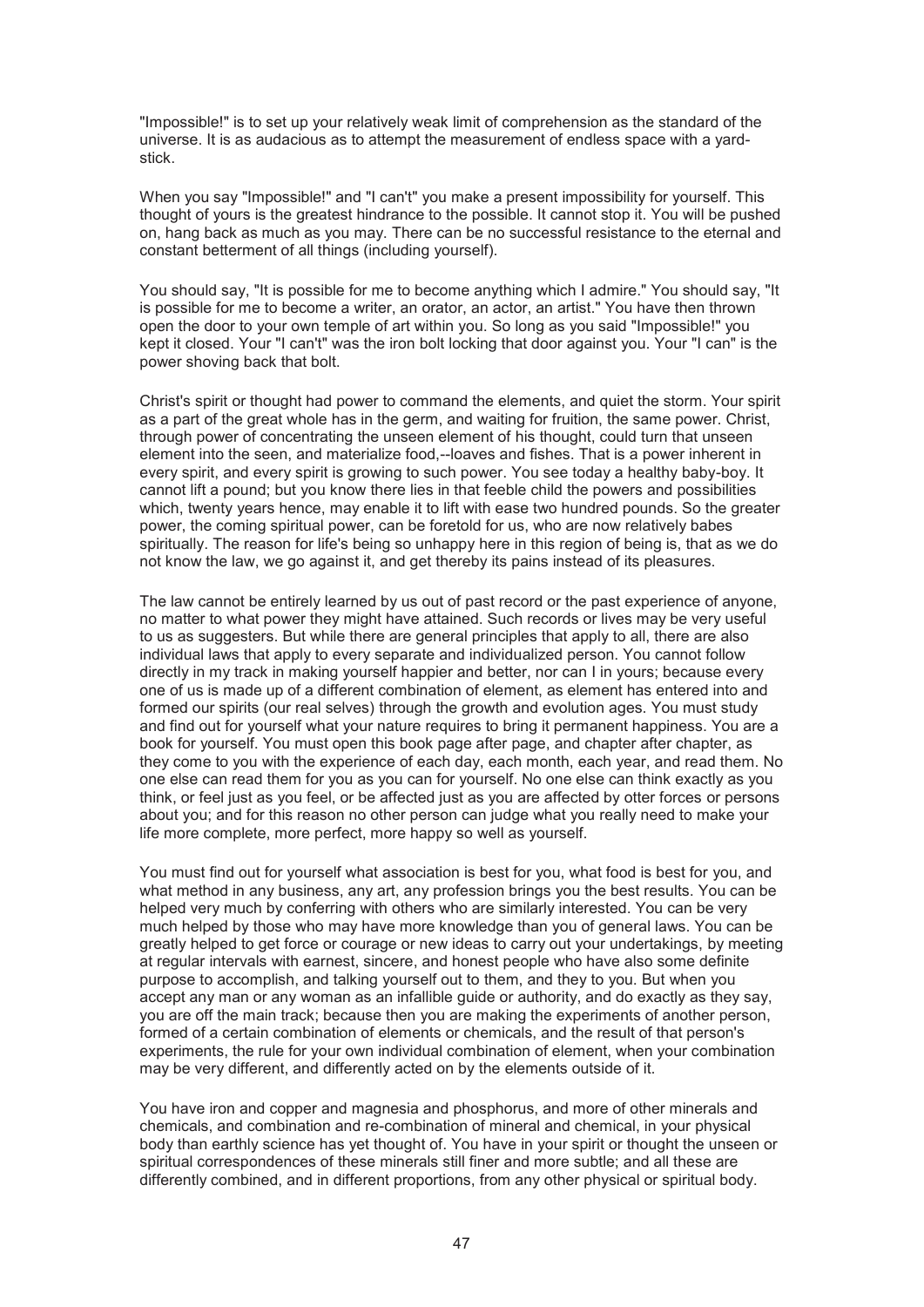How, then, can anyone find out the peculiar action of this your individual combination, save yourself?

There are certain general laws; but every individual must apply the general law to him or herself. It is a general law that the wind will propel a ship. But every vessel does not use the air in exactly the same fashion. It is a general law that thought is force, and can effect, and is constantly effecting, results to others far from our bodies; and the quality of our thought and its power to affect results depends very much on our associations.

But for that reason, if yours is the superior thought or power, and I see that through its use you are moving ahead in the world, I should not choose your character of associates or your manner of life. I can try your methods as experiments; but I must remember they are only experiments. I must avoid that so common error,--the error of slavish copy and idolatry of another.

The Christ of Nazareth once bade certain of his followers not to worship him. "Call me not good," said he. "There is none good save God alone." Christ said, "I am the way and the life," meaning, as the text interprets itself to me, that as to certain general laws of which he was aware, and by which he also as a spirit was governed, he knew and could give certain information. But he never did assert that his individual life, with all the human infirmity or defect that he had "taken upon him," was to be strictly copied. He did pray to the Infinite Spirit of Good for more strength, and deliverance from the SIN OF FEAR when his spirit quailed at the prospect of his crucifixion; and in so doing, he conceded that he, as a spirit (powerful as he was), needed help as much as any other spirit; and knowing this, he refused to pose himself before his followers as God, or the Infinite, but told them that when they desired to bow before that almighty and never-to-be-comprehended power, out of which comes every good at the prayer or demand of human mind, to worship God alone,--God, the eternal and unfathomable moving power of boundless universe; the power that no man has ever seen or ever will see, save as he sees its varying expressions in sun, star, cloud, wind, bird, beast, flower, animal, or in man, or in man as the future angel or archangel, and ascending still to grades of mind and grades of power higher and higher still; but ever and ever looking to the source whence comes their power, and never, never worshipping any one form of such expression, and by so doing making the "creature greater than the Creator."

That power is today working on and in and through every man, woman, and child on this planet. Or, to use the biblical expression, it is, "God working in us and through us." We are all parts of the Infinite Power,--a power ever carrying us up to higher, finer, happier grades of being.

Every man or woman, no matter what may be their manner of life or grade of intellect, is a stronger and better man or woman than ever they were before, despite all seeming contradiction. The desire in human nature, and all forms of nature or of spirit expressed through matter, to be more and more refined is, up to a certain growth of mind, an unconscious desire. The god desire is at work on the lowest drunkard rolling in the gutter. That man's spirit wants to get out of the gutter. It is at work on the greatest liar, prompting him, if ever so feebly, that the truth is better. It is at work on people you may call despicable and vile. When Christ was asked how often a man should be forgiven any offence, he replied in a manner indicating that there should be no limit to the sum of one man or woman's forgiveness for the defects or immaturity in another. There should be no limit to the kind and helpful thought we think or put out toward another person who falls often, who is struggling with some unnatural appetite. It is a great evil, often done unconsciously, to say or think of an intemperate man, '' Oh, he's gone to the dogs. It's no use doing anything more for him!" because, when we do this, we put hopeless, discouraging thought out in the air. It meets that person. He or she will feel it; and it is to them an element retarding their progress out of the slough they are in, just as some person's similar thought has retarded us in our effort to get out of some slough we were in or are in now,--slough of indecision; slough of despondency; slough of ill-temper; slough of envious, hating thought.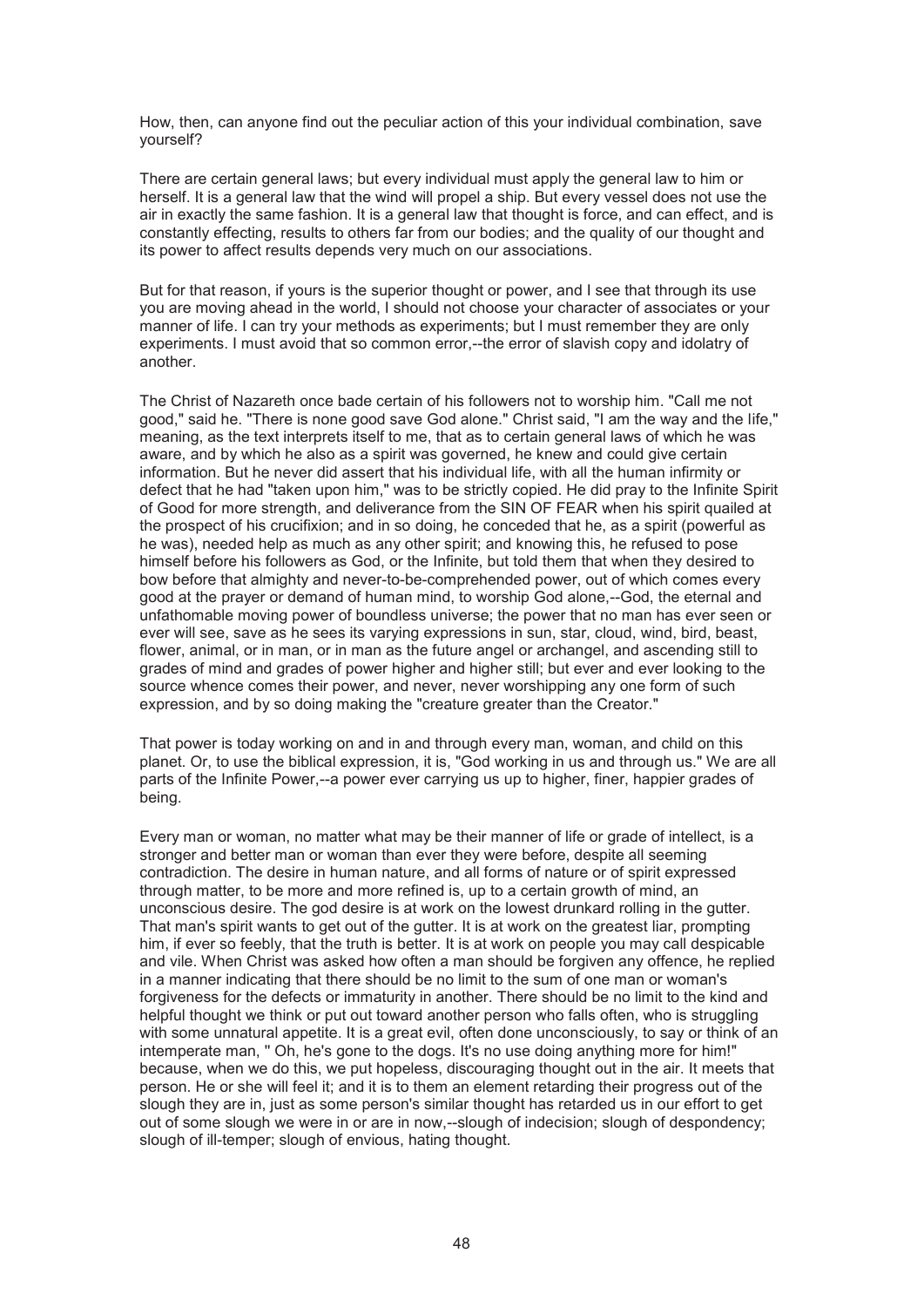Yet the spirit of man becomes the stronger for all it struggles against. It becomes the stronger for struggling against your censorious, uncharitable thought, until at last it carries a man or woman to a point where they may in thought say to others, "I would rather have your approbation than your censure. But I am *not* dependent on your approbation or censure, for my most rigid judge and surest punishment for all the evil I do comes of my own mind,--the god or goddess in myself from whose judgment, from whose displeasure, there is no escaping." Yet as the spirit grows clearer and clearer in sight, so does that judge in ourselves become more and more merciful for its own errors; for it knows that, in a sense, as we refine from cruder to finer expression, there must be just so much evil to be contended against, fought against, and finally and inevitably overcome. Every man and woman is predestined to a certain amount of defect, until the spirit overcomes such defect; and overcome it must, for it is the nature of spirit to struggle against defect. It is the one thing impossible for man to take this quality out of his own spirit,-the quality of ever rising toward more power and happiness.

If you make this an excuse to sin, or commit excess, or lie or steal or murder, and say, "I can't help it; I'm predestined to it," you will be punished all the same, not possibly by man's law, but by natural or divine law which has its own punishments for every possible sin,--for murder or lust or lying or stealing or evil thinking or gluttony; and these punishments are being constantly inflicted, and today thousands on thousands are suffering for the sins they commit in ignorance of the law of life; and the pain of such punishment has grown so great, and bears so heavily on so many, that there is now a greater desire than ever to know more of these laws; and for that very reason is this desire being met, and these questions are being answered; for it is an inevitable law of nature that what the human mind demands, that it, in time, gets; and the greater the number of minds so demanding, the sooner is the demand met, and the questions answered. Steam but a few years ago relatively met the demand of human mind for greater speed in travel. Electricity met a demand for greater speed in sending intelligence from man to man. These are but as straws pointing to the discovery and use of greater powers, not only in elements outside of man, but in the unseen elements which make man and woman; in the elements unseen which make you and me.

Henceforth our race will commence to be lifted out of evil or cruder forms of expression, not by fear of the punishments coming through violation of the law; but they will be led to the wiser course through love of the delight which comes of following the law as we discover it for ourselves. You eat moderately, because experience has taught that the greater pleasure comes of moderation. You are gentle, kind, and considerate to your friend, not that you have constantly before your mind the fear of losing that friend if you are not kind and considerate, but because it pleases you, and you love the doing of kind acts. Human law, and even divine law as interpreted by human understanding, have ever been saying in the past, "You must not do this or that, or you'll feel the rod." God has been pictured as a stern, merciless, avenging deity. The burden of the preacher's song has been Penalty and Punishment! Punishment and Penalty! Humanity is to forget all about penalty and punishment, because it is to be won over, and tempted to greater goodness, to purity and refinement by the ever-increasing pleasures brought us as we refine. The warning of penalty was necessary when humanity was cruder. It could only be reached by the rod. The race was blind, and as a necessity of its condition it had to be kept somewhere near the right path by a succession of painful prods and pokes with the sharp goad of penalty. But when we begin to see clearer, as now the more quickened and sensitive of our race do begin to see, we need no rod, anymore than you need a man with a club to prevail on you to go to a feast.

--()--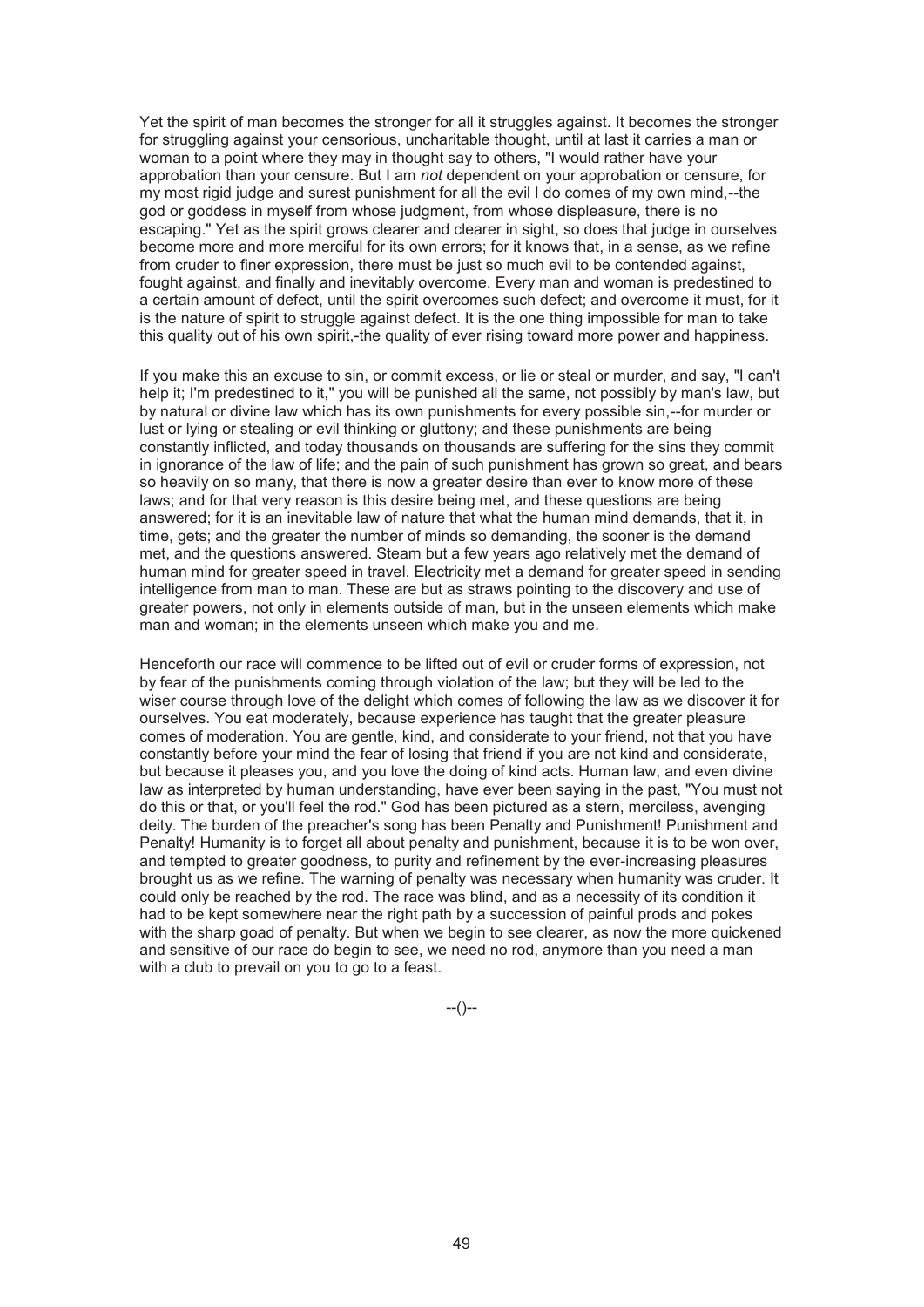# **The Healing and Renewing Force Of Spring**

YOUR body is acted on in its growth and changes by the same laws and elements which govern the growth and enter into all other organized bodies, such as trees, plants, birds, and animals.

In the early spring of every year, there comes and acts on this planet a force from the sun which affects all organized forms of life,--trees, birds, animals, and, above all, man. Man's being the highest, most complicated, and most powerful mental organism on the planet, absorbs the most of this power, and will absorb far more in the future, and to far greater advantage than at present, as he learns to place himself in the best states to receive it.

Material science calls this force "heat''; but the quality known as heat is only its outward or physical manifestation. The quality known as heat which comes from the sun is not converted into heat until it reaches our planet and acts on the earth elements. There is little or no heat a few miles above the earth's surface. Were this force in the form of heat on leaving the sun, or during its passage, the air on the mountain tops would be as warm as that of the valleys. As we know, on the highest peaks snow and ice are perpetual, for the sun-force at such elevation is not sufficiently mingled with earth elements to convert it into that degree of heat felt in the valleys and plains.

This force causes the increased movement and circulation of sap in the trees, which commences as soon as the sun of the new year acts on them. The sap is a new life to the tree, from which later comes its buds, blossoms, and fruitage. The inflowing of this unseen sun-force gives the tree power to draw new supplies of nourishing elements through its roots from the earth. It gives it power also to cast off any dead leaves remaining of the last year's crop which have hung on during the winter, as you may see in forests of oak or hickory.

This force acts also in the later winter and earlier spring months on animals and birds, especially if in their wild or natural state, causing them to shed their last year's coats of fur or feathers. But this casting off of old visible matter is but a relatively small part of the change going on within them. There is also a casting out or shedding of old invisible matter throughout the bird or animal's entire body. It goes off through the pores or other passages in various forms, some visible, others invisible, and is succeeded by new elements within, as the new fur, hair or feather is grown without.

Your body is governed by the same law. During the later winter and earlier spring months, you are "moulting." You are casting off old, dead matter, and taking in new, providing you give this force opportunity to act on you to the best advantage, by ceasing to be active either with mind or body when they call for rest, as do birds and animals during their moulting period, or process of casting off the old elements and receiving the new.

This element or force received at this time by you and them is invisible to the physical eye, as all force is invisible. The new fur, the new plumage of the bird, the new skin and tissues without and within your body, if received, the new buds, leaves, and twigs, are all materialized expressions of this force. They are new crystalizations coming of a new solution of invisible chemicals, in which bird, animal, tree, and your body are bathed. All of last year's solution or elements so absorbed have been used up. The tree or other visible organization of bird, animal, or your body, stands in the same relation to this re-clothing solution as does the slip of metal in the solution of mineral which attracts out of such solution the crystallizations which form on it.

There is no great dividing line betwixt what we call matter and spirit. Matter is but a form of spirit or thought seen of the physical eye. Matter is force temporarily materialized, as in the lump of coal which, when set on fire, sends off the force bound up in it to move the engine. The lump passes then mostly into element invisible. So all about us we find force ever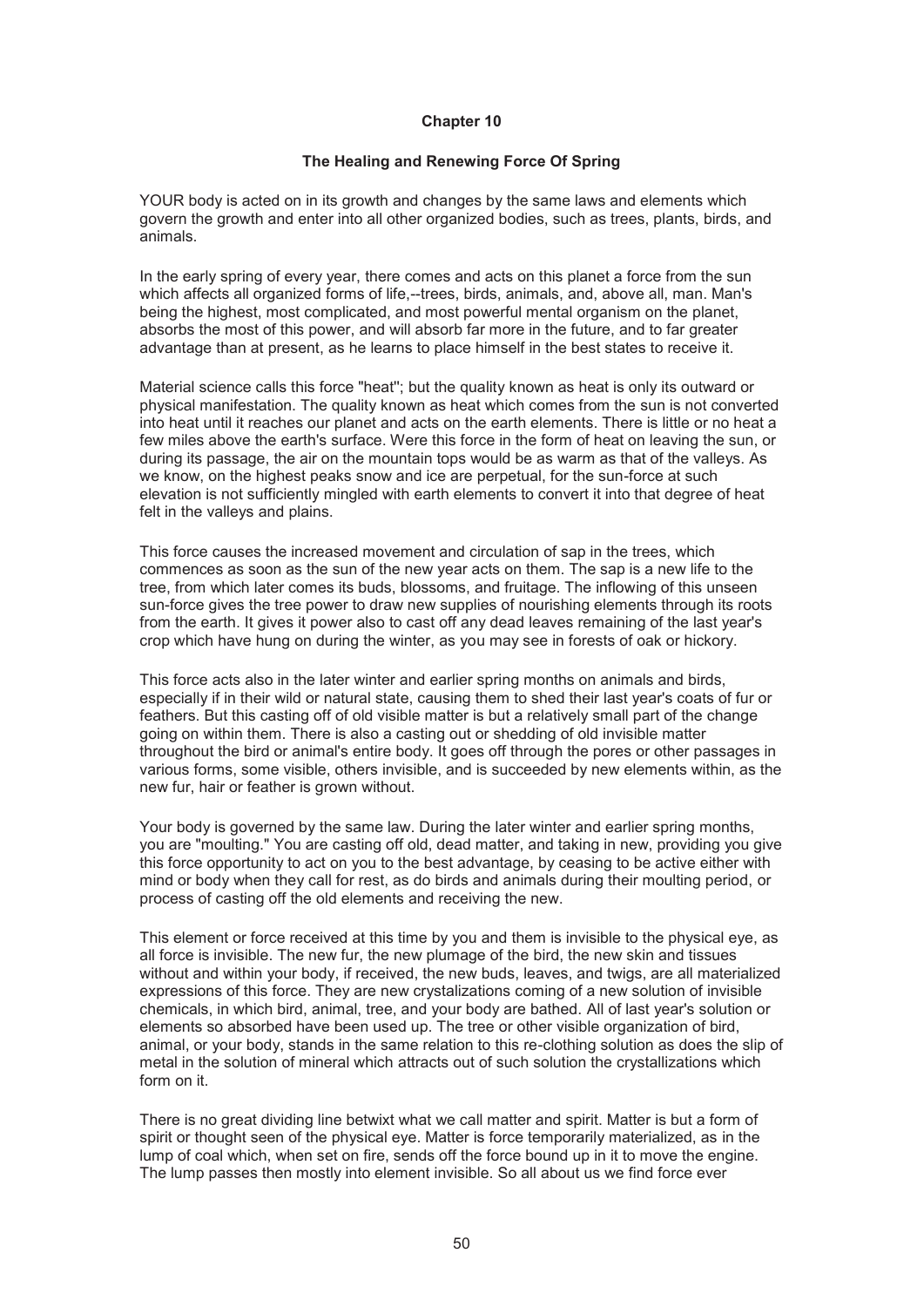passing from physical visibility into invisibility, and *vice versa.* Millions on millions of tons of invisible matter may be on a clear day suspended over our heads one hour, the next to fall in the visible form of rain or snow, which a few hours after may be drawn upward again, but invisible.

The Indian called February and March the "weak months," recognizing, as he did, being a closer observer of nature than we, the tendency to sluggishness and inactivity in animal and man, which always prevails when this power is recuperating, and renewing any organized body.

The most perfect crystallizations out of mineral element come of the solution kept most free from agitation. Your body is governed by the same law in this spring renewing and recrystallization of its elements. To receive the fullest benefit of the heating and renewing element of spring, you should rest whenever you feel like resting, whether it be the middle of the day or the middle of the night. If you keep the body or mind at work against their inclination--if you force your muscles to exertion through mere strength of will--if you work with either mind or body to the verge of utter exhaustion, not knowing how depleted you are of strength until your work is over, as thousands on thousands do and are compelled to do, through our unnatural system of life and the arbitrary demands of "business," you prevent this healing and recuperative power from acting to its fullest extent on the body. You prevent the new element, which is renewing the tree and causing the buds to swell, from assimilating with your body. You hold on to worn-out element which should be cast off as the oak has cast all its dead leaves before the winter is over; you carry, then, this dead element, a "dead weight," about with you, instead of the new and upward rising life. It is this, among other causes, which stoops the shoulders, bleaches the hair, and furrows the face with wrinkles, through shrinkage of tissues.

The decay of the physical body which we call "old age," is owing entirely to man's neither believing nor knowing that he can place himself in the proper conditions to receive a neverceasing supply of force, which would reclothe the spirit constantly with new material. Mere muscular strength and constant activity of body are not always signs of the most perfect health. In the delirium of fever a relatively weak man may require two or three others to hold him. When this delirium has passed away, he is weak as an infant, yet often, the crisis being passed, is pronounced out of danger. In a manner somewhat similar in the walks of business, in the keen, almost fierce competition of trade, thousands of people lead a feverish, excited life. They are always on a tension. They demand to be in this state. They cannot work unless "strung up" to a certain pitch. If, at times, through nature's own demand for rest, their nerves are relaxed and they feel languid, they mistake this friendly signal for some form of disease, and treat it accordingly.

Even in these cases, when laid for weeks or months on sick-beds, and nursed through what is called a "dangerous illness," and believing it to be one, they sometimes come out at last better and stronger than they had been for a long period previous. Why? Because through this enforced cessation from physical or mental activity, nature was working as well as she could under certain unfavourable circumstances, rebuilding a worn-out body, and as a result the man arose with new, fresh element in his bones, muscles, and nerves, put there because nature had then his body laid up in quiet, so that it could be repaired.

If you will but entertain this idea of spring's renewing force respectfully, though you cannot believe it thoroughly at first, you will receive much help by such respectful entertainment; for if you do not kick a live truth out of your mind when it first presents itself, it will take root and live there, and prove itself by doing you good.

Men, through incessant physical toil, wear out far sooner than is generally realized. The hardy sailor's "hardiness" often lasts but a few years. He is often an old man at forty-five. The toiling farmer, who works the year round from early dawn till dark, and thinks work to be the greatest virtue in the world, is often a mass of bony knobs and rheumatism at fifty. The average duration of lives of hard labour is much less than those given to occupations requiring less physical lugging, straining, and fagging, hour after hour, when the body is really exhausted.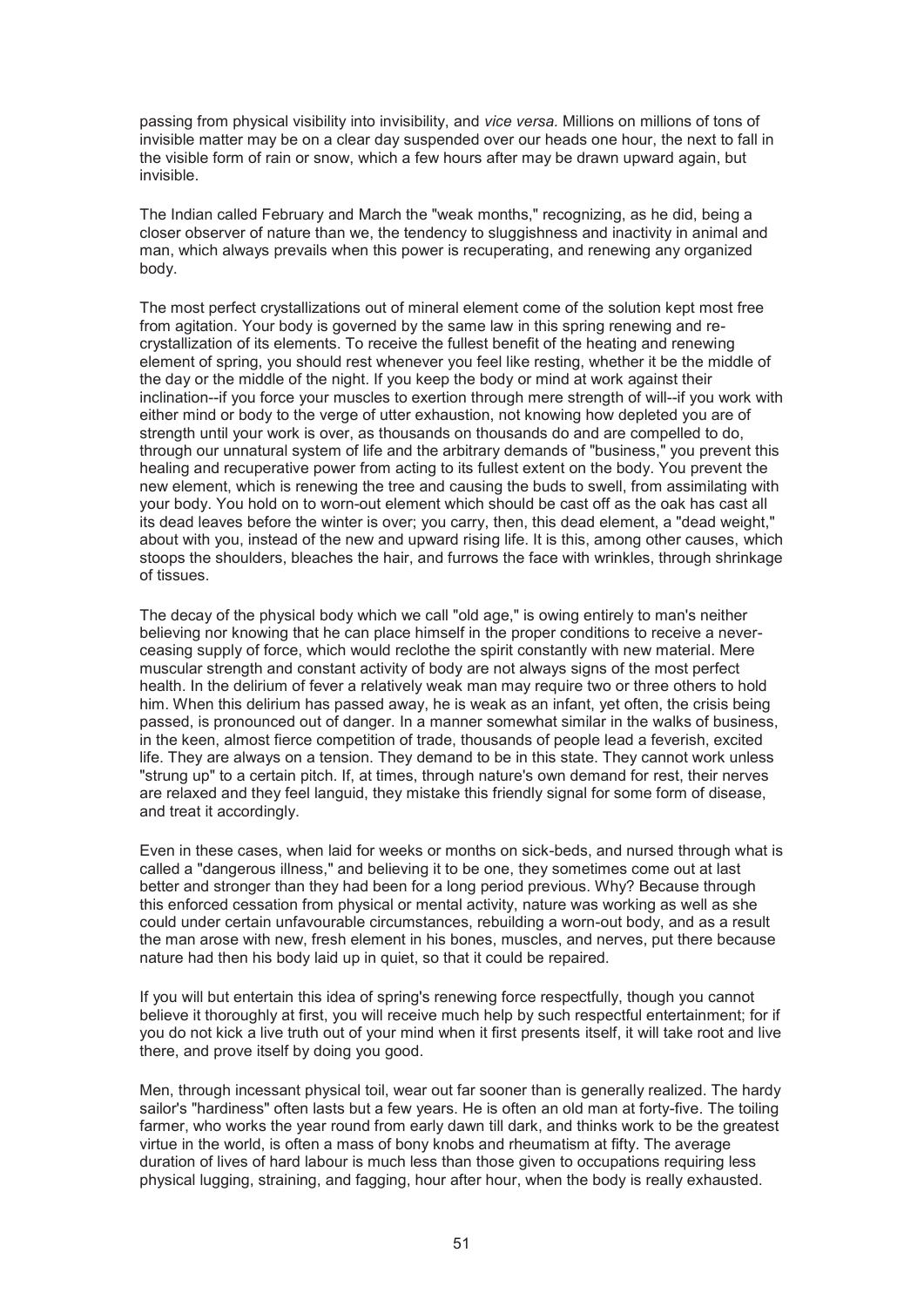In the mines of California, where I swung a pick for years, and worked with gangs of men, lifting, wheeling, and shovelling, I noted that the last three hours of a day's work of ten and sometimes twelve hours' length, was done by the men, strong as they might be, with far less spirit than the earlier day's labour,--in fact it was often a mere pretence of work, unless the watchful eye of the "boss" was constantly on his men. Why? Because physically they were no longer fit to work. It was only will that was urging muscle to exertion. And of the stout, "hardy" miners, aged twenty- five or thereabout, who were so working in 1860, and who persisted in such drudgery, a large majority are dead, and of those who are alive today, four-fifths are broken-down men.

In the kingdom of nature, we find periods of rest constantly alternating with periods of activity. Trees rest during the winter. The circulation of sap is sluggish. There is no creation of leaf, blossom or fruit. Wild birds and animals after the summer breeding season, do little save eat and sleep. Some animals and reptiles sleep during the entire winter. Even soil must rest to bring the best crop. Where it is forced, through constant artificial fertilization, the product is inferior in flavour and nourishing quality to that raised on "virgin soil." Disease, blight, and destructive insects some unknown to vegetation in its natural state. When man recognizes the fact that he cannot use his body year after year, from the budding strength of youth to the age of forty or fifty under such a full, unceasing pressure of nerve or will power without great injury, and when he does recognize the fact that through placing himself oftener in restful and receptive states, as do tree, bird, and animal in their natural state, he will then, through receiving far more of this element, enjoy a far greater health of body, elasticity of muscle, vigour and brilliancy of mind. He would also have other senses and powers awakened within him, whose existence is still doubted by most people.

Some Oriental and Indian races have, to an extent, the uses of these senses and powers, partly by reason of their more restful lives and their living like tree and animal, more in conformity to the influence on them of the seasons. They have not our domineering, aggressive force, which invades and conquers for a time, as England has conquered India, and our own people have subdued and almost exterminated the Indian. But mark: this force does not conquer in the end. The thought-power which works most while the body is relatively inactive, is really the strongest and ultimately prevails. It is subtle, noiseless, unseen. Working with the highest motive, it refines and polishes the rude, warlike, conquering races, by grafting on them the civilization of the conquered. In such manner was the art and civilization of conquered Egypt transferred to the Assyrian. Centuries afterward the conquered Assyrian transferred this power to conquering Greece. Greece fell before Rome, yet Grecian civilization held sway in Rome. Rome fell physically before the Goths and Vandals, the then savage races of Northern Europe; but in the kingdom of mind it is the influence of ancient Italy which has been the great factor in refining the Goth, Hun, and Vandal of ages ago into the modem German, Frenchman, Spaniard and Italian. Every convulsion, agitation, and conquest has made this power take root on a wider field. Today the best English mind is seriously studying the laws which at last it has recognized in India, and that force is in a sense to subdue England, for she is already sitting at the feet of India, receiving her first lessons in the alphabet of laws and force, hitherto quite unrecognized by her learned men. "What power is this?" you ask--"How gained? How developed?" It is the power coming of minds united on one purpose, in perfect concord, and who do not use it all in physical activity. For if you put all your thought or force in the working of the members of your body, in working with your hands at any calling day in and day out, year in and year out, with no regard to the impulses and instincts of times or seasons, you keep all that force working merely the Instrument--the body- -and wearing it out. You prevent it from operating at a distance from the body. You prevent also the inflowing and assimilation of this recuperative power of spring. You breed the habit of keeping the body always in motion. You prevent yourself from getting that order of sleep which would bring your body the most strength for the waking hours. For if the body or mind is fagged out day after day, the same order of thought prevails and is fagging it out by night. You breed the belief and error that you are accomplishing nothing unless at work with body or brain. You cannot get into that state of repose when your thought-power could work at a distance and apart from your body, and bring you in time a hundred-fold more of beneficial result than can ever be realized through mere physical exertion.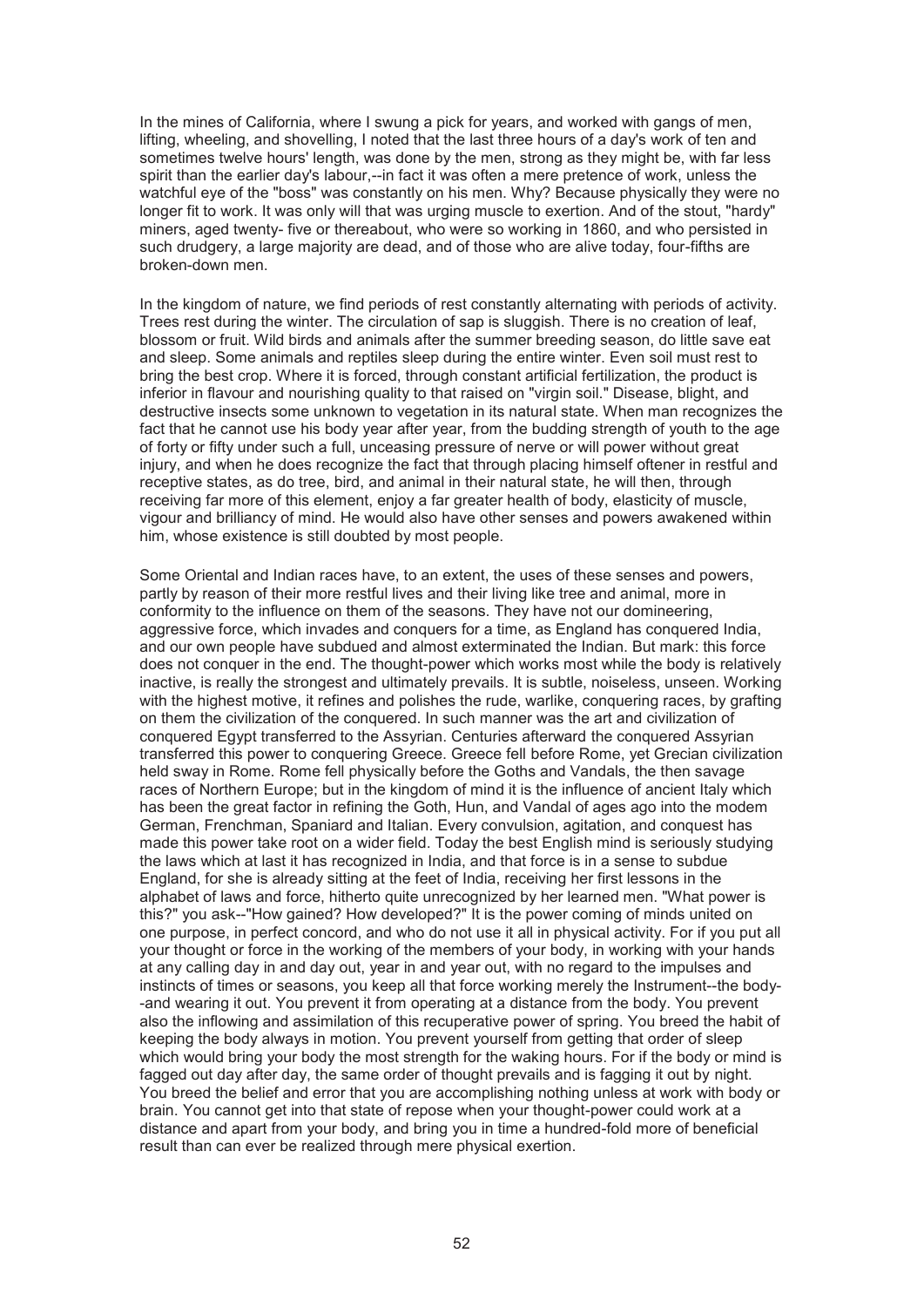The quality in the plant's leaf, root, or berry, which, when taken as medicine, acts on the internal organs, is the force in that plant, liberated through the digestive process. The strength you get from bread or meat is force liberated from the food in the same manner. Digestion is a slow burning up of the material taken in the body, as coal is burned in the boiler, and the force freed by such burning you use to work the body as the engineer uses heat to run the engine. The newer the bud, the more tender is its outward material formation, yet that bud, when used medicinally, contains the most active force, principle, and quality of the plant. The choicest and strongest tea is made of the topmost and tenderest buds of the plant. In California, the bud of the poison oak affects some people though they only stand near it, so great is an injurious force it sends out in the air. The tender buds of spring contain that force which, later on, will make the more solid leaf or branch. In your own organization in the spring are the same tender, budding elements. So, if your body is weak in the spring, it is a sign that the new buds, so to speak, within you are forming. They are full of force. But that force has not had time to act on your material organization and form the new bone, muscle, and sinew which will come at a later period, providing such budding or new crystallization be not agitated, disturbed, and possibly destroyed by undue exertion of mind or body, where the same relative damage is done your body as would be done the budding tree by a hurricane.

Possibly you say, "But how can I carry on my business and earn my bread if I so lay my body up for nature's repairs?" We answer, "The laws of man's business are not the laws of nature. If nature says 'Rest' and man says 'Work,' and will work or must work, man always gets the worst of it." What society calls vicious practices or habits are nor the only agencies which bring disease, pain, and death. Thousands perish annually in lingering agony on respectable beds, and in the "best society." Consumption, cancer, insanity, dropsy, rheumatism, scrofula, fevers, rage are ever raging among the most correct people, from the conventional standpoint. Why is this?

If you are in conditions of life where at present it is impossible to give yourself needed rest and you feel thoroughly the need of such rest, you may rely upon it that your persistent desire, your prayer, your imperious demand that you shall have opportunity to receive and profit by nature's restoring forces, will bring you in some way the opportunity to so profit by them. When any need is thoroughly felt, the thought and desire coming of such feeling is itself a prayer--a force which will bring you helps and take you out of injurious surroundings and modes of life. We repeat this assertion often. It needs frequent repetition. It is the main-spring of all growth and advance into a happier and more healthful life. The Christ of Judea embodied this great law in the words, "Ask, and ye shall receive: seek, and ye shall find, knock, and it shall be opened unto you." He wisely made no attempt to explain this mystery whereby earnest human thought, desire, or aspiration always in time brings the thing or result desired. For this and other mysteries are inexplicable, and so fast as any alleged cause is given for any certain result in nature's workings, do we find a deeper mystery in the very cause.

We say, "Wind is air in motion." What sets it in motion, and keeps it in motion? Once we "explained" the tides on the theory of the moon's attraction. But apart from the tides, what power keeps in motion the gigantic system of currents ever traversing the oceans, revealed more fully during the last forty years? What power keeps our lungs breathing day and night, or the blood running to every part of the body? Are not all of these of the power of God, or the infinite spirit or force of good, working within you as it works in everything that lives and grows? Only to us is at last given the knowledge to work this power intelligently. The body of the tree, animal, and bird decays at last, through lack of such intelligence. So, in the past, has man's material part decayed. But this is not always to be. ''The last great enemy to be destroyed," says Paul, "is death"; implying that as man's knowledge and faith in the wonderful forces about him and in him increased, he would discover better and better how to place himself in the line of the working of these forces, and in so doing make the mortal part immortal, through incessant renewal of finer and finer elements.

--()--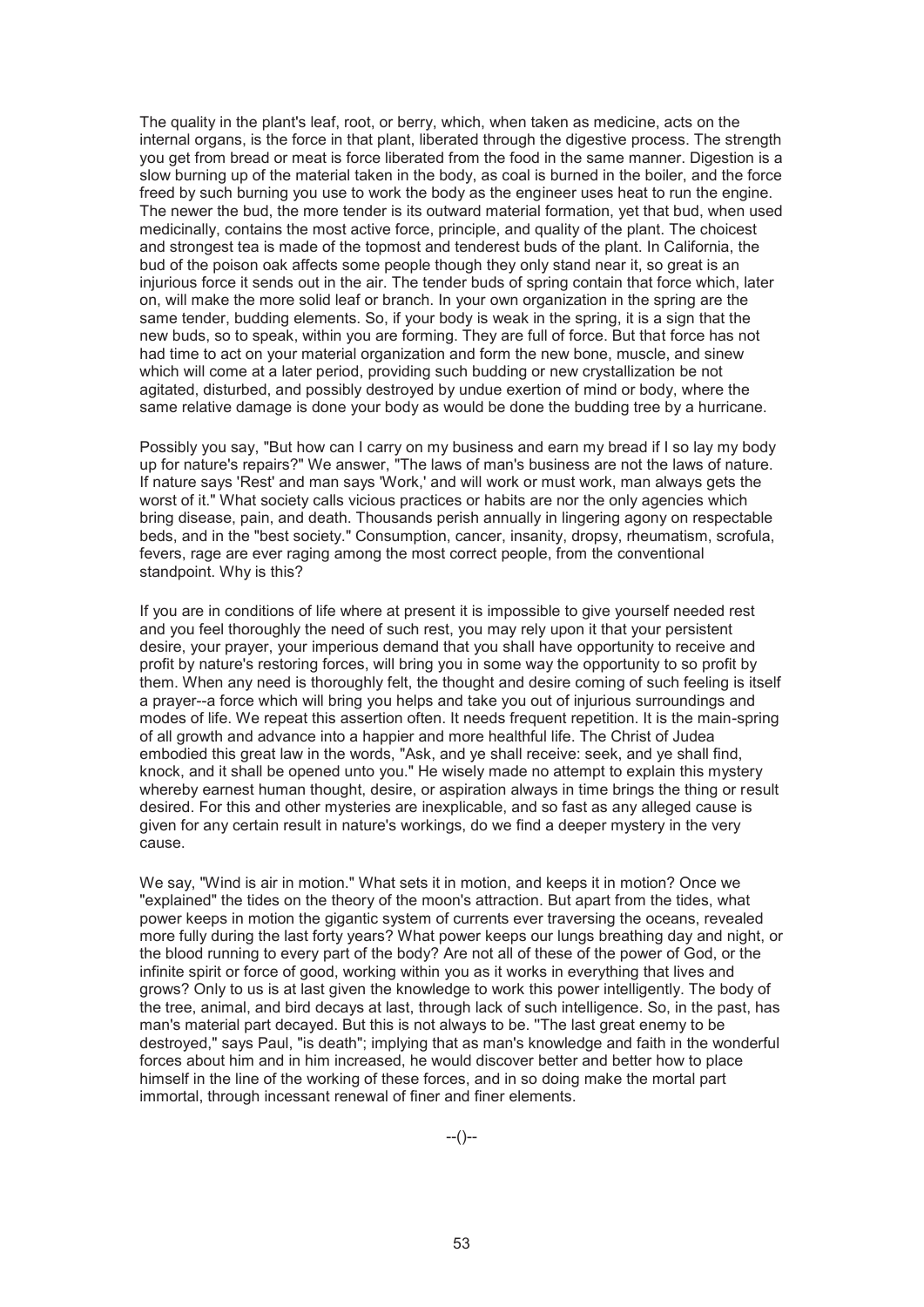## **Immortality in The Flesh**

WE believe that immortality in the flesh is a possibility, or, in other words, that a physical body can be retained so long as the spirit desires its use, and that this body instead of decreasing in strength and vigour as the years go on will increase, and its youth will be perpetual.

We believe that the reputed fables in the ancient mythologies referring to the "immortals" or beings possessed of powers other and greater than "mortals" have a foundation in fact.

This possibility must come in accordance with the law that every demand or prayer of humanity must bring supply. There is now a more earnest demand than ever for longer and more perfect physical life, because now more minds see the greater possibilities of life. They appreciate more than ever the value of living in the physical. Such demand often takes this form of expression, "I have just learned how to live and it is nearly time for me to die."

The body will grow to these results through a gradual series of spiritual processes, operating on and ever-changing, spiritualizing and refining the material. These processes do not retain the body a person may have now. They retain "a body," and an ever changing and refining body.

All disease (lack of physical ease) or sickness comes of a spiritual process, the aim of which is the reconstruction of the physical body, first in the receiving of new elements, and second in the casting out of old ones.

Back of this physical reconstruction, however, there is going on the far more important reconstruction of the spirit out of which is built the body. These processes are continually going on with the body, operating through the skin, the stomach, and other organs, as well as in the periods of physical prostration or indisposition above referred to.

All sickness is an effort of the spirit renewed by fresh influx of force to cast off old and relatively dead matter. But as this intent has not been recognized by the race, the spiritual process or effort with its accompanying pain and discomfort has been held and feared as a signal or approach of death. So with no knowledge of spiritual law, and judging everything by the material, the temporary and necessary weakness of body accompanying the process has been considered an unmitigated ill. Such belief has in the past only aided the spirit to pile on itself more and more of belief in the untruth that after a certain term of years no power or force in the universe could prevent the physical body from "ageing," shrivelling, weakening, and finally perishing.

The body is continually changing its elements in accordance with the condition of the mind. In certain mental conditions, it is adding to itself elements of decay, weakness and physical death; in another mental condition, it is adding to itself elements of strength, life and perpetual life. That which the spirit takes on in either case are thoughts or beliefs. Thoughts and beliefs materialize themselves in flesh and blood. Belief in inevitable decay and death brings from the spirit to the body the elements of decay and death. Belief in the possibility of an ever-coming inflowing to the spirit of life brings life.

If new life is being thus added to you, there must also be an accompanying throwing off of the old or relatively dead matter of the body, just as when an influx of new life comes to the tree in the spring it casts off the dead leaves which may have clung to it all winter.

Through similar inflowing of new life or force does the animal and bird yearly shed the old fur or feathers and take on the new, and correspondent changes take place throughout the whole organization of bird, animal and man.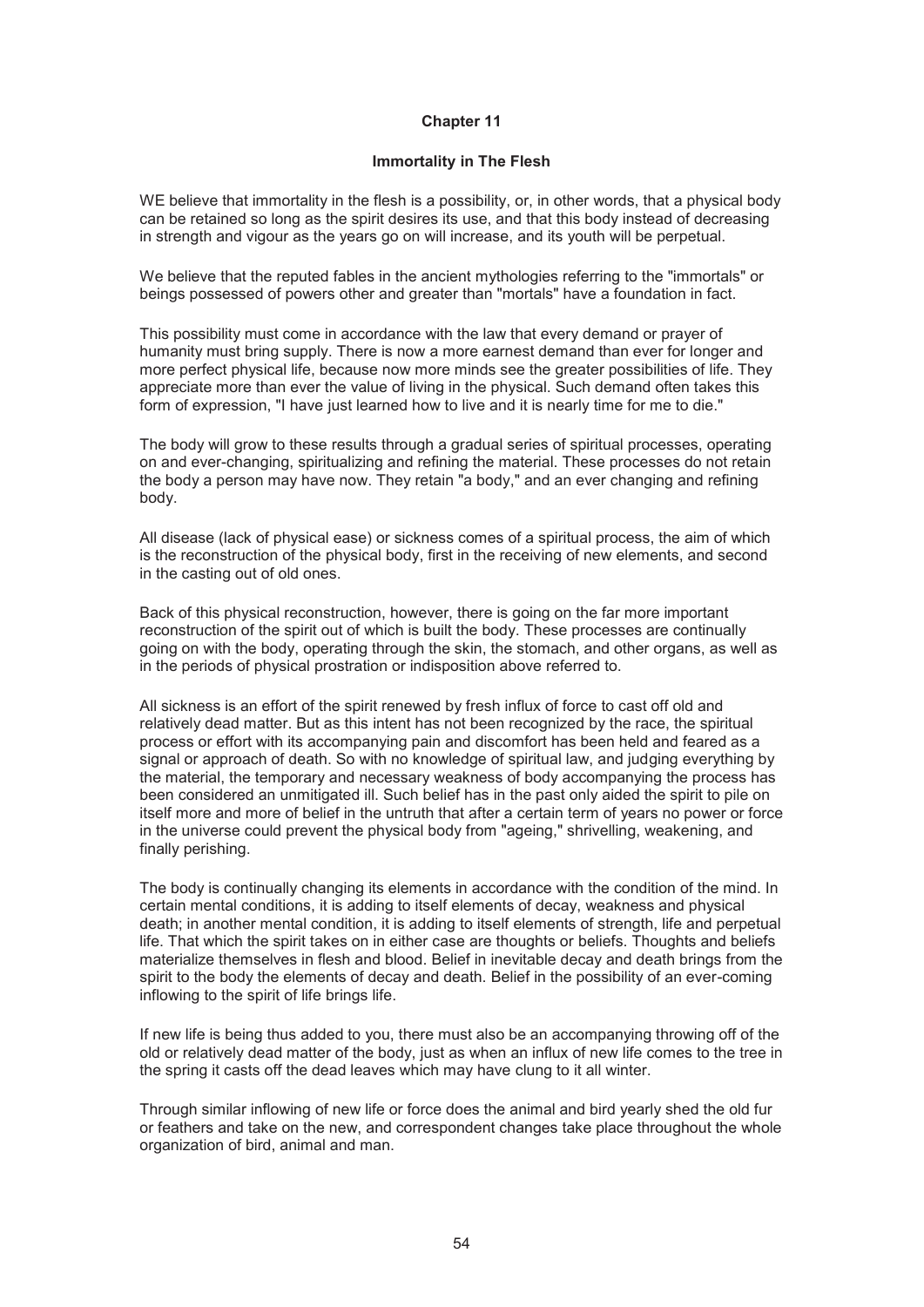This spiritual law works in all forms and organizations of the cruder form of spirit we call "matter." In the human being this influx of force is greater than in the lower forms of life. It does not flow equally to all human beings. Some receive more than others. But in the course of advancement men and women are to come who will receive so much of this influx as to be obliged to see these further possibilities of existence, and also to realize them.

When new ideas or thoughts are received by our higher mind or self, they are warred against by our lower or material mind. The body is the battle ground between these two forces, and therefore suffers. As minds come to trust even to a small extent in the Supreme Power and entertain the idea that physical disease and physical death are not absolute necessities, the higher Power must prevail. Some old error will be cast out; some new idea will come to stay; the body will be better and stronger after each succeeding struggle, and these struggles will also gradually become less and less severe, until they cease altogether.

People have in the past lost their physical bodies, because, being in ignorance of the fact that sickness is a process for the spirit to throw off the old material thought and take on new, they have used their forces in the wrong way to retain such thought. They retain it by their belief. Your belief will make your sickness a benefit or an evil to you. If you can but entertain the belief that it is a spiritual process for getting rid of old worn-out elements, you assist greatly the mind in the performance of this process. If, however, you believe that sickness is entirely a physical condition, and that no benefit and only evil comes of it, you are using force only to load down the spirit with more and more error of which your flesh and blood will be in quality an expression, until at last your spirit rejects the body it has been trying to carry, and drops its burden. It rejects at last the whole body through the same laws by which it rejects a part of it when that part is spiritually dead.

If you receive with scorn the thought that your physical body through fresher and fresher renewal of its substance can be made perpetual, you close to yourself an entrance for life, and open another to decay and death.

We do not arque that you "ought" to believe this. You may be so mentally constituted that you cannot now believe it. There are many things to be in the future which none of us have now the power to believe. But we can if the thing deemed impossible be desirable, pray or demand a faith which shall give us a reason for believing, and such faith will come in response to demand.

Faith means power to believe in the true, or the capacity for the mind to receive true thoughts. The faith of Columbus in the existence of a new continent was a power in him to entertain such idea greater than others of his time. People who to use the common expression "have faith in themselves," have also an actual power for carrying out their undertakings greater than those who have no faith in themselves. When you demand faith in possibilities for yourself that now seem new and strange; you demand, also, the power and ability to draw to you the capacity to see or feel reasons for truths new to you. If you demand persistently the truth and only the truth you will get it, and the whole truth means power to accomplish seeming impossibilities.

"Thy faith hath made thee whole" said the Christ of Judea to a man who was healed. To us this passage interprets itself as meaning that the person healed had an innate power of believing that he could be healed. This power which was of his own spirit (and not of Christ's) so acted on his body as instantly to cure his infirmities. Christ was a means of awakening this power in that man's spirit. But Christ himself did not give the person that power. *It was latent in the person healed*. Christ woke it into life, and probably only temporary life and activity, for we do not hear that any of the recorded cases of sudden healing in those times were permanent. They fell sick again and finally lost their bodies. Why? Because the faith or power they drew to themselves for a brief time did not come to stay. They had not learned to increase it continually through silent demand of the Supreme Power. Their spirits went back into the domain of material belief. When that belief again materialized a load on the spirit hard to carry, and they were sick, not one was at hand like the Christ to awaken it into a temporary faith or power.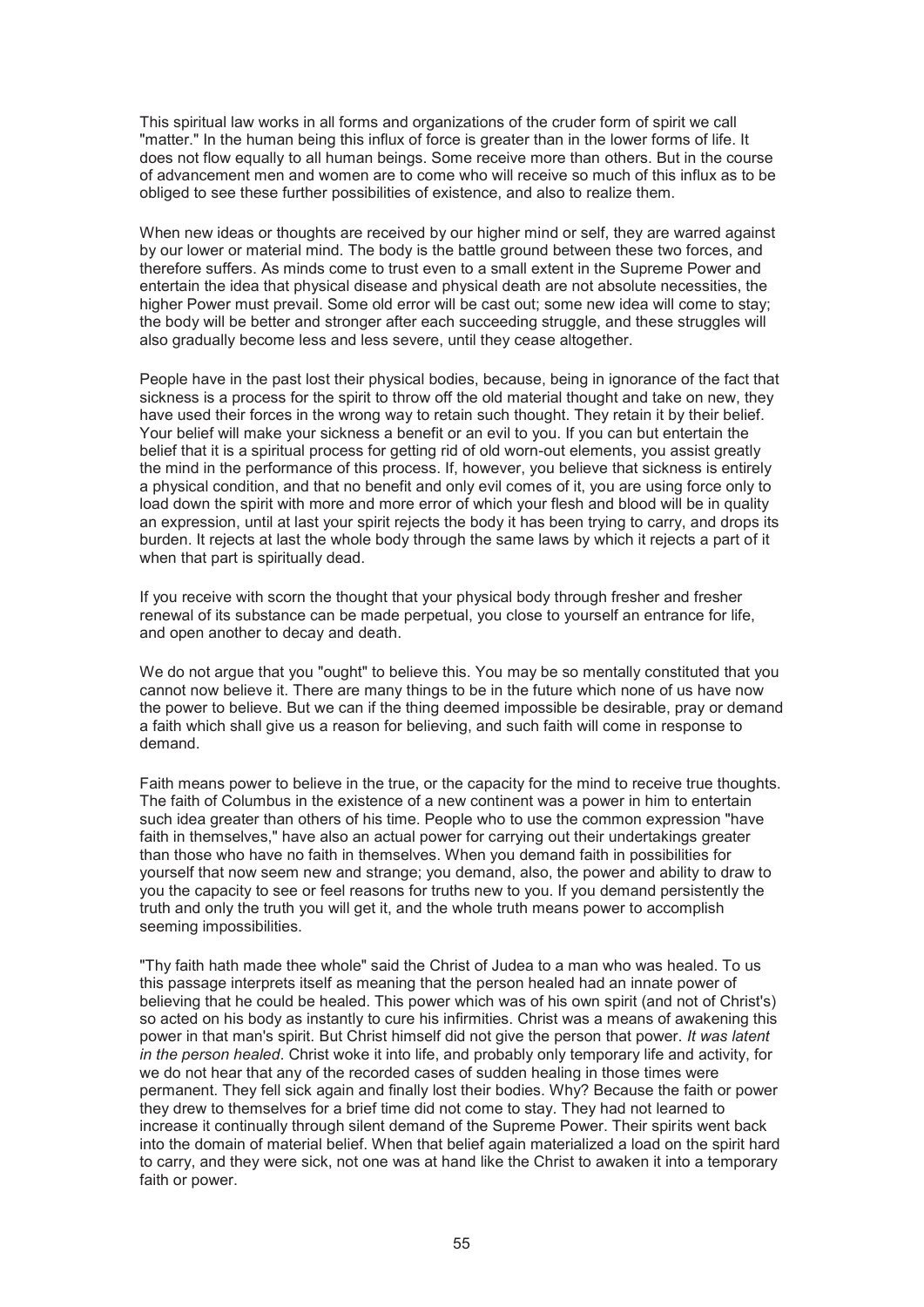No person can become permanently whole (which implies among other powers, immortality in the flesh) and have entire and permanent freedom from disease, who is ever trusting, or leaning on any other save the Supreme to gain the power of faith. In this respect every mind must stand entirely alone. You cannot draw the highest power if you depend always for help from another or others. If you do you are only borrowing or absorbing their faith. Such borrowed faith may work wonders for a time, but it does not come to stay. When that of which you borrow is cut off, you will fall into the slough of despond and disease again. You had really never drawn from the right source--the Supreme.

Our most profitable demand or prayer made consciously or unconsciously is "Let my faith be ever increased."

When you reverse your mental attitude regarding sickness and do but entertain the belief that it is an effort of the spirit to throw off errors in thought which as absorbed and received from earliest infancy are materialized in your flesh, you gradually cease to load up with error. You commence also the process of unloading and casting out all former errors in thought. The sickness you had many years ago in fear of death has in a sense packed away that particular remembrance of such mood of fear in your being, and with it the belief that accompanied such remembrance. That belief has been working against you all these years as all wrong belief must work against you.

It is literally a part of your real being, as all past individual remembrances and experiences are a literal part of our beings. It is retained in your spiritual memory, although its material remembrance may have faded out. That remembrance is in thought a reality. But it is the remembrance of a false belief, teaching that death and decay can never be overcome. This belief, the reversed action and state of your mind will cast out. But such casting out must have a correspondent expression in the flesh. The physical expressions of all your former coughs and colds, fevers and other illness must reappear, at first possibly severe, but gradually in a modified form. You are then unloading your old false beliefs. But if your belief is not reversed and you go on as before, regarding physical decay and death as inevitable, then with every illness in such mental condition you pack away another error, another untruth, and another addition to the load of untruths, whose certain effect, added to the rest, is to weaken, crush, and finally cause the body to perish.

There is no period in the "physical life" too late for receiving or entertaining the truth. There is no period too late for such truth to commence its process of physical renewal, and though that particular physical life may not be perpetuated, yet the spirit in receiving such truth receives a force which will be of priceless value to it on the unseen side, and by its aid it may be able the sooner to build for itself a more perfect spiritual body, and the ultimate of the relatively perfected spiritual body is the power to be and live in the physical and spiritual realms of existence at will.

If you hold to the idea that mankind are always to go on as in the past, losing their bodies, and are also to remain without the power to keep those bodies in perfect health, then you set your belief against the eternal fact that all things in this planet are ever moving forward to greater refinement, greater powers, and greater possibilities.

Medicine and material remedies may greatly assist the throwing-off process. A skilled and sympathetic physician of any school may be of much assistance. Everything depends on the mind and belief in which you take the medicine and the physician's advice. If you regard both as aids to your spirit in throwing off a load and building for you a new body, you give in such belief great help to the spirit, so to throw off and build. But if you regard both medicine and physician as aids only to the body, and a body also which you hold must at best weaken and perish some time during the next thirty, forty or fifty years, you will load up with belief in error faster than you cast it off, and the load becomes at last too heavy for the spirit to carry.

What causes the man or woman to be "bowed down by age?" What causes the stooping shoulders, the weakened knees, the tottering gait? Because they believe only in the earthly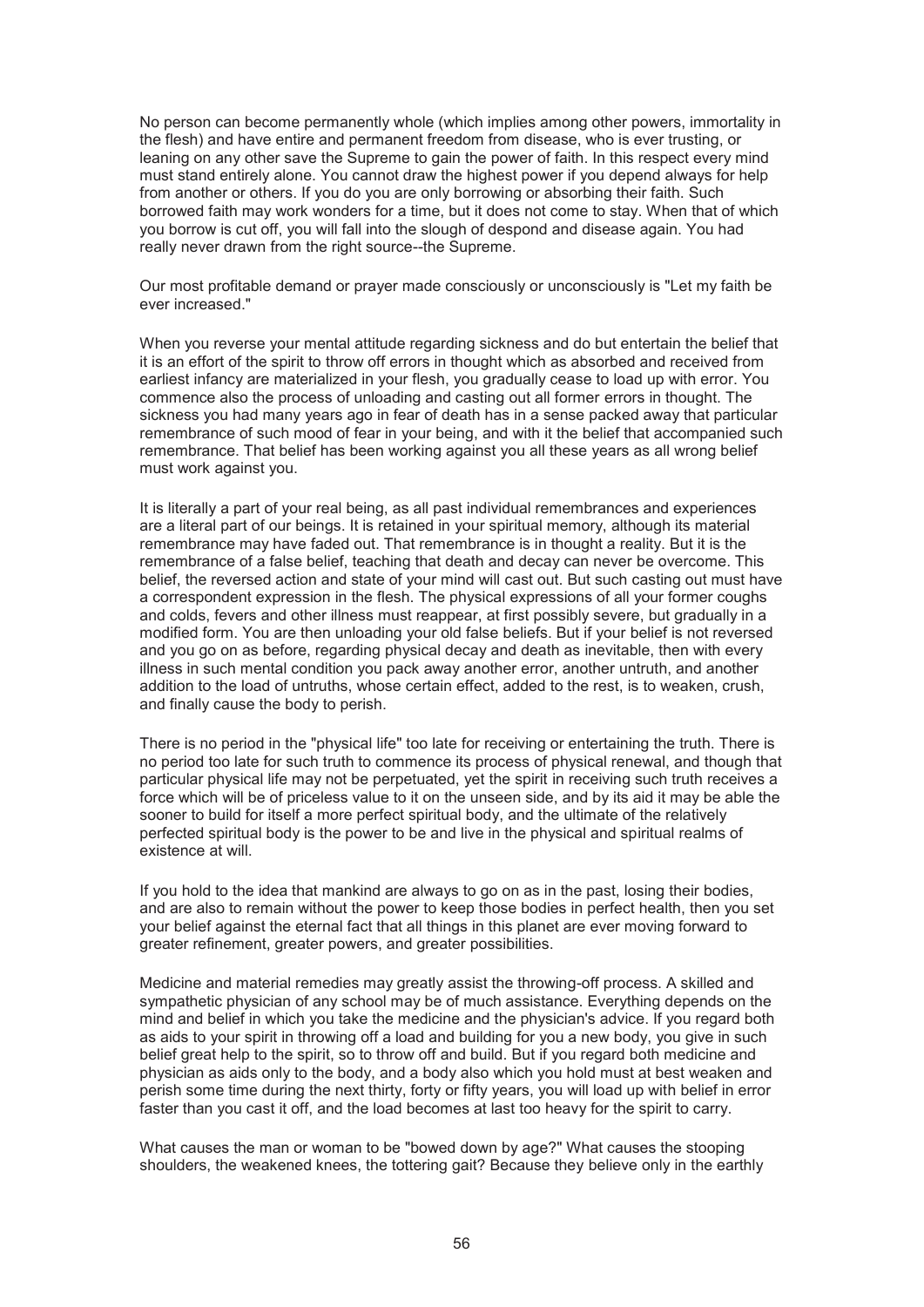and perishable. The spirit is not earthly nor perishable. But you can load it down literally with an earthy quality of thought which will "bow it down toward the earth with such burden."

It is not the physical body of the old person that is bent and bowed down. It is that part which is the force moving the body, that is, his or her spirit loaded with material thought which it cannot appropriate or assimilate, which becomes so bent, bowed and weak. The body is always an external correspondence of your mind or spirit.

A body thus ever renewing, beautifying, freshening and strengthening means a mind behind it ever renewing with new ideas, plans, hope, purpose and aspiration. Life eternal is not the half dead life of extreme old age.

The person who can see only the physical side and temporary expression of life, who eats and drinks in the belief that only the body is affected by less eating and drinking, who believes that the body is sustained only by force, generated within itself, and that it is not fed of an unseen element coming from the spiritual realm of element, and who believes that nothing exists but what he can see, hear and feel with the physical sense (that is the material which is always the temporary and perishable), draws to himself mostly those forces and elements which cause the temporary and perishable, and these acting in his body make it temporary and perishable.

Death of the body begins with thousands many years before they are in their coffins. The pale face, and parchment-coloured skin, means a half dead skin. It means a portion of the body on which the spirit works the casting-out process of dead element, and taking on of the new very imperfectly. In the freshness of infancy and early youth, the spirit cast out and took on more vigorously. As years went on untruth was absorbed by that spirit. Its growth in knowledge was more and more retarded. Responding physical changes became slower and slower. The body commences to show "signs of age," that is to die. Because such spirit was less and less fed of that element which brings constant renewal of new thought which is new life.

So far does the belief and faith in weakness and decay prevail with the race that wisdom is often allegorically portrayed as an old man, gray, bald headed, bowed and sustained by a staff. That means a wisdom which cannot prevent its own body from falling to pieces.

In that form of being we call the child (a spirit or mind having come in possession of a new body), there is for a period a greater spiritual wisdom than when the child is physically more matured. It is the unconscious wisdom of intuition. It is for a time more open to the truth. For such reason, up to the age of eighteen or twenty, the spiritual casting off and taking on processes with the body are more perfectly performed. These relatively rapid changes in the physical maintain the bloom and freshness of youth. Sooner or later, however, the higher spiritual process ceases gradually to operate. Beliefs in the false, as taught or absorbed from others, materialize themselves in the body despite all the resistance of the higher mind as expressed in pain and sickness. The load of belief in the earthy and perishable accumulates. The body assumes an appearance in correspondence with such thought. At last the higher mind refuses longer to carry such a burden, flings it off, and leaves a dead body.

The death of the body is then the final process for casting off cruder element from the spirit which it can no longer use or appropriate.

But it is very desirable for the spirit to be able to keep a physical body which shall refine as the spirit refines, because in such equality of refinement between the spirit and its instrument, our increase in happiness is greatly advanced, and the relatively perfected rounding out of our powers cannot be realized until this union between spirit and body is effected.

When the Christ of Judea said to the elders of Israel of the little child. "Except ye become as this child ye cannot enter the Kingdom of Heaven," he meant as the text interprets itself to us, that they should become as open to that inflowing of force as that spirit (the child) was at that period of its existence.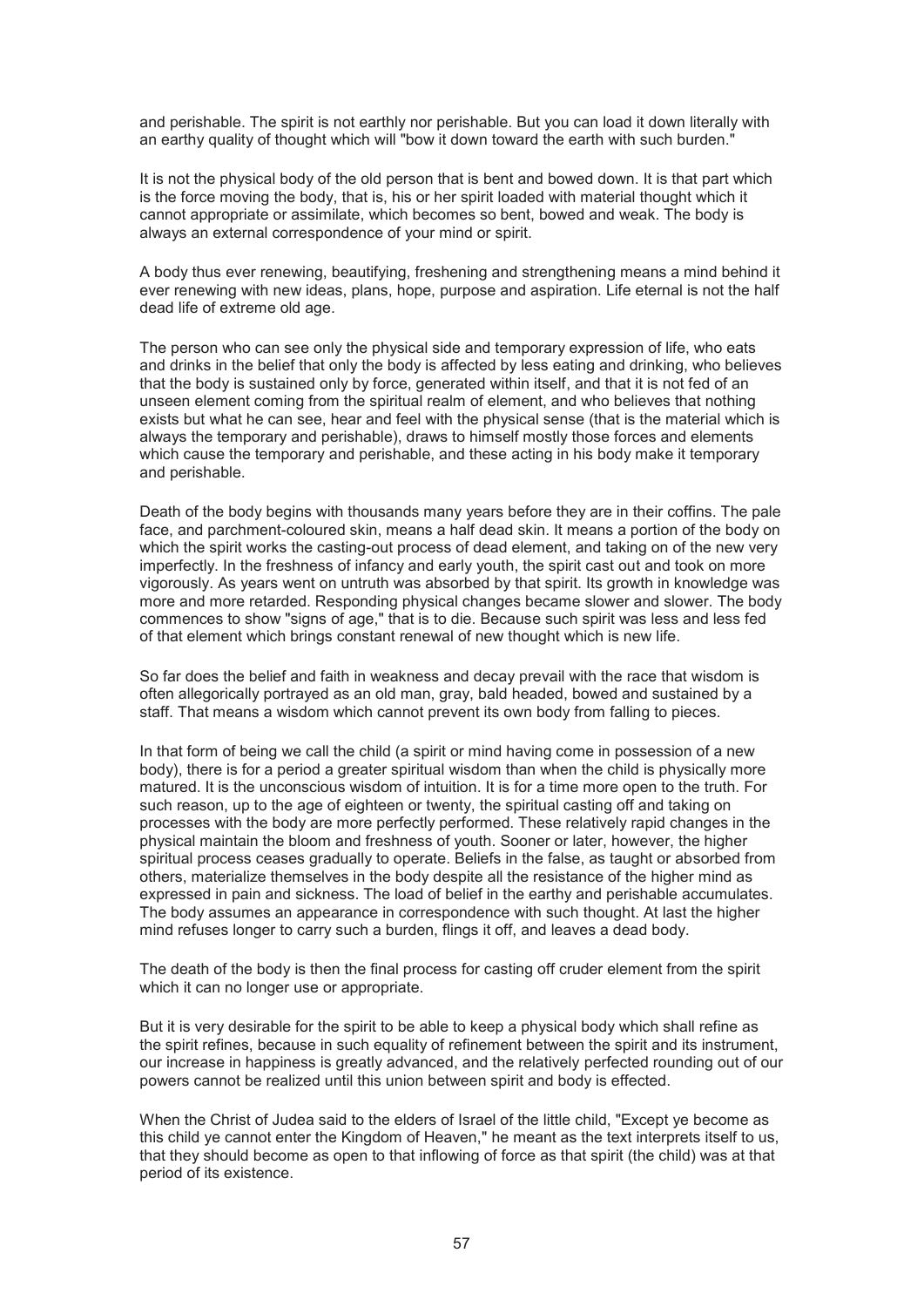Were such influx maintained, the youth of the body would be perpetual.

The child is more "led of the spirit" than the grown-up person. It is more natural. It discards policy. It shows openly whom it likes and whom it does not. It has often more intuition. It will dislike a bad man or a bad woman when its parents see no evil in that person. It knows or rather feels far more regarding life than its parents give it credit for. But it cannot voice its thoughts in words. Yet the thoughts are still there. It has not learned to train itself to the double-faced custom of the world which smiles in your face and sneers behind your back. It is relatively natural. Its spirit for a time gives itself free expression. When the spirit loses this freedom of expression when we pretend what we are not, when we say "Yes" outwardly and think "No" inwardly, when we court only to gain a favour, when we feel anger or disappointment or irritation within and pretend content and happiness without, we become more and more unnatural in all tastes and desires. We blunt and for a time destroy all the higher spiritual senses and powers. We become unable to distinguish truth from falsehood. We are unable to feel spiritually what faith means, much less to draw this great and indispensable power to us, and without this drawing power the physical body must be cast off by the spirit.

The body in dying does not "give up the ghost." It is the ghost (the spirit) that rejects the material body.

Its spirit, through casting off unbelief, becomes more and more accessible to thoughts and things that are true, and, therefore, grows to more and more power, it will, acting in all parts and functions of the body, operate the casting-off process more and more quickly, as it does in the material youth. It will refuse or reject through the physical senses of touch or taste anything which would injure or adulterate it. It can attain to such power that an active poison if accidentally placed in the mouth would be instantly detected and rejected, or it swallowed would be instantly cast from the stomach.

It is not the physical stomach which rejects food unfit for it or casts out the nauseous dose. It is the spirit which moves the organ to such action through a knowledge of its own, that the cast-out substance is unfit for it. It is so unfit because there is no spirit nor quality in the rejected element which can assimilate with and help the spirit. As your spirit grows in power this sensitiveness to all things which can do it evil, be they of the seen or unseen world of things, will increase. It grows keener and keener to the approach or presence of everything evil, and casts it off. It will warn you instantly of the evil or designing person. It will tell you what is safe and fit for your association. It will at last cast out or refuse to receive all evil thoughts which now you may daily receive unconsciously, and which work more harm than anything material can do, for by them the spirit is poisoned.

As faith increases many material aids will be called in by the spirit which will greatly help the renewing processes. These aids will come in the selection of foods, in choosing proper associations and other changes of habit and custom. But it is the spirit which must prompt and direct these material aids. When such prompting comes you will be obliged to follow it. The food to be avoided, you will not be able to eat. Your taste will reject it. The association injurious to you, you will not be able to keep company with. The habit to be changed will drop off easily and naturally.

But if you make any rigid rules for yourself in these matters in the hope they will tend to spiritualize you, you are allowing the material self to take the matter in hand. The material or lower mind is then trying to give the law and rule and refine the spiritual or higher self. Let the spirit increased in faith, do the work, and when the time comes for you to reject any animal food or any of the grosser element in any form, the desire and relish for these will have gone.

In stating our belief that immortality in the flesh is a possibility, we do not infer that it is one which any now, physically alive, may realize. Neither do we infer it is one they cannot realize. Nor do we argue that people should immediately set to work in any material sense in order to "live forever." We hold only that it is one result which must come sooner or later of that spirit evolution or growth from the cruder to the finer, which has always been operating on this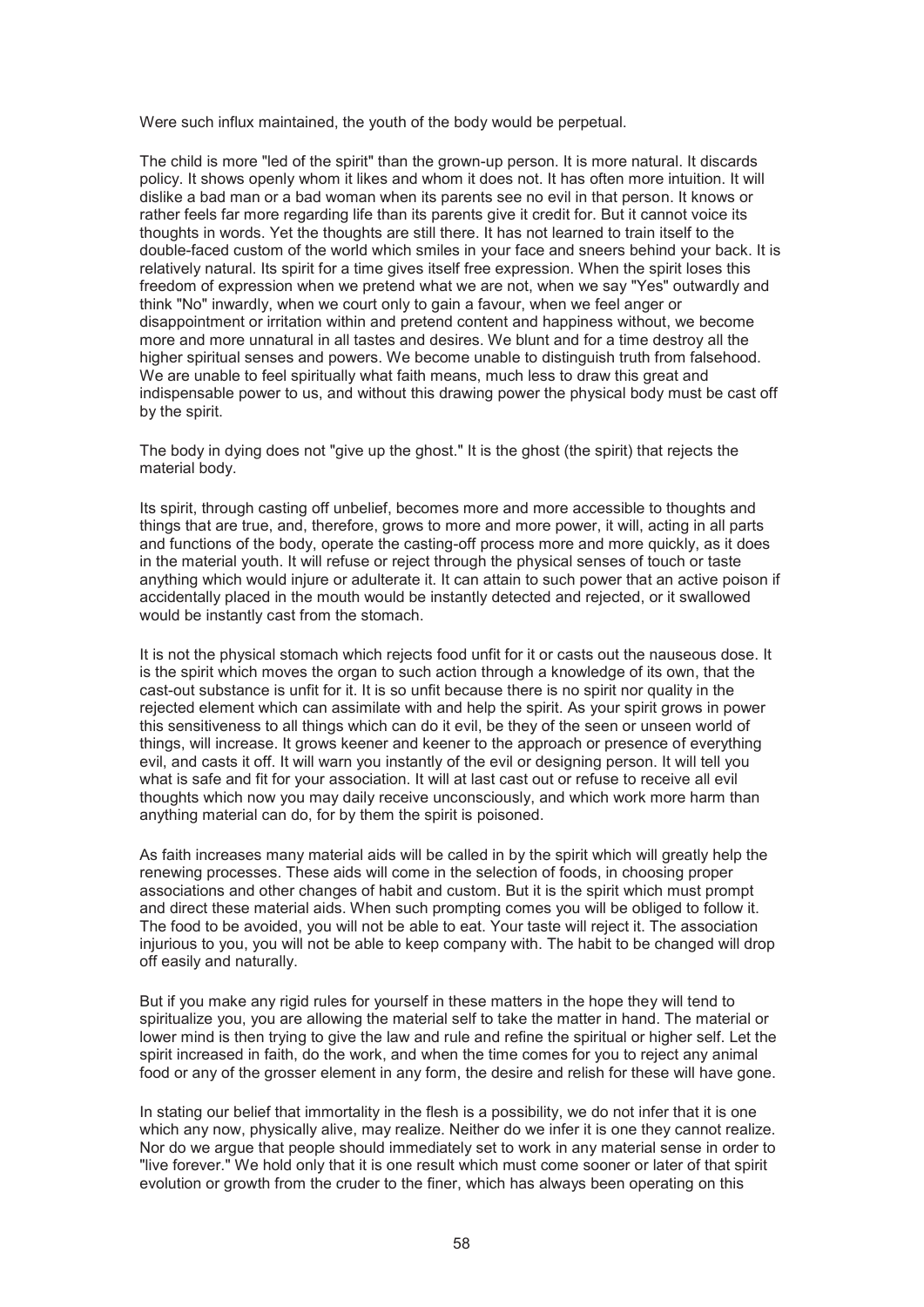planet and on every form of matter. Matter is spirit temporarily materialized so as to be evident to correspondent physical sense.

As we grow in the faith of these spiritual processes for casting out the old and taking in the new, and consequently realize the accompanying greater refinement or spiritualization of the body, we shall aid more and more those who are nearest us in the unseen side of life. For as we become more spiritualized in the flesh they are helped to materialize more of the spirit. In other words, we shall become physically tangible each to the other, because in the material thought we cast off there exists an element which they can appropriate to make themselves more material. Their spiritual bodies are also under the same laws as regards the throwing off and taking-on process. What they throw off as coarser to them is the finer and fit for us. This element we spiritually absorb. It is for the time and condition a certain spiritual food and life for us. Through what they throw off we are aided to spiritualize the body. Through what we throw off they are aided to materialize the spirit.

--()--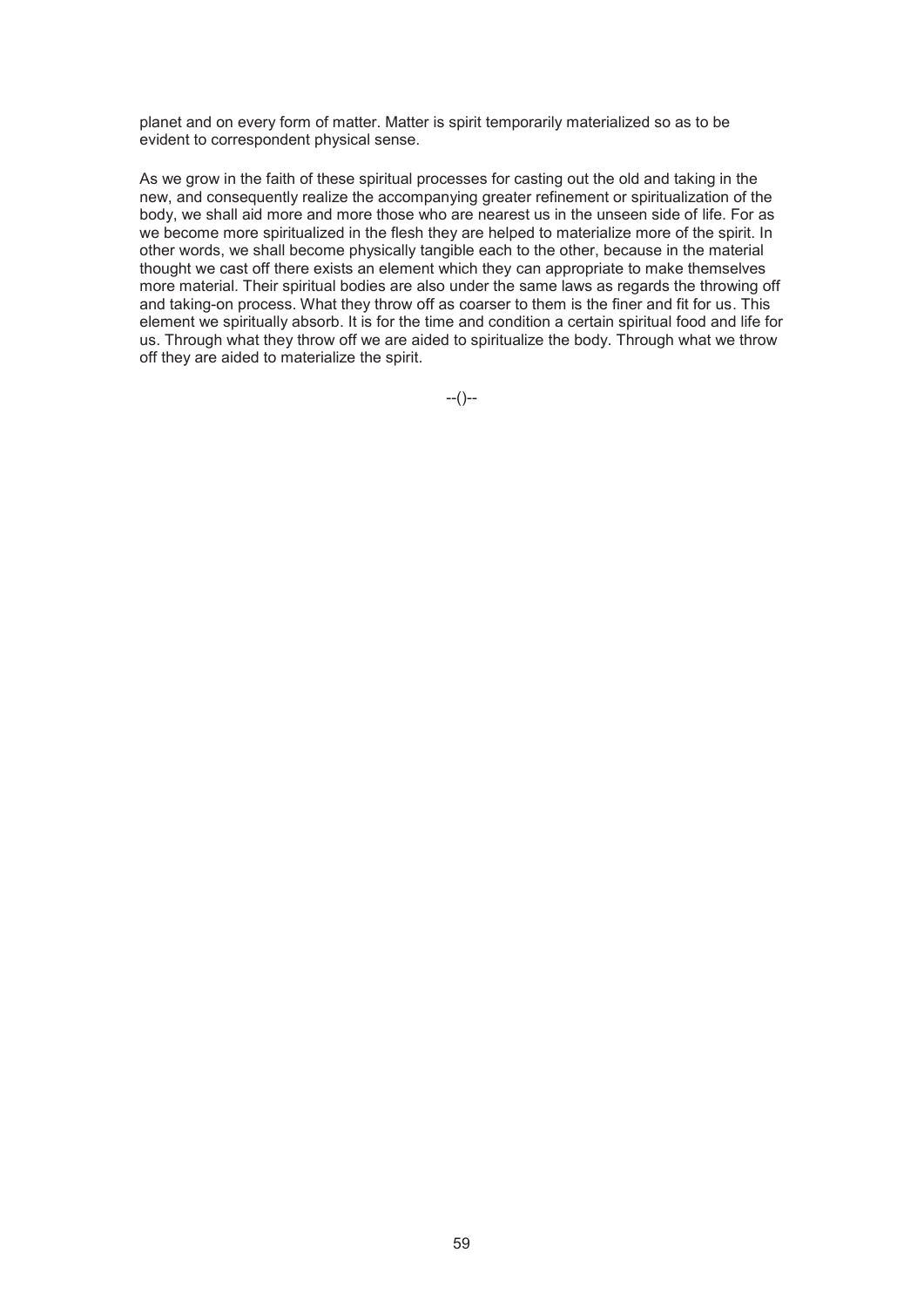## **The Attraction of Aspiration**

WHY may we not maintain a level of serenity of mind? Why are we so subject to periods of depression?

It is because, no matter how well-positioned you are in accord with your ideal of living, you are still to a greater or less degree affected by the discordance which reigns about you. Are you gentle and humane toward the animal creation? The wild birds, your free pets who come and build their nests in the grove, are murdered for sport or gain before your eyes and you are quite helpless to prevent it. You live amid a scene of incessant cruelty and slaughter. The animals fostered by man's care are bred under artificial conditions and thereby developed into unnatural and really unhealthy growths for his amusement or profit. This refers to all manner of "fancy breeding." Nature when left alone does best for bird or animal, and the birds or animals have their individual rights as well as man. A strained and morbid taste will grow an enlarged and diseased liver in a goose to make thereof a certain dish. Your race are so growing disease all about you. Disease means mental as well as physical unhappiness. Directly and indirectly this unhappiness affects you.

The finer your organization and the more open is it to a finer life, the more easily annoyed is it here by the many ills about it. You can hardly go abroad without suffering mental or physical pain.

Your houses, cars and boats in winter are overheated and full of noxious vapours from the fuel used, as well as emanation from the human bodies packed in them. You may be obliged to sleep in rooms where this unhealthy heat is partly relied on to warm your when at rest. You must breathe it when in the unconscious state of recuperation, and awake with it incorporated into your being. You are liable to eat staleness and decay at the best of your public tables. You are pained by scenes of cruelty, brutality and injustice. That is the predominant thought active in the atmosphere of the crowd, and it affects your thought.

There is thought, or if you please so to call it, mental action embodied in every material thing about you, and the brightness or darkness of the thought depends on the condition of the material thing. The eating of stale fruit or vegetables may indirectly give you the blues. The live fresh fruit gives you life. Decay is the disorganization of matter. You want to feed on the perfect organization, neither over nor under ripe. You want it, if possible, when the article fed upon is at its fullest stage of life, so that you may receive that life.

You violate ignorantly, unconsciously, and even for the time, necessarily, many laws of physical and mental health. Relative to food, air, warmth, as spoken of above, you may always have been dependent on artificial props. You were born so dependent. You may have come into the world with a body, the partial development of artificial and improper food, and an artificial life brought down to you through the blood of many generations.

This artificial life must in some way bring pain.

Your alcoholic stimulant brightens for the moment but leaves a much longer period of pain behind it. But the evil of alcohol is really small as compared with scores of causes for human ills in daily active operation about you in places crowded with people, and all the more dangerous from being quite unknown.

You ask, why even in solitude you cannot maintain a certain evenness and serenity of mind of which you realize sufficient to long for?

Assuming that in the past you have been diseased physically, and of course mentally, do you expect to be instantly cured of such a long illness? Certain habits of thought cannot be otherwise than gradually removed. So with certain habits of body consequent on such habits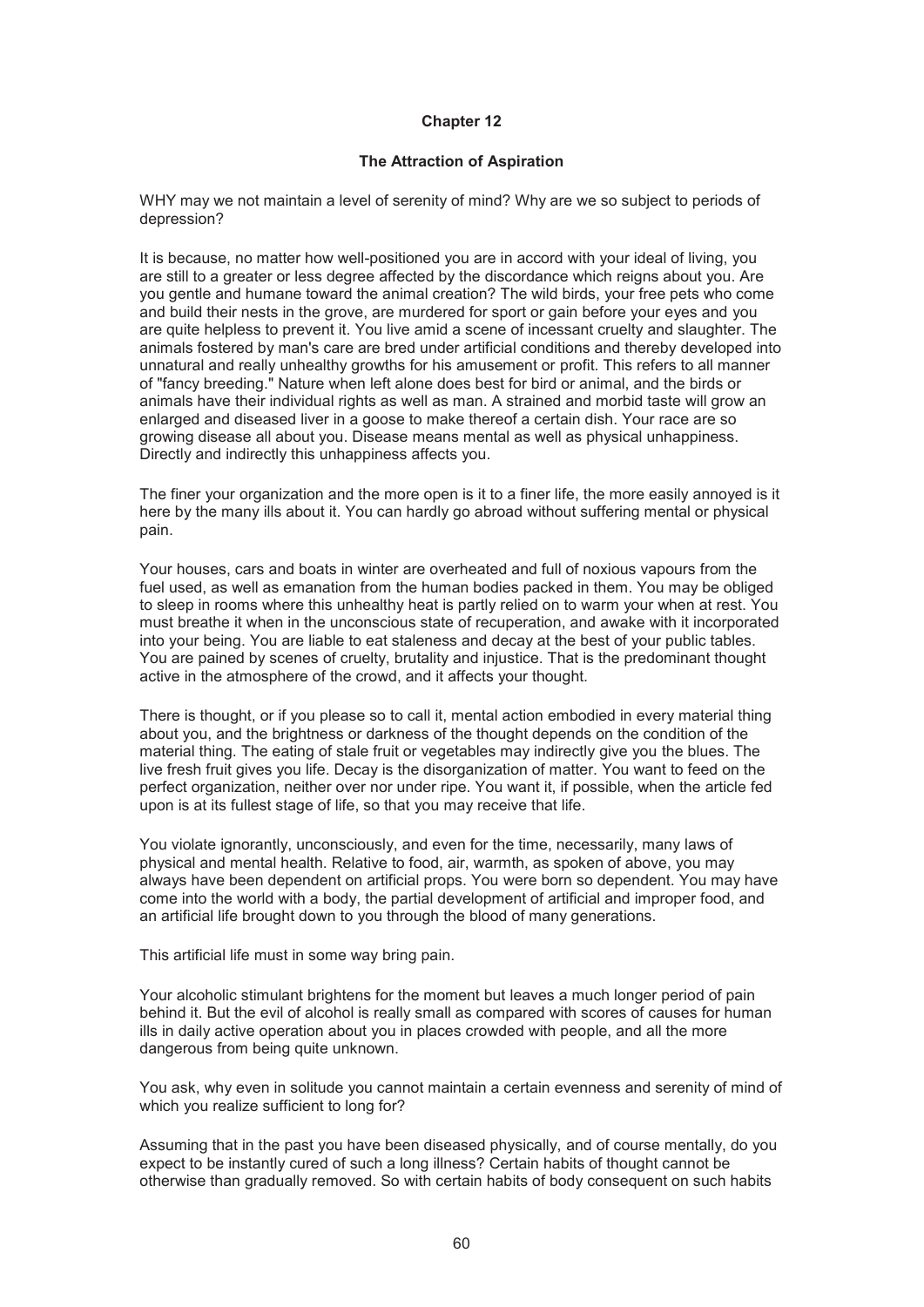of thought, such as the habit of hurry, the habit of worry, the habit of laying undue stress on things not the most needful for the hour; the habit of trouble borrowing and many others, which permeate and influence every act of life. Their combined effect is exhaustion, and exhaustion is the real mother of most of the ills flesh is heir to.

Whatever exhausts the body, be the motive for effort of good or ill, benevolence or selfishness, lessens the power to resist these many causes for pain and consequent depression of spirits.

So long as earthiness or grosser spirit has the ascendancy, we see mostly on the earth side. We sense mostly the repulsive in the individual. We are slow to see the good. We can like but few. We dislike many. But when spirit gains the ascendancy, this is reversed. We see then clearly the good in all. We are thereby attracted more or less to all. And as we find the good in all, we get good, from all. We cease then to be so strongly repelled by individual prejudices. We love more than we hate. While earthiness prevails we hate more than we love. We see more to loathe and detest than to admire. We are blinded to the good and too sensitive to the evil. Seeing and feeling then more of evil than good, we are injured by it. To hate, to be strongly prejudiced, to be unable to hear mention of the loathed person's name without a thrill of indignation or disgust, is to be continually inflicting wounds on self. To be able to admire, to have the clear sight to detect the good in the lowest nature and to keep the evil out of sight, is a source to us of strength, of health, of continual increase of power. Love is power. You are always the stronger when in a condition of admiration.

Attraction is the Law of Heaven, repulsion that of Earth. Spirituality is attracted to what it finds of itself anywhere. It sees the diamond in the rough, though embedded in the coarsest mould. It sees the germ of superior quality in the coarsest nature. It can fix its eye on that germ, and hide from itself the coarser elements. In so doing it throws its power on that germ, and warms it into life. The basest nature mounts to its highest level in the presence and under the influence of the higher. There is little need for the true missionary to preach in words. He or she exhales an atmosphere of divinity which is felt by all. Precepts need to be felt more than heard. The prejudiced against the sinner is only a spiritual porcupine. He stings all he touches.

So long as we feel that strong repulsion, through seeing only the defects in another, so long are we ruled by such sentiment. We are in fetters. We are in his or her presence so full of hatred as to be unable to assert the better part of ourselves. All our own evil is called out and comes to the front. There is only the clashing of opposing wills. In such case, we, though in reality the more powerful party, become the weaker for the time being. We are obliged to allow the pupil whom we should teach by example to domineer over us. Cynicism is born of repulsion and personal prejudice carried to its extreme. The cynic ends by finding everybody unbearable and at last hates himself. No cynic was ever in good health. Cynicism is blood poisoning. The cynic is ever hunting for the ideal without. He should find it within. This when once found would be ever creating ideals from all without. His own loving spirit would graft and build itself or all with whom he came in contact. Divinity is also contagious. That would be a poor Divine Plan which allowed only evil to be infectious. Goodness is catching. In good time the world will learn that health is also. But hitherto mankind have so much feared and even admired the devil, as to have accredited evil only with inoculating quality, while all manner of good is supposed to be drilled into poor human nature by painful and laborious processes.

There cannot be the highest health and vigour without aspiration and purity of thought. Pure thought brings the purest blood. Impure thought, despondent, hopeless, repining, fault-finding, fretful slanderous thought is certain to make the blood impure and fill the system with disease. Without aspiration your best care for the body will be relatively of little help. You may as to garb and person be scrupulously clean; you may pay the utmost attention to diet; yet after all you are but cleaning the outside of a vessel which within is ever filling up with uncleanliness.

With an ever increasing purity of thought, cleanliness and care for the body will come as a natural result. The vessel will clean itself. Proper care for the body in all respects will be a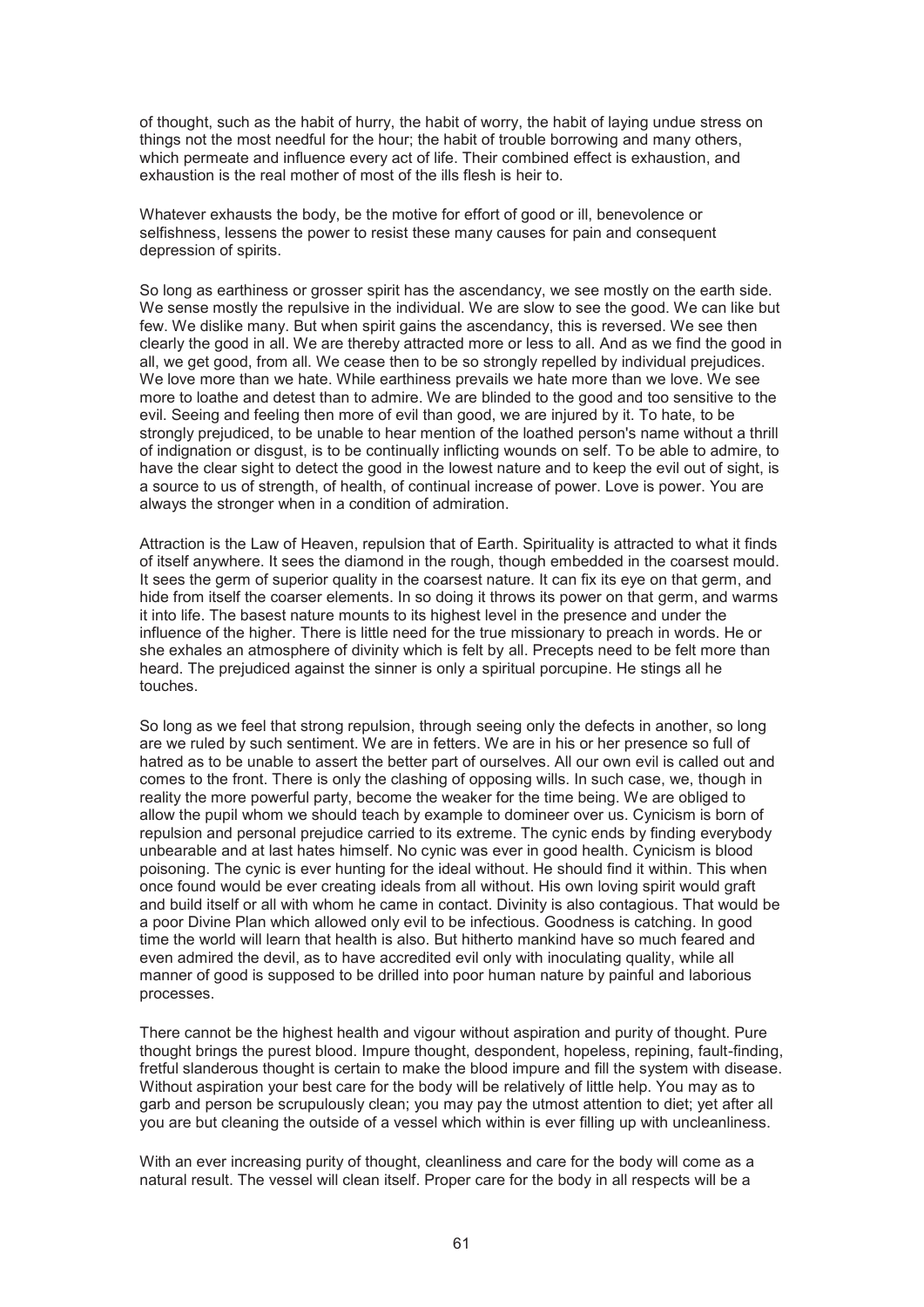loving effort for that body. Bathing will not be an enforced task but a recreation. Diet will be regulated by the natural demand of appetite. Taste or relish will be the standard for acceptance or rejection. Excess will be impossible, so watchful will be the healthy palate to regard the first faint sign of sufficiency as the signal to cease any kind of indulgence. It is this aspiration for the highest and best that in time causes an actual new birth of the body--a total "reformation" throughout in the quality and composition of flesh, bone, blood, muscle and sinews; a change in the material organization corresponding with that of the spiritual. The flesh by it is spiritualized, that is, made up of finer elements. In all aspiring minds is this process going on. The rule of spirit over flesh brings perfect immunity from disease, intensifies every power, gives far greater capacity for effort in any field, and at the close of the Earth life ensures a painless passing out of the spirit--a simple falling to sleep of the earthly body and a waking up on the other, the spiritual side of life.

The pith of self-healing lies in the calling for the elements of health and strength, to drive out disease. That is you pray for such elements and they come to you. Strength or vigour is an element of spirit or more refined matter. The more often is your will exercised in praying for it, the quicker will it come. This is the secret for the perpetual maintenance and increase of vigour or any other desired quality. When sensible--by signs quickly detected--of lack of power, call, pray, desire more. Its rapport with the elements causes such power immediately to flow in upon it. You may become weary. Your will put thus in operation causes an immediate influx of strength, as soon as it places itself in certain conditions for such inflowing. Say you arise in the morning weak, languid, with no physical or mental energy. Keep your mind as much as you can from dwelling on your ailment. Keep it as much as you can on the thought of strength, vigour, health, activity. As aids to erect this frame of mind, fix it as much as you can on illustrations and symbols of Nature's force and power, on storm and tempest, on the heaving billow and majesty of the Ocean, on the Morning Sun rising in all his glory to refresh and invigorate man, animal and vegetation. If there be in prose or poetry any illustrations of this character which affect you strongly, recur to them. Read them, aloud or in silence. Because in so doing you are setting the mind in the right direction to receive strength. In brief think of strength and power and you will draw it to you. Think of health and you get it. Let your mind dwell on weakness, on never getting well, on the dark side, on everything of discouragement, gloom and darkness and you draw to you the contrary and hurtful elements. As decay attracts and generates decay in the things we see, so does any weak decaying order of thought attract its like of the things we do not see. Unconsciously many sick and ailing people nurse their complaints more than they nurse the bodies carrying such complaints. They are always thinking of them and talking of them. They actually crave sympathy for the hurt more than for the body afflicted with it. And the sympathy so brought out from surrounding friends, actually nourishes the injury and increases the ailment, when the thought of patient and friends should be placed on a strong healthy body for the patient. The more of such thought concentrated on the patient from those about him or her, the more of drawing power you have to bring vigour to the one afflicted.

Bear in mind it is not here argued that such relief can always be immediate. A mind long unconsciously set in the opposite direction of dwelling on self weakness, cannot immediately reverse its movement and set itself in the contrary and strength-drawing direction. It may have become so habituated and trained to dwell on the dark side as to be almost unable to fix itself on any other. But as the attempt is made and persisted in, more and more power will come to put it in the desired strength attracting frame. The effort must be made. It may take time, but every atom of effort so made is an accretion of strength which can never be lost.

Do not demand arbitrarily or despotically that any member of your body get well of a hurt, that any organ or function become stronger. Your body is as a whole an individual separate from your spirit and with a peculiar physical life of its own, as a whole it is an organization made up of a number of other organizations, each charged with a specific duty, as the eye to see, the ear to hear, the tongue to taste, the stomach to digest, the lungs to breathe. All of these are in a sense individual organizations. Each is open to the enlivening, cheering effect upon it of the element called "love" and that element you can send it. Bandage a hurt, lovingly, tenderly and the element not only inspires the careful, tender treatment, but it goes into the hurt. It acts as a salve and a strength. It gradually binds and unites the ruptured parts. Bind it with indifference, bind or wash it as an irksome task and the sentiment inspires not only a careless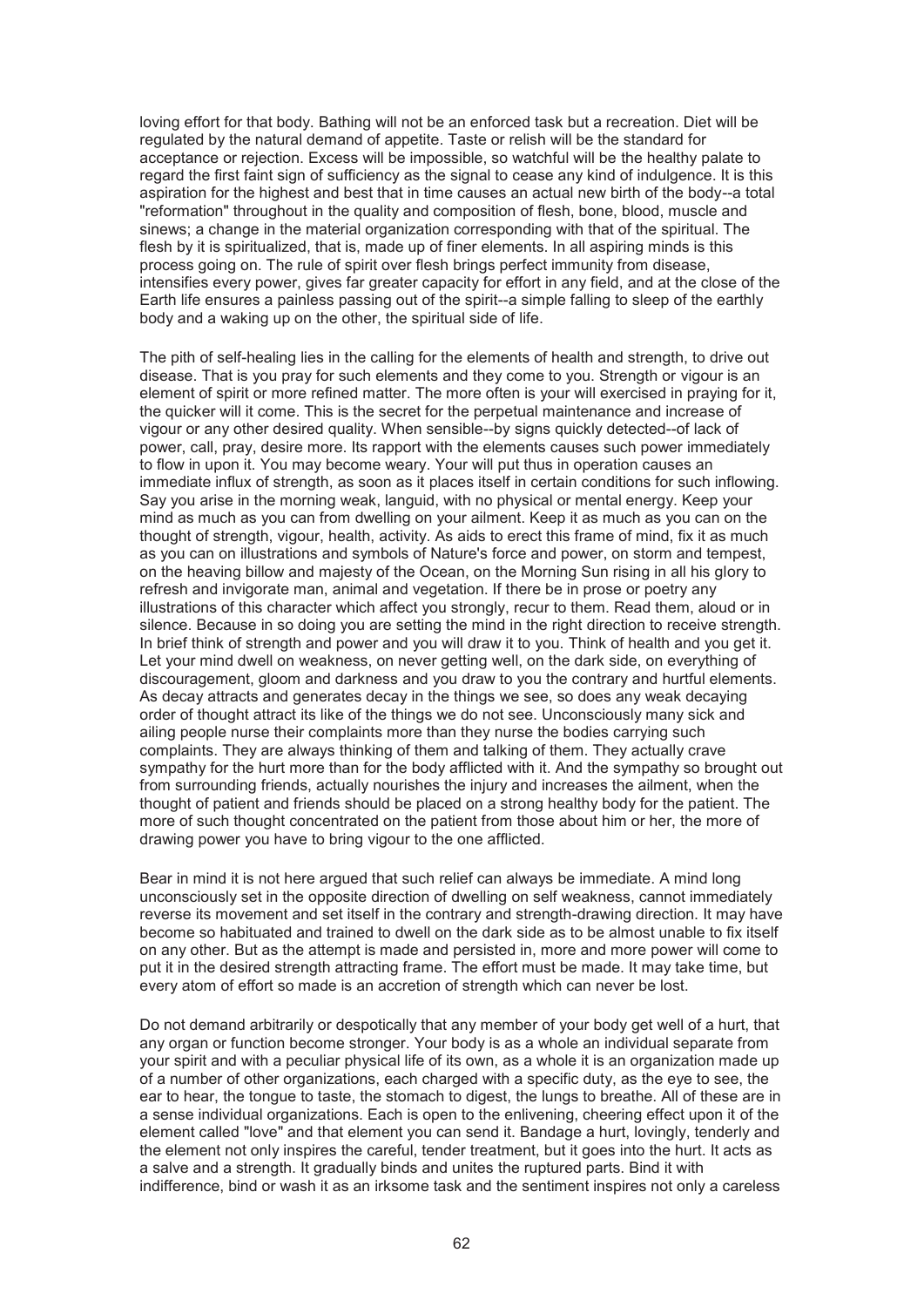and even rough treatment, but fails so to salve and strengthen it with the needed element- love. Bind it with actual hatred and you are self-poisoning the part affected. Hate is the element of poison, Love of healing.

The same principle and process applies to the weak eye, the deafened ear or any ailing or weak organ. Will at times your affection direct to the ailing member, and in that spirit ask it to recover its strength. Be not deterred by the apparent simplicity of this statement, but try it. If you are impatient or angry at eye, or ear, for not being perfect in their office, you do but throw that element of impatience on those organs. You fret and annoy them in their efforts to do their best. There is as yet no such thing as a relatively perfected life among our race. Because such a life means a life and a body without disease or pain, and also a life without the present form of death to the body. A relatively perfected life means a life whereby a mind or spirit has grown to, or gathered so much power by simply asking or praying for power; or in other words, setting that mind as a magnet in the proper attitude to attract power, that it shall be able constantly to recuperate or make over the body with fresher, newer and finer material, and also to put this body on or take it off, materialize it at pleasure, as did the Christ immediately after his crucifixion. The Jews had only destroyed his material body. The spirit of Christ had power to re-clothe itself with a new body. Of this another record illustration is the prophet Elijah's translation to Heaven. That which his companion Elisha saw was Elijah's spiritual or finer body, the counterpart of his material body, and this body was of such fine element that it had come into the domain of and could make use of an attraction not yet recognized by our scientists--the attraction or power which draws upward the opposite of the attraction of gravitation which draws downward or toward the earth. The Attraction of Aspiration.

Every thought or desire of ours to be nobler, more refined, more free from malice, ill-will to others, and to do others good without exacting conditions is a thing, a force of unseen element which does actually tend or draw upward, or in other words, away from the earth or any form of that cruder type of spirit seen of the physical eye, or apparent to the body's touch which we call matter. This the aspiring order of thought you draw from the higher realms of spirit or element every time you wish, pray, or desire it. You are drawing to you then, that of unseen element which incorporates itself with your body and spirit, and it then commences literally to draw you toward the realm and element of greater, broader, purer life existent in zones or bands about our planet. It will, as you persist in this aspiring thought, make you stand more erect. The phrase "the upright man" or woman implies that the effect of this unseen element so brought you of aspiration makes you physically as well as spiritually upright. It lifts every physical organ into place. It is the thought current drawing from above the mood of impure or immature thoughts the mood of unwise or personal selfishness which seeks only personal gratification without thought or care of others. The thought or mood of gloom, discouragement, self depreciation comes of the overruling attraction of earthly seen or physical things.

When you are ruled by the attraction of gravitation, or, in other words, the attraction of material things, it will tend to make your shoulders rounded he and stooping, your head bowed and your eye down- cast. Your heart will also in some way be literally bowed down through grief, or worry, or anger, or some form of immature thought or attraction coming of seen things or cruder forms of spirit. Every organ of the body will be similarly displaced and tend toward the earth. There is always between things and forms material and things and forms spiritual, an exact and literal correspondence. The shape of every man and woman's body, the expression of the face, their every gesture and mannerism to the crook of a finger, and their physical health, is an exact correspondence of their spiritual condition or, in other words, of the state of their minds.

It is a duplication in seen matter and movement of what they are thinking in unseen matter.

As you are ruled more and more by the attraction of aspiration, the desire to be more and more of a God or Goddess, the determination to conquer all the evil within you, which is the only way to conquer any and all evil outside of you, your form will in accordance grow more upright, your eye will be more open and uplifted, your heart will be "lifted up," your cheeks will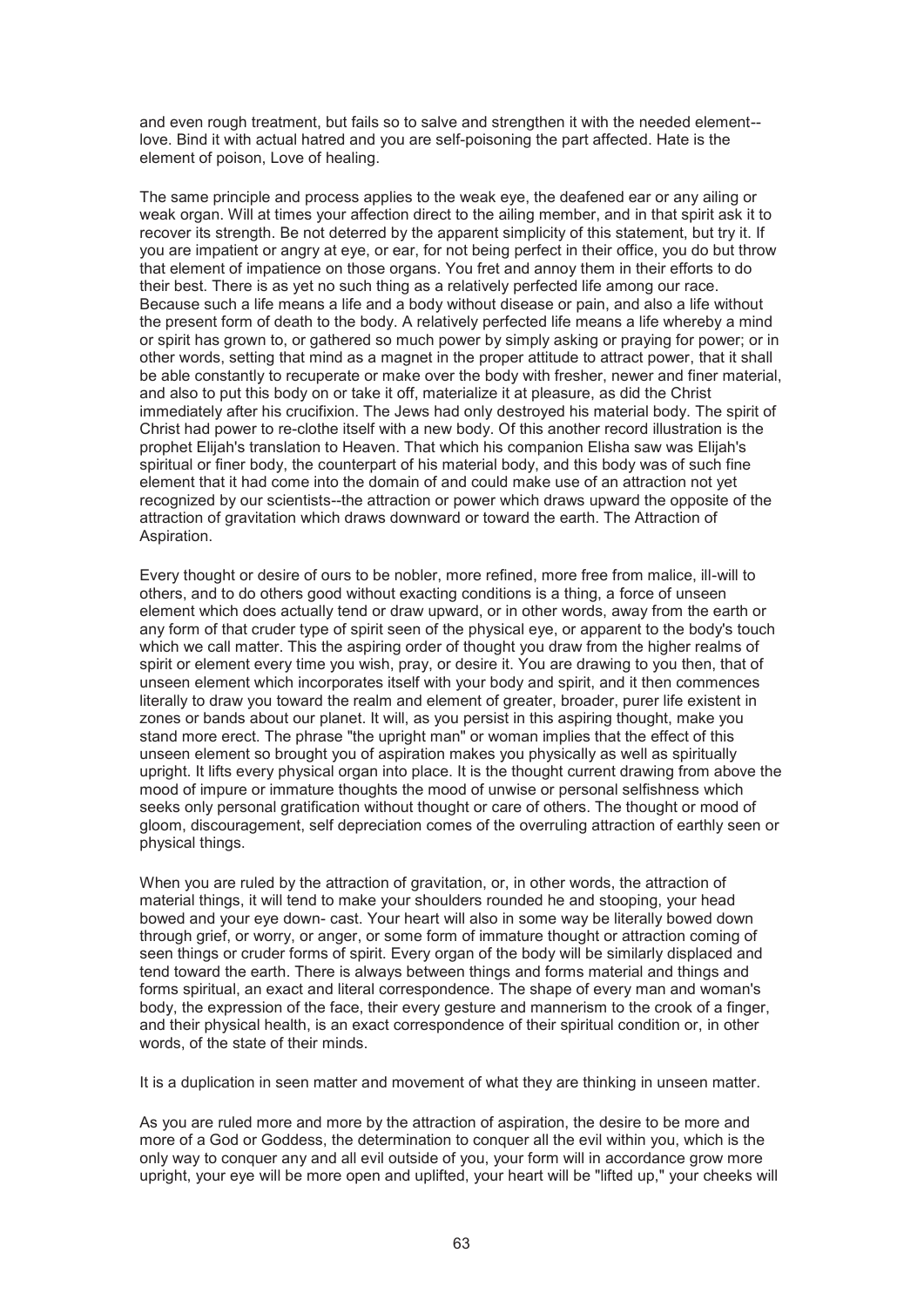bloom with fresher colour, your blood will fill more and more with a finer and powerful element, giving to your limbs strength, vigour, suppleness and elasticity of movement. You are then filling more and more with the Elixir of Life, which is no myth but a spiritual reality and possibility.

Our race hitherto has been dominated by the attraction of physical things or seen element. It has said there is nothing in existence but what can be seen or felt of the outer inferior or coarser senses, and consequently there has been nothing else to us. A man may perish of thirst surrounded by springs of cool water, and if he know not of such springs there are none for him. Our condition has been analogous to that.

With the more perfected race of the future on this planet there will be no painful death of the body as at present. Every such painful death is the direct result of sin and transgression of the Law of Life. The ending of the body of the future will be the birth or development of a new physical body for which the old one shall serve as a shell or envelope until the new one is ripe and ready to come forth in a manner analogous to the development of the moth or butterfly from the cocoon. Such growths and transitions will take place at lesser and lesser intervals, until at last the spirit will grow to such power that it can will and attract to itself instantly out of surrounding elements a body to use so long as it pleases on this stratum of life This is the condition foreseen by Paul when he said, "O Death, where is thy sting? O grave, where is thy victory?" And again where he writes, "The last great enemy which shall be overcome is Death." We quote Paul, because no ancient teacher has more plainly foreshadowed these possibilities than he. Undoubtedly they were known to others both of the recorded and unrecorded human history of this planet which stretches back to periods far more remote than those inferred in the Mosaic creation.

These truths, these possibilities for avoiding decay, death and pain, and growing into and taking on a newer and newer body, and newer, fresher and more vigorous life, vitally affect us of today. We must not regard these statements as affecting only a coming race of people of some far distant future. They affect us. They are possibilities for us. We have belonging to us the powers for bringing to us new rife and new bodies. If you are not told of these your powers how can you ever use them? You are then as a pauper having, unknown to yourself, a thousand dollar bank note sewed up in the lining of your ragged coat. This knowledge is for you the "pearl of great price." You cannot sell this pearl. You cannot trade it for that of your neighbour's. You cannot accumulate your neighbour's powers; you can only grow and use yours alone.

You wonder perhaps and say, "Can these truths, these marvels belong to our common-place age and time?" But ours is not a common-place, or prosaic age and time. It is only our lack of seeing clearly which may make our time seem common-place. We live surrounded by the same elements, and we are in possession of the same powers to greater or lesser extent, whereby the three young Jews passed unharmed through the fiery furnace--whereby the Prophet Daniel, through exercise of the superior force of human thought, quelled the ferocity of the lions in the den; whereby Paul shook off the serpent's venom; whereby the Man of Nazareth performed his wonderful works. "Was not this God's power?" you ask. Yes, the power of God or the Infinite and incomprehensible spirit of Eternal Good working in and through these His children, as the same power can work in and through us the more we call it to us, demand it, importune it and depend upon it. It is simply the power of the higher mind over the lower or cruder mind. All seen element, or as we call it matter, is expression of the lower or cruder mind. Rocks, hills, clouds, waves, trees, animals and men, are all varying expressions of the lower cruder mind. The power of mind over matter means the power of the higher mind over all these expressions of the lower mind.

The aspiration, the earnest prayer or demand to be better, to have more power, to become more refined, will bring more and more of the finer elements and forces; that is spirit to you. But the motive must be the natural heart-felt zealous wish to impart what you receive to others. You cannot call the fullness of this power to you if you intend living only for self. You may get it to a degree and accomplish much by it. Your demand if living only for self may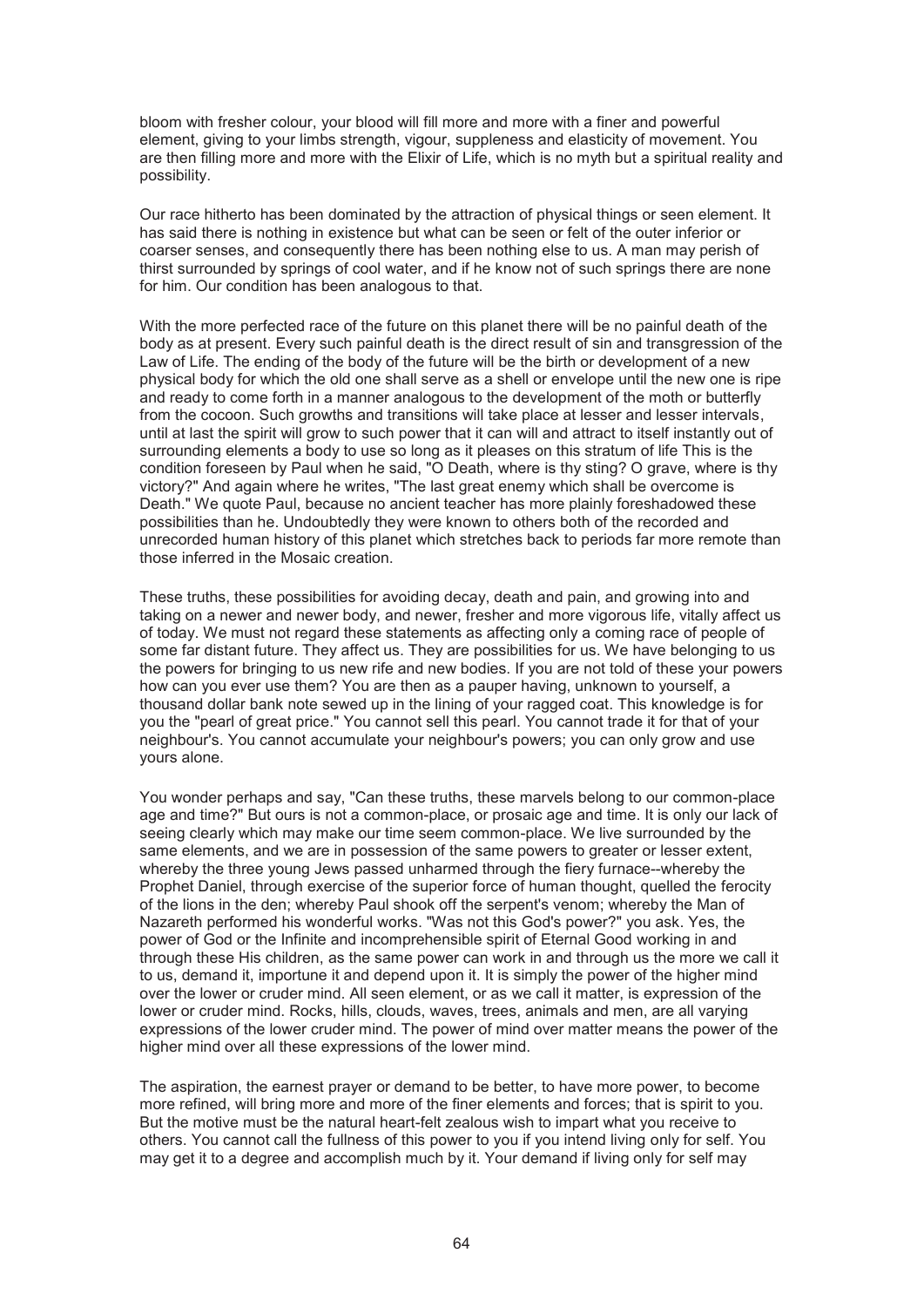bring to you houses, wealth and fame. But the demand based on the selfish motive will in the end bring only pain, disease and disappointment.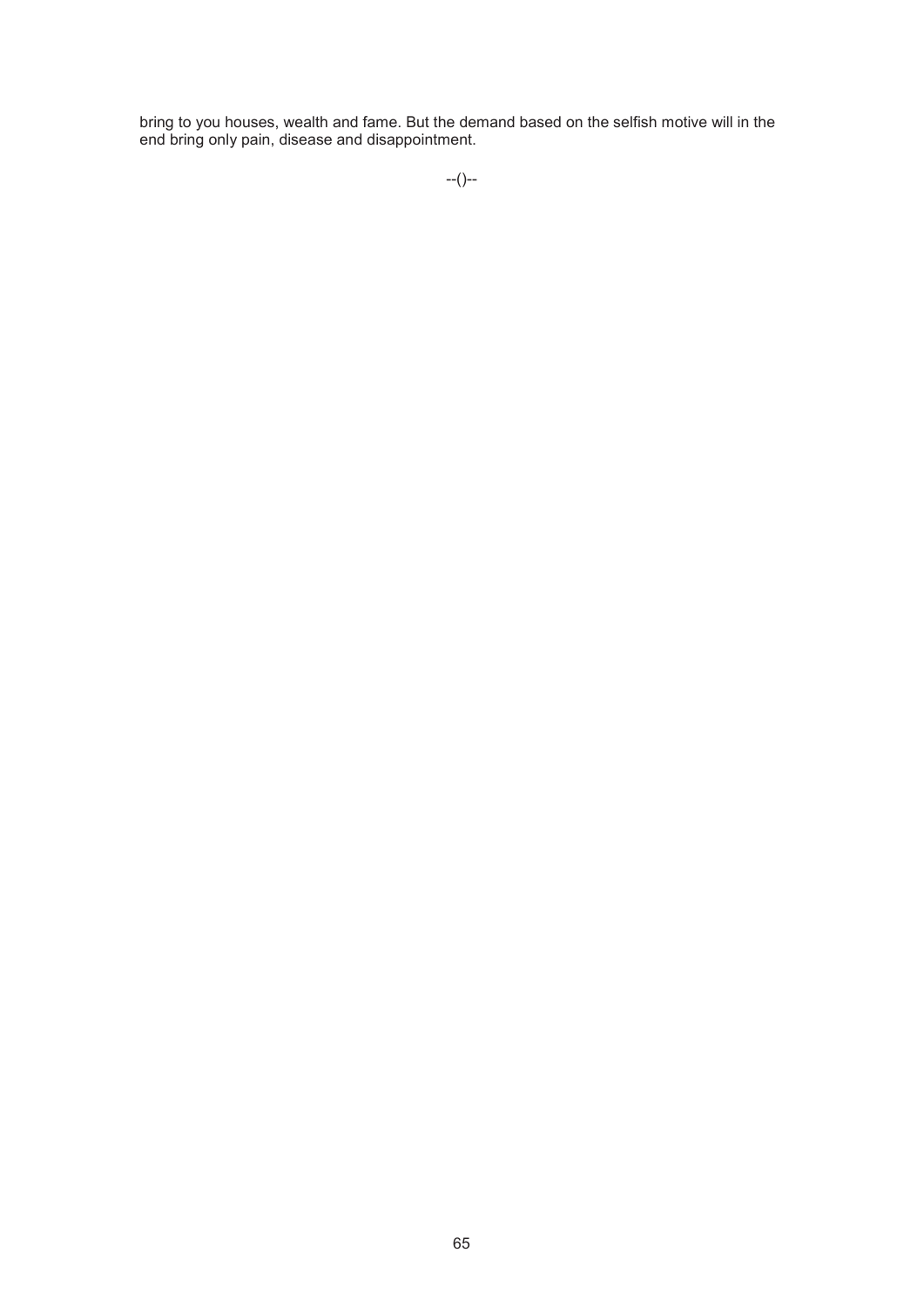## **The Accession of New Thought**

NEW thought is new life. When an invention, a discovery first breaks on the inventor's mind, it fills him with joy. The blood in his veins surges with a fresher impetus. The author or poet is lifted into ecstasy of emotion by a new conception; I mean the relatively few creative authors and poets--not the many who, borrowing the fire of Genius, put it in their own lanterns and pass it off, often successfully as their own.

"A piece of good news," as we term it in a period of gloom, depression, discouragement; the possible realization of a hope, the removal of an ill or danger, is but a thought after all--is but the picture in the mind of the thing desired--is not the thing itself, yet how it brings strength to the whole body.

An entertaining spectacle, a drama so perfectly acted as to absorb all one's attention, an interview with one to whom we are strongly attracted, a pursuit, or exercise, or art, which interests and fascinates--all these are as food and nourishment, stimulation to the body, and in the absorption or excitement of the moment, hunger for material food may pass away or be forgotten.

So we do not live by bread alone. But our natures demand ever new and newer food of thought. The play so charming when first seen may become tiresome through repetition. The air so fascinating when first heard, becomes worn through familiarity. There may even be longed for, a change from the quality of the thought of the mind most attractive to us.

I mean for all these a change, but only for a time. The play, the opera, the artist may in time be seen again and with increase of pleasure, either from the influence of former association, or from new growths and shadings in the artist's rendering, or from new capacity in ourselves to see what we could not see before. Call, then, all new thought, and if you please new emotion, food--food as necessary to make the relatively perfect physical and mental man or woman as is the bread we eat. We desire ever fresh food; we similarly desire and need always new and fresh thought.

Old thought--constant repetition of the same thought--involves decay, sluggishness of mind, sluggishness of body.

Suppose that we rose each morn with the absolute certainty that each day was to be a day involving to us more or less of the excitement of discovery in something useful and enjoyable, and also of similar use to others--something endurable for us and others--endurable for eternity--some unexpected branching out of yesterday's truth, which for yesterday seemed fully grown--something telling us how life may be made still fuller of durable and harmless enjoyment; some great law principle in Nature recognized possibly for the first time in some heretofore called "little thing," in the fall of a leaf, in the colouring of a leaf by the autumnal frost, in its almost equal vividness of colour coming through the heat of Spring.

What must be the pleasure to an open and receptive mind to find today an increase of improvement in the quality almost despaired of yesterday--an increase of patience in doing the perplexing work --an increase of courage--an increase of perception to see beauty in what yesterday it passed by with indifference--an increase of power to control unruly appetite--an increase of power to drive away unpleasant and therefore injurious thought.

Would not such be encouraging, cheering, life giving, health-giving thoughts? This order and accession of ever new thought knows no stop in any direction. It says: "Are you orderly today? You will find some power and room and capacity to be more orderly tomorrow. "Was your last effort in music, in painting, in composition, in acting, in oratory, your greatest triumph?" "You will find some way of making it more perfect tomorrow." That will take nothing from the last effort. It is only a more beautiful and delicate tint for some already beautiful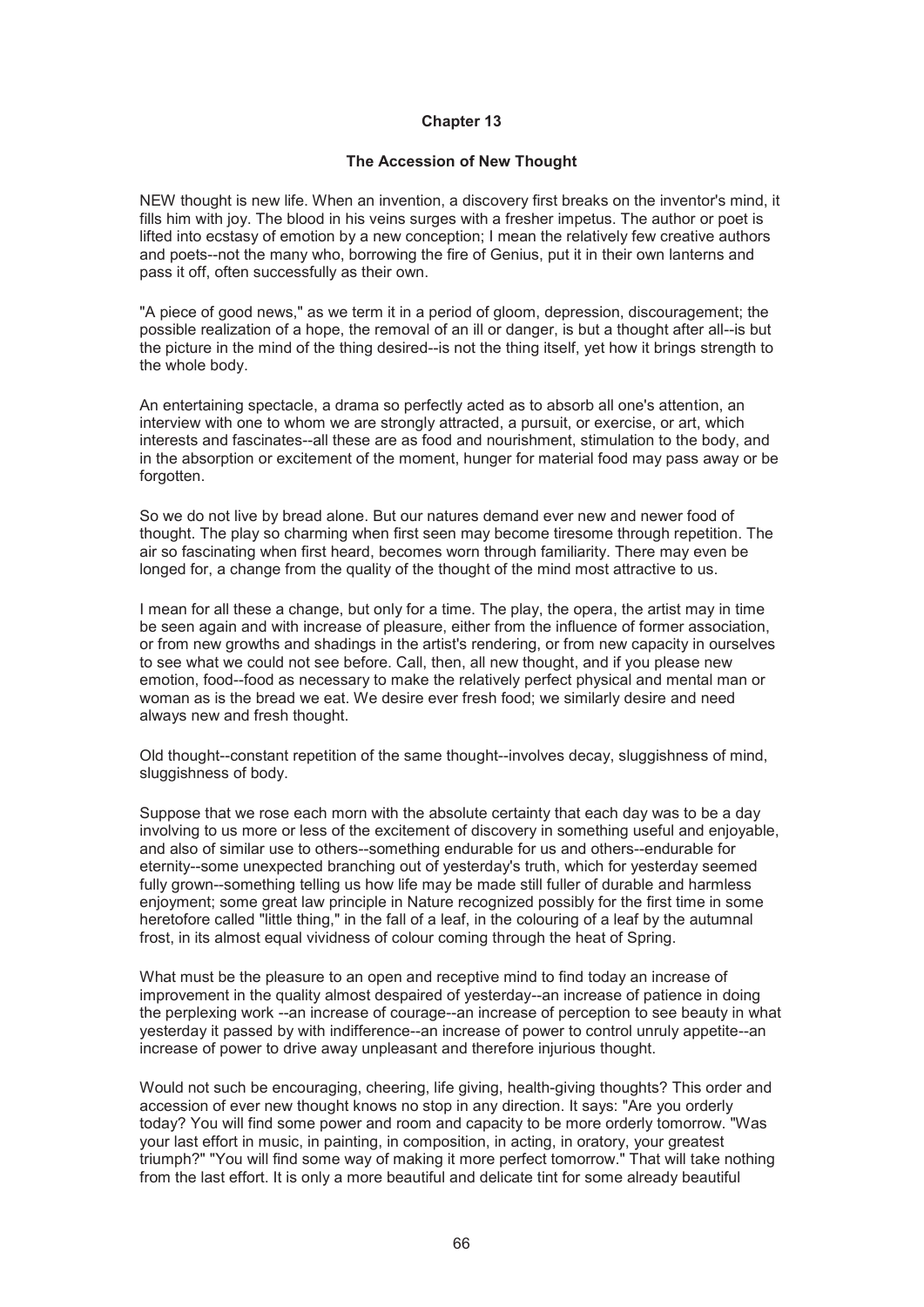picture. The consciousness of such never-ending growth of improvement is also food for the growing mind, other than bread. Yet it is bread. It is the "Bread of Life," and to be desired as "Our Daily Bread."

Would not also the thought each morning that a Great Power, an infinitely wise mind, was always ready to give more knowledge to help you through troubles--troubles from without and troubles from within. Would not such thought, and the trust begotten of it, be as food, strength, and healthy stimulation?

Especially when the reality of this Power and its ability to aid had been proven to you many times, so that the hope had become a conviction? Grant that new thought is healthy stimulation and also a necessary food to a more perfected life and the question arrives, "How shall we get it?" In other words, "How may we attune ourselves or how may we become more receptive to all that is beautiful and useful in Nature?" For in our religion the useful always implies the beautiful. It is almost farcical to answer, "Live a pure life." That implies so much; so much in so many cases to be done; so much of inherent tendency to be outgrown; so many difficulties to be met; so many conditions necessary for such life so difficult to make. The desire for accumulation seems a Law of our Natures. In its cruder working it accumulates money: in its higher form it would accumulate powers and qualities of mind. "I am \$100 or \$500 richer than I was this morning," says, with satisfaction and pleasure at night, the money accumulator. That pleasant thought is to him a bit of the bread of Life--but not of enduring life, or in the end, if at all healthy life.

"I," may say another man at night, "am richer than I was this morning by so much more patience, by a bit more of skill or dexterity in my art, by certain knowledge of which I knew nothing twenty four hours ago."

Are we yet fully awakened to the thought that we are receptacles for thought and with thought, knowledge, and with knowledge Power, and that our capacity for receiving all these may be limitless, and that the supply of knowledge, power, new thought in the Universe is limitless also, and that it is all ours to draw from, and that the Bank can no more break than Eternity can end.

There are thousands of things, events and scenes in your past life which it is more profitable to forget than to remember. By so forgetting you allow entrance for new idea, which is new life. By remembering you prevent the coming to you of such new idea and life.

By "forgetting," I mean that you should avoid living in unpleasant past scenes and remembrances. Absolutely to forget or wipe out completely from memory anything it has once taken note of is impossible. For everything you have seen, learned, sensed or heard is stored away, and is capable under certain circumstances of being brought to view again.

In place of the term forgetting it would be better to say you should cultivate the power of driving from your mind and putting out of sight whatever makes you feel unhappy or whatever you discover that is unprofitable to remember.

It is impossible absolutely to wipe out anything your memory has once written on its tablets, for whatever the scene, event or experience may have been, it has become a part of your real self or spirit. In other words your spirit is made up of all its experiences and consequent remembrances extending to an infinite past. Of these some are vivid, some vague, and much is buried out of present sight, but capable under certain circumstances of being called to remembrance. To destroy such remembrance, if possible, would be to destroy so much of your mind.

All experiences are valuable for the wisdom they bring or suggest. But when you have once gained wisdom and knowledge from any experience, there is little profit in repeating it, especially if it has been unpleasant. You do actually repeat it when you remember it or live it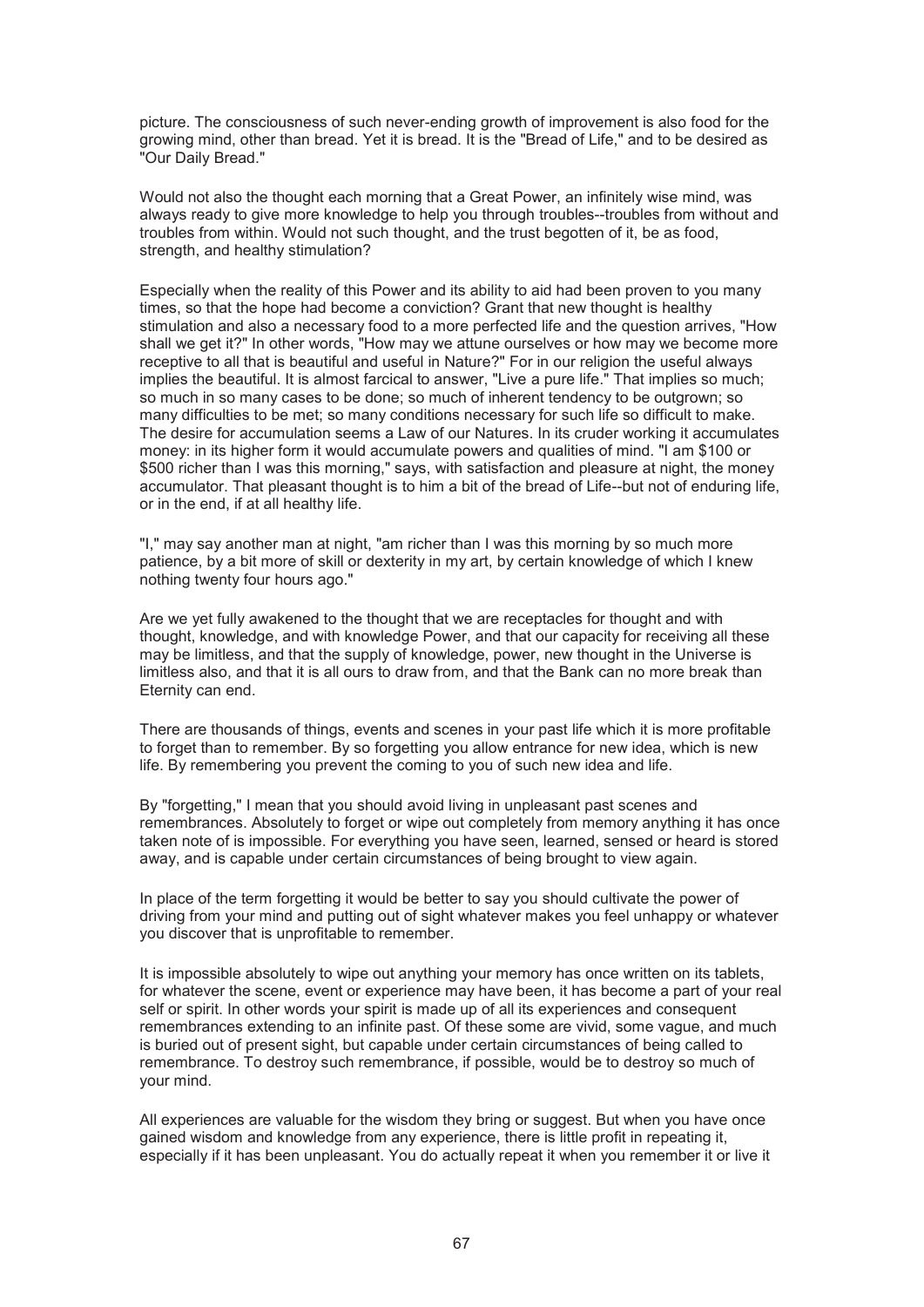over again in thought. This is what people are doing who brood over past misfortunes and disappointments.

It is what people are doing when they recall with regret their youth as bright and joyous as compared with the gloom of their middle or old age. Live in the pleasant remembrance of your youth, if you so desire. That will do you good. But do not set it in its brightness and freshness against a dark background of the present. Do not think of it in that vein.

Remember that the time of your infancy and youth, with all its freshness and newness, was also the time of some other people's old age when the world seemed stale and joyless, when to them all that life seemed capable of yielding seemed exhausted, when nothing seemed to remain but to wither and die. Remember also that today if the world seems less bright than formerly, if the sun seems setting instead of rising, it seems now to the boy and girl of ten or fifteen as it did to you at that age.

No person could hold his or her physical body and enjoy life who as they lived on lived in the past and refused to set or open their minds to the future. In so doing they accumulate more and more of the old and relatively lifeless thought, and this element materializes itself on the body. Their flesh, bone and blood then become an actual expression of the dead and inert spirit.

To live carrying such an ever-increasing load must result only in weakness and misery so long as the spirit can carry it. But the mind rejecting the old which it has no use for and ever pressing on to the new, adds the new thought to itself, and this newness of idea will materialize a newer body.

You do actually make the "things before" pleasant or unpleasant for you according as you think of them in advance.

There is a class of people who, if in difficulties and anyone suggests a way out, instantly raise objections and find difficulties in the plan proposed. When in thought we so find difficulties, we actually make them. To lay awake nights and brood, devise, turn over or invent possible coming troubles is force and industry ill employed in preparing the way for those troubles.

In all business we must press on in mind to the successful result. We must see in mind or imagination the thing we plan completed, the system or method organized and in working order, the movement or undertaking advancing and ever growing stronger and more profitable. To spend time and force in looking back and living past troubles or obstacles over again, and out of such living and mental action to conjure more difficulties or oppositions, is literally to spend time and force in destroying your undertaking, or in manufacturing obstacles to put in your own way.

Forgetting the things behind and pressing on to those before is a maxim having a thousand intensely practical applications. Every business success is founded on it.

Men who cease to live in old methods and press forward to new, achieve the greatest financial success. But men who having started out during their physical youth with the new, allow themselves with advancing years to hold on to what was new in their youth, but which is relatively old now, are really on the back track. Money may continue to pour in upon them, but their methods are really out of date, and a few more years will see their business superseded by the newer system.

If you were debilitated, weak or sick yesterday at any hour, do not commence today with living in thought in the same weakness or debility at that hour. Forget it, live away from it, and press onward to the thought of being strong, well and vigorous at that hour.

When you in mind look behind and live behind the thought of the sickness, weakness or indisposition of yesterday, you are actually making the conditions for having the same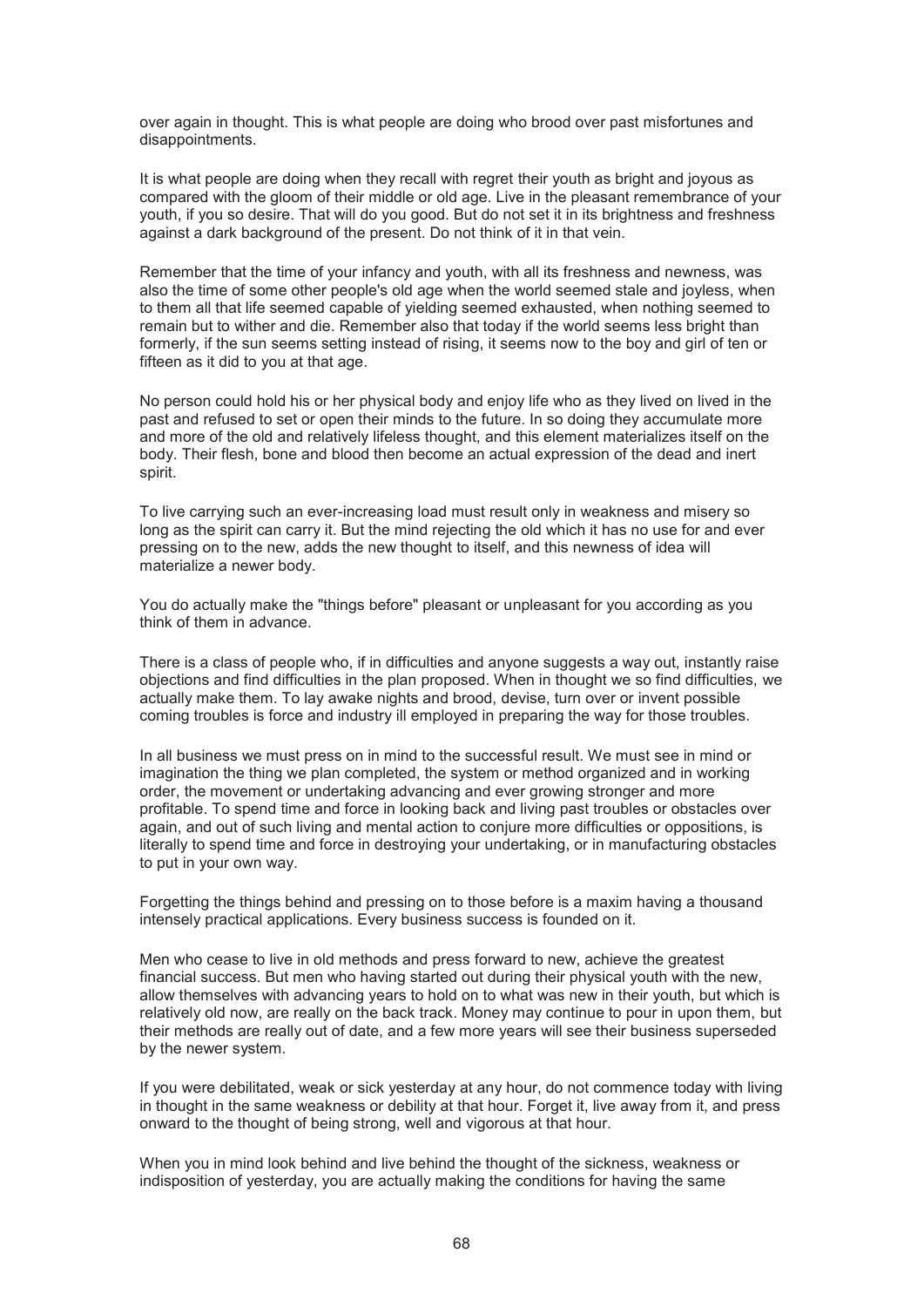physical troubles. When you at the day's commencement in thought look before to the new thing, the thought of health and strength at the time your lack of vigour commenced, you are making the conditions for realizing such health and strength.

If it does not come the first day of such trial, try the next, and the next after that. The state you seek will come in time.

Perhaps you say to me in mind: But how can you prove these assertions? They have not been realized in our time. "Decay and death at last overtake all"

You can commence yourself to prove them. If you experiment with any of the methods here suggested for working thought to profitable result and you prove for yourself ever so little, you must thereby gain some faith in this law. If the law is by you proven a little, is it unreasonable to say it will prove more if followed in this direction?

Unreasoning prejudices are bred out of this continual living in the past. The man of sixty or seventy often lives in moods, usages and customs peculiar to his youth. He accepts these as the most fit and proper thing for him. He would probably regard with disfavour and prejudice the man who at his daily business should wear the knee breeches, stockings, waistcoat, ruffled shirt and cocked hat of the eighteenth century. Yet such style was common one hundred years ago. His great-grandfather probably wore such a suit. Yet his greatgrandfather would probably have regarded with the same disfavour and prejudice the man dressed in the fashion of today. So a few years relatively have begotten these two unreasoning prejudices with the great-grandfather and great-grandson, founded only on the fact that they were fashions peculiar to the youth of each.

It is, of course, impossible for a person to fly in the face of popular custom or usage--to dress differently or in certain ways live differently without bringing on him unpleasant and even injurious results. For the action of many minds sending toward you ever the thought of prejudice, dislike or ridicule would tend to injure mind and body.

But the sentiment which sends this kind of thought toward another, who departs from any established custom, when that person thereby affects no one's peace or comfort, is a gross error. It is an unreasoning mental tyranny which so regards with hostile mind a man who, e.g., should today adopt the costume of the ancient Greeks--a garb, by the way, more sensible and comfortable than ours.

Less than two hundred years ago such a sentiment mobbed the man in England who carried the first umbrella. This sentiment comes of that fossilized condition of mind which persists in living in the things that are behind and averts itself from such as are before.

Life is a continual advance forward. If we are advancing forward, it is better to look forward. And all are advancing, even the dullest, the grossest, and most perverse. A mighty, eternal and incomprehensible force pushes us all forward. But while all are so being pushed, many linger and look back. Unconsciously, they oppose this force. So to do is to court evil, pain, disease and distress.

Whatever the mind is set upon, or whatever it keeps most in view, that it is bringing to it, and the continual thought or imagining must at last take form and shape in the world of seen and tangible things.

I repeat this assertion often in these books and in various forms of expression because this fact is the cornerstone of your happiness or misery, permanent health and prosperity, or poverty. It needs to be kept as much as possible in mind. Our thought is the unseen magnet, ever attracting its correspondence in things seen and tangible. As we realize this more and more clearly, we shall become more and more careful to keep our minds set in the right direction. We shall be more and more careful to think happiness and success instead of misery and failure. It is very wonderful that the happiness or misery of our lives should be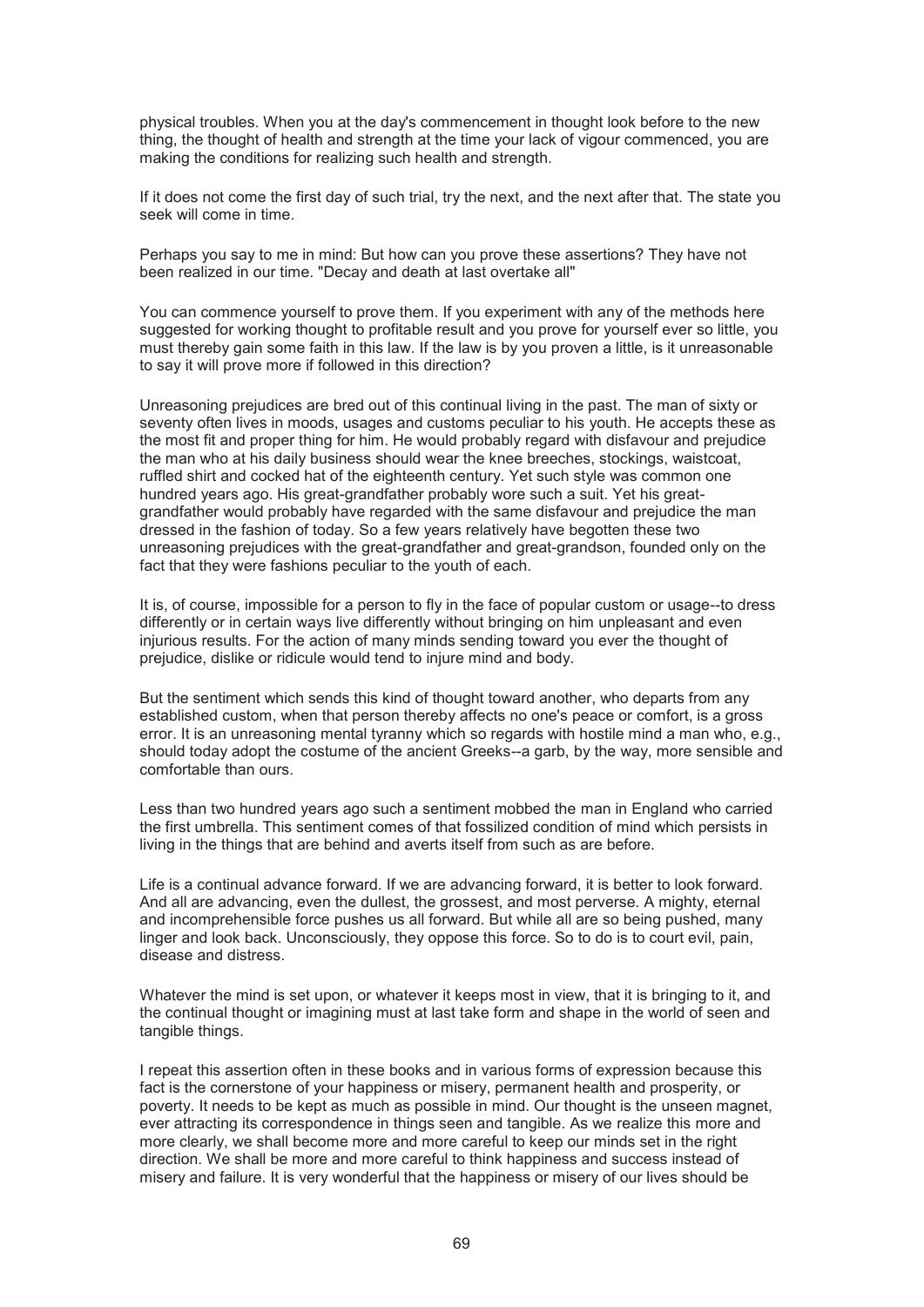based on what seems so simple a law and method. But so-called "simple" things in Nature on investigation generally turn out incomprehensible and ever deepening mysteries. What most concerns us is to know a cause or agency that will produce a given result. When we realize that we can and do think ourselves into what we are, as regards health, wealth and position, we realize also that we have found in ourselves "the pearl of great price," and we hasten to tell our neighbour that he may seek and find in himself this pearl and power also, for no one is made poorer through his finding that which can belong to him alone, and all are made richer and happier as each finds his or her pearl, through the power it gives them to add to the general wealth and happiness.

Life is fuller of possibilities for pleasure than has ever been realized. The real life means a perpetual and ever increasing maturity. It means the preservation of the physical body, so that it can be used on this stratum of existence whenever the spirit desires to use it. It means the preservation of that body, not only free from pain and sickness, but free from the debility, weakness and decay of what we call "old age," which is in reality only the wearing out of the instrument used by the spirit for lack of knowledge to ever recuperate and regenerate it. Life means the development in us of powers and pleasures which fiction in its highest flights has never touched. It means an ever-increasing freshness, an ever-increasing perception and realization of all that is grand, wonderful and beautiful in the universe, a constantly increasing discovery of more and more that is grand, beautiful and wonderful, and a constantly increasing capacity for the emotional part of our natures to sense such happiness. Life is eternal in the discovery and realization of these joys. Their source is inexhaustible. Their quality and character must be unknown until they reach us. In the words of the Apostolic record, "Eye hath not seen nor ear heard, neither have entered into the heart of man the things which God hath prepared for them that love Him."

In so-called ordinary things we get out of our lives and our senses but the merest fragment of the pleasure they can be made capable of giving us. Our food is capable of giving far more pleasure to the sense of taste than it may now. We do not get nearly as much pleasure from the ear and eye as they are capable of giving. With bodies more highly developed and refined, food when taken into the stomach should act as a healthy stimulant and give that impulse, vigour and bounding life which it gives to the young animal. The movement of every muscle, as in walking, can be made to give pleasure.

Through following the Spiritual Law, that peace of mind "which passeth all understanding" is in the future to come to many. That it has not in the past been realized is no proof it will not be. Life, then, whether its forces are in activity or at rest, will ne perpetual Elysium.

But millions of our race do not look forward to such joyous possibilities at all. They have never heard of them. The great majority would not believe did they hear of them. They press on in mind to what?

To a belief which grows stronger with years that life is short, that old age and decay are absolute certainties and must come to all, that at a certain age of the body its powers must decrease, and that as weak and feeble old men and women now are before their eyes, so, in time, they must be, and that one great aim of life should be to lay up a store of money to "provide for old age."

These are not pleasant things to contemplate. The many do not contemplate them. They shut their eyes to these gloomy views of their future, but they believe in them just the same. They believe and dread. If they believe, they must in mind press on to such belief. It is this pressing forward that makes of the thing believed in, a material or physical reality.

"Providing for old age" makes the old age of the body, because the person so "providing" sees him or herself for years as helpless and decrepit. What the mind so projects for the future it is making for the future. A material thing (money) is relied on to secure one from ills, when all material things are quite powerless to prevent such ills. The rich man with an aged, worn, diseased body can only buy with his money a better room and bed to live in than the poor man. His money does not prevent disease and weakness. It cannot give him an appetite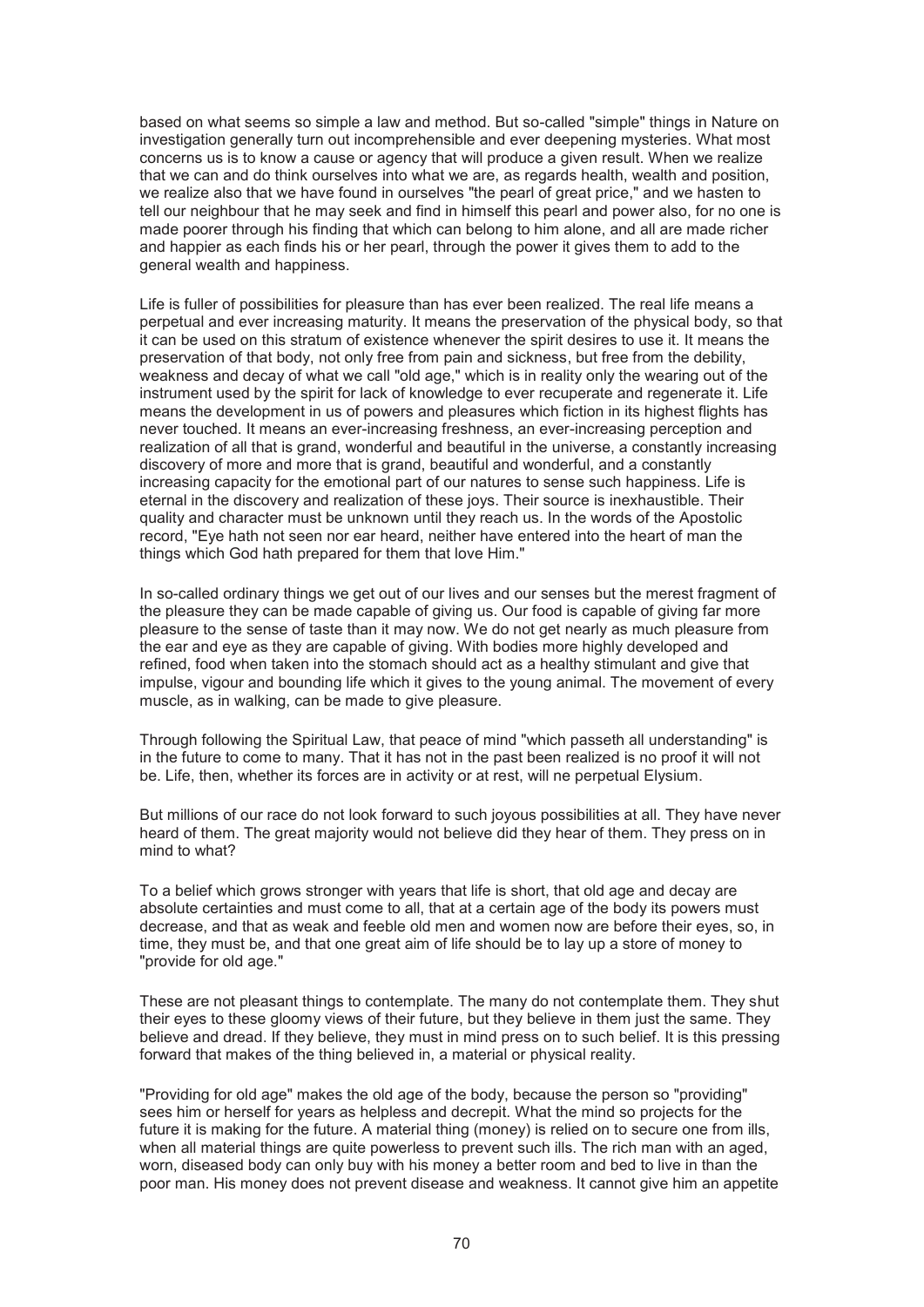for the costliest food. In pain and anguish the Emperor is in all respects on the same level with the pauper, for in extreme misery a soft bed and numerous attendants give little or no comfort.

Now in all this, thought element worked in ignorance in the wrong direction proves that it brings a result, but a woeful one. It is only the cultivation of the power of the spirit over the body that can prevent these ills. That power we first begin to cultivate and increase when we come to recognize and believe that mind or spirit is the power governing our bodies, and that whatever mind persistently images, thinks or imagines, it makes. Now, unconsciously, we image in the wrong direction. We think the old age or wearing out of the body must be, because, so far as we know, it always has been. We press on in imagination and unwelcome belief to gloom and physical decay. We hold these sad pictures ever in our minds. Having no faith in the brighter view, we do not look toward that view to life, and ever increasing life.

In the New Testament (the last revelation) we find the Christian and Apostolic teaching full of the sentiment of life, and life everlasting. Death is not argued or implied as an absolute necessity, but as an "enemy" which is ultimately to be destroyed.

It was never said or implied that the advent of "greater revelations" was not to be until millions on millions of years in the future. The dawn of such advent may be now. It is now, not because of any one man's writings or assertions, but because many minds are now open to the reception of the greater revelation, which for centuries has been knocking at humanity's door, but could not enter by reason of the obtuseness and dull ear of those whom it sought to arouse and benefit.

The only dead people in the Universe are the spiritually dead, those "dead in trespasses and sins" who have not as yet learned to forget or rather to refuse to live in and depend on the relatively dead or inert element of earth instead of that drawn from a higher source.

Still the few in the vanguard pressing onward are crying out: "Why, here under our noses is the greatest of all motive powers! Why, human thought is a real element, a real force, darting out like electricity from every man's or woman's mind, injuring or relieving, killing or curing, building fortunes or tearing them down, working for good or ill, every moment, night or day, asleep or awake, carving, moulding and shaping people's faces and making them ugly or agreeable.

Before you give so much of your thought to others, ask, in view of these possibilities, if some is not due to yourself. If you can build yourself up into a living power--if you can, with others, prove that physical health and vigour can take the place of old age--that all disease can be banished from the body--that material riches and necessities can come of laws and methods not now generally practised, and that life is not the short, unsatisfactory, hopeless thing which at the best it now is, will you not to the world at large do a thousand-fold more good than if you expended your thought in feeding a few hungry mouths or relieving a few physical necessities of others?

Our richest men, our rulers, our famous men in art, science and war, our professors, our ministers, our greatest successes, what is their end? Weakness decay and disease. Our more thoughtful people admit that by the time they have learned something of life, it is time to die. The obituary from the living is at best an apology for the unsatisfactory ending of a human life.

Mankind demand something better. That demand, that cry has been swelling and increasing in volume for many centuries. Demand must always be answered. This demand is now being answered, first to the few, next to the many. New light, new knowledge and new results in human life and all it involves, are coming to this earth.